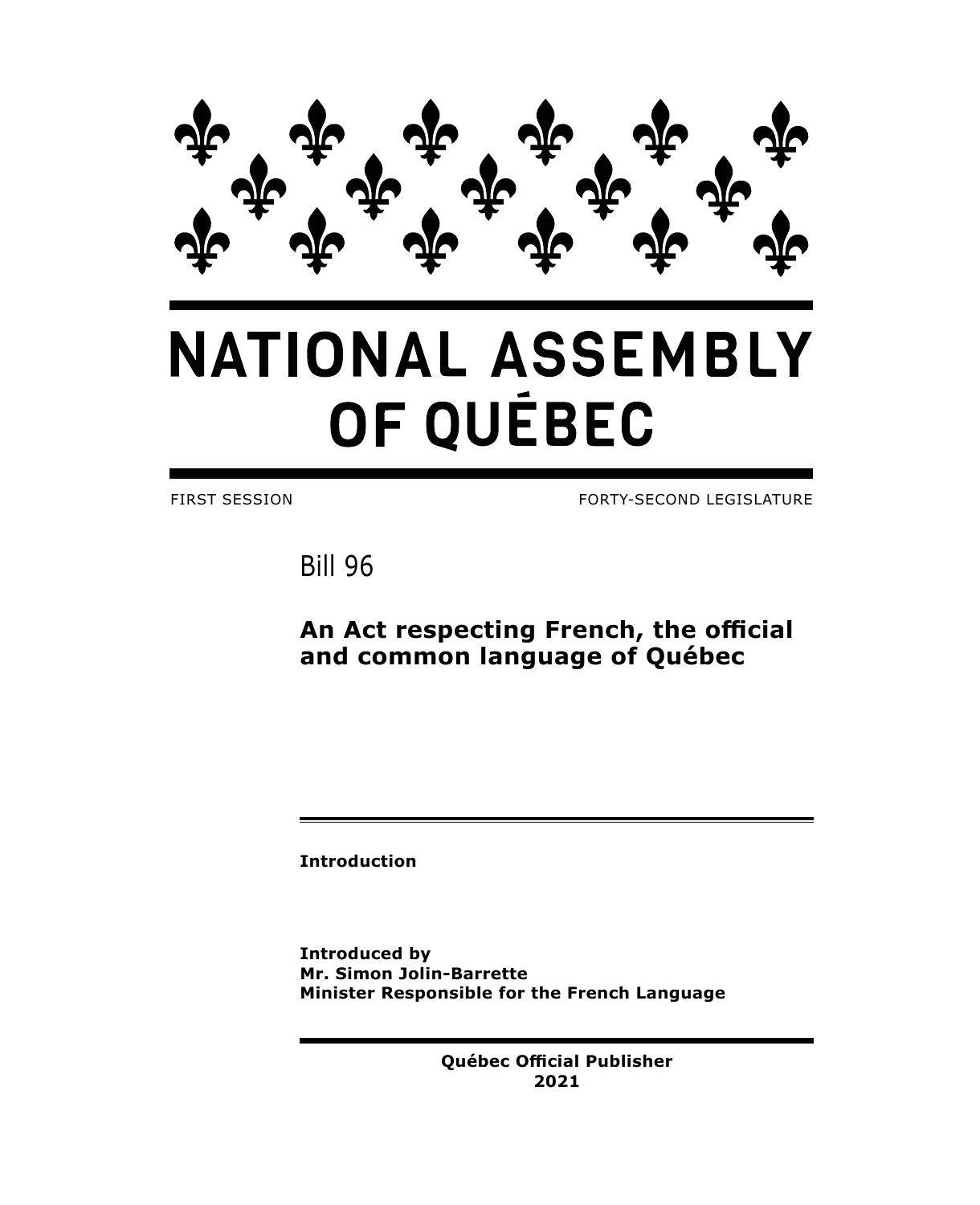## **EXPLANATORY NOTES**

*The purpose of this bill is to affirm that the only official language of Québec is French. It also affirms that French is the common language of the Québec nation.*

*To that end, the bill makes several amendments to the Charter of the French language.*

*The bill introduces new fundamental language rights, including the right to French language learning services. It also recognizes the enforceable nature of each of the fundamental language rights provided for by the Charter of the French language.*

*The bill introduces various measures to reinforce French as the language of legislation and justice.*

*The bill proposes several amendments with regard to French as the language of the civil administration. It thus imposes on the civil administration the duty to use French in an exemplary manner and exclusively, subject to certain exceptions.*

*The bill also provides for the development of a language policy of the State.*

*The bill specifies the rules applicable to the professional orders and their members concerning the use of French, including by requiring the members to maintain knowledge of French that is appropriate to the exercise of their profession.*

*The bill proposes several amendments with regard to French as the language of work. For instance, it sets out the obligations applicable to employers to ensure that the workers' right to carry on their activities in French is respected. Every employee is granted the right to a work environment free of discrimination or harassment related to the use of French or to claiming a right arising from the Charter of the French language. Employers are required to take all reasonable means to avoid requiring a person to have knowledge of a language other than French to obtain or keep a position.*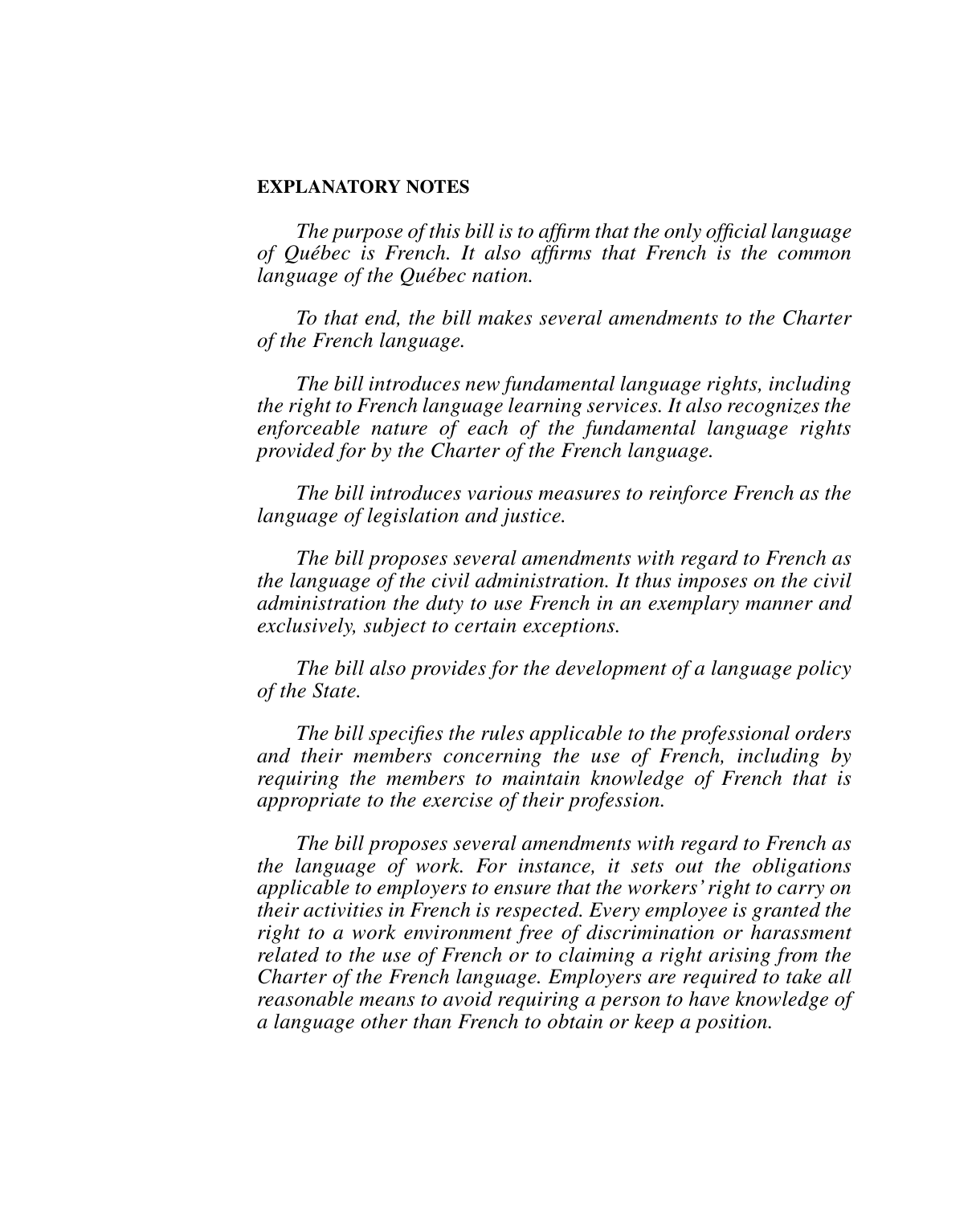*The bill strengthens provisions relating to the use of French as the language of commerce and business, in particular as concerns signs and posters and the drafting of certain documents, such as contracts relating to certain sales of immovable property.*

*As regards instruction, the bill sets limits on the duration and renewal of the exemption that allows certain children to not receive instruction in French. It includes various provisions to provide a framework for the development of college-level educational institutions. It also makes amendments to provisions relating to the policies of college- and university-level educational institutions concerning the use and quality of the French language.*

*The bill provides for Québec's role in the growth of Canada's francophone and Acadian communities as well as in promoting and asserting the value of French in the actions of the civil administration within Canada and abroad.*

 *The bill introduces various measures to, among other things, extend francization to enterprises employing 25 or more persons. It amends the provisions relating to francization committees and francization programs, and introduces other provisions relating to the establishment of French language learning services within enterprises.*

*The bill amends certain operating rules of the Commission de toponymie. It establishes, within the Ministère de l'Immigration, de la Francisation et de l'Intégration, Francisation Québec, whose mission is to be the sole government point of access for persons wishing to receive French language learning services. It establishes the Ministère de la Langue française and sets out the functions and powers of the Minister of the French Language.*

*The bill makes clarifications and adjustments to the functions and powers of the Office québécois de la langue française, in particular those concerning complaints, disclosures, inspections and investigations, and grants it the power to issue orders to put an end to certain failures to comply with the Charter of the French language.*

*The bill provides for the appointment of a French Language Commissioner, whose functions include monitoring the progression of the language situation in Québec.*

*The bill abolishes the Conseil supérieur de la langue française.*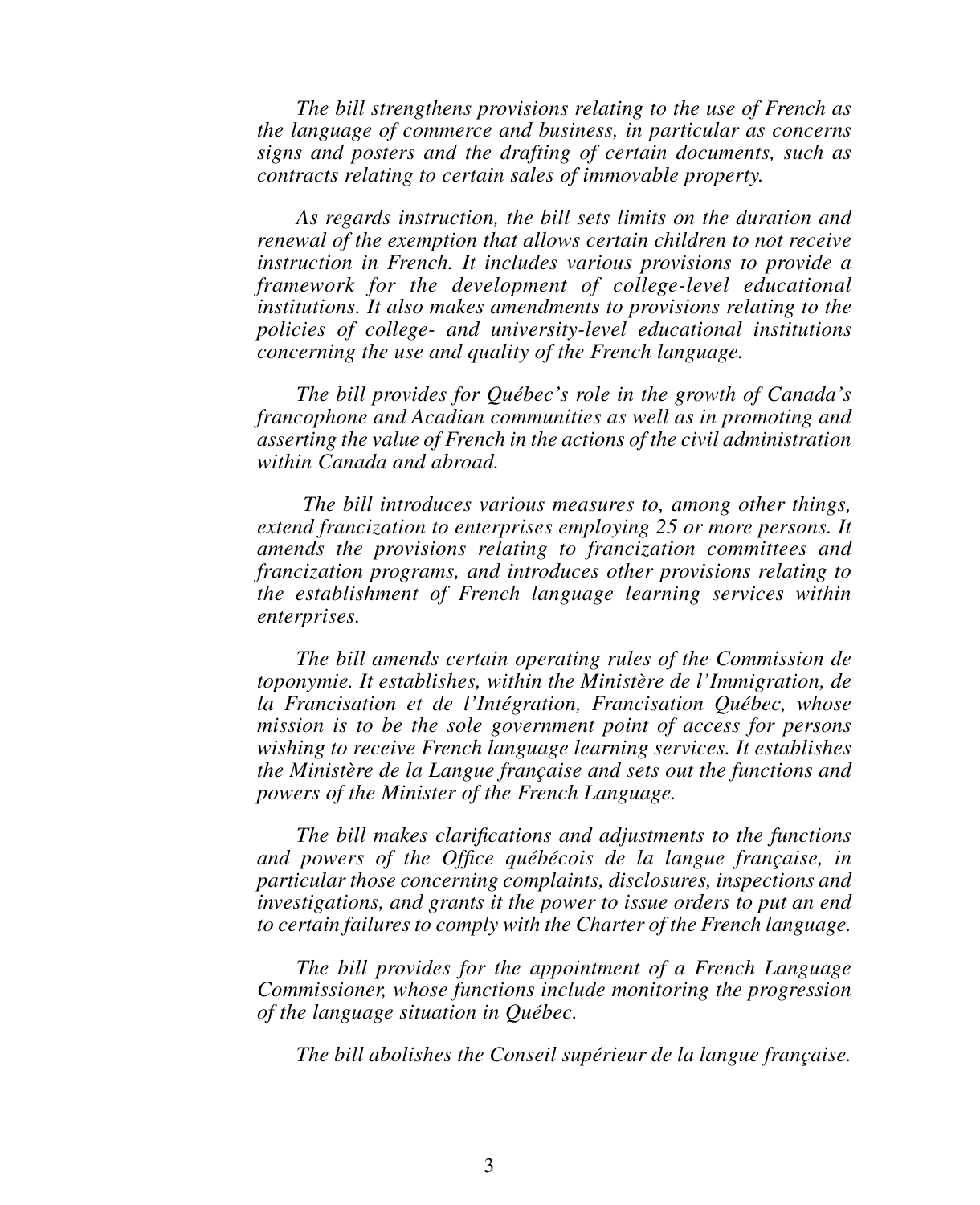*The bill provides that certain provisions of the Charter of the French language prevail over any subsequent provisions of any Act, unless expressly stated otherwise.*

*The bill adds provisions to the Constitution Act, 1867, concerning the constitution of Québec.*

*The bill amends several other Acts, including the Civil Code of Québec, the Code of Civil Procedure, the Interpretation Act and the Charter of human rights and freedoms, with regard to the use of French. With respect to that Charter, the bill adds recognition of the right to live in French.*

*The bill specifies that it has effect despite certain provisions of the Charter of human rights and freedoms and the Constitution Act, 1982.*

*Lastly, the bill includes miscellaneous, transitional and final provisions.*

# **LEGISLATION AMENDED BY THIS BILL:**

– Civil Code of Québec;

- Financial Administration Act (chapter A-6.001);
- Tax Administration Act (chapter A-6.002);

– Act respecting the Centre de la francophonie des Amériques  $(charet C-7.1);$ 

- Charter of the French language (chapter C-11);
- Charter of Ville de Longueuil (chapter C-11.3);
- Charter of Ville de Montréal, metropolis of Québec (chapter C-11.4);
- Charter of human rights and freedoms (chapter C-12);
- Cities and Towns Act (chapter C-19);
- Code of Civil Procedure (chapter C-25.01);
- Professional Code (chapter C-26);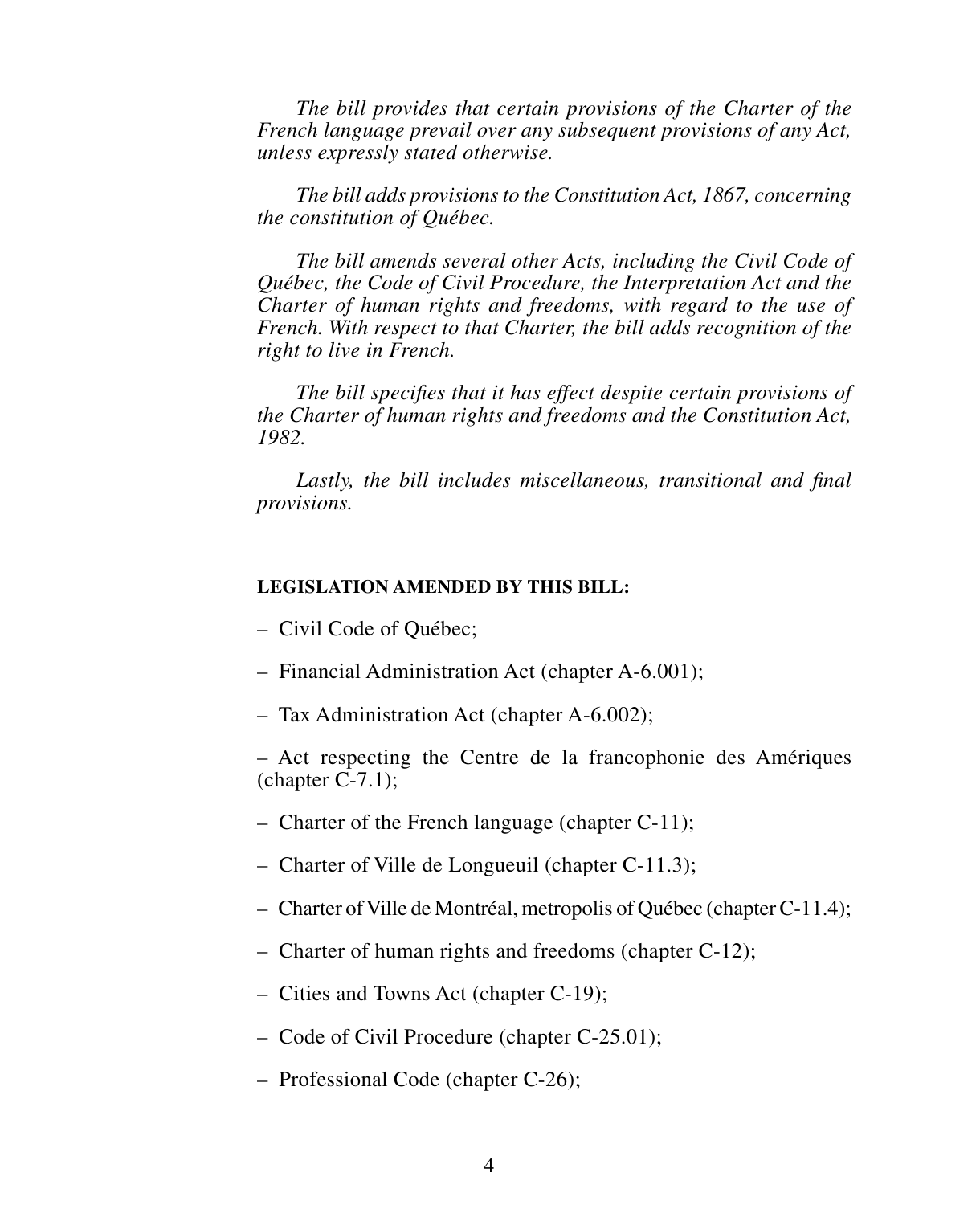- General and Vocational Colleges Act (chapter C-29);
- Executive Power Act (chapter E-18);

– Act respecting the Institut de la statistique du Québec (chapter I-13.011);

- Interpretation Act (chapter I-16);
- Act respecting administrative justice (chapter J-3);

– Act respecting the Ministère de l'Immigration, de la Diversité et de l'Inclusion (chapter M-16.1);

– Government Departments Act (chapter M-34);

– Act respecting municipal territorial organization (chapter O-9);

- Consumer Protection Act (chapter P-40.1);
- Act respecting the legal publicity of enterprises (chapter P-44.1);

– Act respecting the Government and Public Employees Retirement Plan (chapter R-10);

– Act respecting the Pension Plan of Management Personnel (chapter R-12.1);

- Act respecting occupational health and safety (chapter S-2.1);
- $-$  Act to establish the Administrative Labour Tribunal (chapter T-15.1);

– Constitution Act, 1867.

# **REGULATION AMENDED BY THIS BILL:**

– Regulation respecting the exemption from the application of the first paragraph of section 72 of the Charter of the French language that may be granted to children staying in Québec temporarily (chapter C-11, r. 7).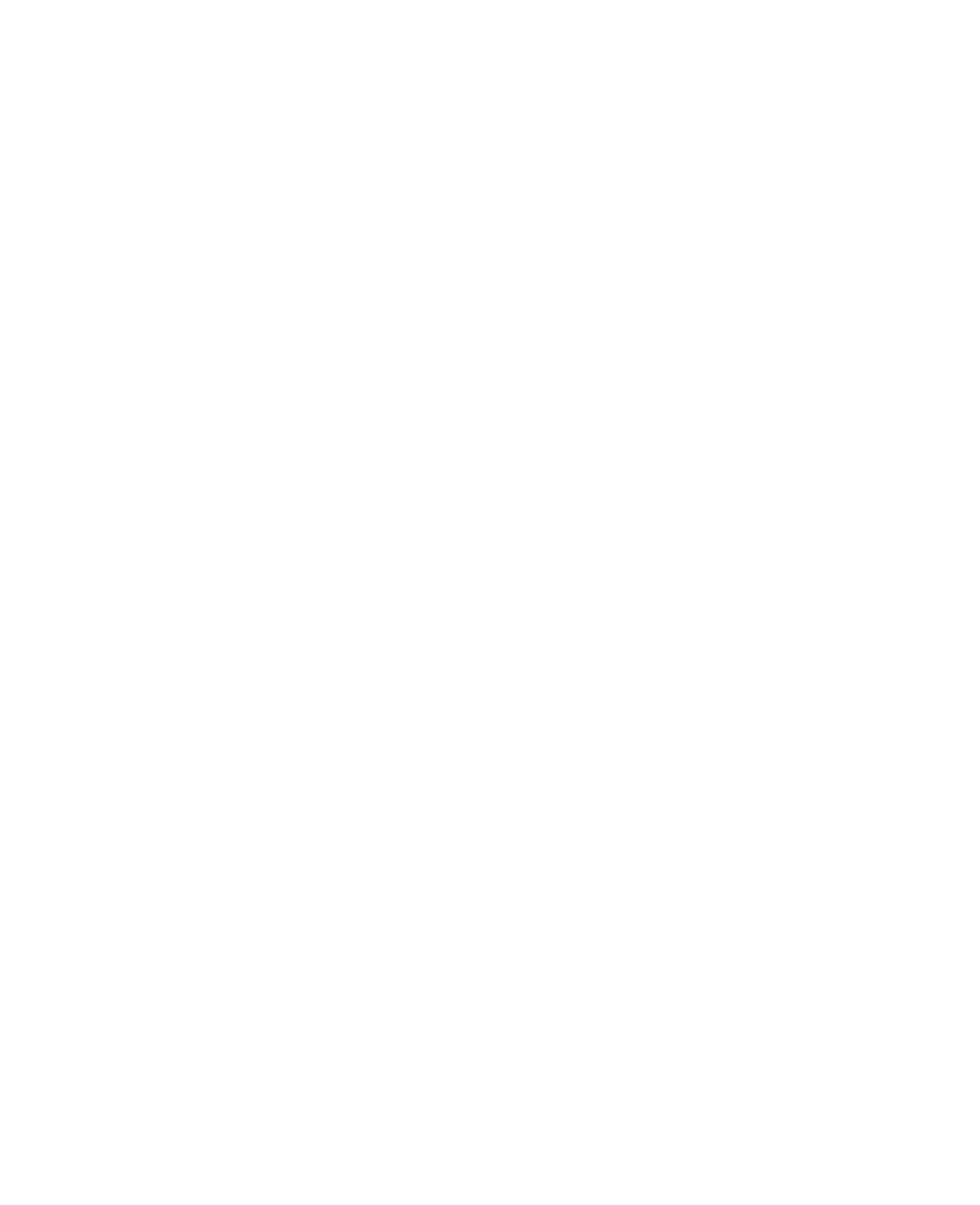# **Bill 96**

# **AN ACT RESPECTING FRENCH, THE OFFICIAL AND COMMON LANGUAGE OF QUÉBEC**

# THE PARLIAMENT OF QUÉBEC ENACTS AS FOLLOWS:

# CHARTER OF THE FRENCH LANGUAGE

**1.** The preamble of the Charter of the French language (chapter C-11) is amended

(1) by inserting the following paragraph after the second paragraph:

"Whereas the National Assembly recognizes that French is the common language of the Québec nation and that it is essential that all be aware of the importance of the French language and Québec culture as elements that bind society together, and whereas it is resolved therefore to ensure that everyone has access to learning that language and to make French the language of integration;";

(2) by inserting the following paragraph after the fourth paragraph:

"Whereas Québec is the only French-speaking State in North America and shares a long history with the francophone and Acadian communities of Canada, and whereas that confers a special responsibility on Québec, which intends to play a leading role within La Francophonie;";

(3) by adding the following paragraph at the end:

"Whereas, in accordance with parliamentary sovereignty, it is incumbent on the Parliament of Québec to confirm the status of French as the official language and the common language and to enshrine the paramountcy of that status in Québec's legal order, while ensuring a balance between the collective rights of the Québec nation and human rights and freedoms;".

**2.** Section 1 of the Charter is amended

(1) by adding the following sentence at the end: "Only French has that status.";

(2) by adding the following paragraph at the end:

"French is also the common language of the Québec nation and constitutes one of the foundations of its identity and distinct culture."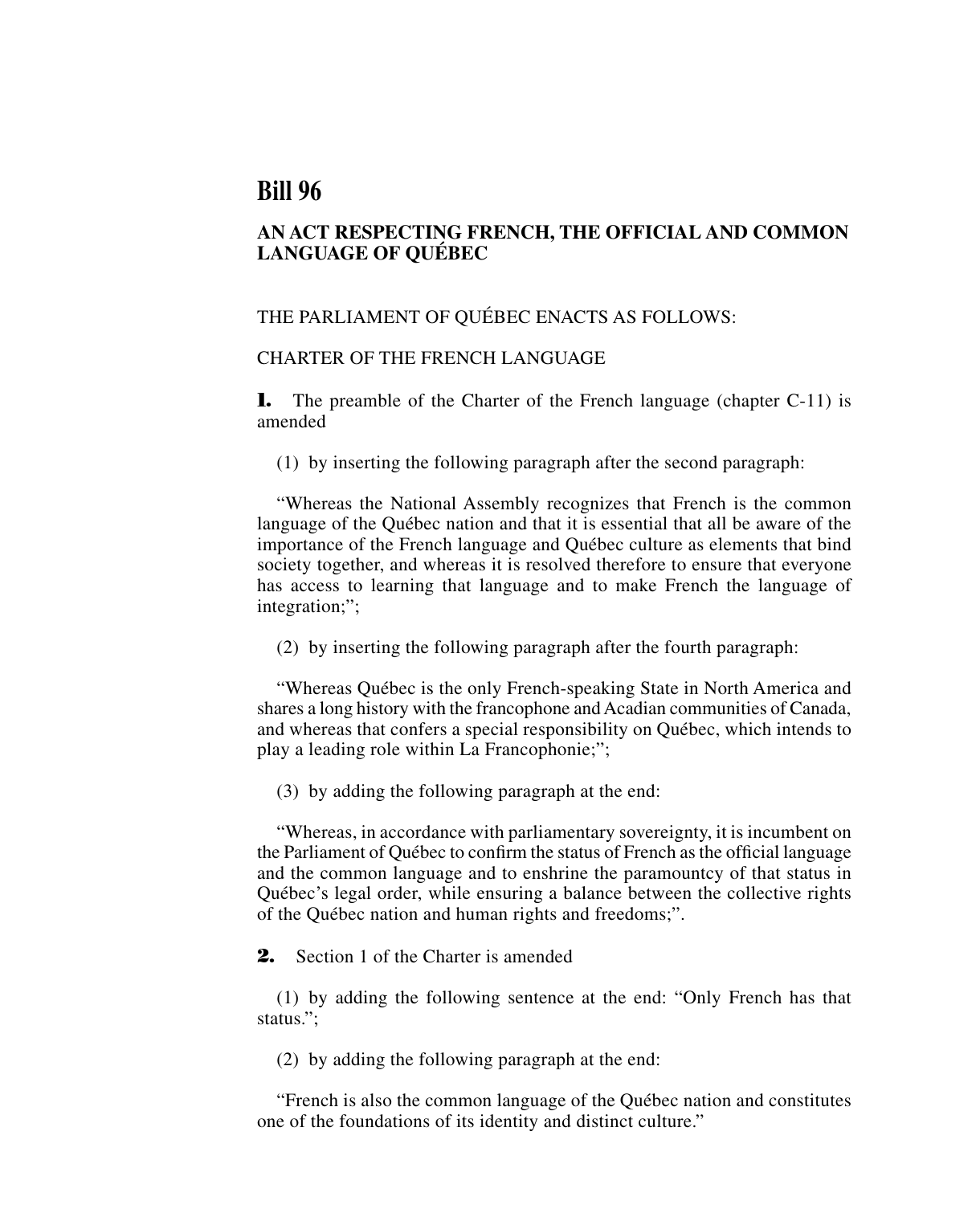**3.** Section 2 of the Charter is amended

(1) by inserting ", the other providers of a service governed by the Act respecting health services and social services (chapter S-4.2)" after "social services":

(2) by inserting "their members holding a permit issued in accordance with section 35, college-level and university-level educational institutions," after "professional orders,";

(3) by replacing "employees" by "workers".

**4.** The Charter is amended by inserting the following sections after section 6:

"**6.1.** Every person domiciled in Québec has a right to the services provided for in sections 88.11 and 88.12 for learning French.

A person domiciled in Québec who receives elementary, secondary or college instruction in English from an institution has a right to receive French language instruction from that institution.

That French language instruction must enable a person who received it during all primary, secondary and college instruction to have acquired sufficient skills to use French as the common language in order to be able to interact, thrive within Québec society and participate in its development.

"**6.2.** Every person has a right to justice and legislation in French."

**5.** Sections 8 and 9 of the Charter are replaced by the following sections:

"**7.1.** In the case of a discrepancy between the French and English versions of a statute, regulation or other act referred to in paragraph 1 or 2 of section 7 that cannot be properly resolved using the ordinary rules of interpretation, the French text shall prevail.

"**8.** Regulations and other similar acts to which section 133 of the Constitution Act, 1867 does not apply, such as municipal by-laws, shall be drawn up, adopted and published exclusively in French.

Bodies and institutions recognized under section 29.1 may draw up, adopt and publish those acts in both French and another language; in the case of a discrepancy, the French text of such an act shall prevail over the text in another language.

"**9.** A certified French translation shall be attached to any pleading drawn up in English that emanates from a legal person.

The legal person shall bear the translation costs.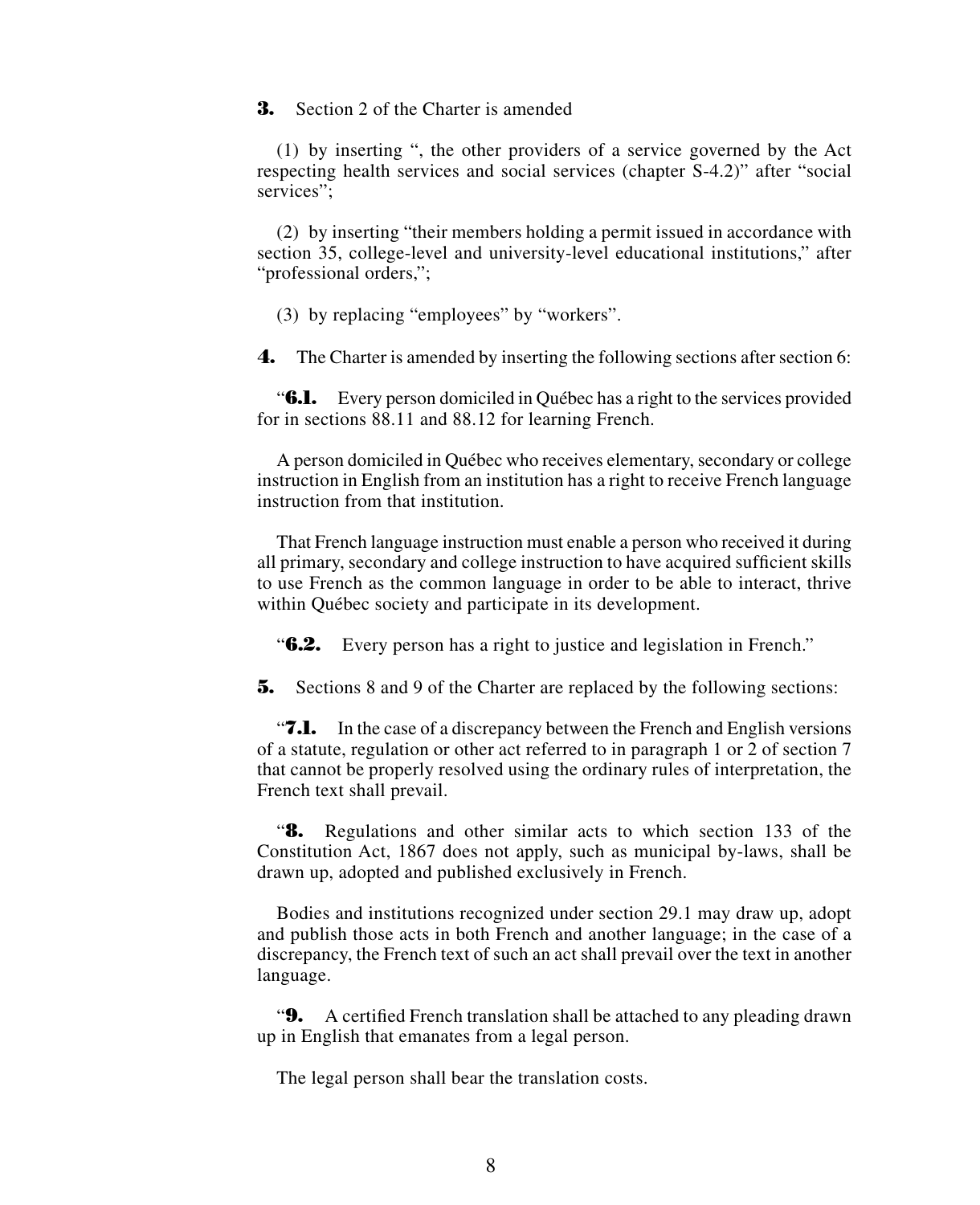"**10.** A French version shall be attached immediately and without delay to any judgment rendered in writing in English by a court of justice where the judgment terminates a proceeding or is of public interest.

Any other judgement rendered in English shall be translated into French at the request of any person; a judgment rendered in French shall be translated into English at the request of a party.

The costs of a translation made under this section are borne by the government department or the body that makes it or bears the costs necessary for the exercise of the functions of the court that rendered the judgment.

"**11.** Section 10 applies, with the necessary modifications, to any decision rendered in the exercise of an adjudicative function by an agency of the civil administration or by a person appointed by the Government or a minister and exercising such a function within such an agency.

"**12.** A person to be appointed to the office of judge shall not be required to have knowledge or a specific level of knowledge of a language other than the official language unless the Minister of Justice and the Minister of the French Language consider that the exercise of that office requires such knowledge and that all reasonable means have been taken to avoid imposing such a requirement.

"**13.** Section 12 applies, with the necessary modifications, to a person to be appointed by the National Assembly, by the Government or by a minister to exercise an adjudicative function within an agency of the civil administration."

**6.** The Charter is amended by inserting the following after the heading of Chapter IV before section 14:

# "**DIVISION I**

# "GENERAL PROVISIONS

"**13.1.** The civil administration shall, in an exemplary manner, use the French language, promote its quality, ensure its development in Québec and protect it.

In the same manner, the civil administration shall take the measures necessary to make sure it fulfils the obligations incumbent on it under this Act.

"**13.2.** For the purposes of section 13.1, an agency of the civil administration uses the French language in an exemplary manner if, in all its activities,

(1) it uses exclusively that language when writing in a situation that is not governed by a provision of sections 14 to 19, 21 to 21.12, 22 and 22.1;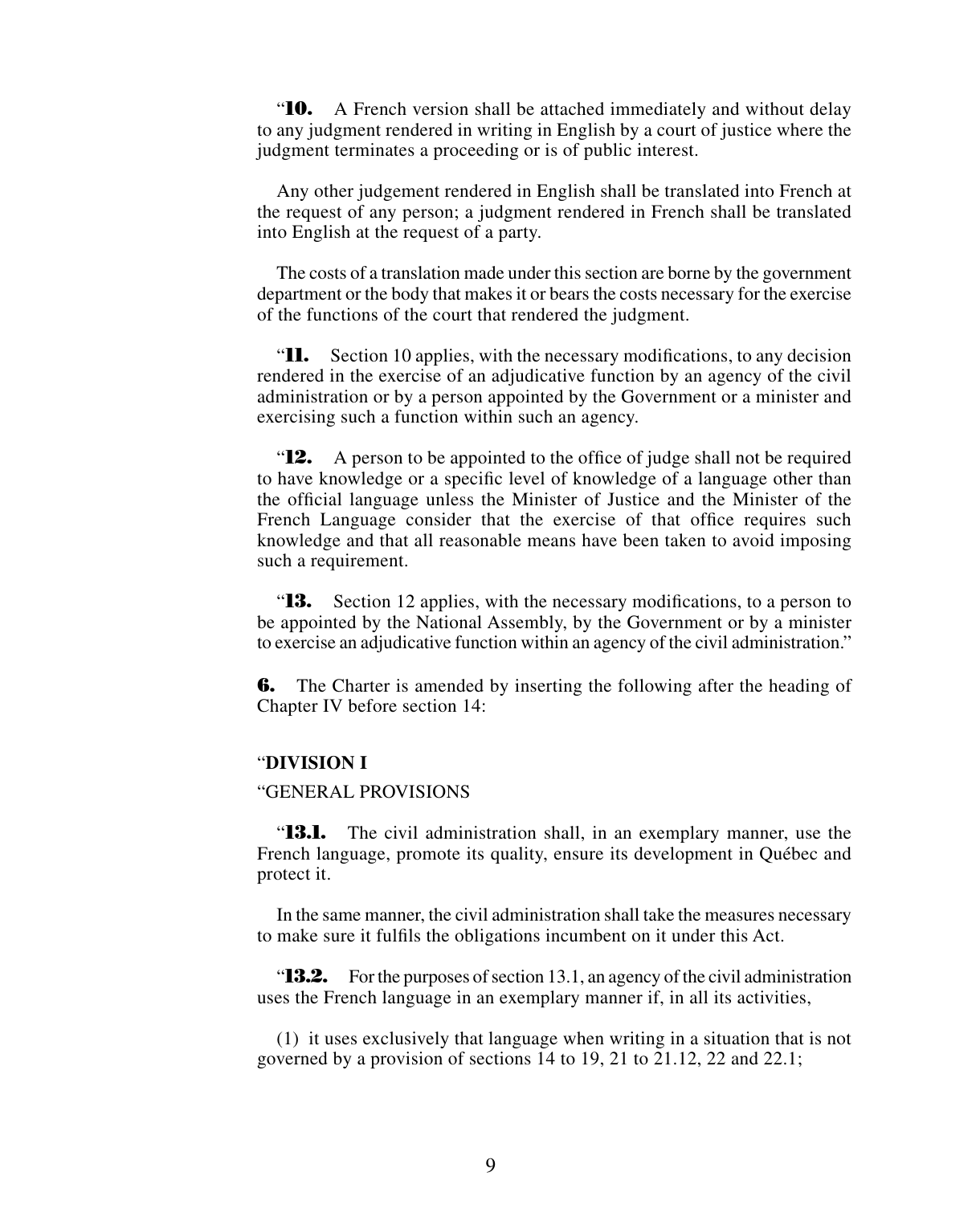(2) it uses exclusively that language in its oral communications, except

(*a*) in the sole cases where, under the provisions of this division, it has the option to use a language other than French when writing; or

(*b*) in a case where, following a person's oral request to be addressed by the agency in a language other than French, the agency wishes to obtain from the person the information necessary to determine whether it has, under this division, the option to communicate with the person in that other language; and

(3) it uses exclusively that language whenever it considers it possible in cases where the provisions of this division grant it the option to use a language other than French and it does not make systematic use of that other language."

**7.** Section 15 of the Charter is repealed.

**8.** The Charter is amended by inserting the following section after section 16:

"**16.1.** Section 16 applies to the civil administration's written communications with the operator of an enterprise as if the operator were a legal person and with the necessary modifications."

**9.** Section 18 of the Charter is amended

(1) by inserting "exclusive" before "language";

(2) by inserting "oral and" before "written".

**10.** The Charter is amended by inserting the following sections after section 18:

"**18.1.** The personnel members of an agency of the civil administration shall use exclusively French when communicating orally or in writing with one another in the exercise of their functions.

"**18.2.** Despite sections 18 and 18.1, the use of a language other than French is allowed where such use derives from the exercise, by an agency of the civil administration, of its option under the provisions of this division to use that other language."

**11.** Section 19 of the Charter is amended by inserting "exclusively" after "drawn up".

**12.** The Charter is amended by inserting the following section after section 20:

"**20.1.** An agency of the civil administration that is required to file an annual report shall state in the report the number of positions within its organization for which it requires knowledge or a specific level of knowledge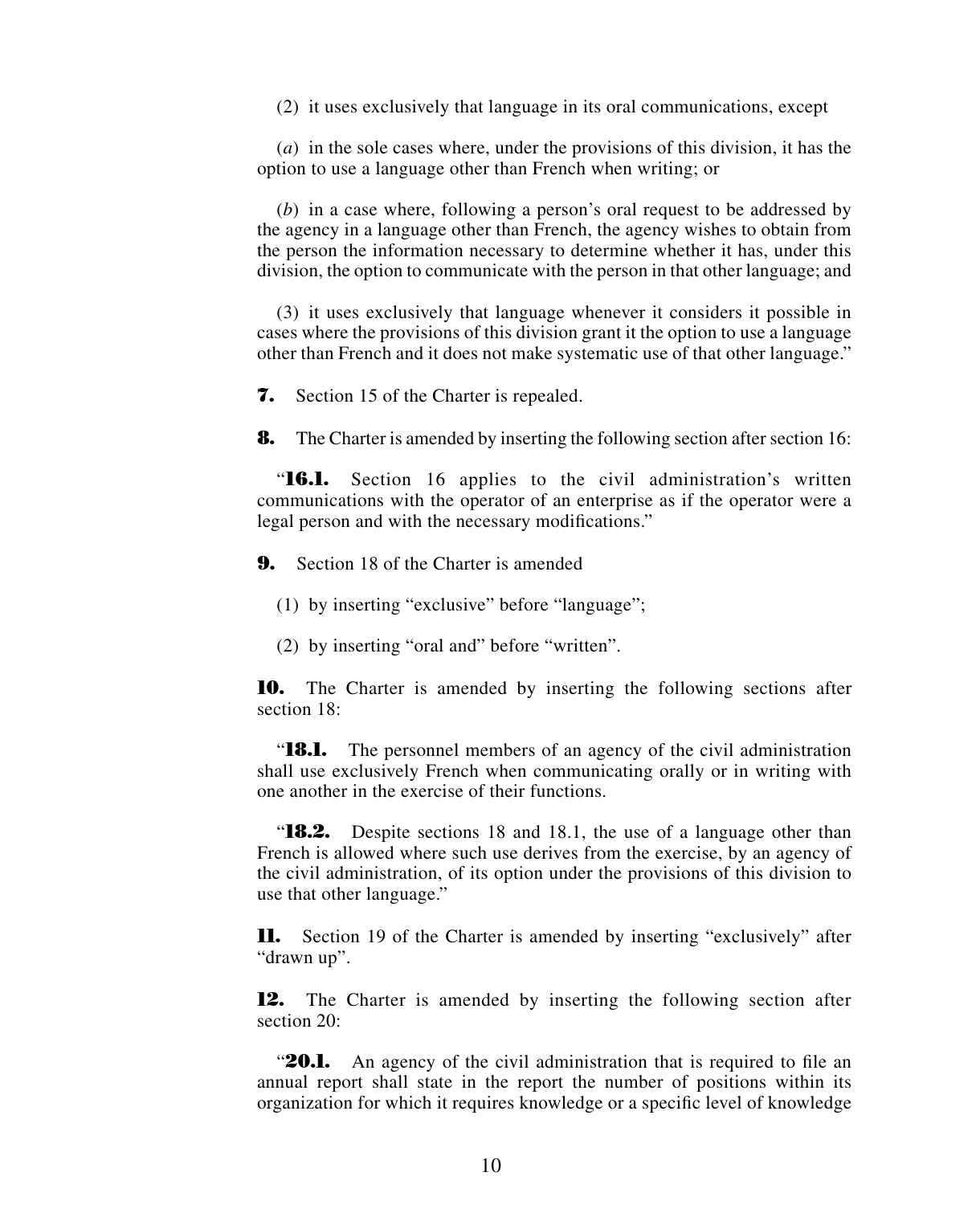of a language other than the official language to obtain the position through, in particular, recruitment, hiring, transfer or promotion, or to keep the position, as well as the positions for which such knowledge or such a level of knowledge is desirable."

**13.** Section 21 of the Charter is amended

- (1) by inserting "exclusively" after "drawn up";
- (2) by striking out the last sentence;
- (3) by adding the following paragraph at the end:

"Loan contracts may nevertheless be drawn up both in French and in another language. The same applies to financial instruments and contracts whose object is the management of financial risks, including currency exchange or interest rate exchange agreements, contracts for the purchase or sale of options, or futures contracts."

14. The Charter is amended by inserting the following sections after section 21:

**21.1.** The agreements listed below shall be drawn up in French; a version in another language may be attached to them:

(1) a Canadian intergovernmental agreement within the meaning of section 3.6.2 of the Act respecting the Ministère du Conseil exécutif (chapter M-30); or

(2) an international agreement within the meaning of the Act respecting the Ministère des Relations internationales (chapter M-25.1.1) or an agreement referred to in section 23 or 24 of that Act.

"**21.2.** An agreement relating to Native affairs referred to in section 3.48 of the Act respecting the Ministère du Conseil exécutif (chapter M-30) shall be drawn up in French; a version in another language may be attached to it.

**21.3.** The provisions of section 21, 21.1 or 21.2 apply to the written documents listed below according to whether they relate to a contract referred to in section 21 or an agreement referred to in section 21.1 or 21.2:

(1) written documents sent to the civil administration to enter into a contract or agreement with it;

(2) written documents related to a contract or agreement to which the civil administration is a party; and

(3) written documents sent, under such a contract or agreement, by one of the parties to the contract or agreement to another.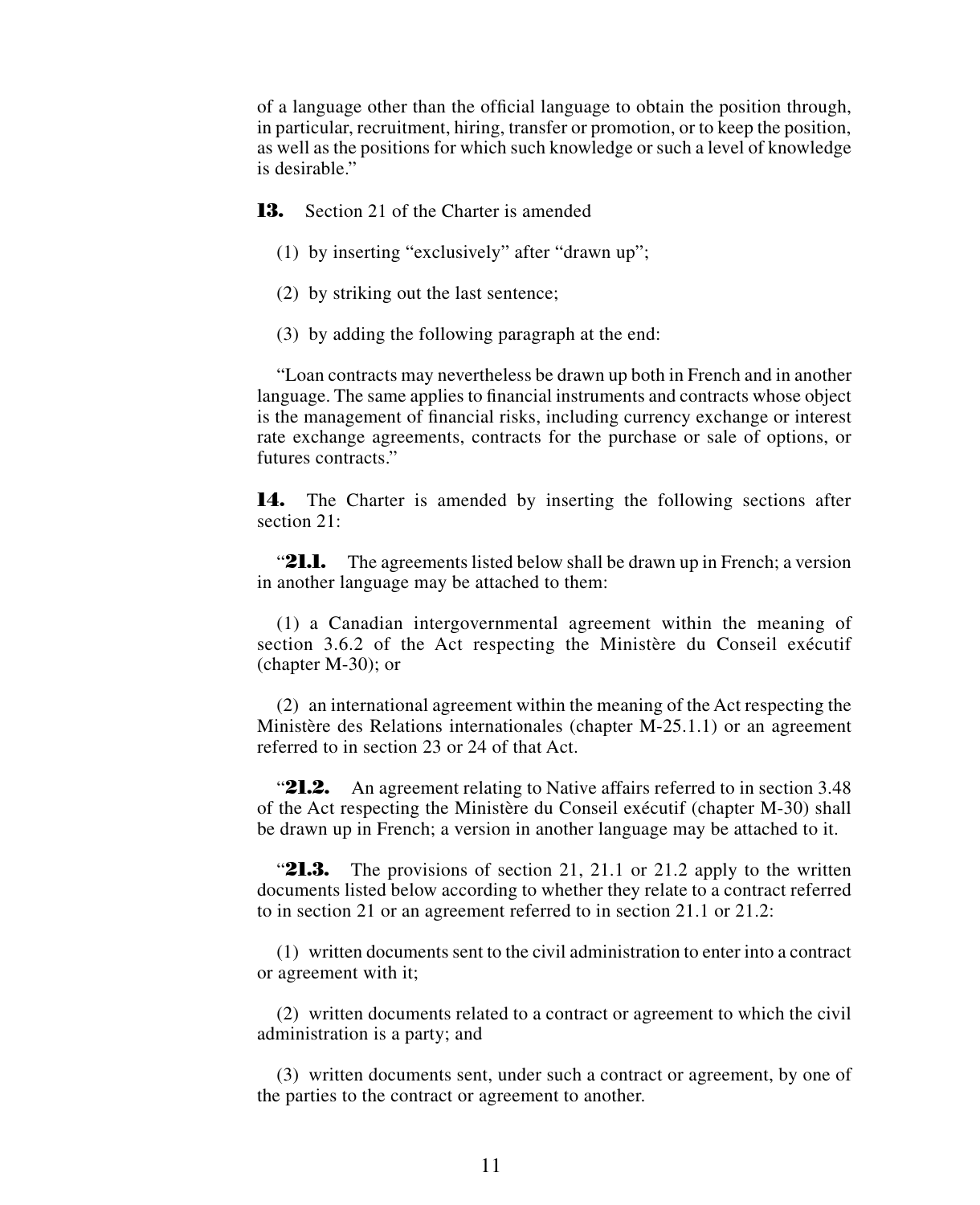Sections 16 and 16.1 do not apply to a communication that is also a written document referred to in this section.

**21.4.** A version in a language other than French may be attached to the contracts and other related written documents referred to respectively in sections 21 and 21.3

(1) where the civil administration enters into a contract in Québec with

(*a*) a natural person not residing in Québec;

(*b*) a legal person or an enterprise not required to be registered under the Act respecting the legal publicity of enterprises (chapter P-44.1) and whose head office is located in a State where French is not an official language;

(*c*) a person or body exempt from the application of this Act under section 95; or

(*d*) a legal person or an enterprise whose sole establishment is situated on a reserve, a settlement or lands referred to in section 97; and

(2) in any other situation determined by government regulation.

For the purposes of this Act, "State" has the meaning assigned by the first paragraph of article 3077 of the Civil Code.

"21.5. Despite section 21, a contract may be drawn up only in a language other than French where the civil administration enters into a contract outside Québec.

**21.6.** Despite section 21.3, a written document relating to a contract referred to in section 21.5 may be drawn up only in a language other than French.

The same applies to a written document relating to a contract referred to in section 21 where the agency concerned of the civil administration so agrees and the document is authentic, semi-authentic or has a legal value that would prevail over that of any possible French version.

Moreover, a written document sent by a contracting party referred to in subparagraph 1 of the first paragraph of section 21.4 that initiates steps toward the making of a contract referred to in section 21 may be drawn up only in a language other than French.

"21.7. An agency of the civil administration is required to make available a French version of the contract or written document drawn up only in another language under section 21.5 or 21.6 to the members of its personnel who, in the exercise of their functions, must examine those documents.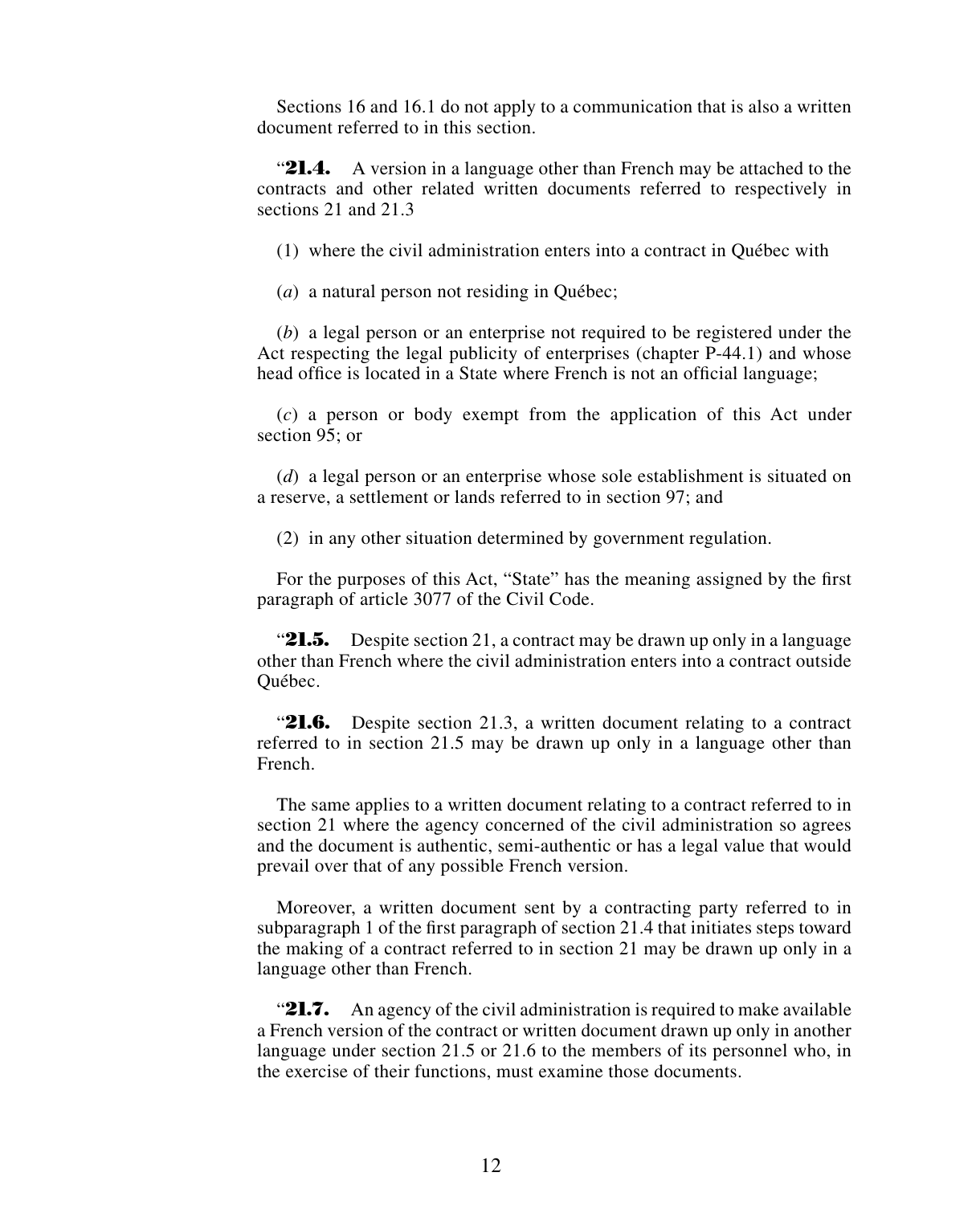**21.8.** Written communications necessary for entering into a contract or agreement that may be drawn up in a language other than French may be in that other language.

Sections 16 and 16.1 do not apply to communications referred to in this section.

"21.9. Written documents sent to an agency of the civil administration by a legal person or by an enterprise to obtain a permit or another authorization of the same nature, or a subsidy or other form of financial assistance that is not a contract referred to in section 21, shall be drawn up exclusively in French.

The same applies to the written documents that a legal person or an enterprise receiving such a form of assistance or holding such an authorization is required to send to such an agency because of that assistance or authorization.

Sections 21.4 and 21.6 apply, with the necessary modifications, to written documents referred to in this section.

The Government may determine, by regulation, the situations in which a written document sent to the civil administration may be drawn up in a language other than French.

**21.10.** Each agency of the civil administration shall see that every inscription referred to in the first paragraph of section 51 and relating to a product it obtains under a supply contract entered into with a legal person or an enterprise is, in accordance with that section, drawn up in French. The agency shall also see that, where a product referred to in section 52.1 or 54 is obtained under such a contract, the product complies with that section.

For the purposes of the first paragraph, "supply contract" has the meaning assigned by the Act respecting contracting by public bodies (chapter C-65.1).

**21.11.** Where an agency of the civil administration obtains services from a legal person or an enterprise, it shall require that the services be rendered in French.

Where the services thus obtained are intended for the public, the agency shall instead require the service provider to comply with the provisions of this Act that would be applicable to the agency if the latter had itself provided the services to the public.

**21.12.** Sections 21.10 and 21.11 have no effect where it is impossible for the agency to obtain in due time the product sought or another equivalent product that complies with section 51, 52.1 or 54, as applicable, or where services, other than those intended for the public, cannot be rendered in French."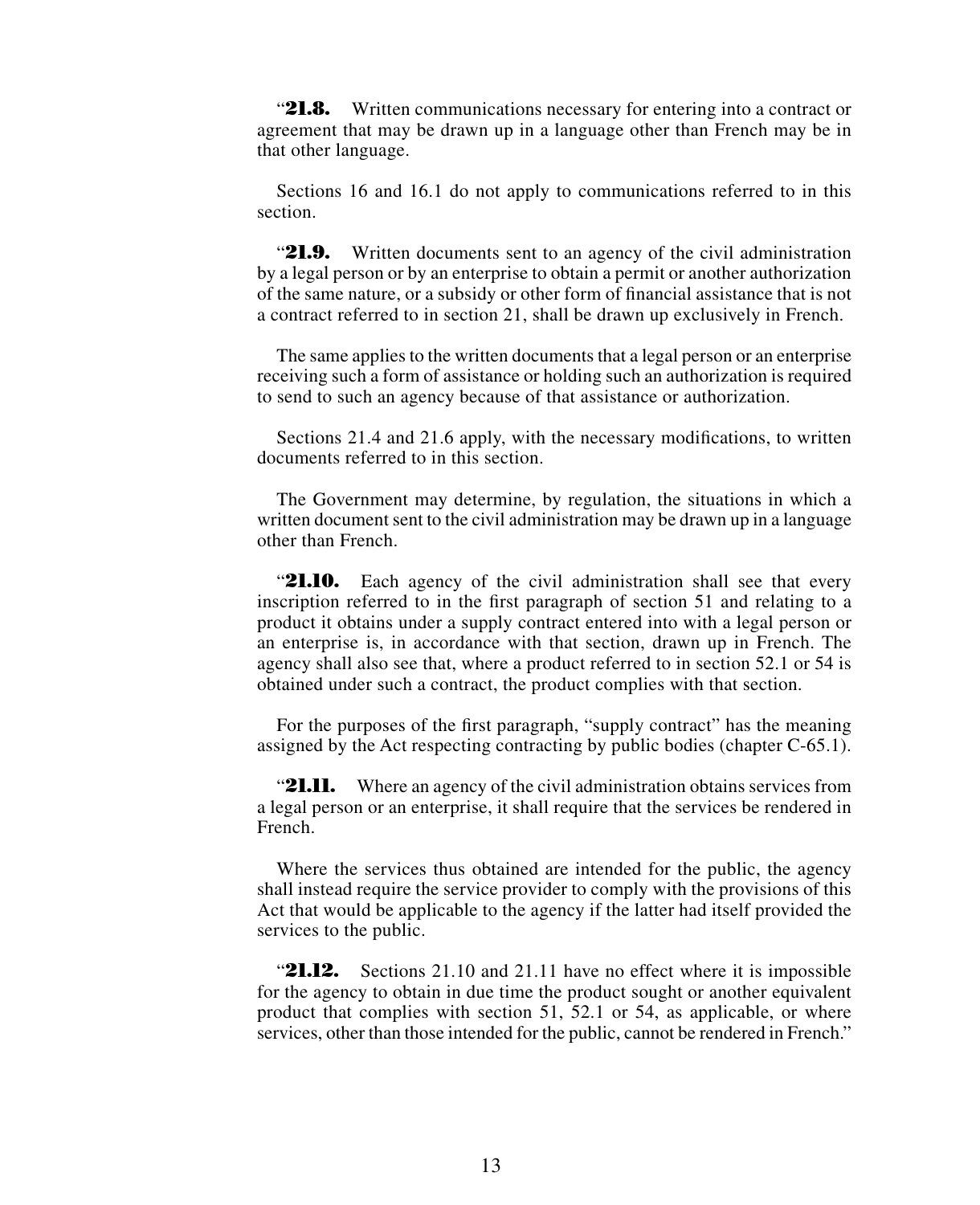**15.** The Charter is amended by inserting the following after section 22.1:

"**22.2.** An agency of the civil administration may depart from paragraph 1 of section 13.2 by corresponding or otherwise communicating in writing in English only with a person who so requests if the person is declared eligible to receive instruction in English under the provisions of Division I of Chapter VIII, other than sections 84.1 and 85.

Moreover, an agency of the civil administration that, before (*insert the date of introduction of this bill*), corresponded only in English with a natural person in particular regarding a file concerning the person, for a reason other than the public health emergency declared under section 118 of the Public Health Act (chapter S-2.2), may continue to correspond and otherwise communicate in writing with that person in English only.

**22.3.** An agency of the civil administration may depart from paragraph 1 of section 13.2 by using another language in addition to French in its written documents

(1) where health, public safety or the principles of natural justice so require; or

(2) to accomplish one of the following purposes:

(*a*) providing services in English to a person declared eligible to receive instruction in English under the provisions of Division I of Chapter VIII, other than sections 84.1 and 85;

(*b*) providing services to bodies referred to in section 95 or to Aboriginal persons;

(*c*) providing services to welcome immigrants within Québec society during the first six months following their arrival in Québec;

(*d*) providing services and maintaining relations outside Québec;

(*e*) providing tourist services; or

(*f*) any other purpose determined by regulation of the Minister.

Despite the first paragraph, an agency of the civil administration may use another language only where it made or reviewed the directive provided for in section 29.14 or, in the case of a body referred to in section 29.15, where the government department referred to in that section made or reviewed the directive provided for in that section, provided the directive was either approved under section 29.16 or 29.18 or sent under section 29.17.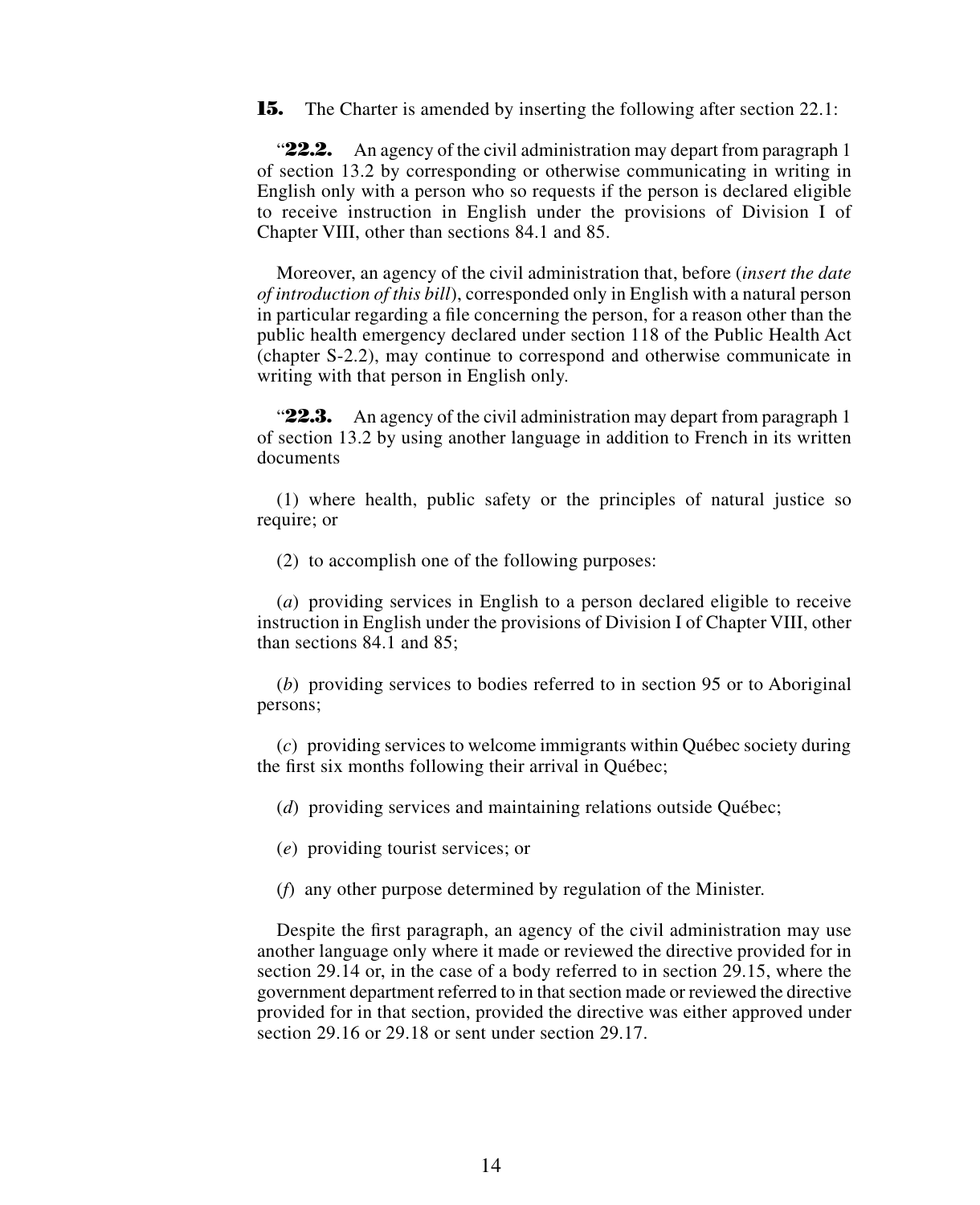**22.4.** Where the agency of the civil administration uses a language other than French under section 22.3 to provide services to welcome immigrants within Québec society, it shall implement measures that will ensure that, at the end of a six-month period, communications with immigrants are exclusively in French.

An agency that provides services in a language other than French to immigrants in accordance with the first paragraph shall, where the volume of the demand for such services by those persons warrants it, give preference to using their mother tongue.

"**22.5.** The provisions of this division do not prevent the use of a language other than French

(1) in communications intended for news media that disseminate in a language other than French and the publicity they carry;

(2) in communications of a minister or the holder of an elective public office within an agency of the civil administration, other than those intended for such an agency or the members of its personnel;

(3) in documents used in relations with persons outside Québec that are not covered by sections 16, 16.1 and 21 to 21.3;

(4) in oral communications with persons from outside Québec, where they are necessary for the deployment of Québec's international action;

(5) where an agency of the civil administration must use that other language to comply with the law or the practices of a State other than Québec; or

(6) where, except in documents referred to in sections 16, 16.1 and 21 to 21.3, the use of that other language is necessary for implementing measures for cooperation between the competent authorities in Québec and those of another State, including the drafting of documents necessary for the application, in Québec, of standards to be harmonized with those of such other State.

# "**DIVISION II**

# "RECOGNIZED BODIES AND INSTITUTIONS AND DOCUMENTS FILED IN CLINICAL RECORDS".

**16.** Section 26 of the Charter is amended

(1) in the first paragraph,

(*a*) by inserting ", when writing," after "may use";

(*b*) by inserting "their documents, the services they provide and the use of their technological means, in" after "language in";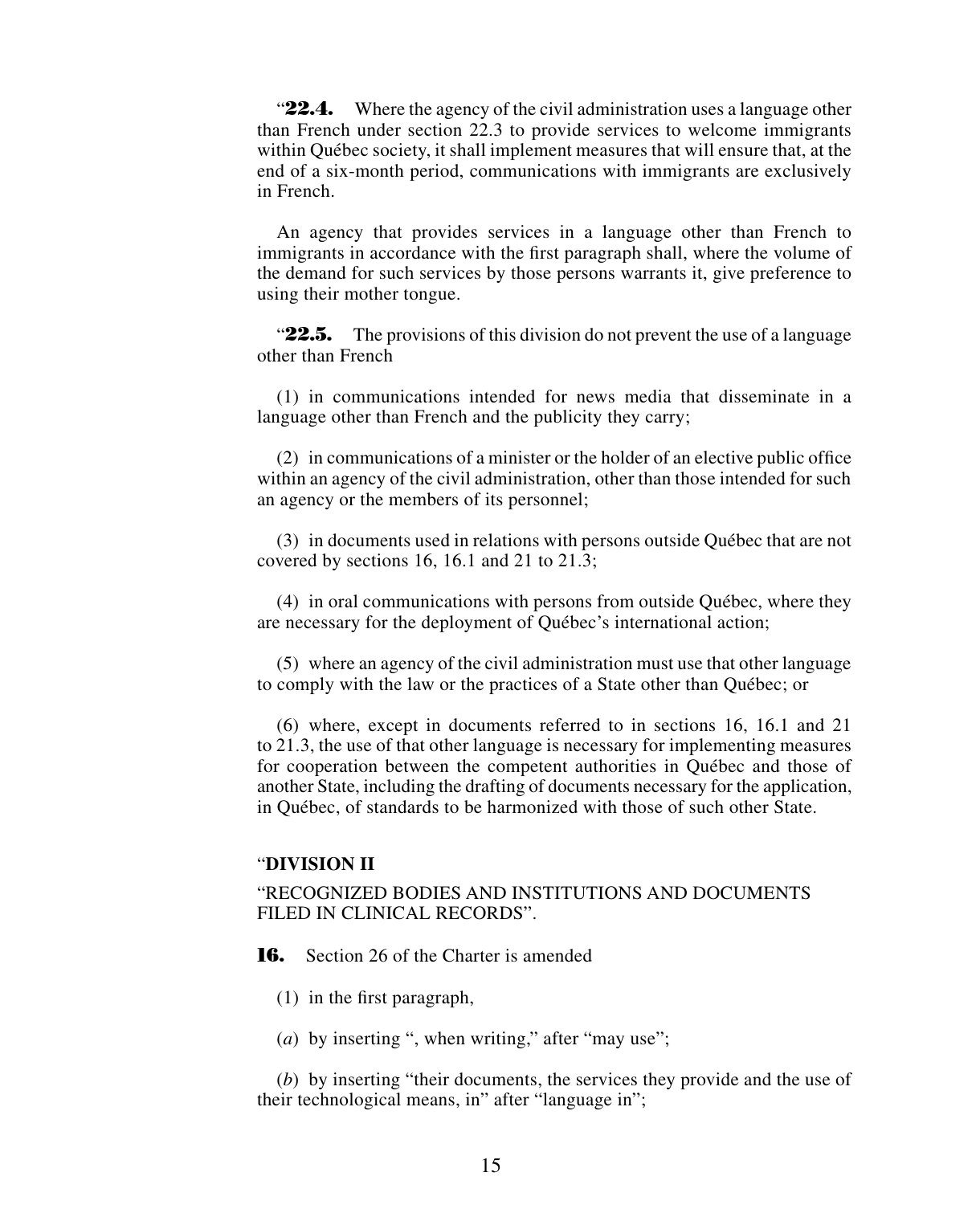(*c*) by inserting ", as well as in the notices of meeting, agendas and minutes of their deliberative assemblies. They may also use that other language in their oral communications without having to use the official language at the same time, provided they remain able to comply with section 23" after "with each other";

(2) by adding the following sentence at the end of the second paragraph: "Moreover, persons may, within those bodies and institutions, use the language of their choice in oral communications with each other."

**17.** Section 27 of the Charter is amended

- (1) by striking out the last sentence;
- (2) by adding the following paragraph at the end:

"At the request of any person authorized to obtain such documents, a health service or a social service shall, as soon as possible and at its expense, provide the summary, drafted in French, of a clinical record and the French version of any document filed in the record that includes information in English."

**18.** Section 29.1 of the Charter is amended by replacing "the Schedule" in subparagraph 3 of the second paragraph by "Schedule I".

**19.** The Charter is amended by inserting the following after section 29.1:

"29.2. Where the Office ascertains, in light of the language data from each census carried out in accordance with Canadian statistics legislation, that a municipality recognized under section 29.1 does not meet the requirement of subparagraph 1 of the second paragraph of that section, it shall send the municipality a written notice informing it accordingly.

The recognition obtained by the municipality is withdrawn, by the sole operation of law, on the expiry of 120 days after receipt of the notice sent by the Office. Recognition is maintained, however, if the municipality adopts, before the expiry of the 120-day period, a resolution to that end; if so, it shall notify the Office without delay.

The notice sent under the first paragraph shall be published by the Office and by the municipality that receives it.

**29.3.** Where the recognition obtained by a municipality is withdrawn under the third paragraph of section 29.1 or the second paragraph of section 29.2, the Office shall send every body recognized under section 29.1 that is under the authority of that municipality a written notice informing it of that fact. The Office shall send a copy of the notice to the municipality.

The recognition obtained by the body is withdrawn, by the sole operation of law, on the expiry of 120 days after receipt of the notice sent by the Office.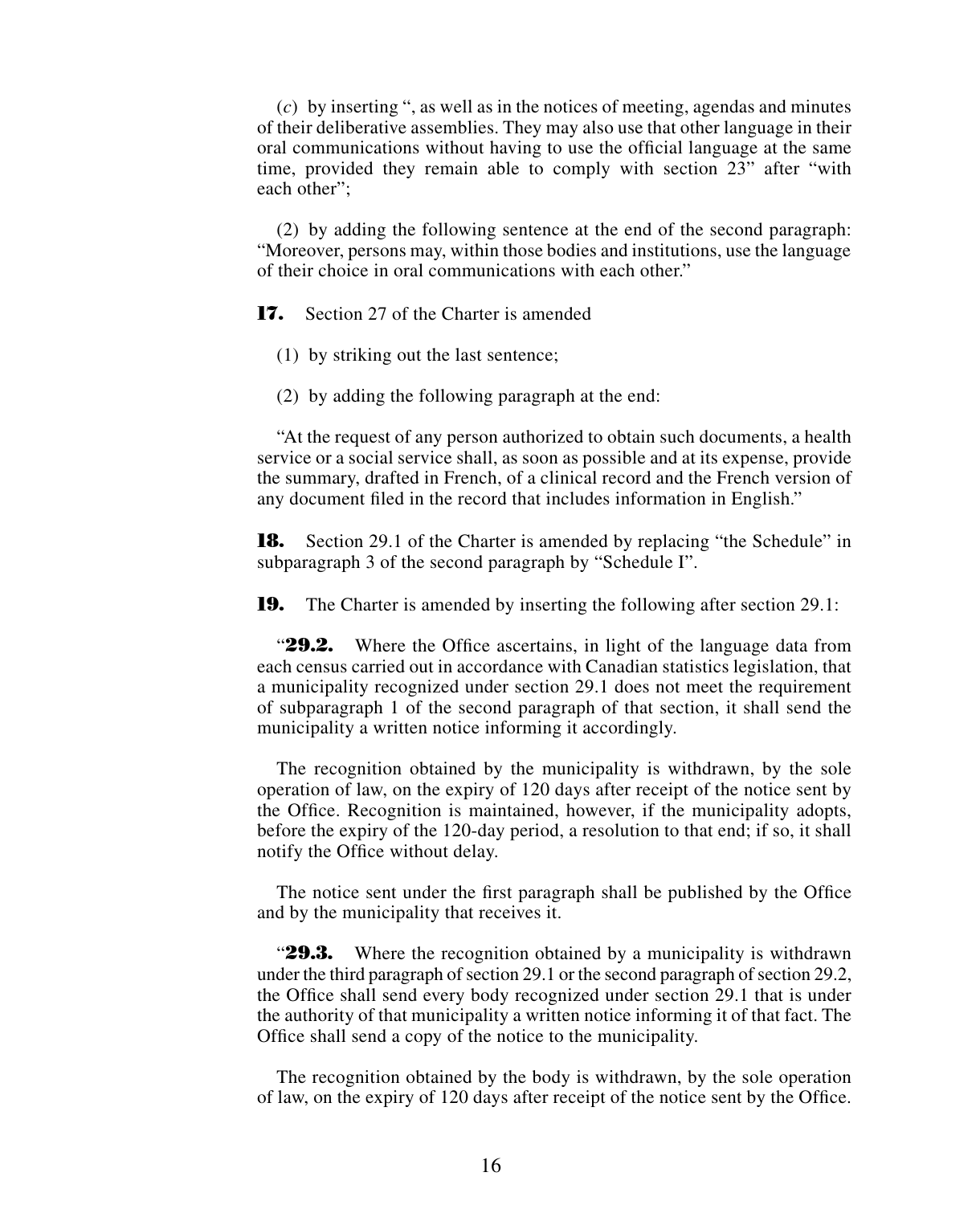The notice sent under the first paragraph shall be published by the Office and by the municipality and the body that receive it.

"**29.4.** The Office shall publish a list of the bodies and institutions recognized under section 29.1.

#### "**DIVISION III**

# "CONCORDANCE OF THE CIVIL ADMINISTRATION'S ACTIONS WITH THE ROLE OF QUÉBEC IN THE CANADIAN FRANCOPHONIE AND ABROAD

"29.5. In its actions abroad, the civil administration shall promote and assert the value of French. It shall do the same in its actions in Canada, where it must play a leading role with francophone and Acadian communities.

For those purposes, the civil administration shall promote, in particular through the establishment of partnerships, common actions enabling the optimization of resources at the disposal of Francophones and the development of French and supporting the growth of those communities.

"**29.6.** Any person who is domiciled in Canada and not resident in Québec is entitled, when pursuing, in a French-language college- or university-level educational institution referred to in section 88.0.1, a program of studies given in French and not offered in the province or territory of the person's domicile, to pay the same tuition fees as a resident in Québec, provided that, in the institution's opinion, the person has sufficient knowledge of French at the time of enrolment to successfully complete the program.

The first paragraph does not apply to remedial activities that may be necessary for the enrolment of a person.

For the purposes of the first paragraph, "resident in Québec" has the meaning assigned by the General and Vocational Colleges Act (chapter C-29).

"**29.7.** The Minister of Higher Education, Research, Science and Technology shall contribute to the mobility of francophone students across Canada, in particular by entering into agreements in accordance with the law.

## "**DIVISION IV**

#### "IMPLEMENTATION

#### "§1.—*Responsibilities of administrative authorities*

"**29.8.** It is incumbent on the person who exercises the highest administrative authority within an agency of the civil administration to take the necessary means for the agency to meet its obligations under this Act.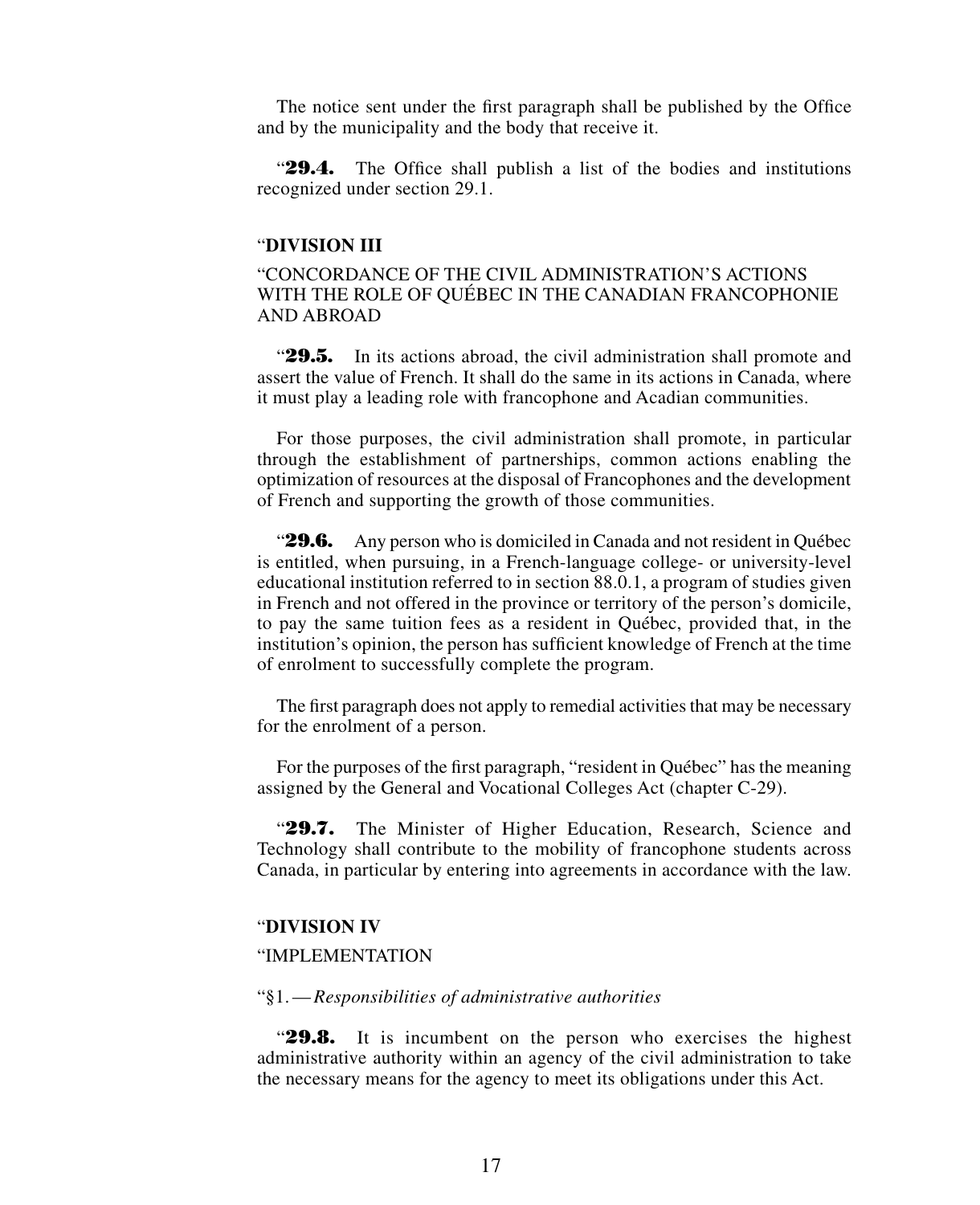#### "§2.—*Language policy of the State*

"**29.9.** The Minister of the French Language shall develop the language policy of the State and submit it to the Government for approval.

The Ministère de la Langue française shall publish the policy approved by the Government.

The policy applies to government departments, government bodies and municipal bodies within the meaning of Schedule I.

It also applies to parliamentary institutions within the meaning of that schedule, subject to the special provisions determined by the French Language Commissioner.

"**29.10.** The language policy of the State shall guide the agencies of the civil administration to which it applies in the fulfilment of the obligations incumbent on them under section 13.1.

For that purpose, the policy shall contain provisions concerning, in particular, the following subjects:

(1) measures that, in the Minister's opinion, may be taken by an agency to meet those obligations, including

(*a*) the establishment of rules according to which an agency decides whether to exercise the option to use a language other than French, where this Act grants the agency such an option;

(*b*) the communication among an agency's personnel members of the obligations incumbent on them under this Act and the fundamental language rights conferred on them, for instance through examples illustrating the scope of those obligations and rights;

(*c*) the implementation of means to control the quality of the French used within an agency;

(*d*) the identification of the opportunities that an agency can seize, in the normal course of its activities, to promote the influence of French abroad and elsewhere in Canada, in particular with francophone and Acadian communities;

(*e*) the dissemination of the content of the policy among an agency's personnel members and suppliers, among recipients of a subsidy or other form of financial assistance and among the other members of the public who receive or could receive the agency's services; and

(*f*) the implementation of a French-language environment, in particular with regard to vocal music and to the priority to be given to Québec cultural works;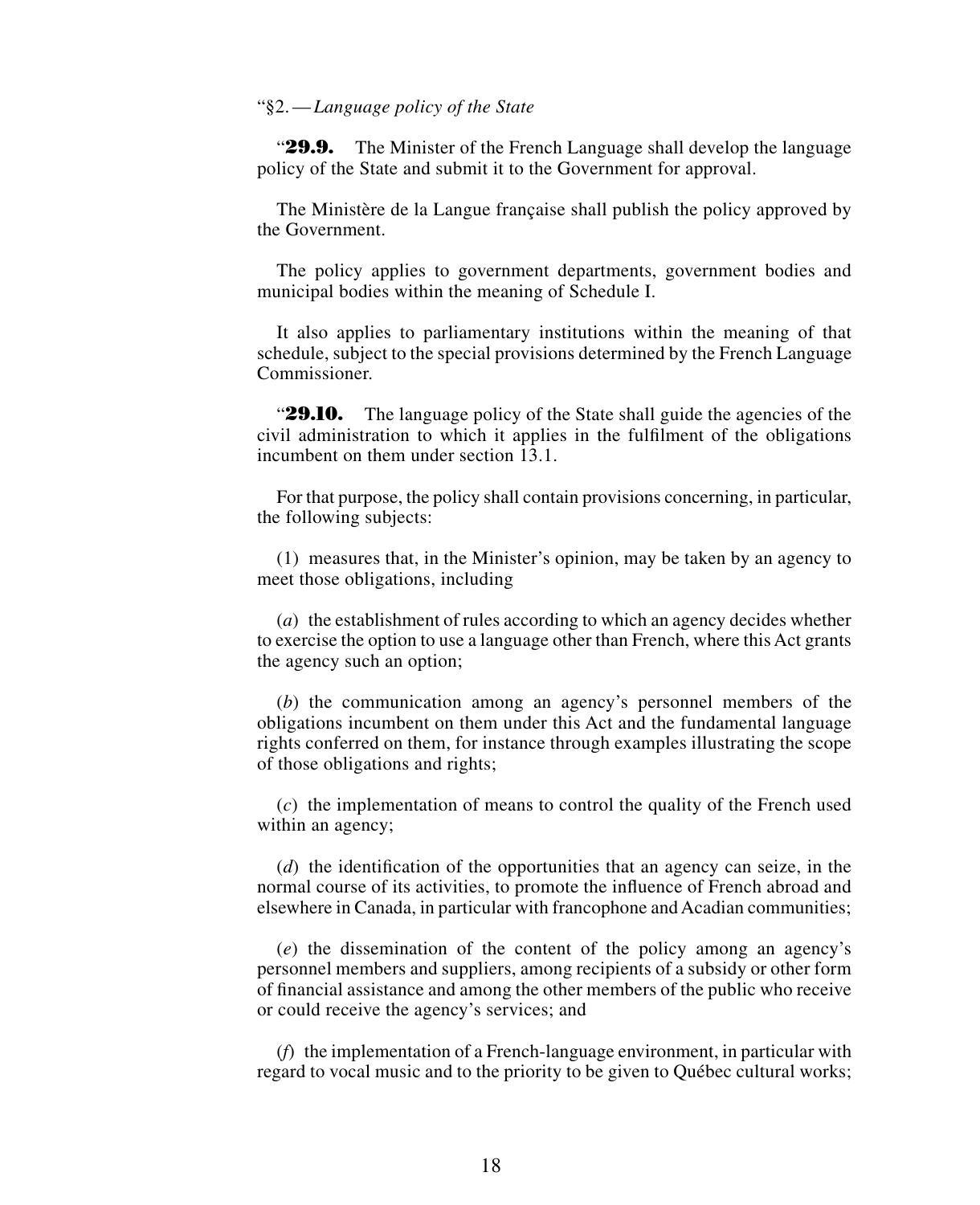(2) information concerning the application of this Act, including information that relates to the implementation of measures set out in the policy and that must appear in the annual report of an agency required to file such a report;

(3) examples illustrating how an agency of the civil administration may use a language other than French where it has the option to do so under this Act; and

(4) acts and omissions that, in the Minister's opinion, could prevent an agency from fulfilling an obligation incumbent on it under section 13.1, in particular in the use of social media and information and communications technologies.

"**29.11.** In developing the language policy of the State, the Minister shall take into account

(1) the importance given to the French language as the common language to allow the integration of immigrants into Québec society; and

(2) the particularities of the bodies and institutions recognized under section 29.1.

"**29.12.** The language policy of the State shall be reviewed at least every 10 years.

"**29.13.** The Government may make a regulation to establish measures that must be implemented by any agency of the civil administration designated by the Government from among those to which the language policy of the State applies and without which such an agency is deemed not to be fulfilling one of its obligations under section 13.1.

The provisions of such a regulation apply to a parliamentary institution only with the consent of the French Language Commissioner.

"§3.—*Directives of agencies of the civil administration*

"**29.14.** An agency of the civil administration to which the language policy of the State applies shall make a directive specifying the nature of the situations in which it intends to use a language other than French in the cases where such use is allowed by the provisions of Division I.

The directive shall also set out any measures the agency intends to implement to comply with section 22.4.

The directive shall be reviewed at least every five years.

"**29.15.** The Ministère de l'Éducation, du Loisir et du Sport shall make a directive that complies with section 29.14 and is applicable to school bodies.

The Ministère de la Santé et des Services sociaux shall do likewise with respect to the bodies of the health and social services network.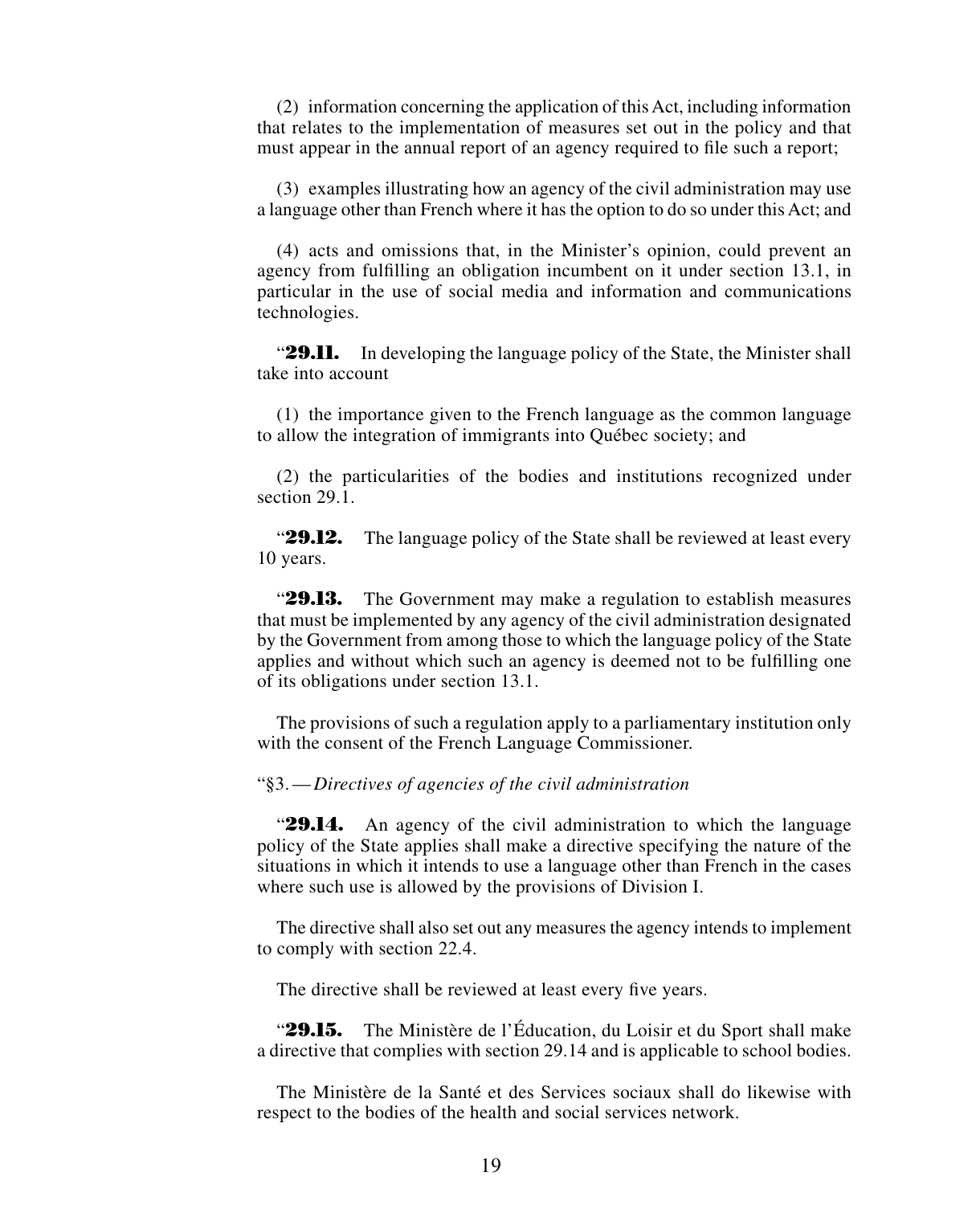Each of them shall review the directive at least every five years.

"**29.16.** Every directive made under section 29.14 by a government department or government body and the directives made under section 29.15 shall be submitted to the Minister, who may, if he considers them compliant with section 29.14, approve them with or without amendments.

If a government department or government body fails to make the directive referred to in the first paragraph within the time specified by the Minister, the Minister may personally make the directive; the Minister is, however, required to do so, immediately and without delay, with regard to a body that meets the condition set out in paragraph 2 of section 29.19. The directive made by the Minister has the same effect as if it had been made by the department or body concerned.

The Ministère de la Langue française shall publish each of the directives approved or made by the Minister and send a copy of them to the French Language Commissioner.

"**29.17.** A municipal body shall send the Minister the directive it makes under section 29.14 and make it public.

"**29.18.** Every directive made under section 29.14 by a parliamentary institution shall be submitted to the French Language Commissioner.

The provisions of section 29.16 are otherwise applicable, with the necessary modifications, to such a directive. The Commissioner shall publish each of the directives made or approved by him.

**29.19.** The second paragraph of section 22.3 does not prevent an agency of the civil administration from using a language other than French in the cases provided for in the first paragraph of that section where either of the following conditions is met:

(1) a directive was made with regard to the agency by the Minister of the French Language under the second paragraph of section 29.16 or by the French Language Commissioner under the second paragraph of section 29.18; or

(2) the agency did not make the directive provided for in section 29.14 or, in the case of a body referred to in section 29.15, the government department referred to in that section did not make the directive provided for in that section and, in either of those cases, the Minister of the French Language or the French Language Commissioner has not yet made the directive referred to in paragraph 1.

"**29.20.** An agency of the civil administration referred to in the first paragraph of section 29.14 that is required to file an annual report shall give an account in it of the application of the directive required under that section and of the language policy of the State.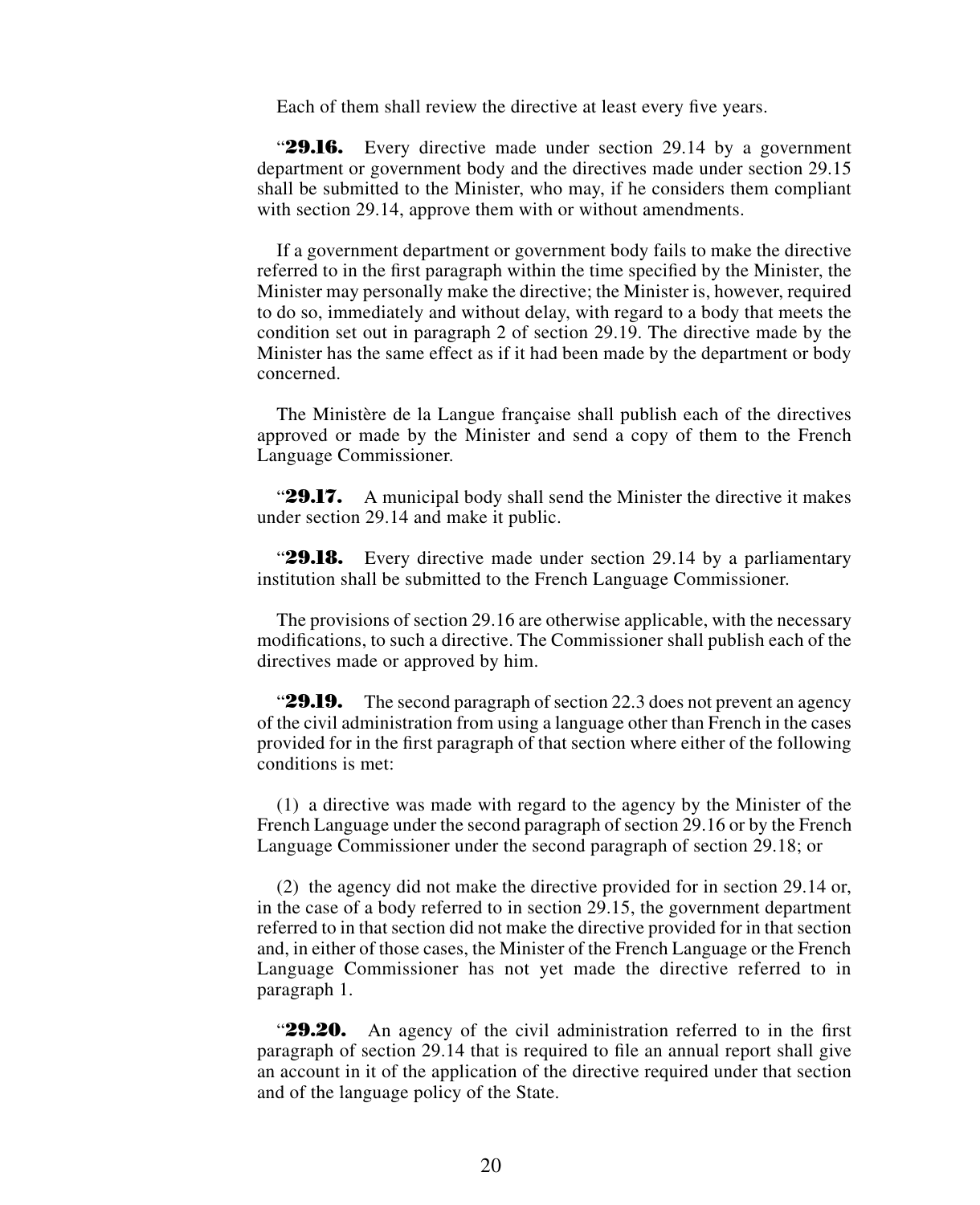"**29.21.** The Minister may, on the Minister's own initiative or when informed of a complaint in that regard, ascertain whether the directive made by a municipal body complies with section 29.14.

If the Minister considers that the directive is not compliant, the Minister may order the body concerned to make the amendments the Minister considers appropriate to make it compliant.

Before exercising the power provided for in the second paragraph, the Minister shall notify the body concerned of the Minister's intention and give the body at least 15 days to submit observations.

"**29.22.** The Minister may, by regulation, restrict the option conferred by the provisions of Division I to use a language other than French.

The provisions of such a regulation may, in particular, prescribe the situations in which that option is restricted and the terms and conditions according to which a body or its personnel members may exercise the option.

The provisions of such a regulation may specify the categories to which they apply or prescribe that they apply to only a single body or the personnel of a single body.

The provisions of such a regulation apply to a parliamentary institution only with the consent of the French Language Commissioner.

"**29.23.** A body or institution recognized under section 29.1 may depart from the obligation to use French in an exemplary manner if, in accordance with this Act, it uses the other language allowed under its recognition, without having to comply with the provisions of this subdivision.

Furthermore, section 13.1 does not apply to a recognized school body."

**20.** Section 30.1 of the Charter is amended

(1) by striking out ", where a person who calls upon their services so requests,";

(2) by replacing "concerning that person" by "to any person authorized to obtain them and who so requests".

21. Section 32 of the Charter is amended

(1) in the first paragraph,

- (*a*) by inserting "only" after "use";
- (*b*) by inserting "and oral" after "written";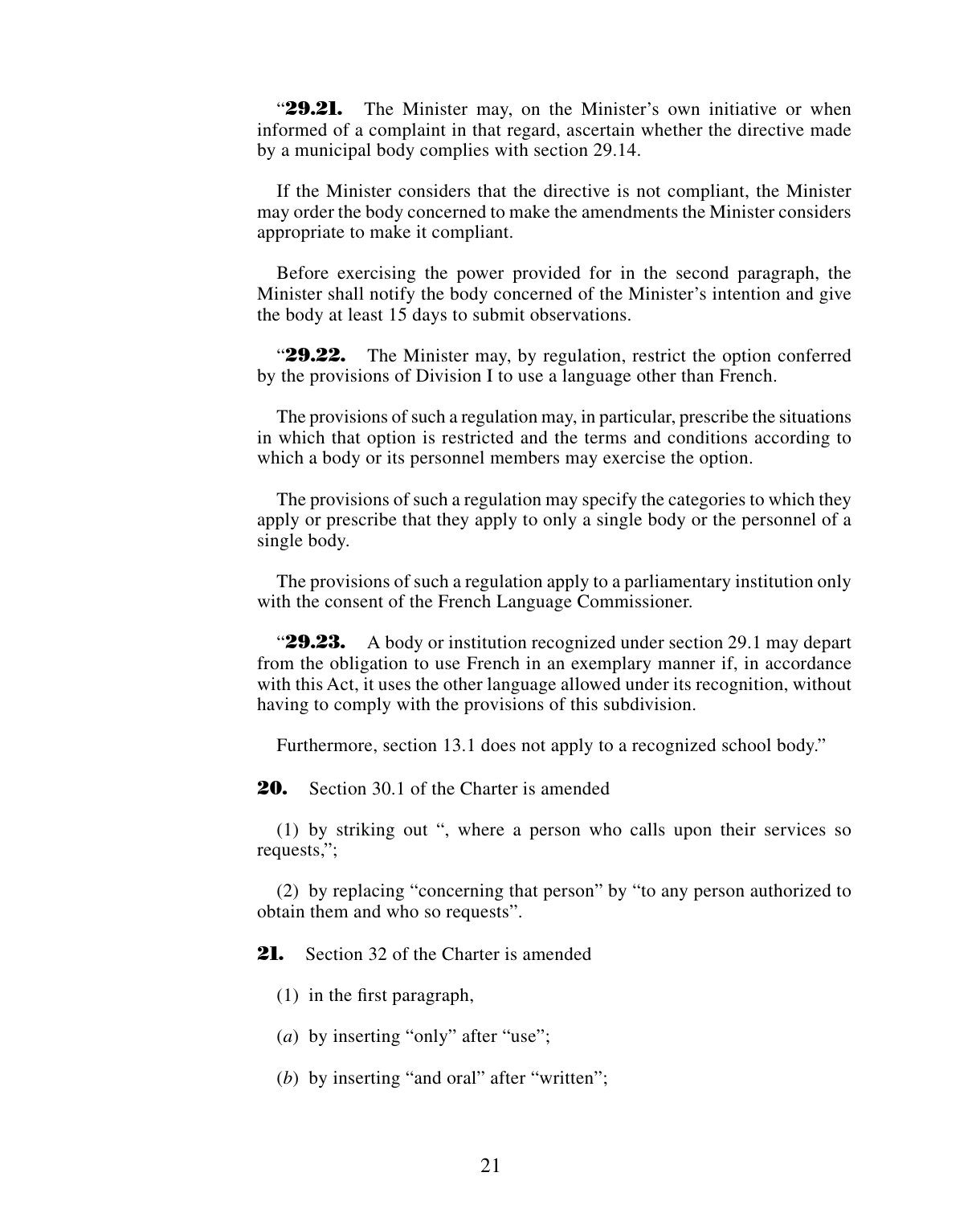(*c*) by replacing "with their general membership" by "with all or some of their members and of the candidates to the practice of the profession";

(2) by replacing "They may, however, in communicating with an individual member, reply in his language" in the second paragraph by "Unless otherwise provided for in this Act, they shall use only that language when communicating orally or in writing with an individual member".

**22.** Section 35 of the Charter is amended

(1) by replacing "their" in the first paragraph by "the";

(2) by replacing the introductory clause of the second paragraph by the following introductory clause:

"When issuing a permit, a professional order shall consider that a person has such knowledge if".

23. The Charter is amended by inserting the following sections after section 35:

**35.1.** The holder of a permit issued in accordance with section 35 shall, as long as the permit is held, maintain knowledge of the official language that is appropriate to the practice of the profession.

The permit holder may not, in carrying on his professional activities, refuse to render a prestation for the sole reason that he is asked to use the official language in performing the prestation.

**35.2.** A professional order that considers, for serious reasons, that a member's knowledge of the official language is not appropriate to the practice of the profession may, in addition to the measures that may be taken in respect of the member under the Professional Code (chapter C-26), require that the member obtain the certificate issued by the Office under the third paragraph of section 35.

Moreover, the refresher courses that a member of a professional order may be required to successfully complete as well as any other obligation, determined by a regulation made under section 90 of the Code, that may be imposed on the member may be aimed at enabling the member to recover knowledge of the official language that is appropriate to the practice of the profession."

**24.** Section 37 of the Charter is replaced by the following section:

"**37.** Despite section 35, a professional order may issue a permit referred to in sections 40 to 42.2 of the Professional Code (chapter C-26) to a person whose knowledge of the official language is not appropriate to the practice of the profession, provided that

(1) the permit is temporary; and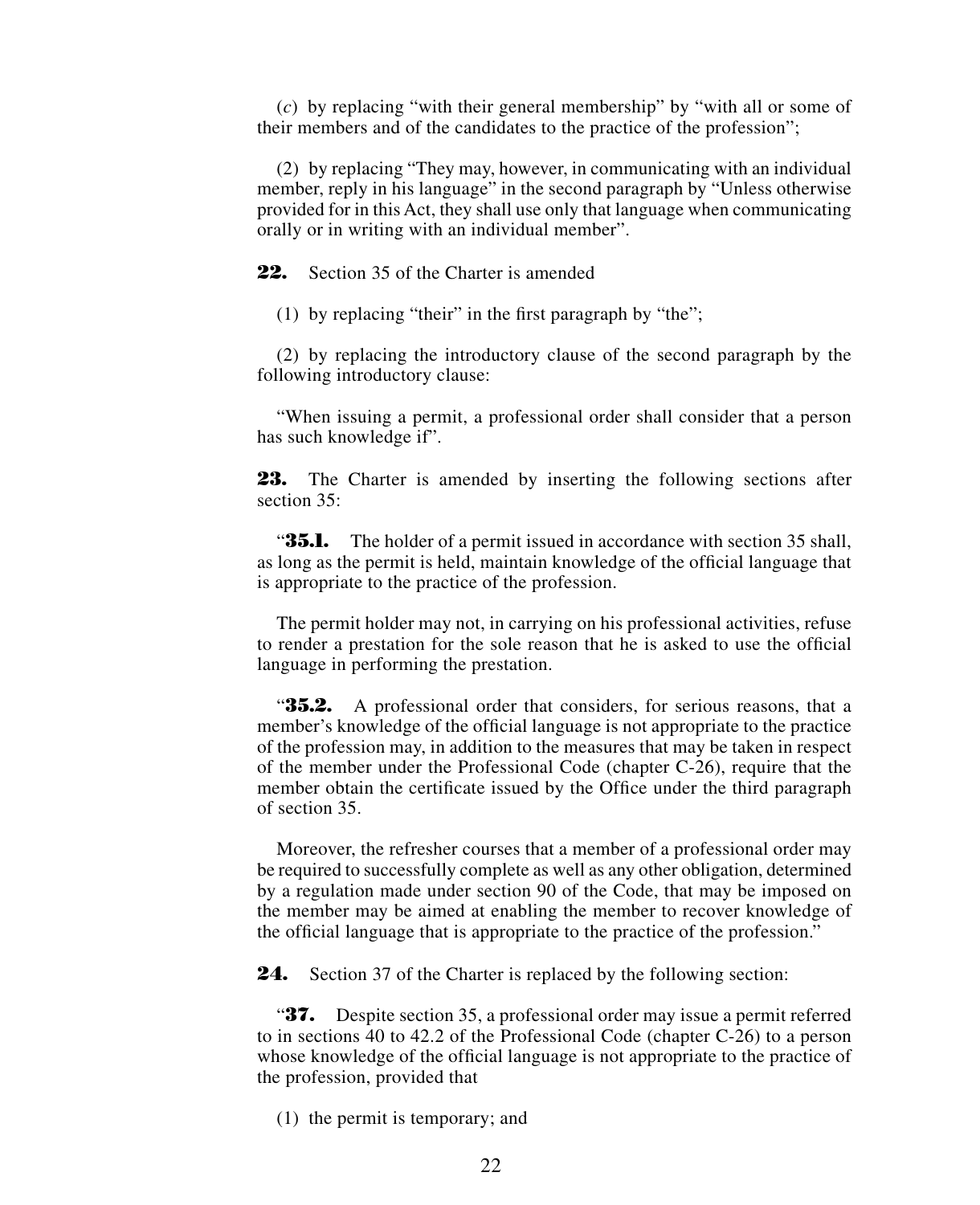(2) the person has, outside Québec, successfully completed the training or obtained the diploma required to practise that profession in Québec.

A permit issued under the first paragraph is valid for not more than one year."

**25.** Section 39 of the Charter is repealed.

**26.** Section 40 of the Charter is amended by adding the following paragraph at the end:

"When authorizing an order to issue such a permit, the Office may determine the term of the permit and the other related conditions."

**27.** The Charter is amended by inserting the following sections after section 40:

"**40.1.** The Office des professions shall, each year and for each professional order, send the Office the number of permits issued under section 37 and the number of special authorizations granted under section 42.4 of the Professional Code (chapter C-26), as well as the number of renewals for such special authorizations.

The Office shall indicate in its annual report of activities the information so transmitted by the Office des professions.

"**40.2.** A professional order may use another language in addition to the official language in a particular written communication to

(1) a candidate to the practice of the profession who applies for a permit to be issued to him in accordance with section 37 or under section 40; or

(2) a member of the order who, under this Act, is not required to have knowledge of the official language that is appropriate to the practice of the profession.

A professional order may also use that other language in a particular oral communication with one of those persons, without being required to use the official language at the same time."

**28.** The Charter is amended by inserting the following section after the heading of Chapter VI before section 41:

"**40.3.** For the purposes of this chapter,

(1) "employee" means an employee to whom Division V.2 of Chapter IV of the Act respecting labour standards (chapter N-1.1) applies;

(2) "worker" means an employee or a person whose conditions of engagement or remuneration, or scale of remuneration for services, are stipulated in a group agreement;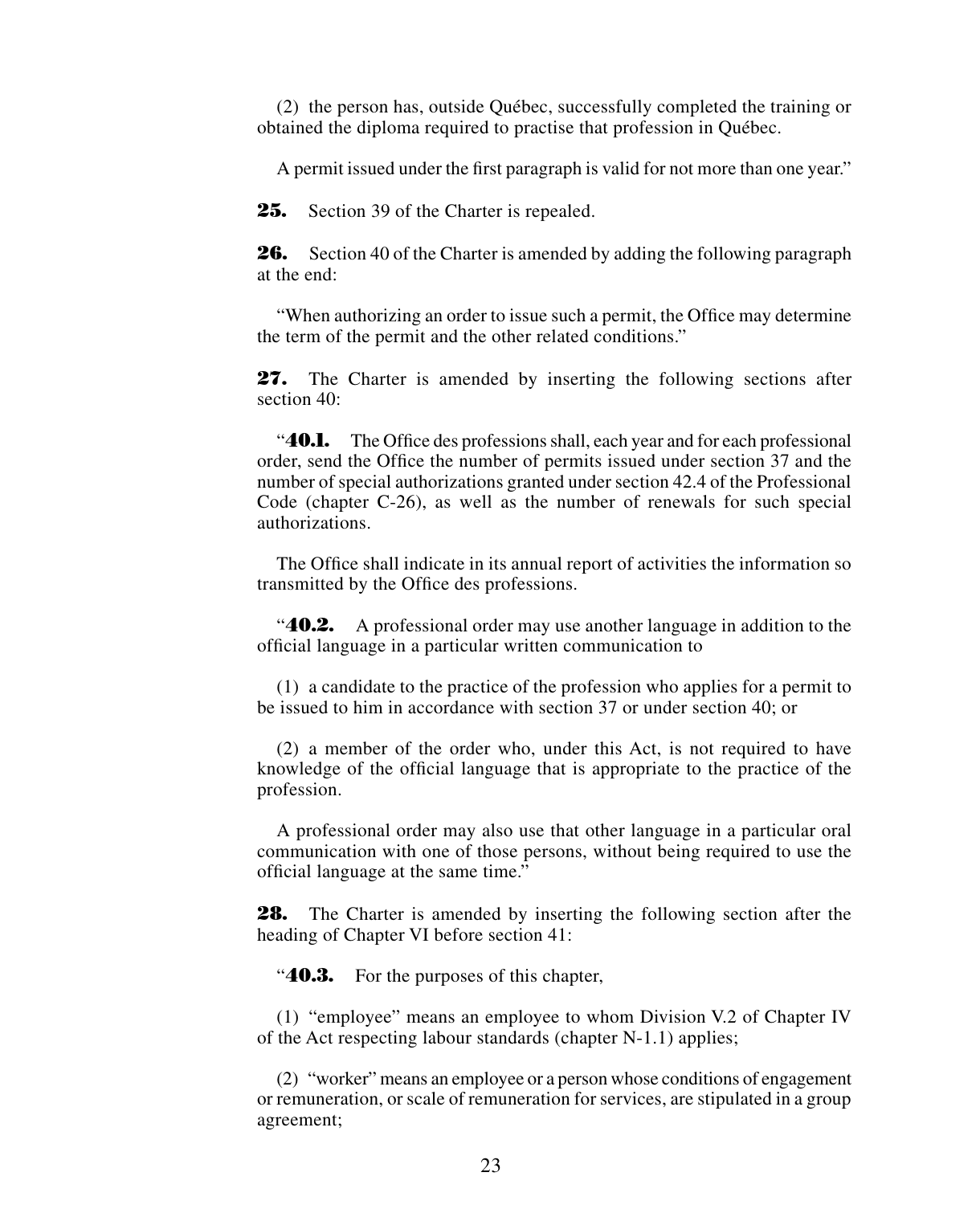(3) a "group agreement" is an agreement, other than a collective labour agreement, that is entered into by an association or other group empowered by an Act to negotiate the agreement and that, under that Act, applies even to persons who are not members of the association or other group;

(4) "employer" means anyone who has work done by an employee or, being governed by a collective agreement, gives work to a worker or coordinates the services offered by the worker;

(5) "association of workers" includes, in addition to an association of employees within the meaning of the Labour Code (chapter C-27), the association and the group referred to in paragraph 3."

**29.** Section 41 of the Charter is amended

(1) by replacing "draw up his written communications to his staff in the official language. He shall draw up and publish his offers of employment or promotion in French" by "respect the worker's right to carry on his activities in French; therefore, the employer is required, in particular,";

(2) by adding the following at the end:

 $(1)$  to see that any offer of employment, transfer or promotion the employer publishes is in French;

"(2) to see that any individual employment contract the employer enters into in writing is drawn up in French;

"(3) to use French in written communications, even those after termination of the employment relationship, with all or part of the staff, a worker in particular or an association of workers representing all or part of the staff; and

"(4) to see that the documents below that the employer makes available are drawn up in French and, if also available in another language, see that the French version is available on terms that are at least as favourable:

- (*a*) employment application forms;
- (*b*) documents relating to conditions of employment; and
- (*c*) training documents produced for the staff.

Despite subparagraph 2 of the first paragraph, the parties to an individual employment contract that is a contract of adhesion or a contract containing standard clauses may be bound only by its version in a language other than French if, after examining its French version, such is their express wish. In the other cases, an individual employment contract may be drawn up exclusively in a language other than French at the express wish of the parties.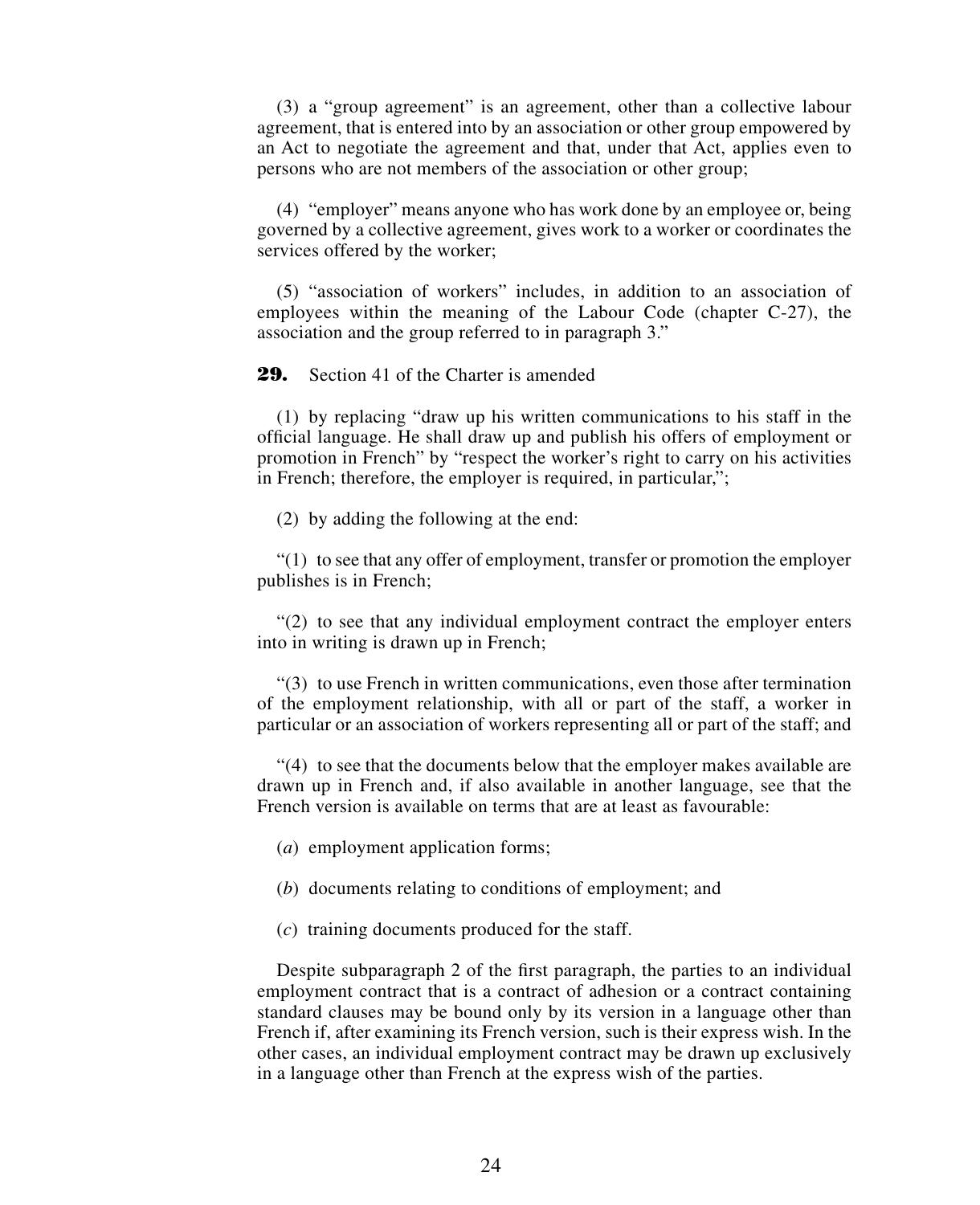Despite subparagraph 3 of the first paragraph, the employer may communicate in writing with a worker exclusively in a language other than French if the latter has so requested."

# **30.** Section 42 of the Charter is amended

(1) by replacing "of employment regards employment in the civil administration, a semipublic agency or an enterprise required to establish a francization committee, have an attestation of implementation of a francization program or hold a francization certificate, as the case may be, the" by "to fill a position, in particular through recruitment, hiring, transfer or promotion is published by an";

(2) by striking out "publishing this offer of employment in a daily newspaper published";

(3) by replacing "must publish it" by "in addition to the offer the employer must publish in French under subparagraph 1 of the first paragraph of section 41, the employer shall ensure that those offers are published";

(4) by replacing "in a daily newspaper published in French, with at least equivalent display" by "and using transmission means of the same nature and reaching a target public of a proportionally comparable size".

**31.** Section 43 of the Charter is amended by adding the following paragraph at the end:

"A group agreement, if not already drafted in French, must also be available in French as soon as it is entered into."

**32.** Section 44 of the Charter is amended

(1) by replacing "An" by "A French version must be attached immediately and without delay to an";

(2) by replacing "made following arbitration of a grievance or dispute" by "rendered in English following arbitration of a grievance, disagreement or dispute, either";

(3) by replacing "shall, at the request of one of the parties, be translated into French or English, as the case may be, at the parties' expense" by "or group agreement, or resulting from the interpretation or application of a collective agreement or group agreement";

(4) by adding the following paragraphs at the end:

"Such an award rendered in French shall be translated into English if a party so requests.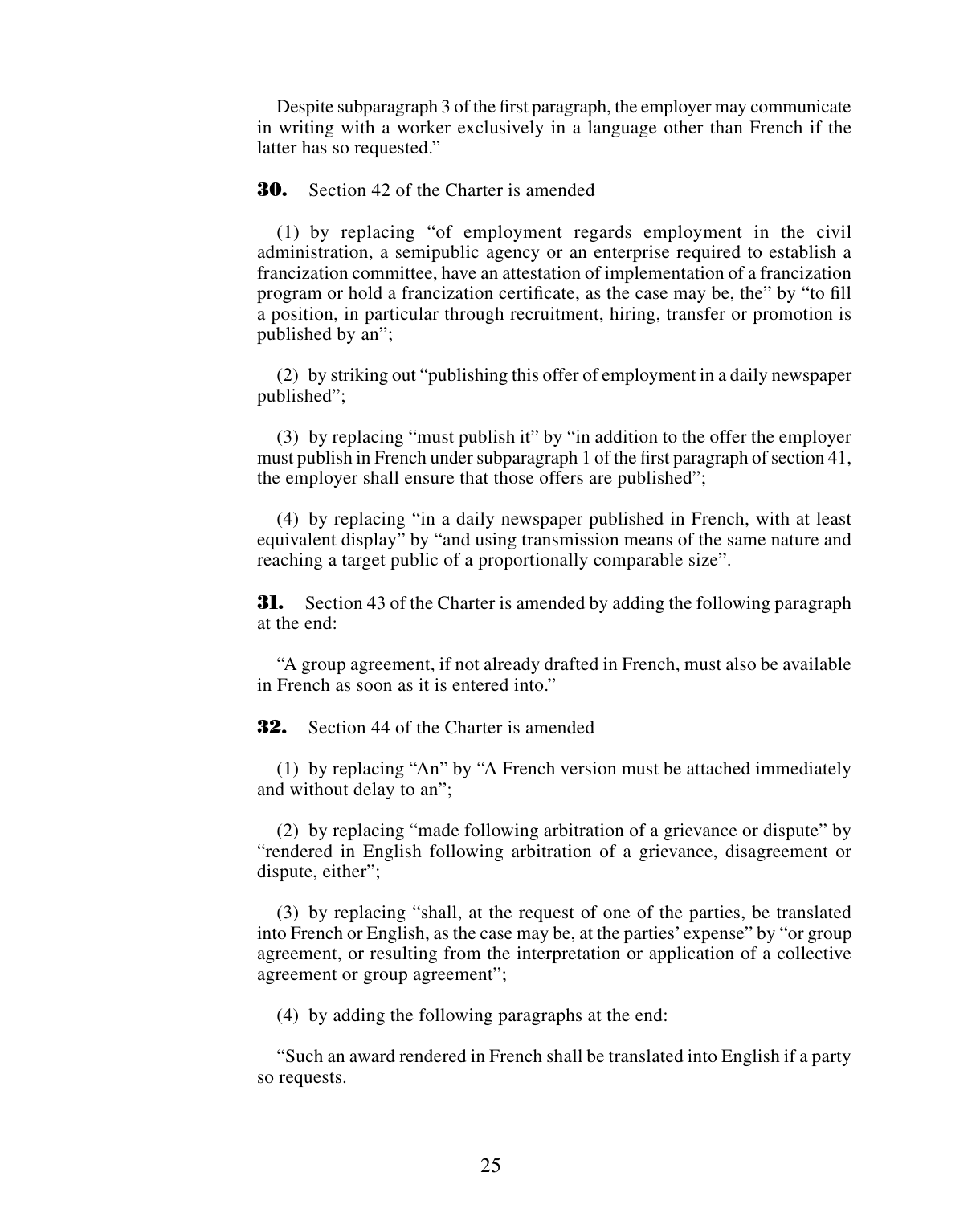Any translation made under this section must be certified. The translation costs for the French version provided for in the first paragraph are borne, if applicable, by the parties; in all other cases, they are borne by the party requesting the translation."

**33.** Section 45 of the Charter is amended

(1) in the first paragraph,

(*a*) by replacing "for the sole reason that he is exclusively French-speaking or that he has insufficient knowledge of a particular language other than French, or because he has demanded that a right arising from the provisions of this chapter be respected." by "or taking reprisals against or imposing any other penalty on the staff member for the sole reason that the member is exclusively French-speaking or does not have sufficient knowledge of a given language other than the official language or for any of the following reasons:";

(*b*) by adding the following subparagraphs at the end:

 $(1)$  the staff member has demanded that a right arising from the provisions of this chapter be respected;

"(2) to deter the staff member from exercising such a right;

"(3) because the staff member does not have knowledge or a specific level of knowledge of a language other than the official language, where the performance of the duty does not require it;

"(4) because the staff member has taken part in meetings of, or carried out tasks for, a francization committee established under section 136 or 140 or a subcommittee created by that committee;

"(5) to induce the staff member to endorse, under the first paragraph of section 138.2, a document referred to in section 138.1, or to dissuade him from doing so; or

"(6) because the staff member has, in good faith, communicated information to the Office under section 165.22 or cooperated in an investigation conducted because of such a communication.";

(2) by replacing the second and third paragraphs by the following paragraph:

"The fact that an employer requires a person to have knowledge or a specific level of knowledge of a language other than the official language to keep a position or to obtain a position, in particular through recruitment, hiring, transfer or promotion, is considered a prohibited practice under the first paragraph, unless the employer shows, in accordance with sections 46 and 46.1, that the performance of the duty requires such knowledge and that he first took all reasonable means to avoid imposing such a requirement."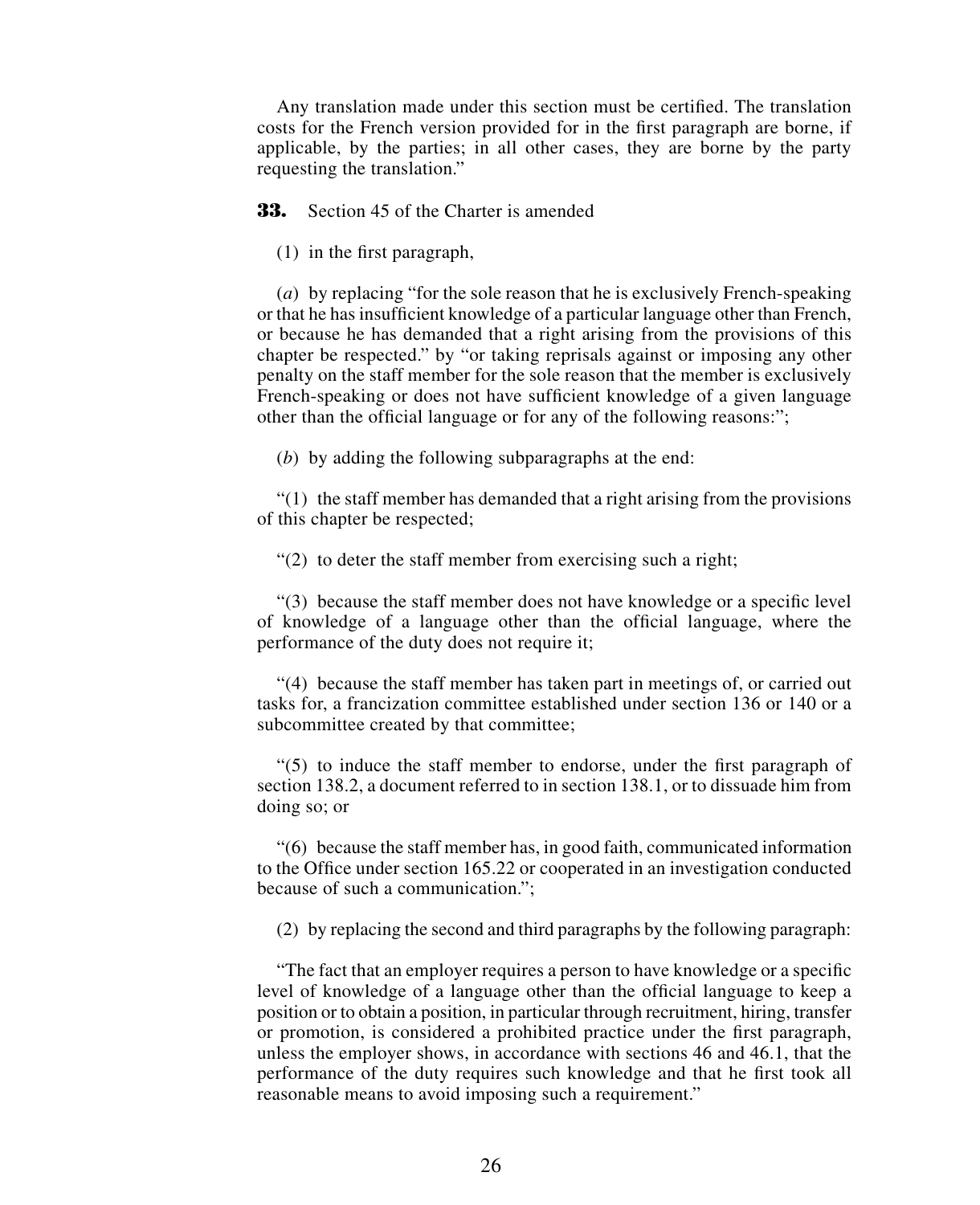**34.** The Charter is amended by inserting the following section after section  $45$ <sup>.</sup>

"**45.1.** Every employee has a right to a work environment free of discrimination or harassment because the employee has no or little command of a language other than the official language, because the employee claims the possibility to express himself in the official language or because the employee has demanded that a right arising from the provisions of this chapter be respected.

The employer shall take reasonable means to prevent such conduct and, if such conduct is brought to the employer's attention, to make it cease."

**35.** Section 46 of the Charter is amended

(1) in the first paragraph,

(*a*) by replacing "making the obtaining of an employment or office dependent upon the" by "requiring a person, in order for the person to be able to keep a position, or to obtain a position through, in particular, recruitment, hiring, transfer or promotion, to have";

(*b*) by inserting "; even in the latter case, the employer shall first take all reasonable means to avoid imposing such a requirement" at the end;

(2) by striking out the second, third, fourth, fifth and sixth paragraphs.

**36.** The Charter is amended by inserting the following section after section 46:

"**46.1.** An employer is deemed not to have taken all reasonable means to avoid requiring knowledge or a specific level of knowledge of a language other than the official language if, before requiring such knowledge or such a level of knowledge, one of the following conditions is not met:

(1) the employer assessed the actual language needs associated with the duties to be performed;

(2) the employer made sure that the language knowledge already required from other staff members was insufficient for the performance of those duties; or

(3) the employer restricted as much as possible the number of positions involving duties whose performance requires knowledge or a specific level of knowledge of a language other than the official language."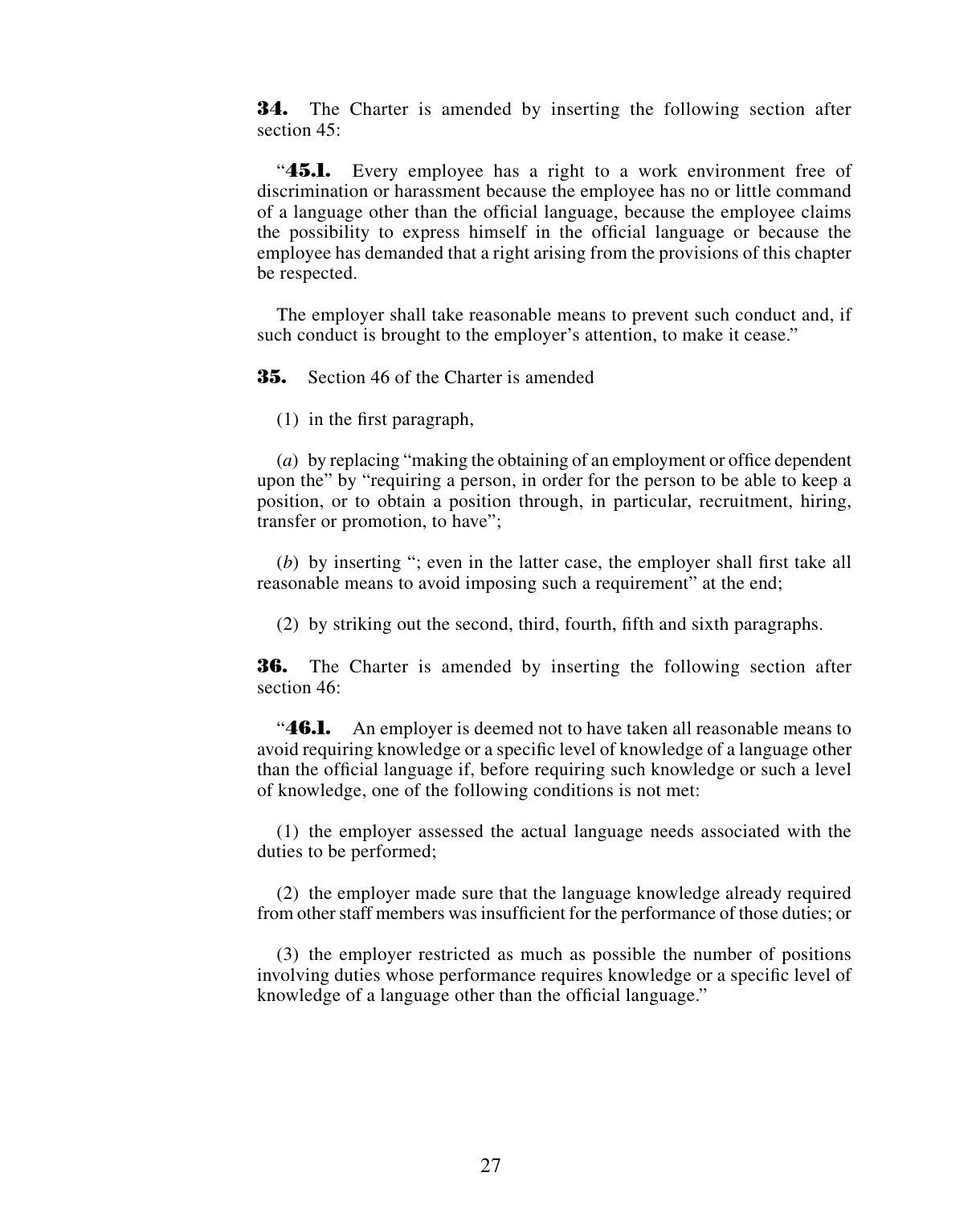**37.** Sections 47 to 48 of the Charter are replaced by the following sections:

"**47.** Unless otherwise provided for in this Act, a person who believes he is a victim of a prohibited practice referred to in sections 45 and 46 and who wishes to assert his rights may do so with the Commission des normes, de l'équité, de la santé et de la sécurité du travail within 45 days after the occurrence of the practice complained of.

"**47.1.** The Commission may, with the agreement of the parties, appoint a person to endeavour to settle the complaint referred to in section 47 to the satisfaction of the parties.

Only a person who has not already acted in the matter in question in another capacity may be appointed for that purpose by the Commission.

Any verbal or written information gathered by the person referred to in the first paragraph must remain confidential. The person may not be compelled to disclose anything that has been revealed to him or that has come to his knowledge in the exercise of his functions, or to produce before a court or before any body or person exercising judicial or quasi-judicial functions any document made or obtained in the exercise of his functions, except in penal matters, where the court considers that such proof is necessary for a full and complete defence. Despite section 9 of the Act respecting Access to documents held by public bodies and the Protection of personal information (chapter A-2.1), no person has a right of access to any such document.

"**47.2.** If no settlement is reached after reception of the complaint referred to in section 47 by the Commission, the latter shall, without delay, refer the complaint to the Administrative Labour Tribunal.

The provisions of the Labour Code (chapter C-27) and of the Act to establish the Administrative Labour Tribunal (chapter T-15.1) applicable to a remedy relating to the exercise by an employee of a right arising out of that Code apply, with the necessary modifications.

The Administrative Labour Tribunal may not, however, order the reinstatement of a domestic or a person whose exclusive function is to take care of or provide care to a child or to a sick, handicapped or elderly person, in the employer's dwelling.

"**47.3.** The Commission may, in a proceeding relating to any of sections 45, 46 and 47 to 47.5, represent a worker who is not a member of an association of workers.

"**47.4.** Unless otherwise provided for in this Act, an employee who believes he is a victim of a prohibited practice referred to in section 45.1 and who wishes to assert his rights may do so by filing a complaint with the Commission.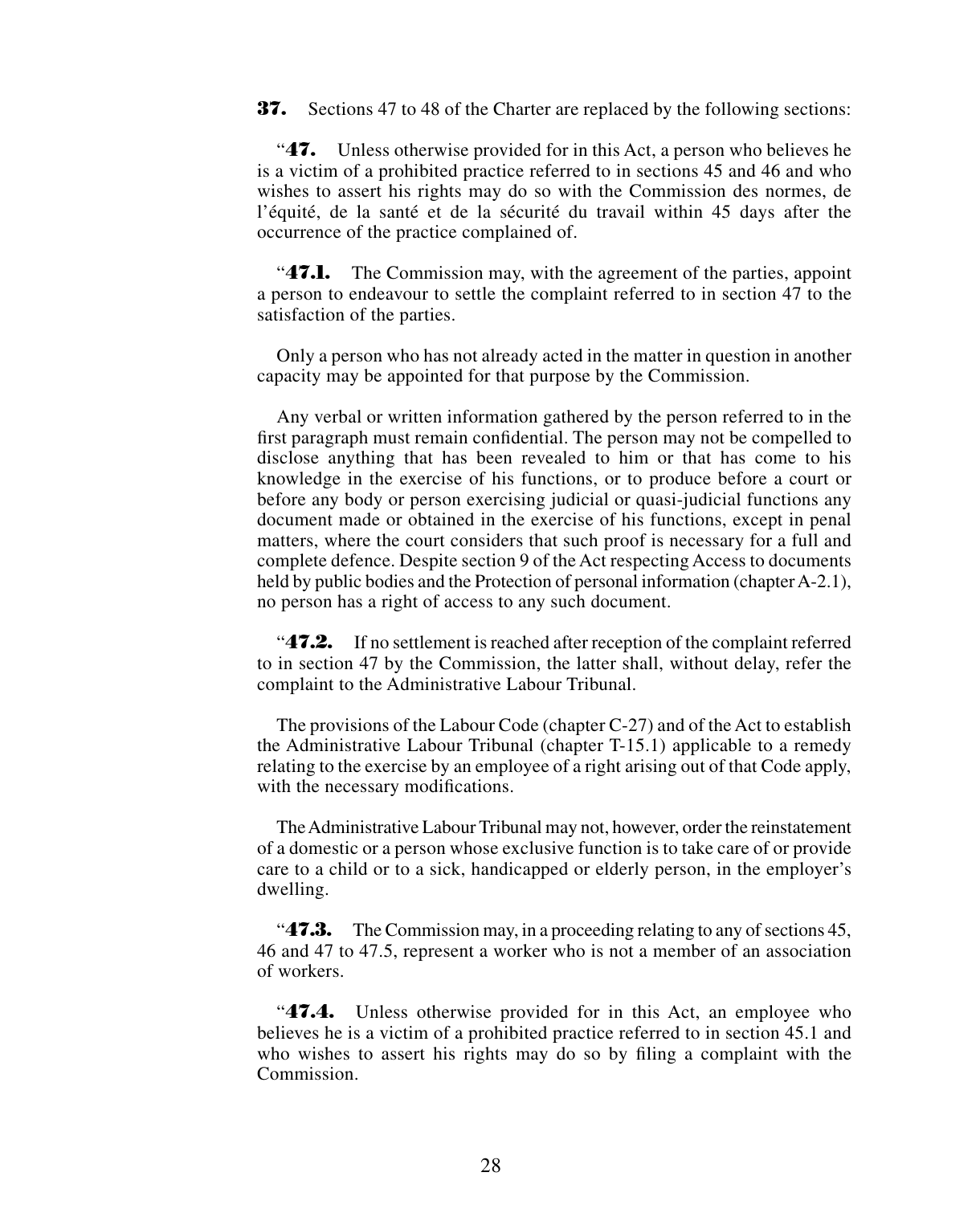The time limit for submitting such a complaint, as well as its processing by the Commission, including, among other things, an investigation and mediation, until the complaint can eventually be referred to the Administrative Labour Tribunal, and the worker's representation by the Commission, are provided for by the provisions of Division II.1 of Chapter V of the Act respecting labour standards (chapter N-1.1).

"**47.5.** If a complaint referred to in section 47 or 47.4 is submitted to the Administrative Labour Tribunal within the time limits referred to in those sections, the failure to have submitted it to the Commission shall not be invoked against the complainant.

"**48.** An association of workers that makes its articles or financial statements available to its workers in a language other than French shall make the French version available on terms that are at least as favourable. The same applies, with the necessary modifications, to a parity committee formed under the Act respecting collective agreement decrees (chapter D-2)."

**38.** Section 49 of the Charter is amended

- (1) by replacing "employees" by "workers";
- (2) by inserting "and oral" after "written";

(3) by replacing "in its correspondence with him" by "who has so requested when communicating with that member";

(4) by adding the following paragraph at the end:

"The same applies to a parity committee when it communicates with the parties."

**39.** Section 50 of the Charter is amended

(1) by replacing ". Any stipulation in the agreement contrary to any provision of this Act is absolutely null" by "or every group agreement";

(2) by adding the following paragraph at the end:

"Despite sections 47 and 47.4, a worker covered by a collective agreement or a group agreement shall assert his rights in accordance with the lawful means provided for in the collective agreement or group agreement, to the extent that such means exist for the worker. If the association of workers representing the worker fails to submit the grievance to arbitration, the worker may do it personally."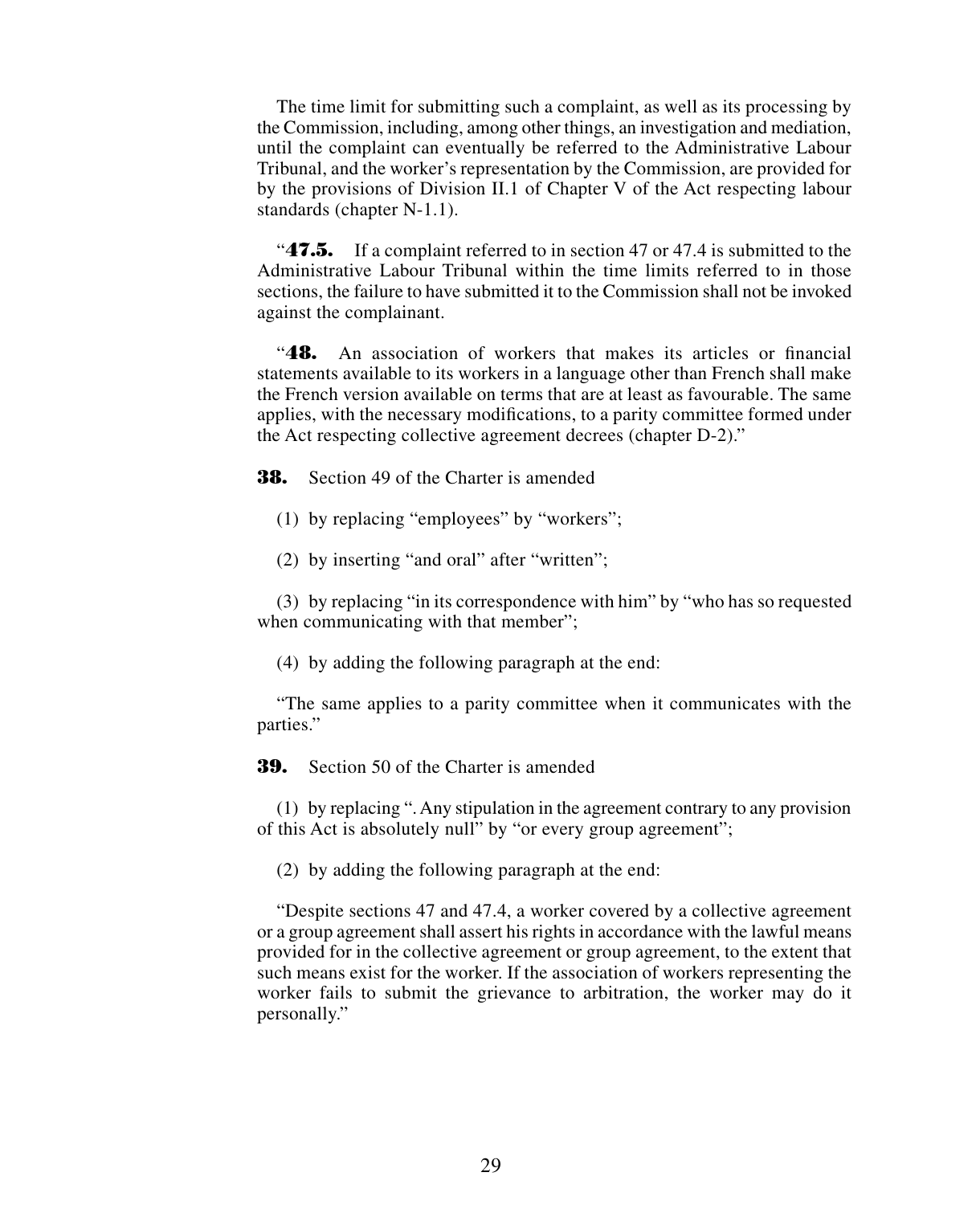**40.** The Charter is amended by inserting the following section after section 50:

"**50.1.** Where participants in a group covered by a group insurance contract are all workers having an employment relationship with one or more employers, the insurer is required to issue a copy of the policy drawn up in French to the client; the same applies to the insurance certificates that must be distributed to the workers.

If the policy is also drawn up in a language other than French, the right to examine and makes copies of the policy, provided for in the second paragraph of article 2401 of the Civil Code, may be exercised for both the copy of the policy drawn up in French and the copy drawn up in the other language.

In the case of a discrepancy between the French version of those documents and the version in another language, a worker may invoke either one, according to his interests.

This section applies, with the necessary modifications, to a group annuity contract."

**41.** The Charter is amended by inserting the following section after the heading of Chapter VII before section 51:

"**50.2.** An enterprise that offers goods or services to consumers must respect their right to be informed and served in French.

An enterprise that offers goods or services to a public other than consumers must inform and serve it in French."

**42.** Section 51 of the Charter is amended by inserting "or be available on more favourable terms" at the end of the second paragraph.

**43.** Section 52 of the Charter is amended

(1) by replacing "Catalogues" by "Regardless of the medium used, catalogues";

(2) by replacing "and any similar publications" by ", order forms and any other documents of the same nature that are available to the public";

(3) by inserting the following paragraph at the end:

"No person may make such a document available to the public in a language other than French if the French version is not available on terms that are at least as favourable."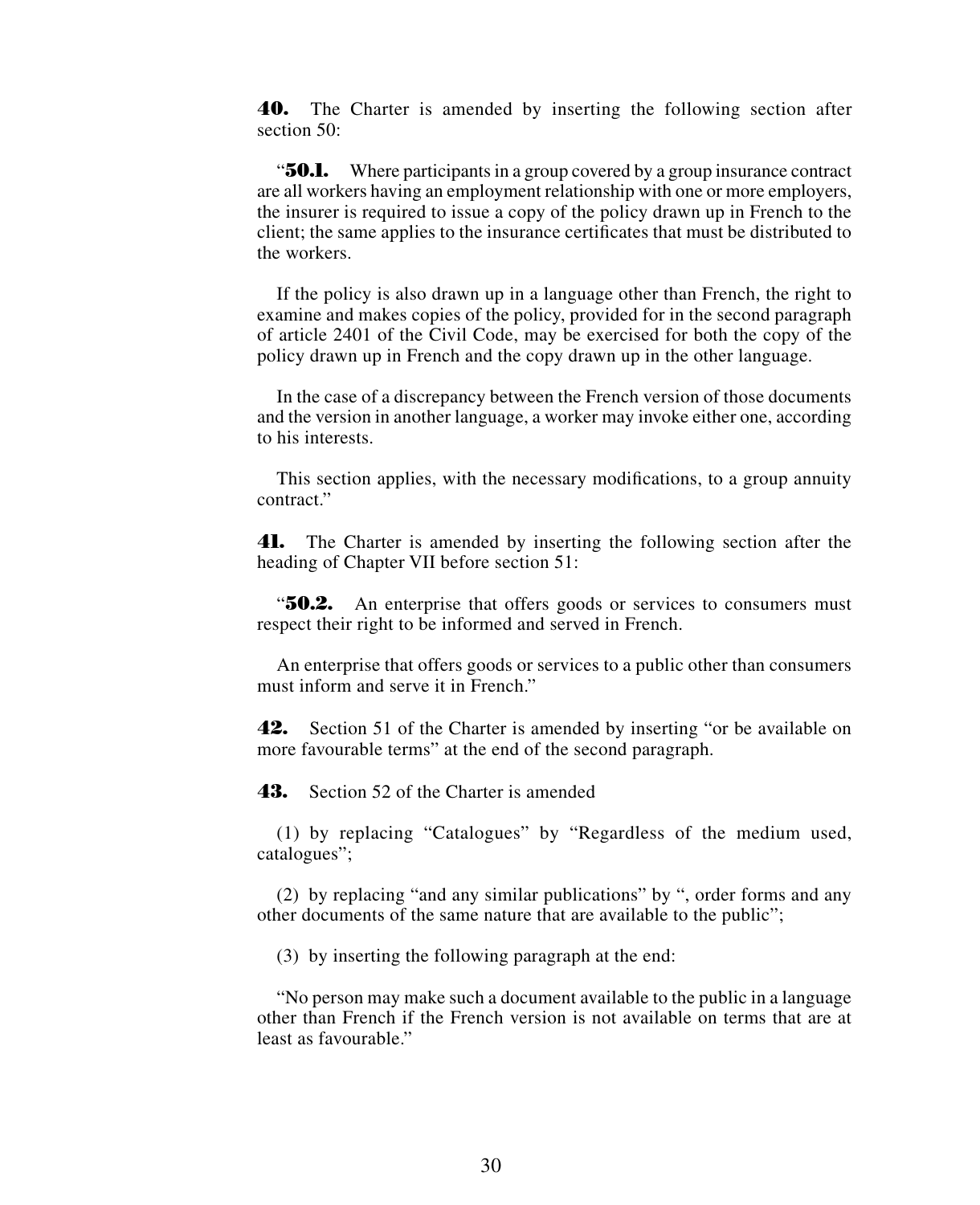# **44.** Section 55 of the Charter is amended

(1) by striking out "printed";

(2) by replacing the second sentence by the following sentences: "The parties to such a contract may be bound only by its version in a language other than French if, after examining its French version, such is their express wish. The documents related to the contract may then be drawn up exclusively in that other language.";

(3) by adding the following paragraphs at the end:

"No party may, unless the other party has examined the French version of the contract referred to in the first paragraph and has explicitly expressed willingness to do so,

(1) make the other party adhere to a contract of adhesion drawn up in a language other than French;

(2) enter into a contract with the other party that contains a standard clause drawn up in a language other than French; or

(3) send the other party a document related to either of those contracts if the document is drawn up in a language other than French.

No party to a contract referred to in the first paragraph may require from the other party any sum whatsoever for the drawing up of the French version of the contract or of the related documents.

This section does not apply to a contract of employment and the related documents."

**45.** The Charter is amended by inserting the following section after section 55.

"**55.1.** The following documents must be drawn up in French:

(1) a contract for the sale or exchange of part or all of a chiefly residential immovable comprising fewer than five dwellings or of a fraction of a chiefly residential immovable that is the subject of an agreement or declaration referred to in articles 1009 to 1109 of the Civil Code;

(2) a promise to enter into the contract referred to in subparagraph 1;

(3) the preliminary contract provided for in article 1785 of that Code; and

(4) the memorandum provided for in article 1787 of that Code.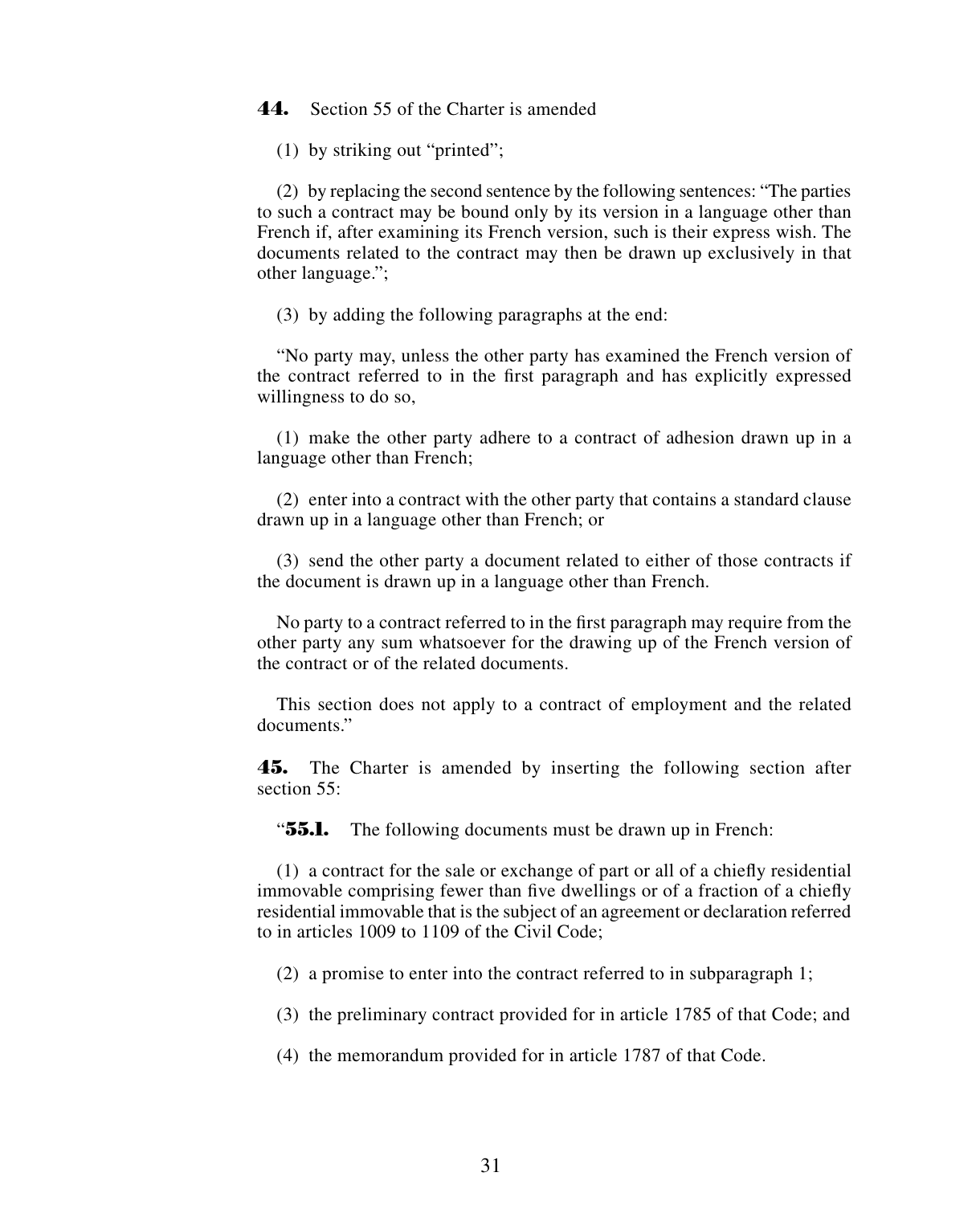The contracts and other documents referred to in the first paragraph may be drawn up exclusively in a language other than French at the express wish of the parties.

This section does not apply to the contracts and other documents referred to in section 55."

**46.** Section 57 of the Charter is replaced by the following section:

"**57.** Invoices, receipts, acquittances and other documents of the same nature must be drawn up in French.

No person may send such a document in a language other than French if the French version is not available to the recipient on terms that are at least as favourable."

**47.** The Charter is amended by inserting the following section after section 58:

"**58.1.** Despite section 58, on public signs and posters and in commercial advertising, a trademark may be drawn up, even partially, only in a language other than French, provided the trademark is registered within the meaning of the Trademarks Act (Revised Statutes of Canada, chapter T-13) and no corresponding French version appears in the register kept according to that Act.

However, on public signs and posters visible from outside premises, French must be markedly predominant where such a trademark appears in a language other than French."

**48.** The Charter is amended by inserting the following section after section 68<sup>.</sup>

"**68.1.** On public signs and posters visible from outside premises, French must be markedly predominant if they bear an enterprise's name that, under section 67, includes an expression taken from a language other than French, even where they otherwise comply with the second paragraph of section 68."

**49.** The Charter is amended by inserting the following after the heading of Chapter VIII before section 72:

# "**DIVISION I**

"INSTRUCTION IN KINDERGARTEN CLASSES AND ELEMENTARY AND SECONDARY SCHOOLS".

**50.** Section 72 of the Charter is amended

(1) by replacing "this chapter" in the first paragraph by "this division";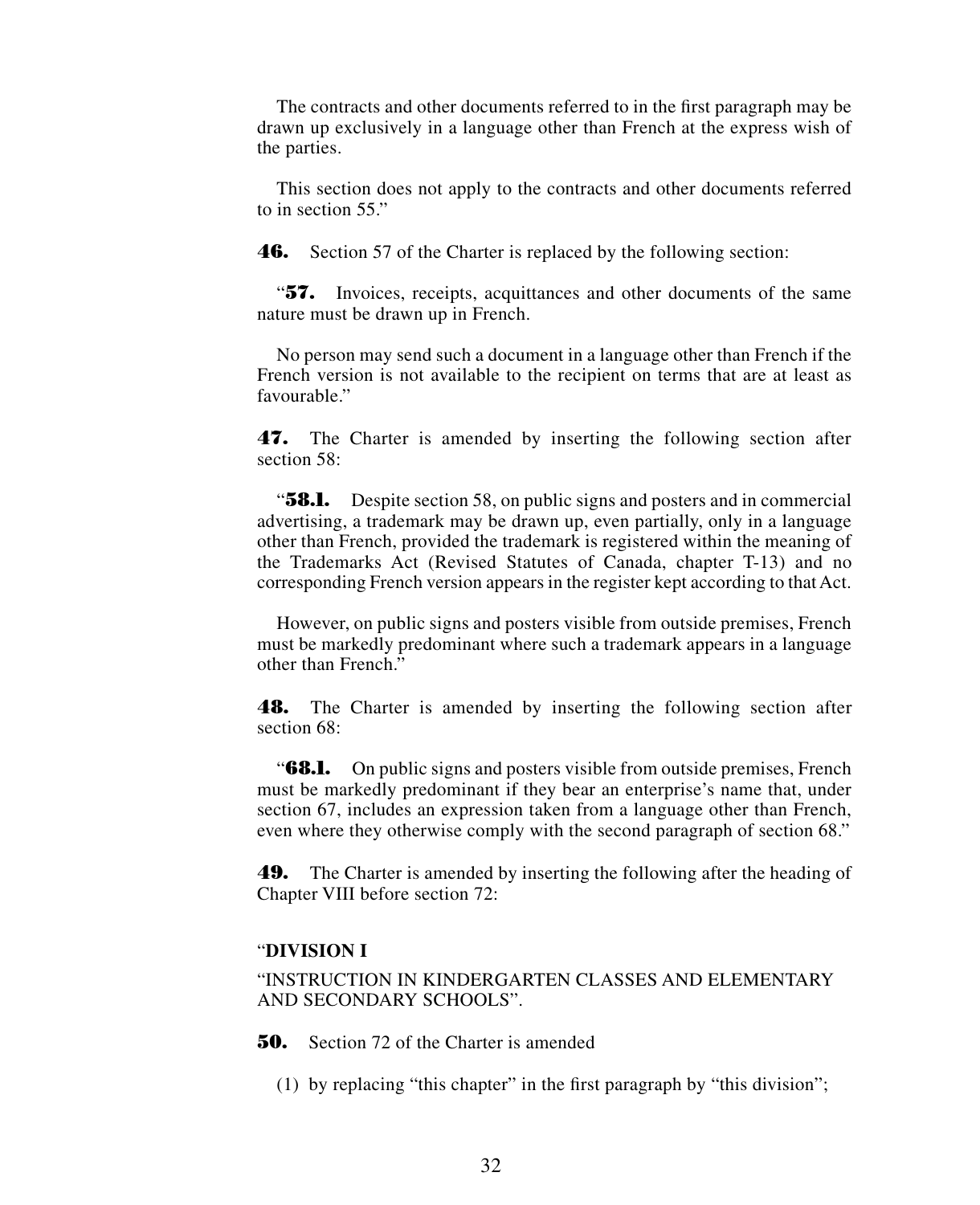(2) by replacing "the Schedule" in the second paragraph by "Schedule I".

**51.** Section 73.1 of the Charter is amended by replacing "responsible for the administration of this Act" in the third paragraph by "of the French Language".

**52.** Section 74 of the Charter is amended by replacing "this chapter" in the first paragraph by "this division".

**53.** Section 75 of the Charter is amended by replacing "this chapter" in the second paragraph by "this division".

**54.** Sections 78.2 and 79 of the Charter are amended by replacing all occurrences of "this chapter" by "this division".

**55.** Section 83.4 of the Charter is amended by inserting "84.1," after "81,".

**56.** The Charter is amended by inserting the following section after section 84:

"**84.1.** A child who is a foreign national and who stays in Québec temporarily may, at the request of one of his parents, be exempted from the application of the first paragraph of section 72 and receive instruction in English in the following cases:

(1) he holds a permit issued under the Immigration and Refugee Protection Act (Statutes of Canada, 2001, chapter 27) that authorizes him to work or study in Canada;

(2) he is a dependent child of a foreign national authorized to work or study in Canada under such a permit; or

(3) he is exempted from the obligation to obtain the consent of the Minister of Immigration, Francization and Integration to stay in Québec where the holder of parental authority is staying in Québec as a temporary foreign worker or international student.

The exemption is valid for a period of up to three years and may not be renewed. However, the exemption is extended until 30 June of the school year during which the period of validity ends if that period ends before that date.

The Government shall prescribe by regulation the conditions of the exemption and the procedure to be followed in order to obtain it."

**57.** Section 85 of the Charter is amended by inserting ", other than those who may benefit from the exemption under section 84.1," after "Children".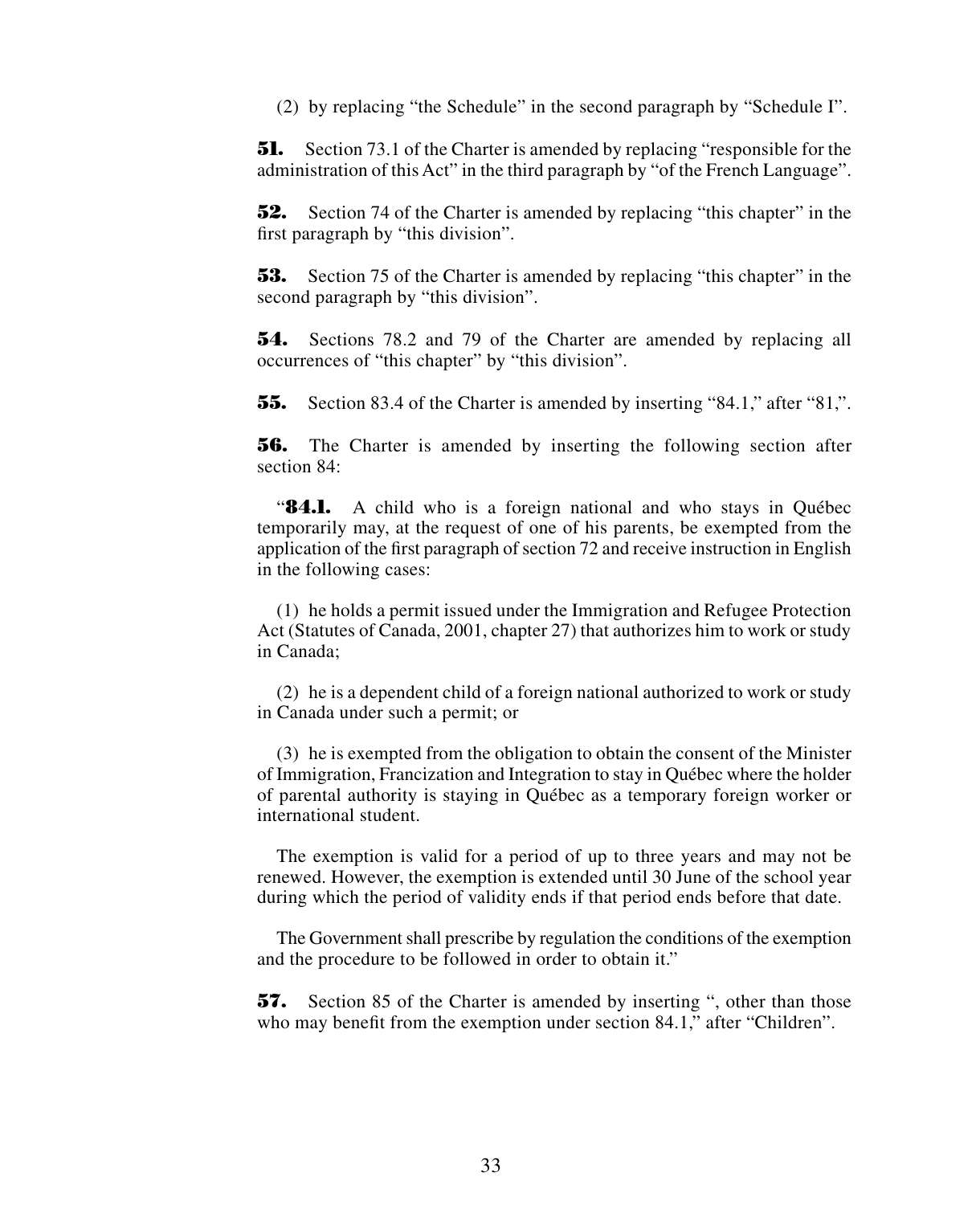**58.** The Charter is amended by inserting the following after section 88:

## "**DIVISION II**

#### "COLLEGE OR UNIVERSITY INSTRUCTION

#### "§1.—*General provision*

"**88.0.1.** Institutions that provide college instruction, other than private institutions not accredited for the purposes of subsidies and institutions that are government bodies within the meaning of Schedule I, as well as universitylevel educational institutions referred to in paragraphs 1 to 11 of section 1 of the Act respecting educational institutions at the university level (chapter E-14.1) belong to only one of the following categories: French-language institutions or English-language institutions.

Every institution that provides such instruction is a French-language institution, unless it is designated as an English-language institution by the Minister of Higher Education, Research, Science and Technology and the Minister of the French Language.

#### "§2.—*Provisions specific to college instruction*

"**88.0.2.** College instruction in a French-language institution shall be in French, except where this subdivision allows otherwise. College instruction in an English-language institution may be in English.

"**88.0.3.** Nothing in section 88.0.2 shall, in an institution providing college instruction, preclude instruction in a language other than French to foster the learning of that other language, in accordance with the terms and on the conditions prescribed in the College Education Regulations established by the Government under section 18 of the General and Vocational Colleges Act (chapter C-29).

"**88.0.4.** The Minister of Higher Education, Research, Science and Technology shall determine, for each school year, a defined total number of students for each of the English-language institutions providing college instruction.

When determining a defined total number of students for a school year, the Minister shall ensure that, for that school year, the combined defined total number of students for all the English-language institutions meets the following conditions:

(1) it does not exceed the lesser of the following proportions of the combined defined total number of students for all the English-language and French-language institutions:

(*a*) 17.5%; or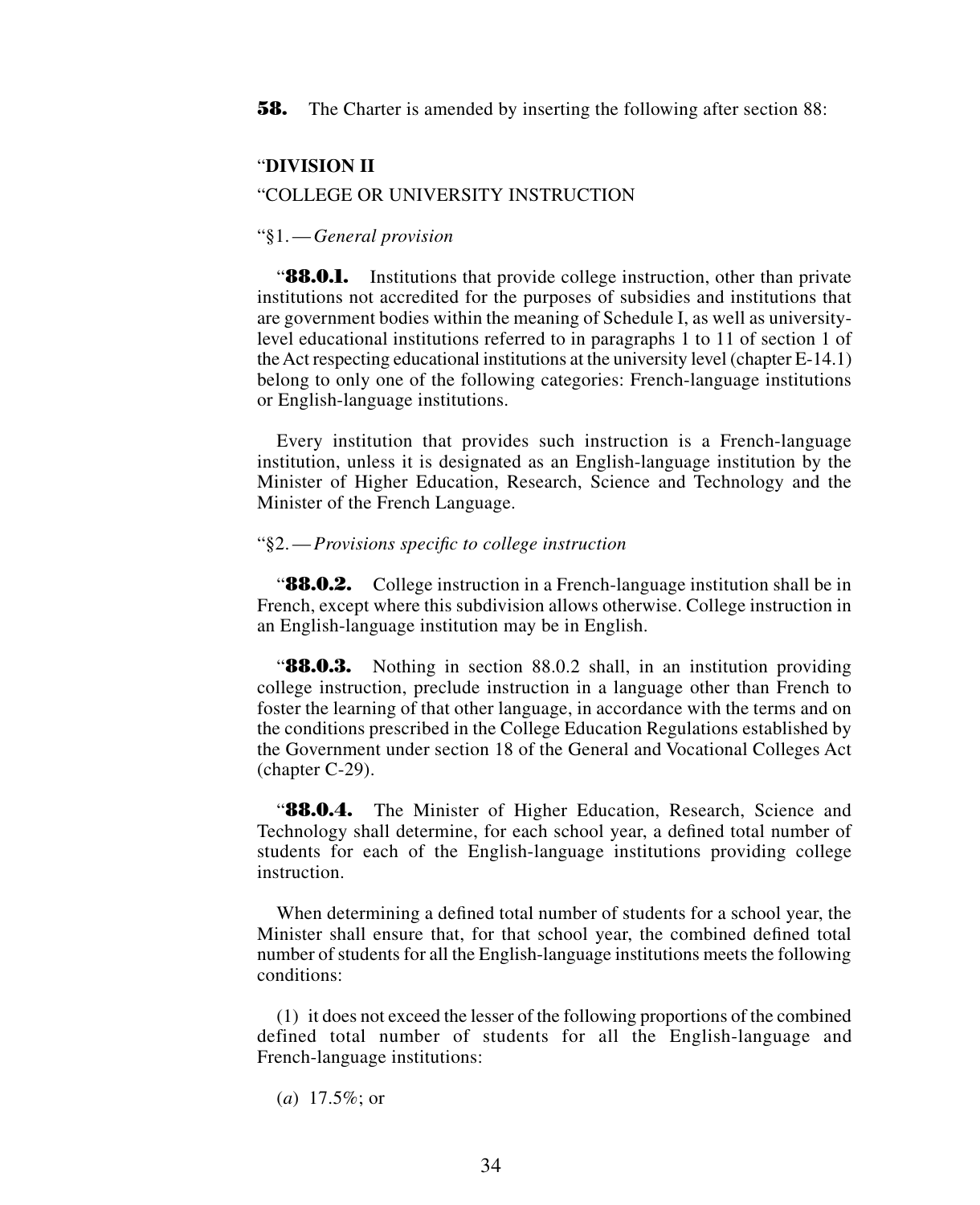(*b*) the proportion that the combined defined total number of students for the English-language institutions for the previous school year is of the combined defined total number of students for all the English-language and French-language institutions for that same school year; and

(2) if applicable, the increase in that number, in relation to the previous school year, does not exceed 8.7% of the increase, for that same school year, in the combined defined total number of students for all the English-language and French-language institutions.

"**88.0.5.** The Minister of Higher Education, Research, Science and Technology shall determine, for each school year, a total number of students receiving college instruction in English for each of the French-language institutions providing that instruction.

When determining such a number of students for a school year, the Minister shall ensure that, for that school year, the combined defined number of students does not exceed 2% of the combined defined total number of students for all the French-language institutions providing college instruction.

**88.0.6.** For the purposes of sections 88.0.4 and 88.0.5, "total number" of students" means the number of students registered full-time, within the meaning of the General and Vocational Colleges Act (chapter C-29) and the regulations, in a program of studies leading to a Diploma of College Studies or a Specialization Diploma in Technical Studies or in a path of studies made compulsory to foster a person's success in any of those programs.

**88.0.7.** Despite any provision to the contrary, no student in excess of the defined total number of students for an institution providing college instruction, determined under the first paragraph of section 88.0.4 or 88.0.5, may be taken into account in calculating the number of students of that institution to determine the amount of the subsidies to be granted to it in accordance with the budgetary rules established under section 25 of the General and Vocational Colleges Act (chapter C-29) or section 84 of the Act respecting private education (chapter E-9.1).

"**88.0.8.** Despite any provision to the contrary, the Minister of Higher Education, Research, Science and Technology shall subtract the amount prescribed by a government regulation or determined in accordance with that regulation from the subsidies the Minister pays to an institution providing college instruction, for every student in excess of its defined total number of students, determined under the first paragraph of section 88.0.4 or 88.0.5.

The regulation provided for in the first paragraph shall be made on the recommendation of the Minister of the French Language.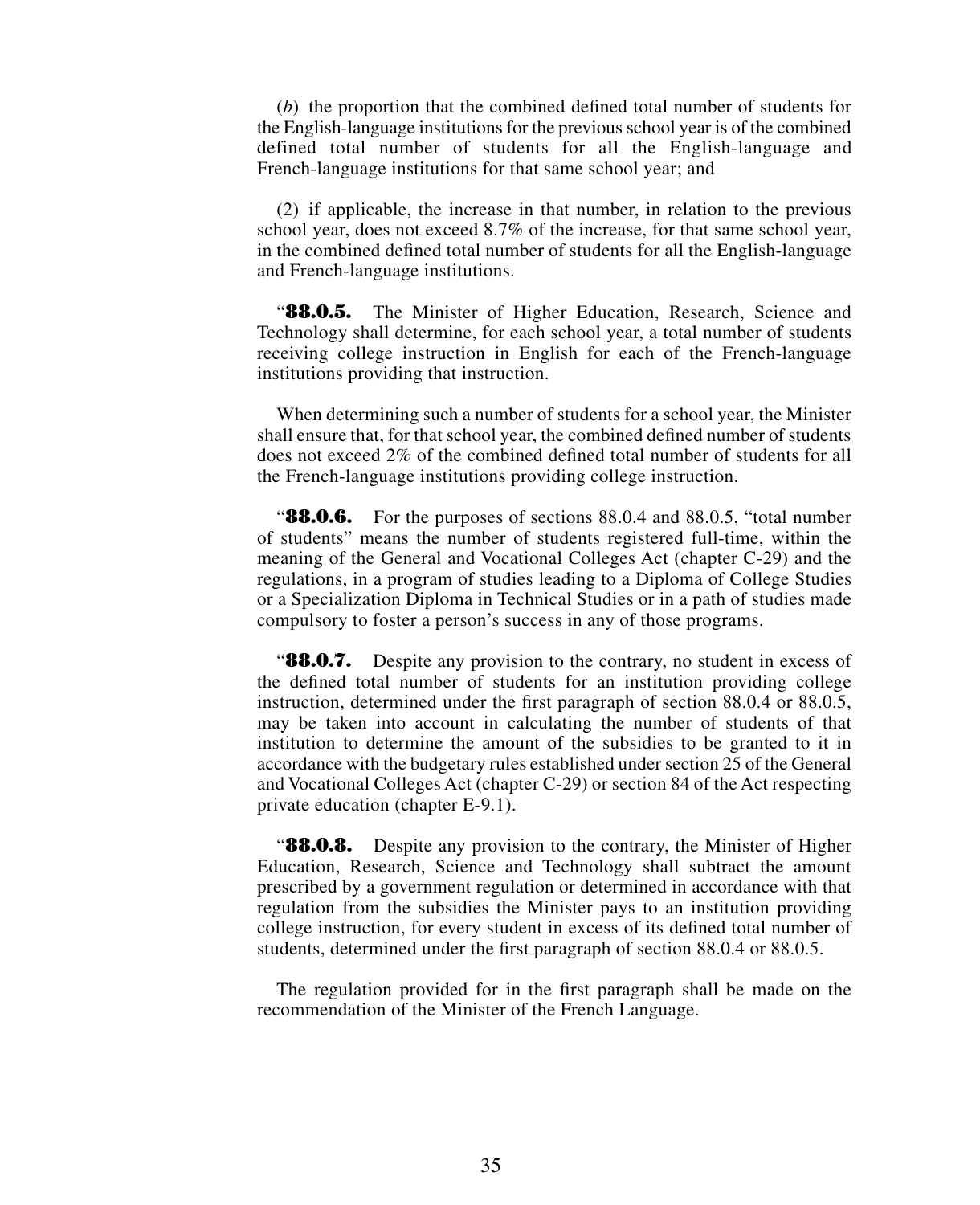Where the regulation specifies the subtracted amount, the latter shall be adjusted by operation of law, on 1 July each year, according to the rate specified in section 83.3 of the Financial Administration Act (chapter A-6.001). The Minister of the French Language shall publish the results of the adjustment in the *Gazette officielle du Québec* and inform the public of the results by any other means the Minister considers appropriate.

"**88.0.9.** The Minister of Higher Education, Research, Science and Technology shall send the Minister of the French Language the provisions of the budgetary rules, established under section 25 of the General and Vocational Colleges Act (chapter C-29) or section 84 of the Act respecting private education (chapter E-9.1), made, if applicable, for the purposes of this subdivision, before submitting them to the Conseil du trésor for approval.

**88.0.10.** No institution referred to in section 88.0.1 that provides college instruction may, without the authorization of the Minister of Higher Education, Research, Science and Technology, provide workforce training, applied research, technical assistance to enterprises or informational activities in a language other than French.

Before granting his authorization, the Minister must consult the Minister of the French Language.

**88.0.11.** No French-language institution or private institution not accredited for the purposes of subsidies that provides college instruction may establish or modify, in accordance with the College Education Regulations established under section 18 of the General and Vocational Colleges Act (chapter C-29), a program of studies for which the language of instruction is, even in part, a language other than French without the authorization of the Minister of Higher Education, Research, Science and Technology.

Before granting his authorization, the Minister must consult the Minister of the French Language.

**"88.0.12.** No Diploma of College Studies may be issued to a student domiciled in Québec who does not have the speaking and writing knowledge of French required by the curricula of the Minister of Higher Education, Research, Science and Technology.

To evaluate the knowledge of French, that minister shall impose a uniform examination whose content is the same for all students having received college instruction given in English or in French. However, a student who has received such instruction in English and been declared eligible to receive instruction in English in accordance with Division I is not required to take that examination to be issued the Diploma of College Studies.

#### "§3.—*Provision specific to university instruction*

"**88.0.13.** French-language university-level educational institutions shall see that instruction offered in French is not provided in another language."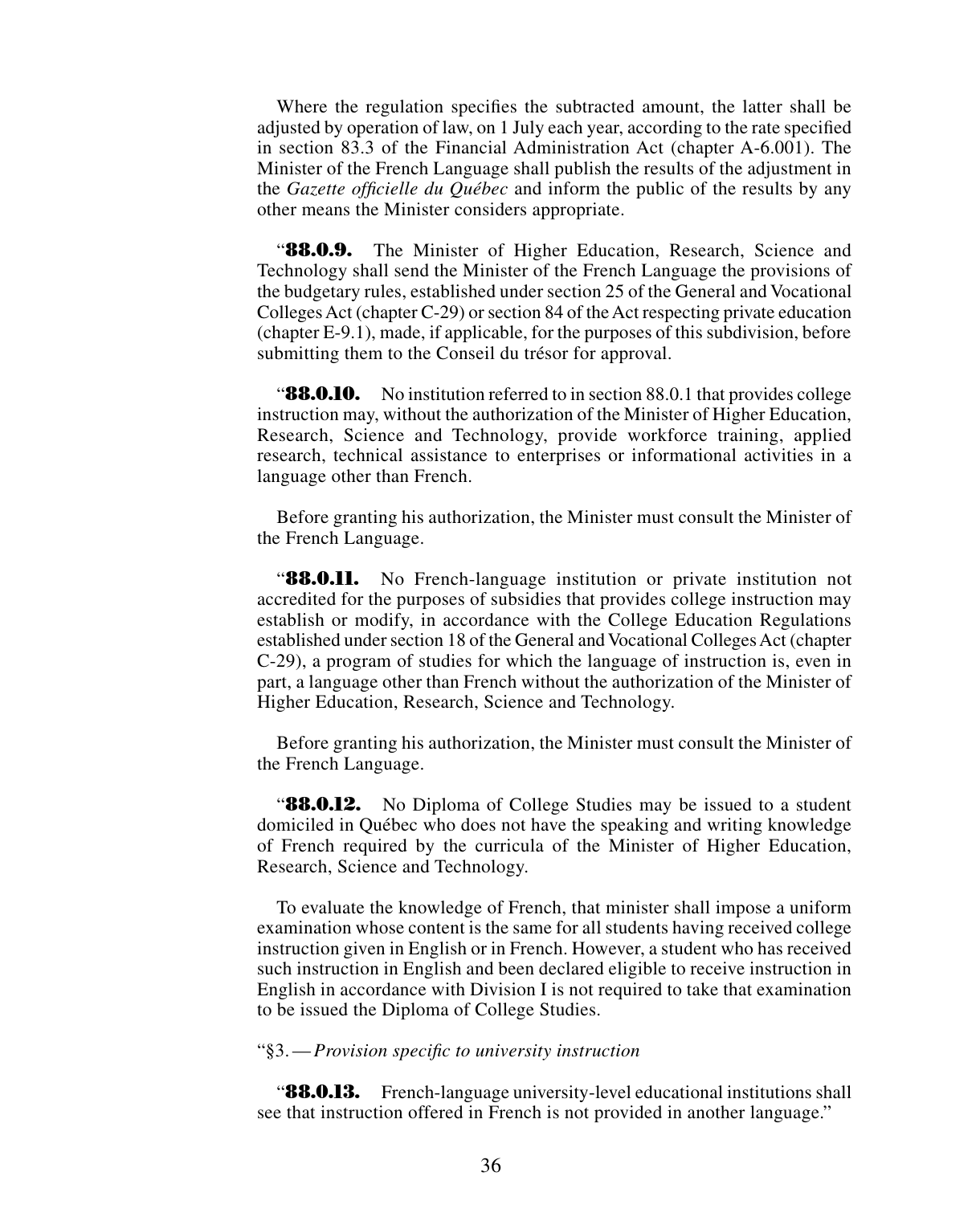**59.** Section 88.1 of the Charter is amended, in the first paragraph,

(1) by replacing "Before 1 October 2004, every" by "Every";

(2) by inserting "that promotes respect for the fundamental language rights conferred by this Act and the institution's contribution to the achievement of the objectives of this Act" after "language";

(3) by replacing "paragraphs 1 to 11 of section 1 of the Act respecting educational institutions at the university level (chapter E-14.1)" by "the first paragraph of section 88.0.1".

**60.** The Charter is amended by inserting the following section after section 88.1:

**88.1.1.** An institution referred to in section 88.1 is required to enforce its language policy.

That responsibility is incumbent on the institution's most senior officer.

The institution must also establish mechanisms for the consultation and participation of its students and staff members so they can be involved in the development of the policy."

**61.** Section 88.2 of the Charter is amended

(1) in the first paragraph,

(*a*) by replacing "an institution that provides college or university instruction in French to the majority of its students" in the introductory clause by "a French-language college- or university-level educational institution or of an institution that is a government body";

(*b*) by replacing subparagraph 3 by the following subparagraph:

"(3) the quality of French and the command of the French language by the following persons:

(*a*) the students, in particular through the teaching of French terminology appropriate to the subjects taught in that institution;

(*b*) the teaching staff, especially upon recruitment; and

(*c*) the other staff members;";

(*c*) by replacing "monitoring of its application" in paragraph 5 by "related follow-up, specifying, in particular, the procedures for processing complaints about its application";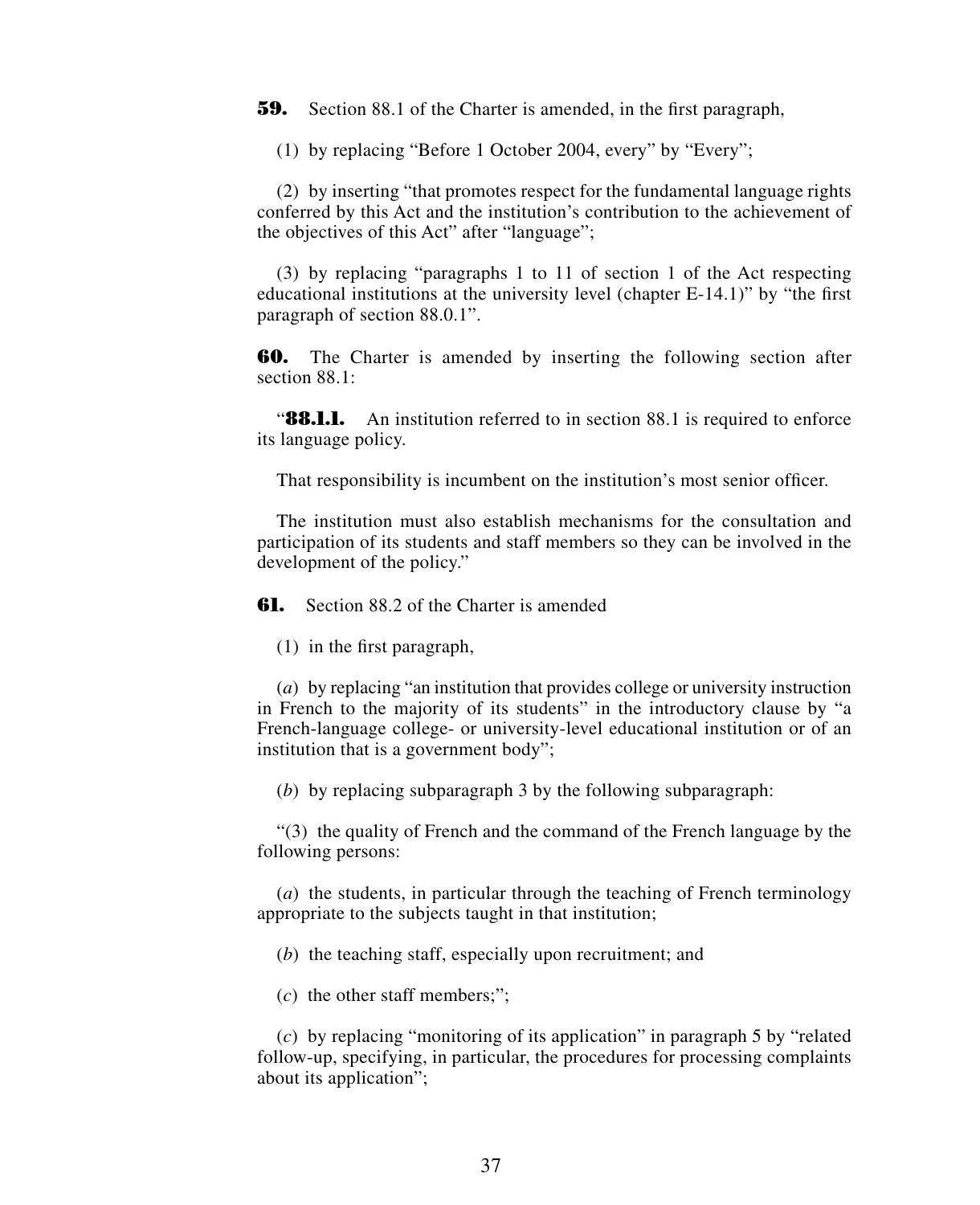(*d*) by adding the following subparagraphs at the end:

"(6) the functions of the person or committee responsible for the application of the policy;

"(7) the procedures for the consultation and participation of students and staff members within the scope of the mechanisms established under section 88.1.1.":

(2) by replacing the second paragraph by the following paragraph:

"The policy shall specify the conditions and circumstances in which a language other than French may be used in compliance with this Act, while maintaining a concern for exemplarity and pursuing the objective of not allowing the systematic use of a language other than French within the institution"

**62.** Section 88.3 of the Charter is replaced by the following:

**88.3.** In addition to what is required under subparagraphs 5 to 7 of the first paragraph of section 88.2, the language policy of an English-language college- or university-level educational institution must pertain to

(1) the command of the French language required of students domiciled in Québec at the end of their studies, including command of the appropriate French terminology according to the programs of studies;

(2) the language used by the institution in its written communications with the civil administration, legal persons and enterprises established in Québec;

(3) the teaching of French as a second language; and

(4) the services provided in the official language.

In addition, the policy of an English-language college-level educational institution must include measures to give priority to admitting, to that institution, students declared eligible to receive instruction in English in accordance with Division I where the number of admission applications is higher than the number of students that may be admitted.

**88.4.** The language policy of the educational institution shall be sent to the Minister of Higher Education, Research, Science and Technology or, in the case of the policy of an institution that is a government body, to the minister responsible for the administration of the Act under which the institution is established. The same applies to any amendment to the policy. Those ministers shall send the policy or the amendment to the Minister of the French Language.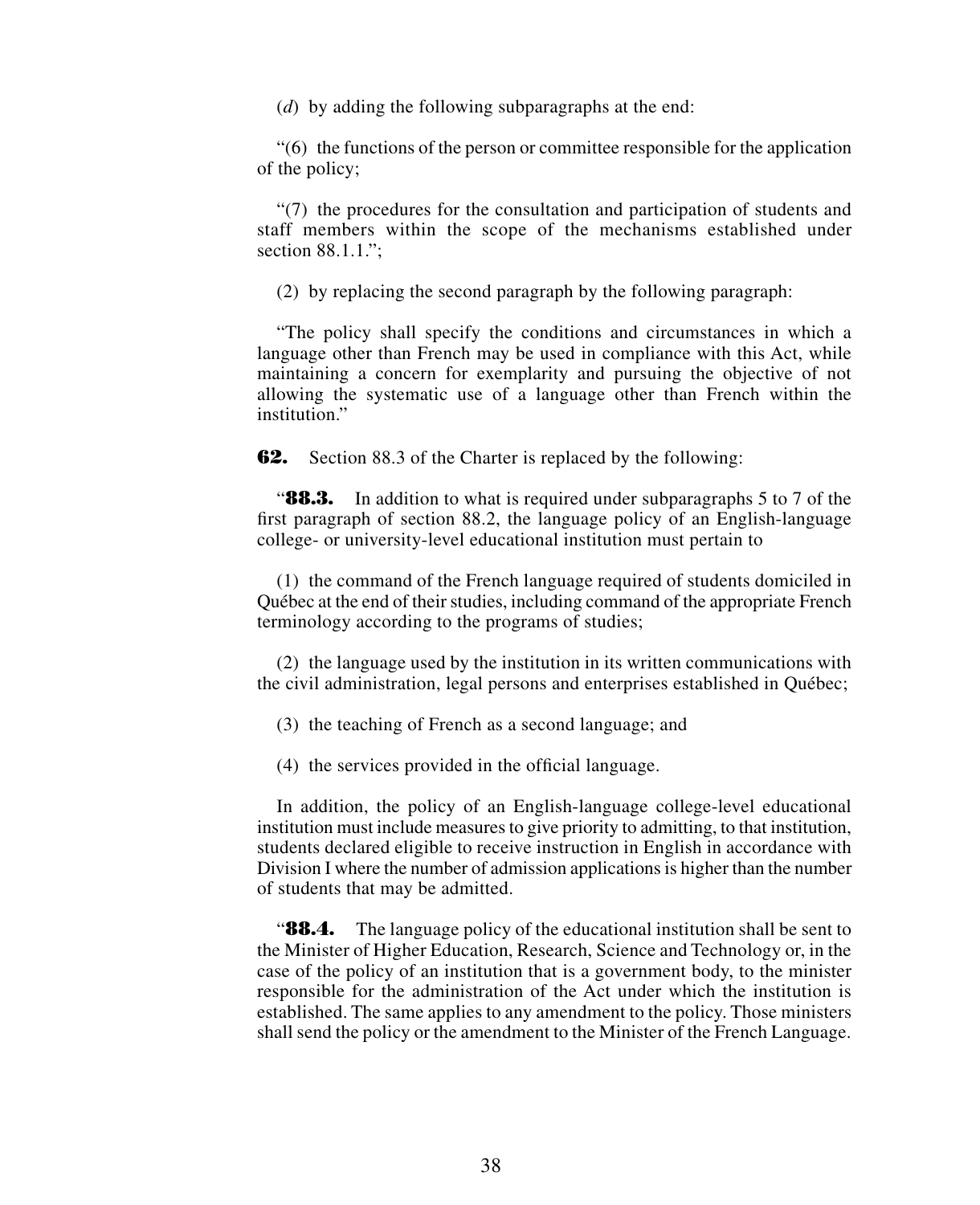The Minister of the French Language shall, after examining the policy or the amendment, send the institution a notice that, as the case may be, states that the policy or the amendment is in compliance with this Act or indicates the corrections that must be made to it within the time specified by the Minister.

**88.5.** An educational institution must disseminate its language policy among its staff members and students and publish it on its website.

**88.6.** Every three years, an educational institution must send a report to the Minister of the French Language on the application of its language policy.

The educational institution must also, at the Minister's request, send any information the Minister requires on the application of its policy.

"**88.7.** An educational institution is required to review its policy at least every 10 years.

If no amendment is made to the policy after its review, the institution must notify the Minister of the French Language accordingly.

"**88.8.** The institution must involve staff members and students in the preparation of the report required under section 88.6 and in the review of the policy it is required to conduct under section 88.7.

The provisions of section 88.1.1 and of the policy that relate to the consultation and participation mechanisms apply, with the necessary modifications.

### "**CHAPTER VIII.2**

## "THE COMMON LANGUAGE

**88.9.** As the common language of the Québec nation, French is, among other things,

(1) the host language and the language of integration that enables immigrants to interact, thrive within Québec society and participate in its development;

(2) the language of intercultural communication that enables all Quebecers to participate in public life in Québec society; and

(3) the language that makes it possible to embrace and contribute to the Québec nation's distinct culture.

"**88.10.** Any person domiciled in Québec who is unable to communicate in French is invited, as far as he is able, to learn French in order to use it as the common language to be able to interact, thrive within Québec society and participate in its development.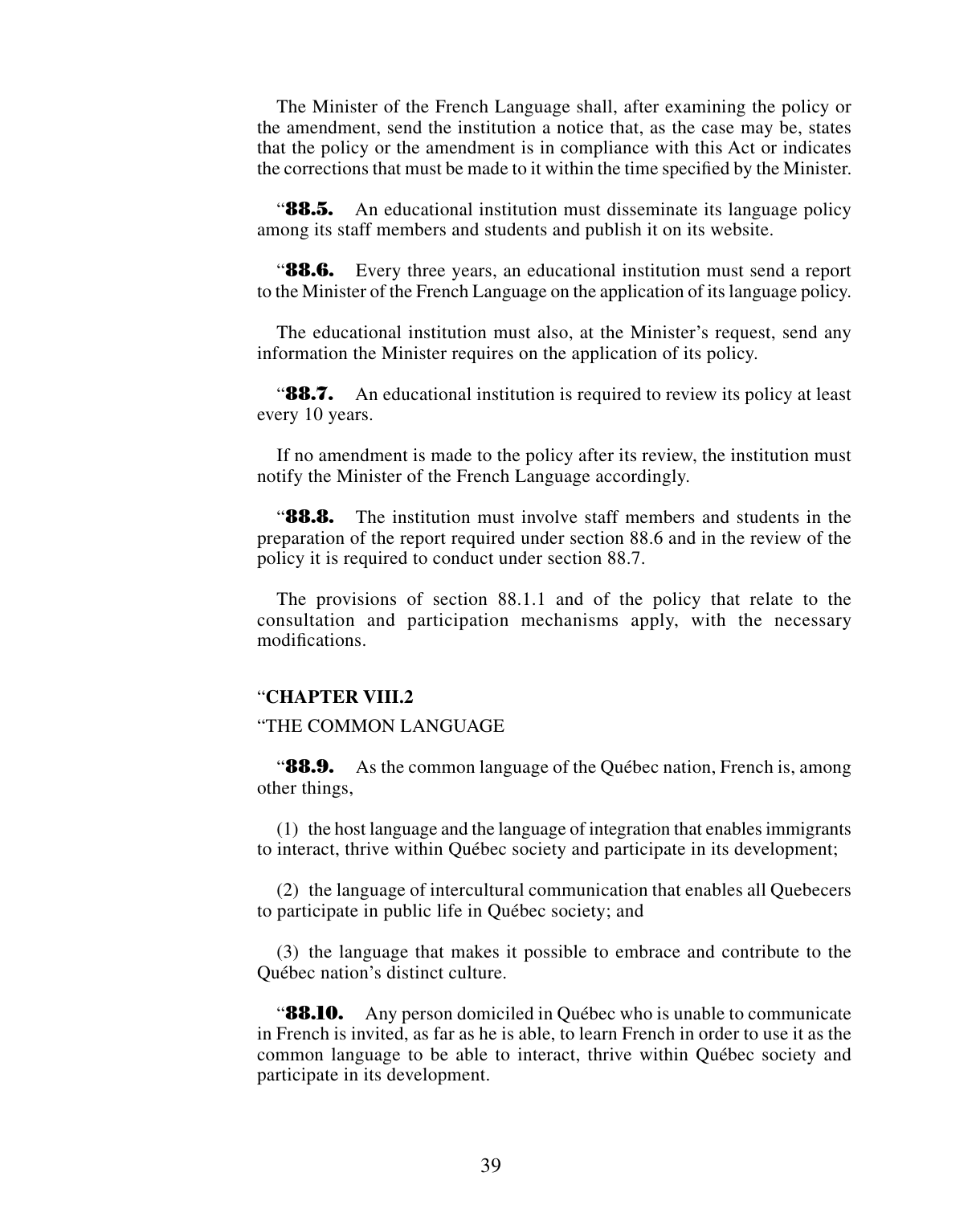"**88.11.** Francisation Québec shall provide French language learning services to persons domiciled in Québec who are not subject to compulsory school attendance under the Education Act (chapter I-13.3).

Those services must enable such persons to acquire sufficient skills to use French as the common language.

Francisation Québec shall provide such services, among other things, to persons who are unable to communicate in French and who are employed by an enterprise referred to in section 149 or an enterprise employing fewer than five persons.

**88.12.** Institutions providing primary, secondary or college instruction in English, as well as the Minister of Education, Recreation and Sports and the Minister of Higher Education, Research, Science and Technology, must, according to their respective responsibilities, take reasonable means to ensure that persons domiciled in Québec, while they receive such instruction, are provided with French language instruction.

That French language instruction must enable a person who received it during all elementary, secondary and college instruction to have acquired sufficient skills to use French as the common language in order to be able to interact, thrive within Québec society and participate in its development.

"**88.13.** In addition to the measures provided for in sections 88.11 and 88.12, the Government is required to take measures for

(1) promoting the use of French by all as the common language and the learning of French by persons who are unable to use it; and

(2) ensuring the vitality and preservation of the French language."

**63.** The Charter is amended by inserting the following sections after the heading of Chapter IX of Title I before section 89:

**88.14.** Every Act must be interpreted in a manner respectful of the rights intended to protect the French language that are conferred by this Act.

"**88.15.** The provisions of Title I and of Chapters IV and V of Title II of this Act prevail over any contrary provisions of any Act subsequent to (*insert the date of assent to this Act*), unless such an Act expressly states that it applies despite this Act."

**64.** Section 89 of the Charter is amended by adding the following paragraph at the end:

"Nothing in the first paragraph authorizes an agency of the civil administration to depart from the obligations incumbent on it under section 13.1."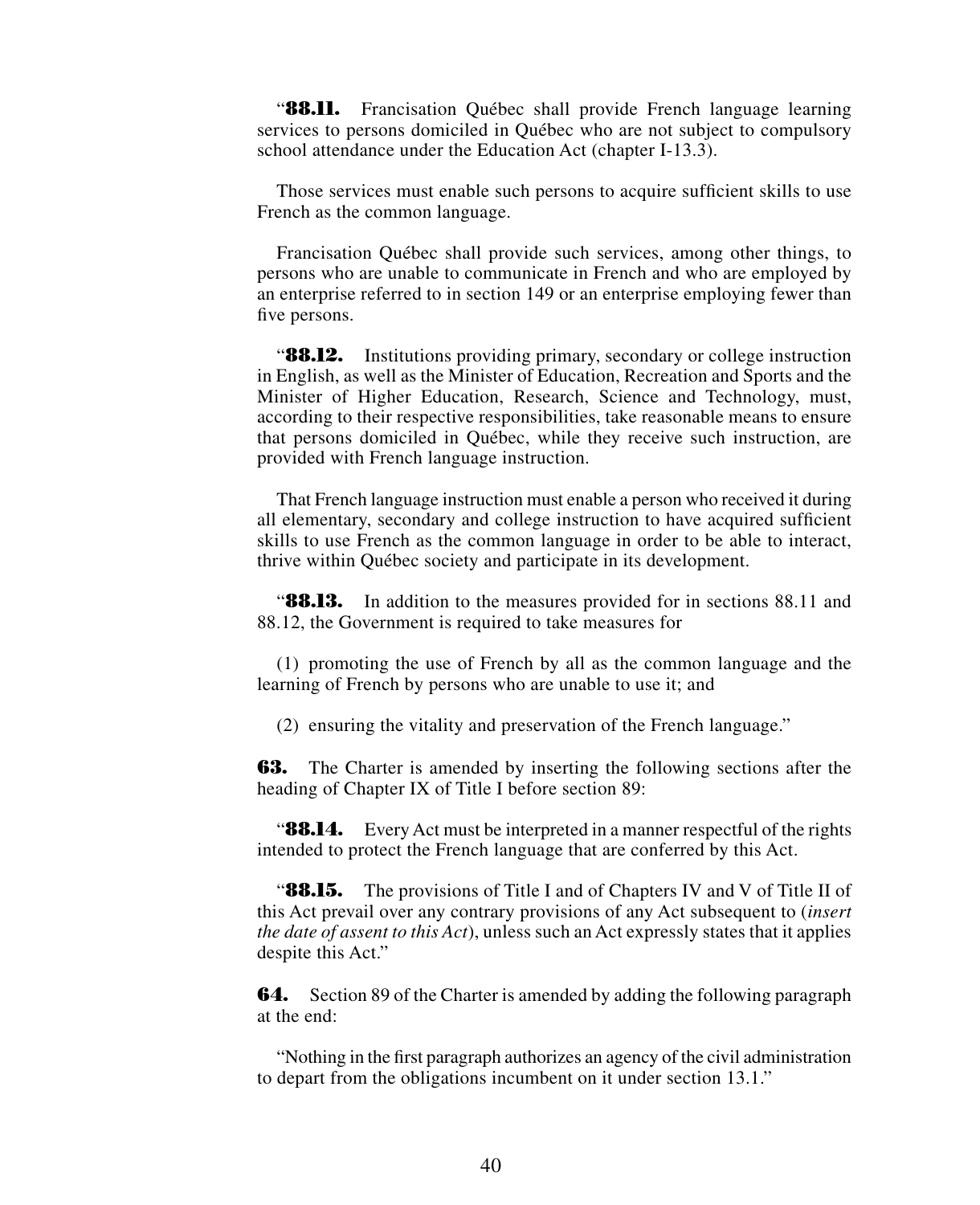**65.** The Charter is amended by inserting the following section after section 89:

**89.1.** No provision of this Act may be interpreted in such a way as to prevent its application to any enterprise or employer carrying on its activities in Québec."

**66.** Section 91 of the Charter is amended by adding the following paragraphs at the end:

"Where, in accordance with the first paragraph, a text or document is drafted in French and in another language, the French version must be understandable without having to refer to a version in another language.

Where there is a discrepancy between the French version and a version in another language of such a text or document, the adhering party or the consumer, in the case of a contract of adhesion or a consumer contract, or, in any other case, the person who did not draft the text or document may invoke either version, according to his interests."

**67.** Section 92 of the Charter is amended by inserting ", as well as to quote a statement made in a language other than French" at the end.

**68.** Section 97 of the Charter is amended

(1) by replacing "the Schedule" in the second paragraph by "Schedule I";

(2) by adding the following paragraph at the end:

"In addition, the Government may determine by regulation the cases, conditions and circumstances in which a professional order is authorized to depart from the first paragraph of section 35 in respect of a person who resides outside Québec and practises his profession in Québec solely on such a reserve, settlement or lands."

**69.** Section 98 of the Charter is amended by replacing "the Schedule" by "Schedule I".

**70.** The heading of Title II of the Charter is amended by inserting ", CIVIL ADMINISTRATION COMPLIANCE" after "TOPONYMY".

**71.** The Charter is amended by inserting the following sections after section 123.1:

"**123.2.** The quorum at meetings of the Commission is the majority of the members.

Meetings shall be presided over by the chair, who shall have a casting vote in the event of a tie.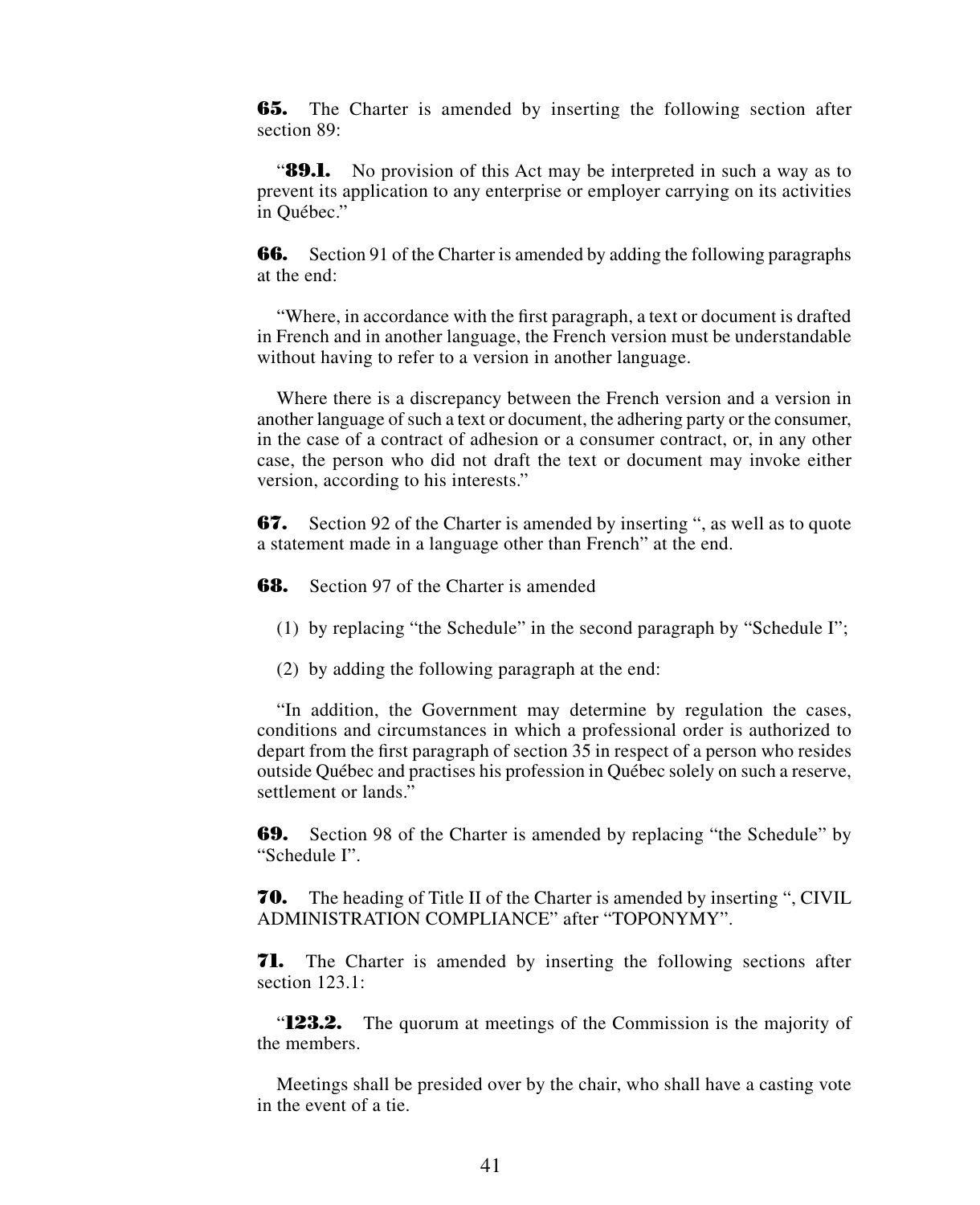"**123.3.** The Commission may hold meetings anywhere in Québec.

The members may participate in a meeting by any technical means, such as the telephone, enabling participants to communicate orally with one another."

**72.** The Charter is amended by inserting the following section after section 126<sup>.</sup>

"**126.1.** An agency of the civil administration shall, without delay, send the Commission any name it assigns to a place."

**73.** Chapter IV of Title II of the Charter, comprising sections 129 to 133, is replaced by the following chapter:

### "**CHAPTER IV**

"CIVIL ADMINISTRATION COMPLIANCE

### "**DIVISION I**

## "AGENCIES OF THE CIVIL ADMINISTRATION TO WHICH THE LANGUAGE POLICY OF THE STATE APPLIES

#### "§1.—*Complaint processing procedure*

"**128.1.** An agency of the civil administration to which the language policy of the State applies shall adopt a procedure for processing complaints relating to any failure to comply with its obligations under this Act.

"**128.2.** An agency shall annually send a report to the Minister on the application of the complaint processing procedure it is required to adopt under section 128.1, detailing in particular the number of complaints received and processed.

A parliamentary institution shall send its report to the French Language Commissioner.

"§2.—*Measures necessary to remedy failures by government departments, government bodies or municipal bodies*

"**128.3.** Where the Minister is of the opinion that a government department, government body or municipal body to which the language policy of the State applies is not meeting one of its obligations under this Act, the Minister may order it to develop the measures necessary to remedy the situation and to implement them within the time the Minister specifies.

The Minister may act on his own initiative or after being informed of a failure by the Office or the French Language Commissioner.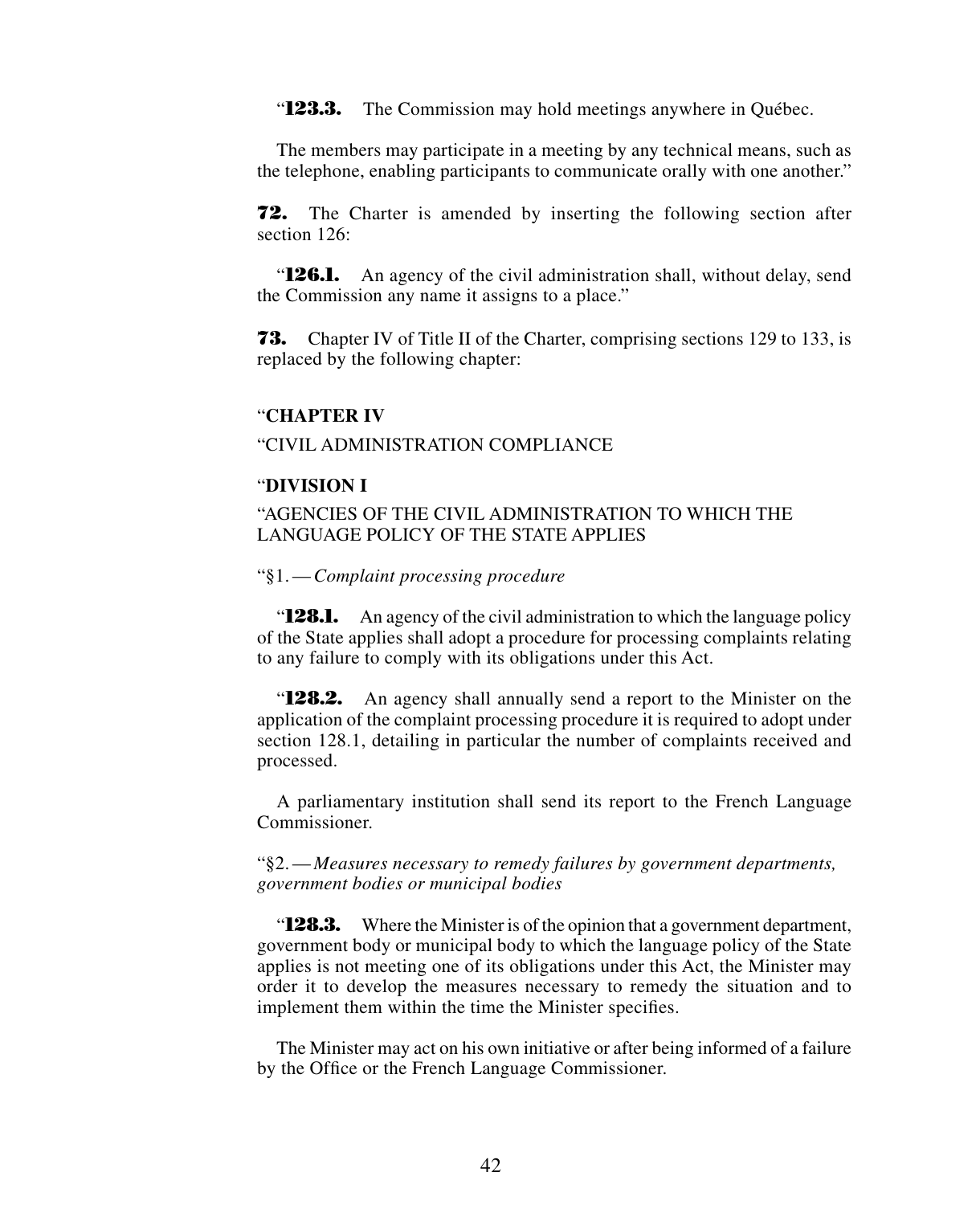Before rendering his decision, the Minister shall notify in writing a prior notice whose content is that of the prior notice prescribed by section 5 of the Act respecting administrative justice (chapter J-3) to the government department or the body and grant it at least 15 days to submit observations.

"**128.4.** The Office shall provide assistance to the government department or the body in developing and implementing measures as ordered by the Minister and shall report on such development and implementation periodically to the Minister.

"**128.5.** The Minister shall put an end to the assistance provided by the Office if of the opinion that the government department or the body again meets its obligations under this Act.

#### "**DIVISION II**

# "BODIES IN THE HEALTH AND SOCIAL SERVICES NETWORK, SCHOOL BODIES, AND BODIES OR INSTITUTIONS WHOSE RECOGNITION HAS BEEN WITHDRAWN

**128.6.** A body in the health and social services network or a school body shall, not later than 180 days after the beginning of its activities, send the Office an analysis of its language situation. The analysis shall focus on the compliance with the provisions of this Act of the use of French within the body and on the latter's capacity to meet the other obligations incumbent on it under those provisions.

An agency of the civil administration that was a body or institution recognized under section 29.1 shall send the Office such an analysis not later than 180 days after the day on which its recognition was withdrawn.

"**128.7.** The Office may analyze the language situation in a body referred to in section 128.6 if it considers that the latter is refusing or neglecting to do so.

The Office may then make any inspection or investigation necessary for that analysis.

Before carrying out such an analysis, the Office shall notify in writing a prior notice whose content is that of the prior notice prescribed by section 5 of the Act respecting administrative justice (chapter J-3) to the body and grant it at least 15 days to submit observations.

"**128.8.** Where the Office considers, after examining the analysis of the language situation in a body referred to in section 128.6, that the use of French within the body is in compliance with the provisions of this Act and that the body is meeting the other obligations incumbent on it under those provisions, the Office shall issue a certificate of compliance to the body.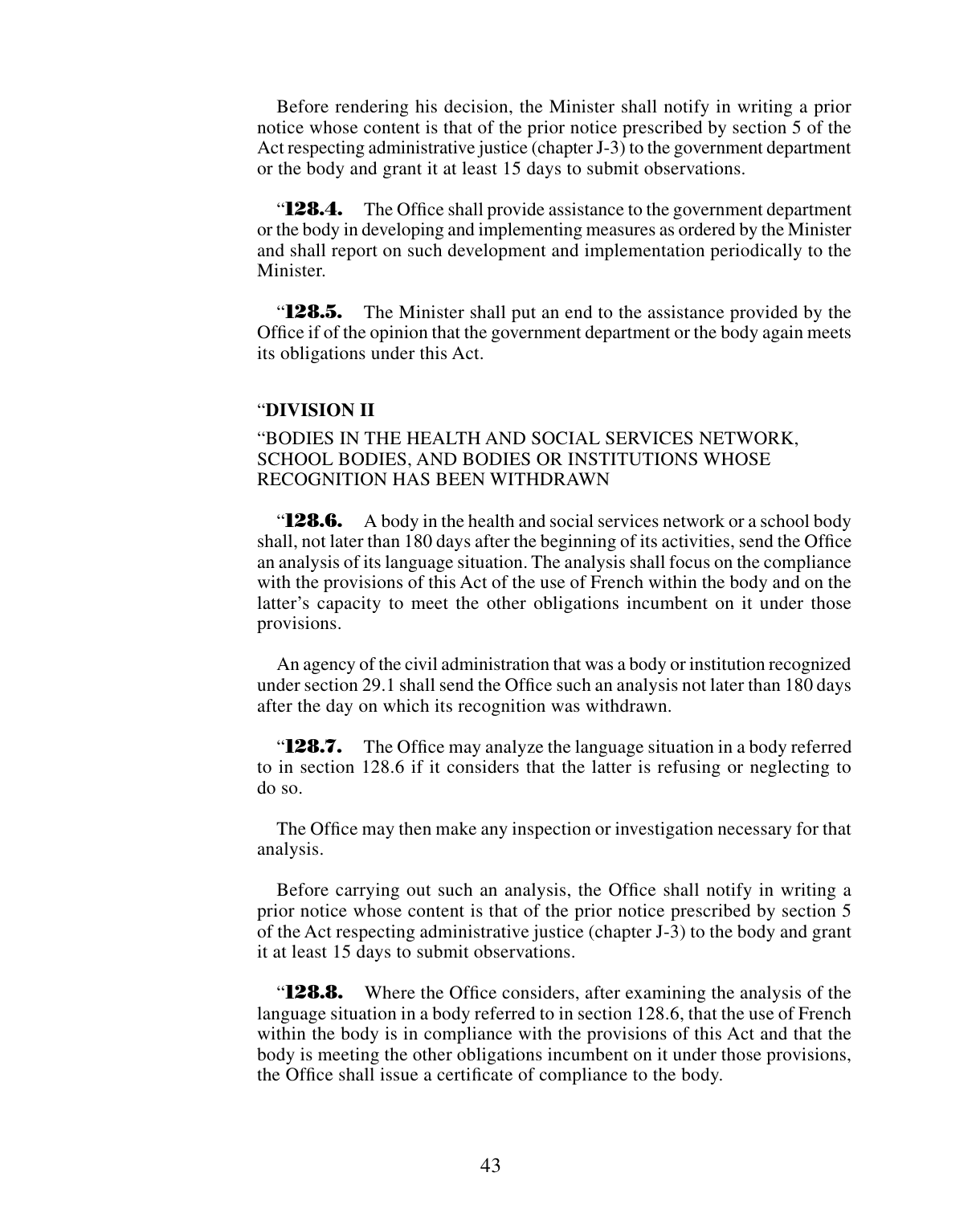In the case of an agency of the civil administration that was a body or institution recognized under section 29.1, the Office shall report instead to the Minister on its opinion under the first paragraph. If the Minister is of the opinion that the agency is meeting its obligations under this Act, he shall notify the Office and the agency.

Where the Office is of the opinion that a certificate of compliance should not be issued, it shall order the body to develop and implement a compliance program and shall send, without delay, a copy of its decision to the body.

In the case of an agency of the civil administration that was a body or institution recognized under section 29.1, the Office shall report instead to the Minister on its opinion under the third paragraph. If the Minister is of the opinion that the agency is not meeting its obligations under this Act, it shall order the agency to develop and implement a compliance program and shall send, without delay, a copy of its decision to the Office and the agency.

Before ordering the development and implementation of such a program, the Office or, as applicable, the Minister shall notify in writing a prior notice whose content is that of the prior notice prescribed by section 5 of the Act respecting administrative justice (chapter J-3) to the agency and grant it at least 15 days to submit observations.

"**129.** A compliance program shall set out the measures a body intends to implement in order for the use of French in the body to be in compliance with the provisions of this Act and to meet the other obligations incumbent on it under those provisions, in particular as concerns the following:

- (1) internal communications;
- (2) recruitment, hiring, transfer and promotion of staff;
- (3) documents and work tools;
- (4) terminology;
- (5) information technologies; and
- (6) oral and written communications with persons.

The program shall also specify the time within which the intended measures are to be implemented.

"**130.** A body that develops a compliance program shall take into account the characteristics of the sector in which it carries on its activities and, if applicable, the recognition obtained under section 29.1.

"**131.** A body that is required to develop a compliance program shall send it to the Office within three months after receiving a copy of the Office's or the Minister's decision.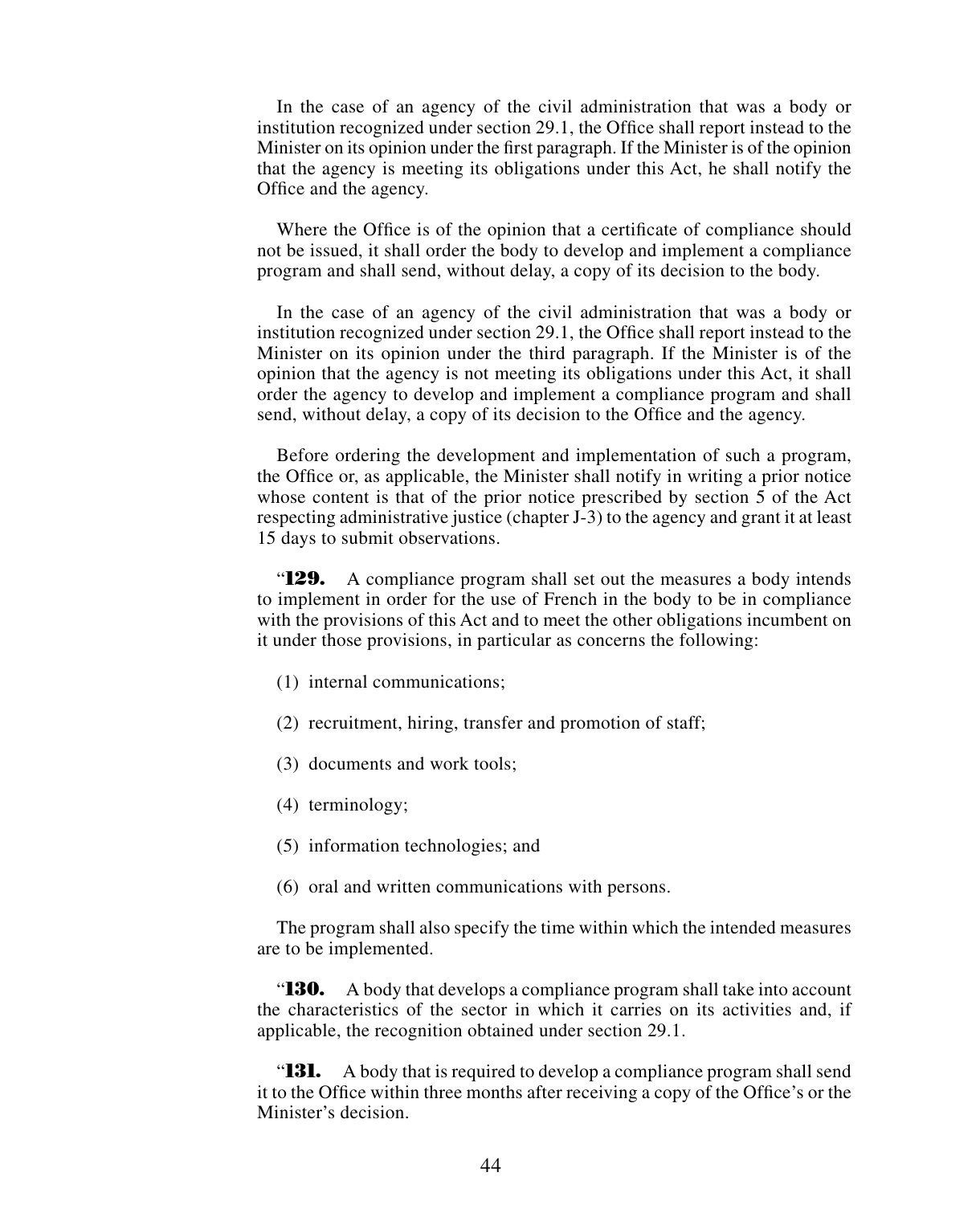"**132.** The Office shall approve the compliance program sent to it in accordance with section 131 if of the opinion that the program is in compliance with the provisions of this division; it shall then send a certificate of approval for the program to the body concerned.

"**133.** Where the Office does not approve a compliance program, it may develop the program to be implemented by the body concerned under the supervision of the Office.

Before developing such a program, the Office shall notify in writing a prior notice whose content is that of the prior notice prescribed by section 5 of the Act respecting administrative justice (chapter J-3) to the body and grant it at least 15 days to submit observations.

"**134.** The body shall comply with the measures set out in the compliance program approved or developed by the Office; as long as the body complies with the program, it is deemed to be complying with the provisions of this Act with which the program must bring it into compliance.

"**134.1.** A body that is required to implement a compliance program shall send a report to the Office every 12 months on its implementation.

"**134.2.** The body shall disseminate among its staff the compliance program it must implement, as well as every report sent to the Office under section 134.1.

**134.3.** A body that does not expect to complete the implementation of a compliance program within the time specified in the program may request an extension from the Office.

The request must be sent to the Office not later than three months before the expiry of the time limit.

"**134.4.** Where the Office is of the opinion, after the complete implementation of a compliance program by a body, that the use of French within the body is in compliance with the provisions of this Act and that the body meets the other obligations incumbent on it under those provisions, the Office shall issue a certificate of compliance to the body.

In the case of an agency of the civil administration that was a body or institution recognized under section 29.1, the Office shall report instead to the Minister on its opinion under the first paragraph. If the Minister is of the opinion that the agency is meeting its obligations under this Act, he shall notify the Office and the agency.

**134.5.** An agency of the civil administration to which a certificate of compliance has been issued under the first paragraph of section 128.8 or 134.4 shall, every five years after its issue, submit a written report to the Office on the agency's compliance with the provisions of this Act and the measures it is implementing to comply with those provisions.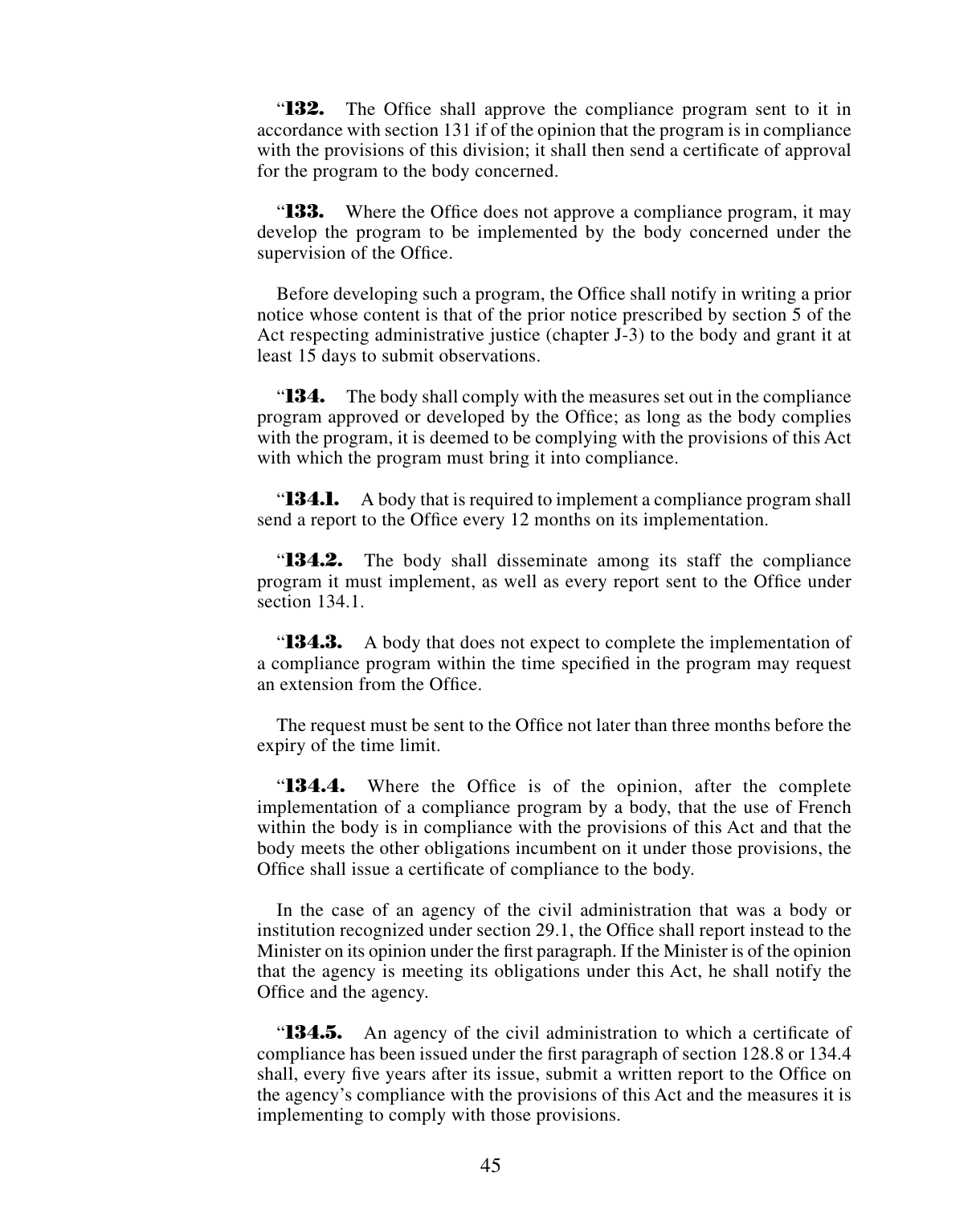The report must also include the matters referred to in the first paragraph of section 129.

Where the Office has reasons to believe that such an agency is failing to comply with this Act, it may request it to submit such a report. The agency shall send the report to the Office within the time specified by the Office.

**134.6.** Where the Office considers, after examining the report provided for in the first paragraph of section 134.5 or when processing a complaint, that the use of French within the agency is no longer in compliance with the provisions of this Act or that it no longer meets the other obligations incumbent on it under those provisions, the Office may suspend the certificate of compliance it issued to the agency in addition to ordering it, under section 128.8, to develop and implement a compliance program.

The Office may also suspend the certificate of compliance if the agency fails to comply with an order issued by the Minister under section 128.3 or by the Office under section 177.

The other provisions of this division are then applicable, with the necessary modifications."

**74.** The Charter is amended by inserting the following after the heading of Chapter V of Title II before section 135:

### "**DIVISION I**

"SCOPE".

**75.** The Charter is amended by inserting the following after section 135:

# "**DIVISION II**

"FRANCIZATION OF ENTERPRISES EMPLOYING 25 OR MORE PERSONS".

**76.** Section 136 of the Charter is amended

- (1) in the first paragraph,
- (*a*) by inserting "referred to in section 139" after "Enterprises";

(*b*) by adding the following sentence at the end: "Enterprises employing fewer than 100 persons are required to do so only if the Office, under the second paragraph of section 140, orders them to create such a committee, of which the Office determines the number of members.";

(2) by striking out the second, third and fourth paragraphs.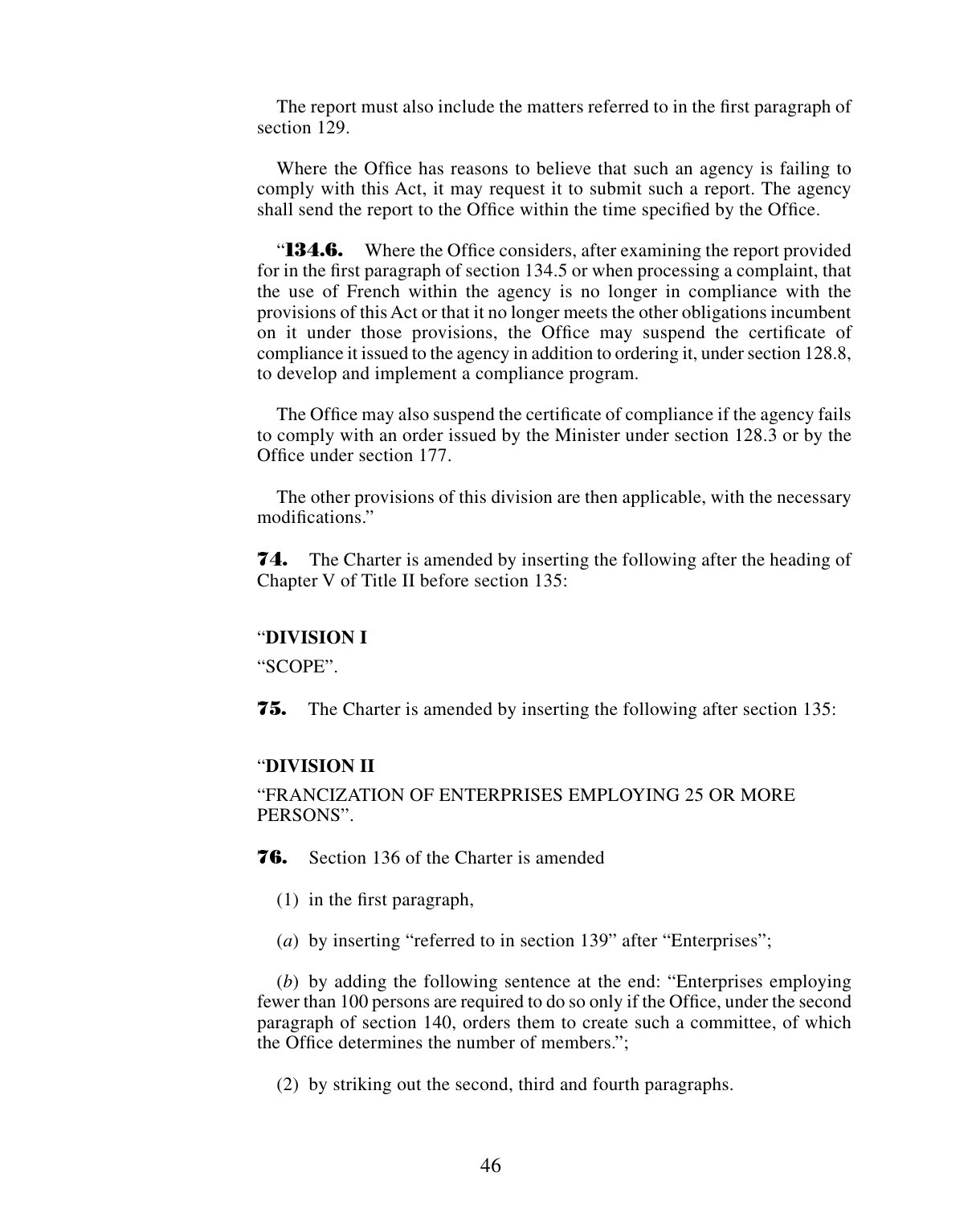**77.** Section 137 of the Charter is amended

(1) in the first paragraph,

(*a*) by replacing "At least half" by "Half";

(*b*) by adding the following sentence at the end: "The other half of the committee shall be composed of the enterprise's representative to the Office, designated by the management under the first paragraph of section 139.1, and of the other members the management designates." ;

(2) in the second paragraph,

(*a*) by replacing "Such representatives" by "The representatives of the workers";

(*b*) by inserting "after consulting the Office" after "management of the enterprise".

**78.** Section 137.1 of the Charter is amended

(1) by inserting ", or take reprisals against or impose any other penalty on him," after "transfer a worker" in the second paragraph;

(2) in the third paragraph,

(*a*) by replacing "Any" and "an action" by "Section 47 applies, with the necessary modifications, to any" and "a practice", respectively;

(*b*) by striking out "may exercise the rights set out in the second or third paragraph of section 45, as the case may be".

**79.** Section 138 of the Charter is amended by adding the following paragraph at the end:

"It shall disseminate that list among its staff, through signs and posters or by any other means it considers appropriate to ensure its dissemination."

**80.** The Charter is amended by inserting the following sections after section 138:

"**138.1.** The francization committee shall

(1) designate, under the second paragraph of section 139.1, a representative to the Office;

(2) see to the carrying out of the analysis of the language situation, including the drafting of the report setting it out, referred to in the third paragraph of section 139: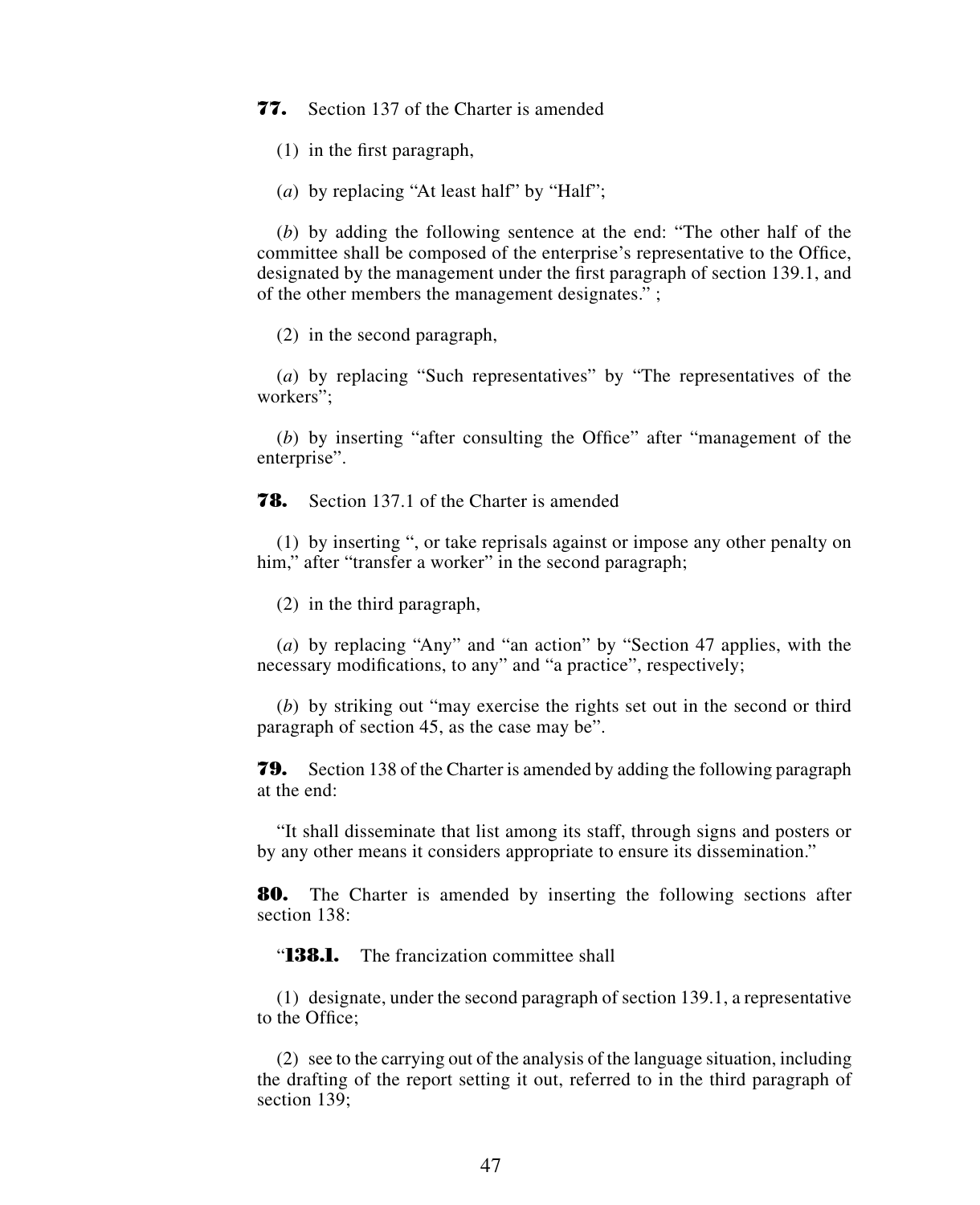(3) see to the development of the francization program that the enterprise must adopt under the second paragraph of section 140, supervise its implementation and, where necessary, see to the drafting of the report on that subject referred to in the third paragraph of section 143;

(4) ensure, where an enterprise holds a francization certificate issued under section 140 or 145, that the use of French remains generalized within the enterprise and see to the drafting of the three-year report referred to in the second paragraph of section 146; and

(5) at the request of the management of the enterprise, give its opinion on the employer's practice of requiring a person to have knowledge or a specific level of knowledge of a language other than the official language in order to keep or obtain a position and on the means taken to avoid imposing such a requirement.

The committee may establish subcommittees to assist it in the exercise of its functions.

In addition, the management of the enterprise shall allow the committee to participate in the activities intended to inform the personnel on the implementation of any francization program or on the progression of the use of French in the enterprise.

"**138.2.** The management of the enterprise shall, after adopting the francization program referred to in subparagraph 3 of the first paragraph of section 138.1 or approving the other documents referred to in subparagraphs 2, 3 and 4 of that paragraph, have every member of the committee who endorses the program or documents sign them; the documents shall then be sent to the Office.

An employer is prohibited from not remunerating or from dismissing, laying off, demoting or transferring a worker, or from taking reprisals against or imposing any other penalty on a worker, solely to induce the person to endorse such a document or to dissuade him from endorsing it.

Section 47 applies, with the necessary modifications, to a worker who believes he is a victim of a practice that is prohibited under the second paragraph.

"**138.3.** The francization committee shall hold a meeting at least every six months. It shall see to the drafting of the minutes for each of its meetings. Every member of the committee who endorses the minutes shall sign them; the minutes shall then be sent to the management of the enterprise and to the Office.

A member of the Office's staff may attend any meeting of the committee.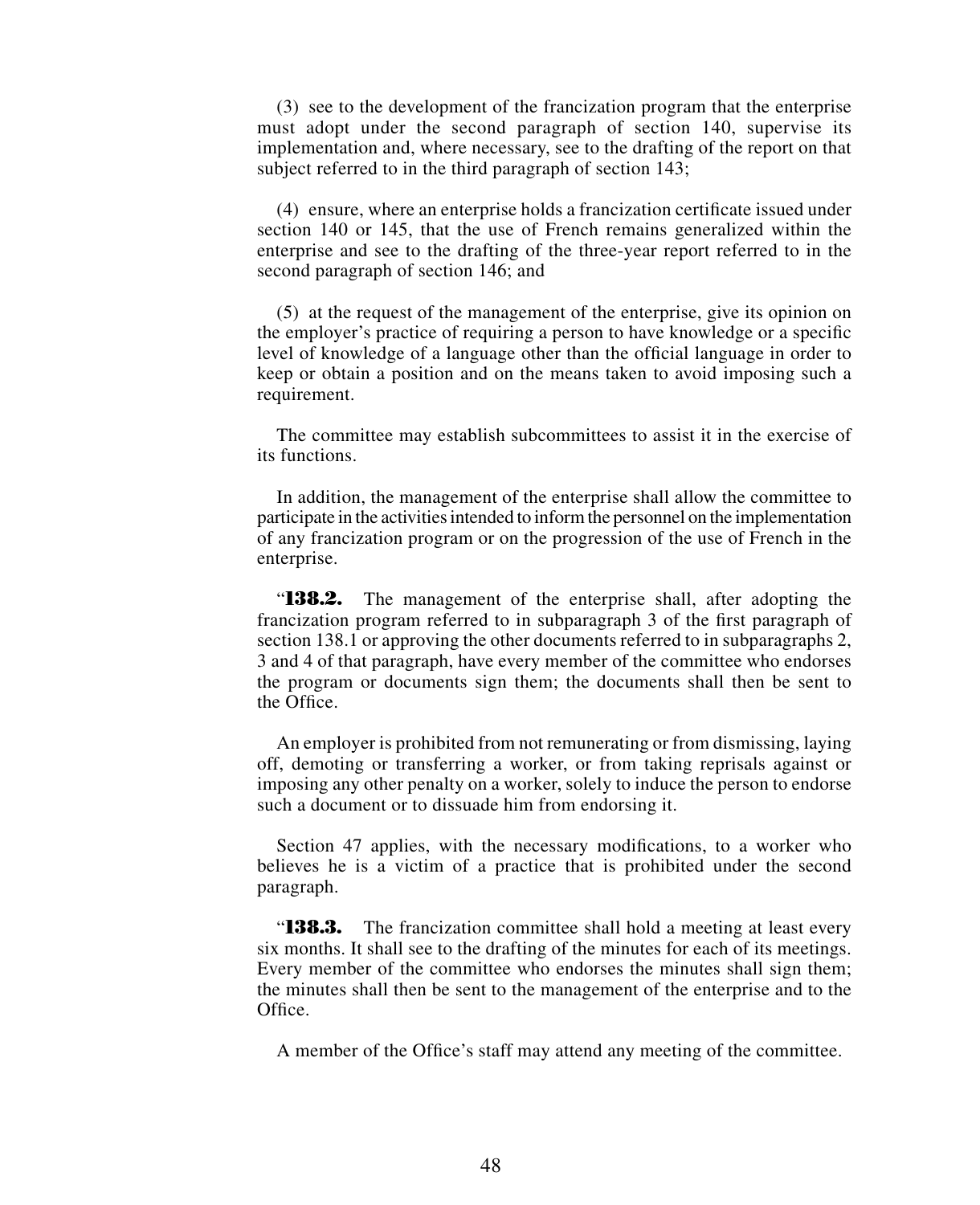**138.4.** The Office may communicate with a francization committee to obtain information it considers necessary. It may also investigate the reasons for which the members of the committee have not signed a document, if applicable.

The committee shall cooperate with the Office when the latter so requests. In addition, the committee may submit any question to the Office relating to its functions.

"**138.5.** The Office shall facilitate exchanges between the francization committees of enterprises.

It shall provide training to the members of those committees and make available documents relating to a francization committee's role in an enterprise."

**81.** Section 139 of the Charter is amended

- (1) by replacing "50" in the first paragraph by "25";
- (2) in the third paragraph,
- (*a*) by replacing "six" by "three";

(*b*) by adding the following sentence at the end: "Where, at that time, a francization committee has already been established within the enterprise under section 136, it is incumbent on it to see to the carrying out of the analysis and the drafting of the report setting it out."

**82.** The Charter is amended by inserting the following sections after section 139:

"**139.1.** An enterprise that is registered with the Office shall be represented to the Office only by a member of its management and, if applicable, by the representative designated by the francization committee under the second paragraph.

Where a francization committee is established within an enterprise, it shall designate one of its members, from among those who represent the workers, to act, along with the representative designated by the management, as a representative of the enterprise to the Office. Both representatives shall keep the other informed of the communications between the enterprise and the Office. Likewise, the Office shall ensure that both representatives are informed of its communications with the enterprise.

"**139.2.** The enterprise shall disseminate the names of its representatives among the members of its personnel."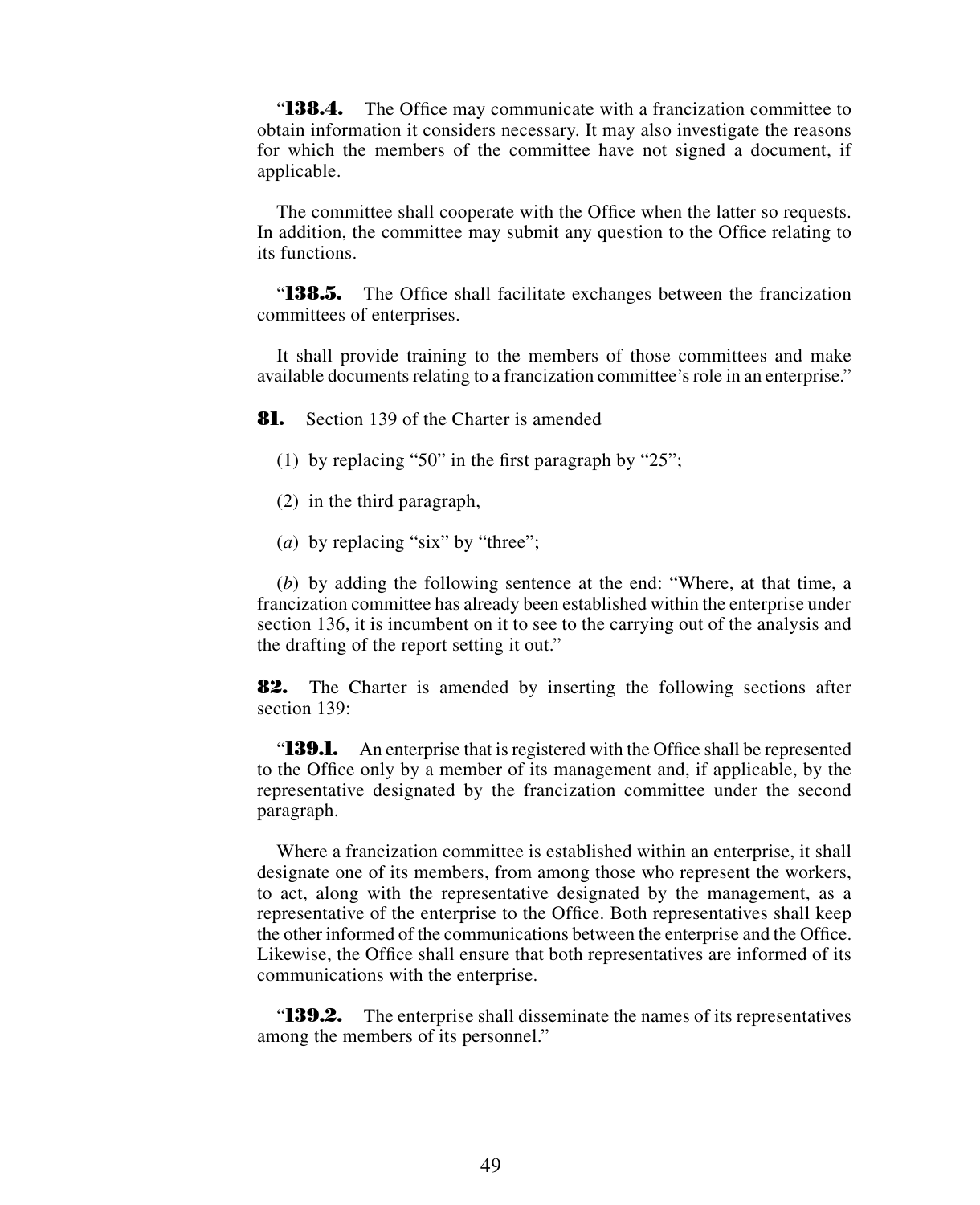**83.** Section 140 of the Charter is amended

- (1) by replacing "138" in the second paragraph by "139.2";
- (2) in the third paragraph,
- (*a*) by replacing "six" by "three";

(*b*) by adding the following sentence at the end: "Where a francization committee is established within the enterprise, it is incumbent on it to see to the development of the enterprise's francization program."

**84.** Section 141 of the Charter is amended by replacing "the working documents of the enterprise, especially in manuals and catalogues" in paragraph 4 by "the documents and work tools used in the enterprise".

**85.** Section 143 of the Charter is amended

(1) in the third paragraph,

(*a*) by striking out ", every 24 months in the case of an enterprise employing fewer than 100 persons and";

(*b*) by replacing "in the case of an enterprise employing 100 or more persons" by ". Where a francization committee is established within the enterprise, it is incumbent on it to see to the drafting of those reports";

(2) by adding the following paragraph at the end:

"The enterprise shall disseminate its francization program and the reports on its implementation among its personnel."

**86.** The Charter is amended by inserting the following section after section 144:

"**144.1.** An enterprise that does not expect to complete the implementation of a francization program within the time specified in the program may request an extension from the Office.

The request must be sent to the Office not later than three months before the expiry of the time specified."

**87.** Section 146 of the Charter is amended by adding the following sentence at the end of the second paragraph: "Where a francization committee is established within the enterprise, it is incumbent on it to see to the drafting of that report."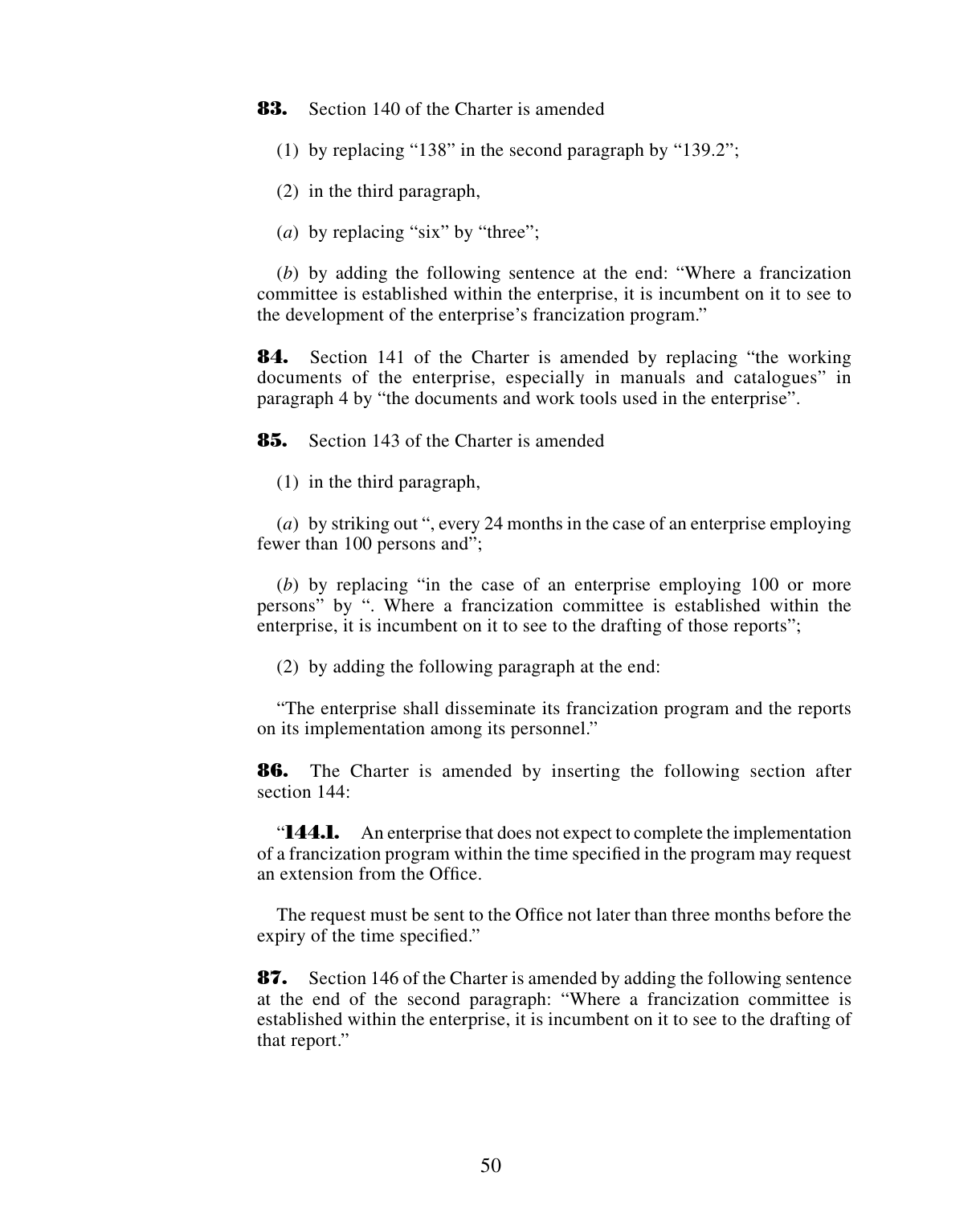**88.** The Charter is amended by inserting the following sections after section 146<sup>.</sup>

"**146.1.** Where the Office considers, after examining the report an enterprise submits to it under the second paragraph of section 146, that the use of French is no longer generalized at all levels of the enterprise, it shall order the enterprise to develop and implement an action plan to remedy the situation.

Before ordering the development and implementation of an action plan, the Office shall notify in writing a prior notice whose content is that of the prior notice prescribed by section 5 of the Act respecting administrative justice (chapter J-3) to the enterprise and grant it at least 15 days to submit observations.

"**146.2.** The action plan must be submitted to the Office for approval within two months after the date on which the Office's decision under the first paragraph of section 146.1 was received. The provisions of this division that concern the francization program apply to the plan, with the necessary modifications."

**89.** The Charter is amended by inserting the following after section 148:

#### "**DIVISION III**

## "FRANCIZATION IN CERTAIN OTHER ENTERPRISES

"**149.** The Office, after consulting with Francisation Québec, shall determine annually, in the sectors of activity it selects, the enterprises subject to the Act respecting the legal publicity of enterprises (chapter P-44.1) employing at least five persons, without being referred to in section 139, to which it will offer to implement the French language learning services provided by Francisation Québec, in accordance with Chapter VIII.2 of Title I.

The Office shall notify the enterprise concerned of the offer made to it and of the time limit for accepting it and, as applicable, for agreeing with Francisation Québec on the terms on which those services will be provided. The Office shall send a copy of the notice to Francisation Québec.

"**150.** An enterprise that implements French language learning services provided by Francisation Québec is required to allow the persons in its employment who are unable to communicate in French to receive those services.

Section 137.1 applies to those persons, with the necessary modifications."

**90.** Section 151 of the Charter is amended by replacing "responsible for the administration of this Act" in the first paragraph by "of the French Language".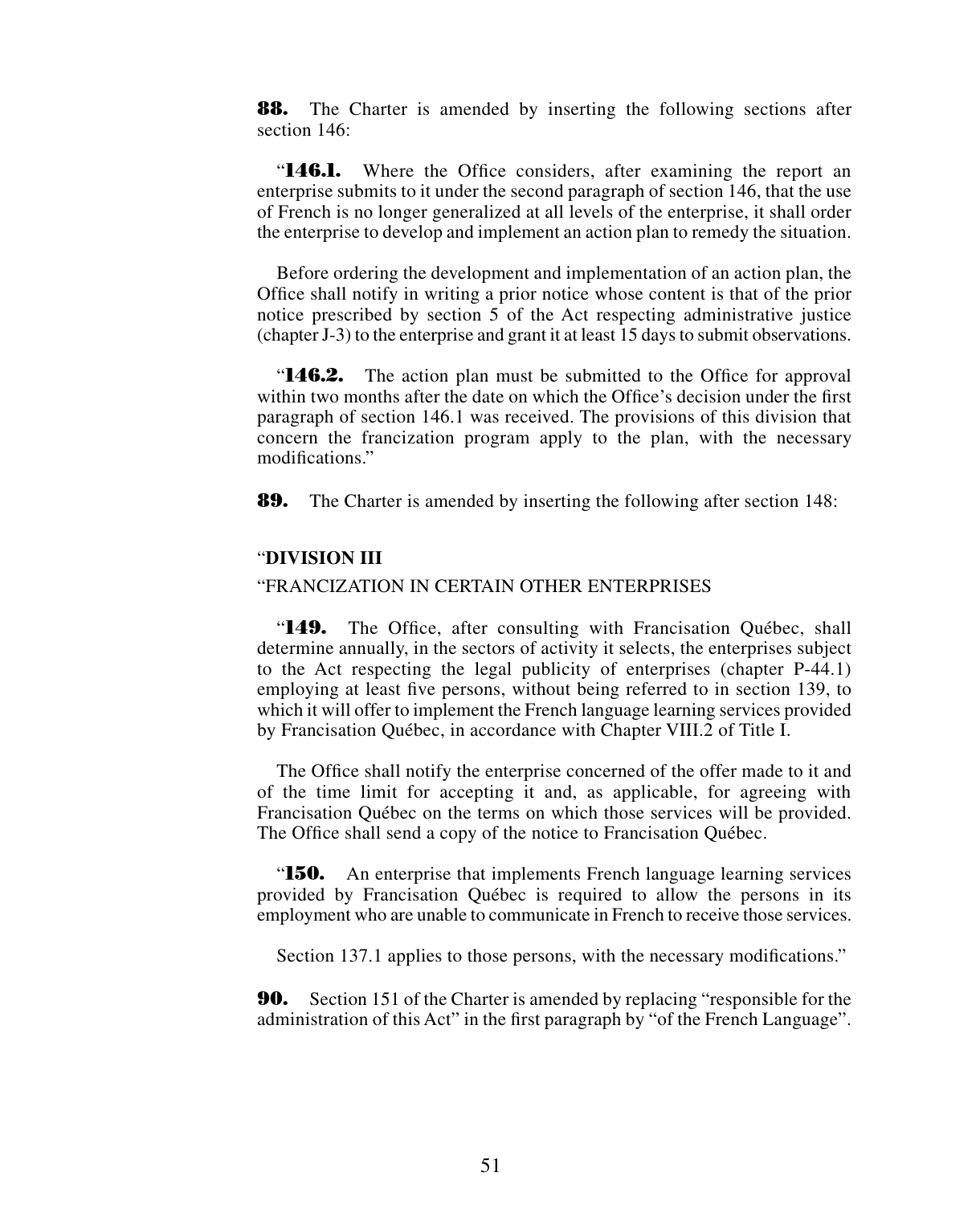**91.** The Charter is amended by inserting the following after section 151:

### "**DIVISION IV**

"COMPLIANCE WITH THE FRANCIZATION PROCESS, PENALTIES, EXEMPTIONS AND FORMS".

**92.** Section 151.1 of the Charter is amended by replacing "Every enterprise" that fails to comply with the obligations imposed by sections 136 to 146" by "Every enterprise is required to comply with the obligations imposed on it by sections 136 to 146.2" and by striking out "commits an offence and is liable to the penalties provided for in section 205".

**93.** The Charter is amended by inserting the following sections after section 151.1:

"**152.** The Office shall publish and keep up to date a list of enterprises with regard to which it has refused to issue an attestation, or whose attestation or certificate it has suspended or cancelled.

"**152.1.** The civil administration shall not enter into a contract with an enterprise to which Division II applies or grant it a subsidy where the enterprise does not have a certificate of registration, has not provided, within the time prescribed, an analysis of the language situation in the enterprise, or has no attestation of implementation of a francization program or francization certificate, or if its name appears on the list provided for in section 152.

Nor shall it enter into a contract with an enterprise to which the provisions of Division III apply or grant it a subsidy where the enterprise

(1) refused the offer made to it under section 149, unless it subsequently agreed to implement the French language learning services provided by Francisation Québec; or

(2) fails to comply with the terms agreed on with Francisation Québec.

The first and second paragraphs do not prevent Francisation Québec from entering into a contract with such an enterprise if the contract is for the provision of French language learning services."

**94.** Section 154 of the Charter is replaced by the following:

"**154.** The information and documents that an enterprise is required to send the Office under the provisions of this chapter must be sent using the forms or in accordance with the models established by the Office, except the minutes of a meeting of the francization committee.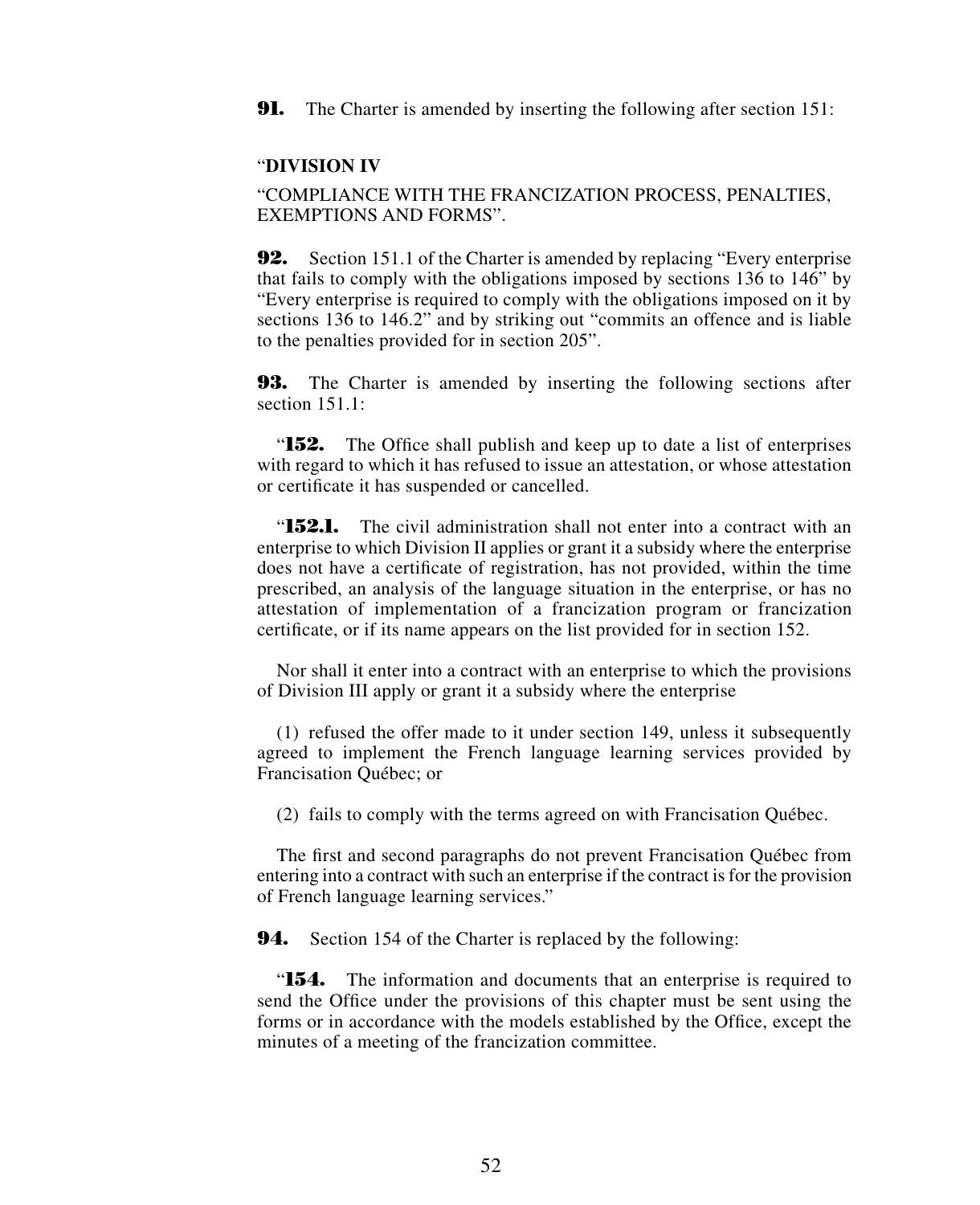## "**TITLE II.1**

# "MINISTER OF THE FRENCH LANGUAGE AND MINISTÈRE DE LA LANGUE FRANÇAISE

## "**CHAPTER I**

### "MINISTER OF THE FRENCH LANGUAGE

"**155.** The mission of the Minister of the French Language is to promote, assert the value of and protect the French language and its status as well as to foster the establishment and maintenance of conditions that hold promise for the future of the French language.

The Minister of the French Language shall advise the Government on any matter relating to the Minister's mission and refer to the Government any intervention the Minister considers necessary for establishing or maintaining the above conditions.

"**156.** The Minister shall develop and propose to the Government his general policies defining Québec's language planning and the actions of the Government, its departments and the other agencies of the civil administration as regards the French language.

The Minister shall ensure cohesive action on the part of the civil administration in that regard as well as its compliance with the provisions of this Act in accordance with their true meaning, spirit and purpose. To that end, the Minister shall participate in the coordination of the measures implemented by the civil administration and must be consulted in the development of any ministerial measure or decision if such a measure or decision could impact the French language or its status; the Minister shall give an opinion on a measure or decision whenever the Minister considers it appropriate.

The Minister shall support and assist the government departments, government bodies and municipal bodies to which the language policy of the State applies in the performance of the obligations incumbent on them under this Act.

"**156.1.** In addition to the other functions this Act entrusts to the Minister, the latter's functions include supporting and collaborating in the work carried out by the various government departments in relation to francization, in particular in the education sector and in the workplace.

The Minister may, in addition, develop policies, programs and other measures for carrying out his mission. The Minister shall see to their implementation and coordinate their carrying out, monitoring and review.

The Minister may also grant prizes or recognition to highlight outstanding contributions by persons or organizations with regard to language.

The Minister shall also exercise any other function entrusted to the Minister by the Government.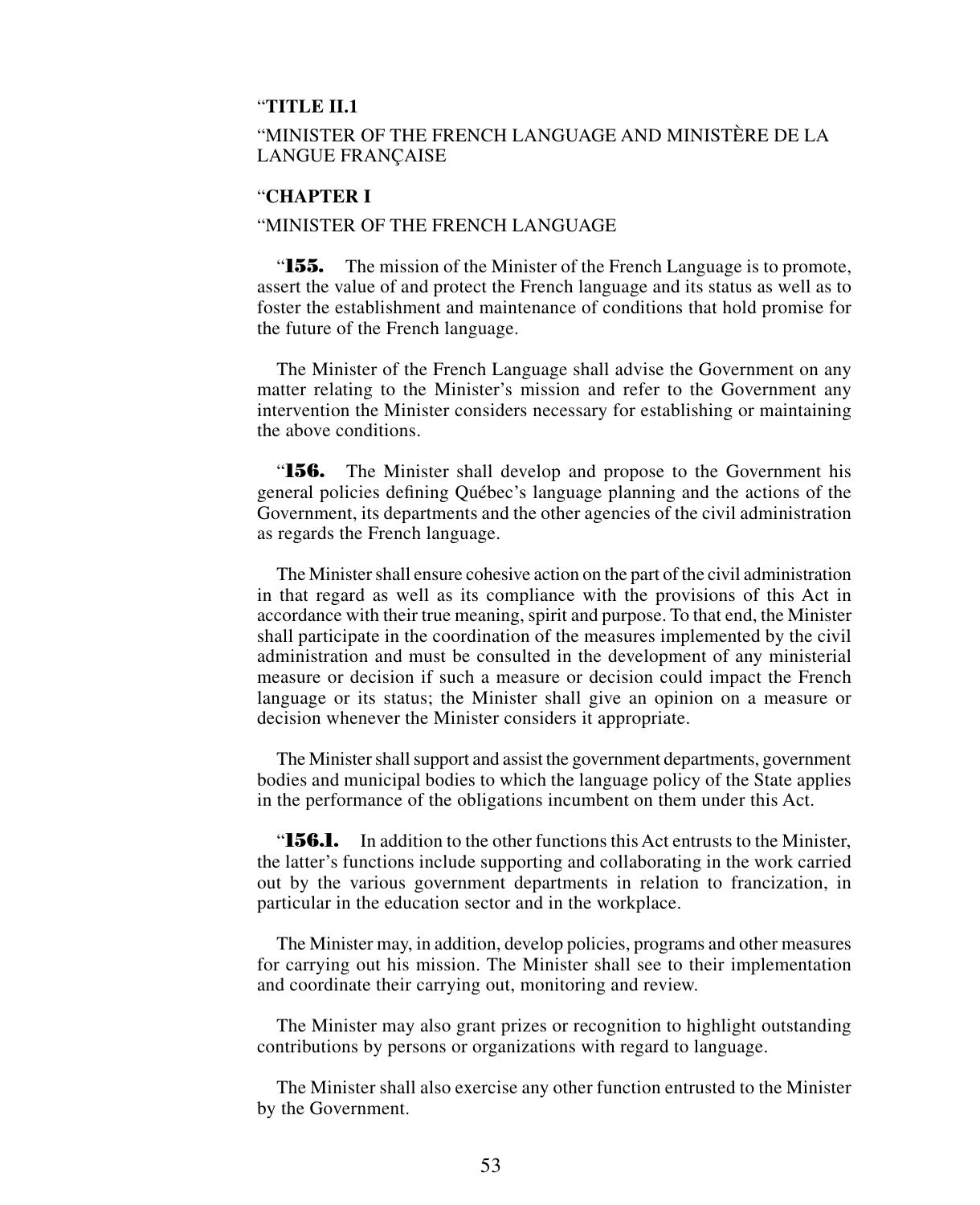"**156.2.** The Minister shall, within the scope of his functions, promote knowledge, protection, enhancement and transmission of Québec's francophone linguistic heritage.

Québec's francophone linguistic heritage is made up of all the knowledge about the French language in use at any given time in Québec that is stored on any type of medium. The knowledge thus stored on a medium is an element of that heritage.

"**156.3.** In the exercise of his functions, the Minister may, in particular,

(1) require from the government departments and the agencies of the civil administration any assistance and information the Minister considers necessary;

(2) enter into agreements with any person, association, partnership or body;

(3) enter into agreements, in accordance with the law, with a government other than that of Québec or a department or body of such a government, or with an international organization or a body of such an organization;

(4) conduct or commission consultations, research, studies and analyses;

(5) grant, on the conditions the Minister sets, financial or technical assistance; and

(6) intervene, on his own initiative and without notice, in any proceeding that could impact the status or use of French in Québec.

"**156.4.** The Minister shall table in the National Assembly the annual report on the carrying out of this Act in the agencies of the civil administration, other than the parliamentary institutions, within four months after the end of the fiscal year or, if the Assembly is not sitting, within 15 days after resumption.

The report must include, in particular,

(1) a description of the means implemented by each of the agencies referred to in the first paragraph to perform the obligations incumbent on them under this Act and, if applicable, the grounds for amending the language policy of the State that guides them in performing those obligations;

(2) the number of positions for which those agencies require knowledge or a specific level of knowledge of a language other than the official language as well as the number of positions for which such knowledge or such a level of knowledge is desirable;

(3) the particulars required below concerning each of the agencies referred to in section 29.14:

(*a*) an indication of whether or not it made the directive required under section 29.14: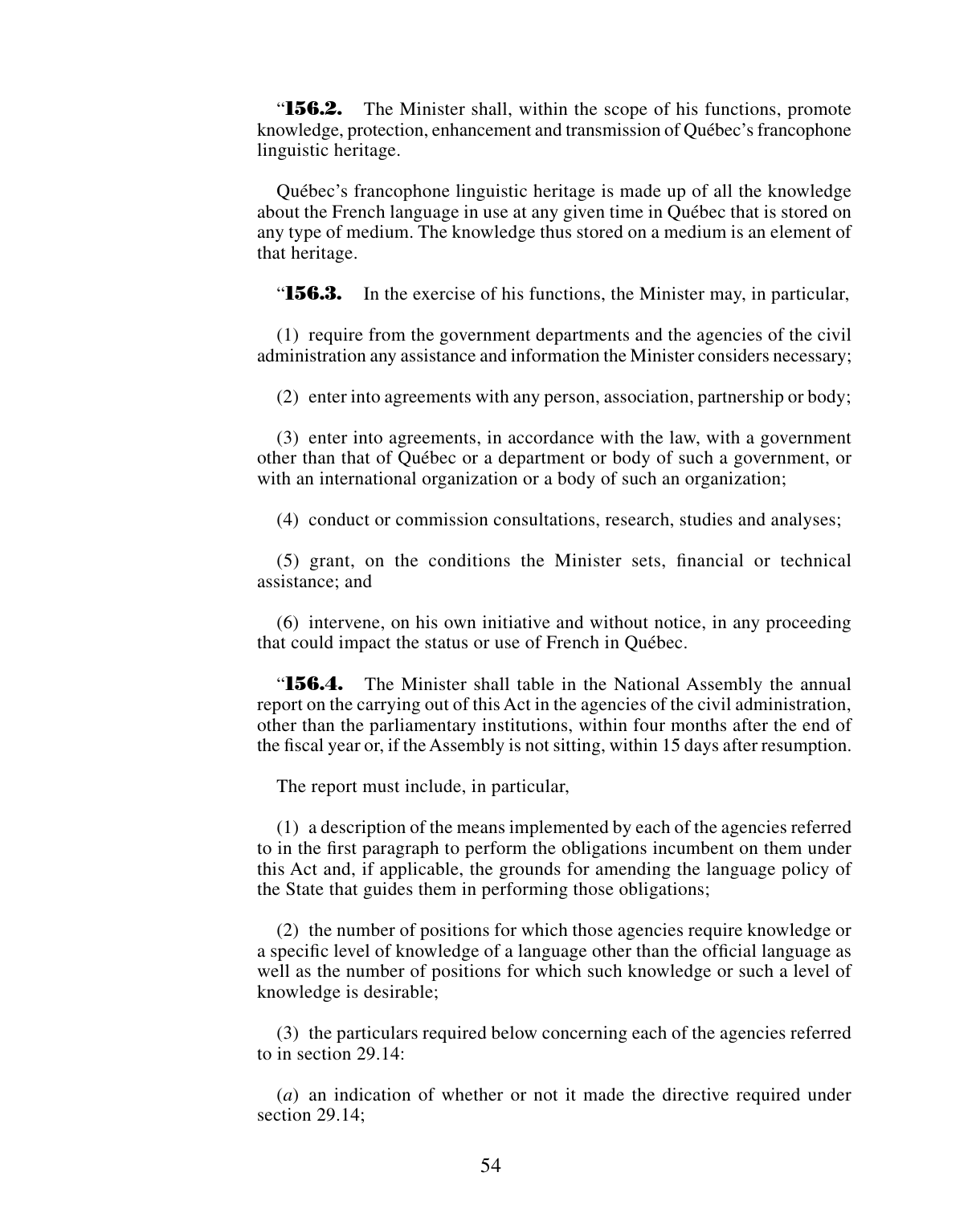(*b*) an indication of whether or not the directive was approved by the Minister, where it is subject to approval under section 29.16; and

(*c*) an indication of whether the directive is being reviewed at the intervals specified in the third paragraph of section 29.14;

(4) the particulars set out in subparagraph 3 concerning the directives required under section 29.15; and

(5) the number of complaints received and processed by the agencies that are required to adopt the complaint processing procedure provided for in section 128.1.

**156.5.** The incumbent minister of a government department or the chief executive officer of an agency referred to in the first paragraph of section 156.4, or the person either of them designates within his department or agency, shall send the Minister of the French Language, in the form, with the content and at the intervals determined by the Minister, the information necessary to prepare the report on the carrying out of this Act.

**156.6.** The Minister shall publish the list of the agencies of the civil administration and keep it up to date.

**156.7.** The Minister may require the Office to make an inspection to verify compliance with this Act in the government departments, government bodies and municipal bodies to which the language policy of the State applies.

The Minister may also require the Office to conduct an investigation in those bodies on any matter relating to the carrying out of this Act.

## "**CHAPTER II**

"MINISTÈRE DE LA LANGUE FRANÇAISE

"**156.8.** The Ministère de la Langue française shall be under the direction of the Minister of the French Language.

"**156.9.** The Government shall appoint a Deputy Minister of the French Language in accordance with the Public Service Act (chapter F-3.1.1).

"**156.10.** Under the Minister's direction, the Deputy Minister shall administer the department.

In addition, the Deputy Minister shall exercise any other function assigned to him by the Government or the Minister.

"**156.11.** In the exercise of his functions, the Deputy Minister has the Minister's authority.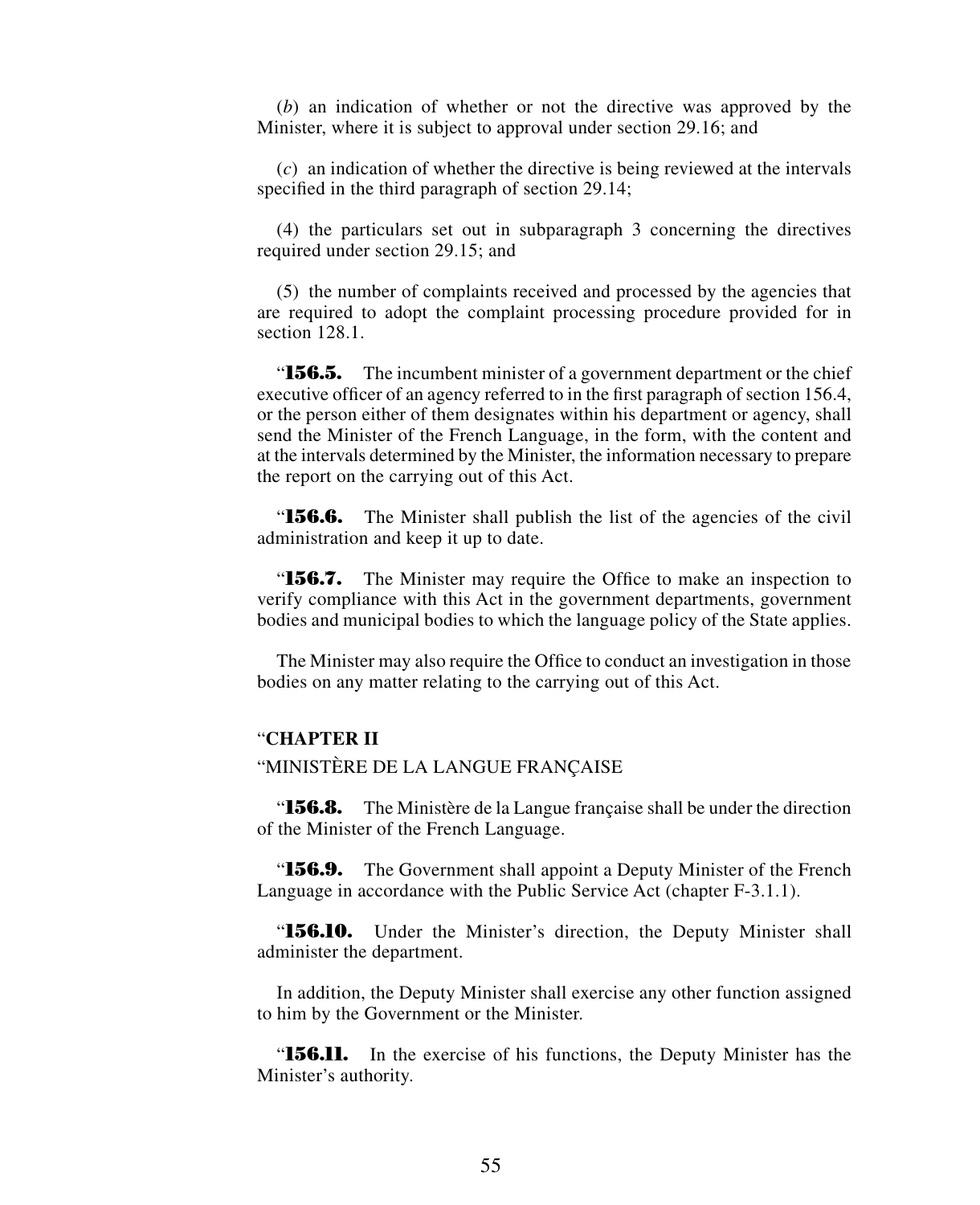"**156.12.** The Deputy Minister may, in writing and to the extent he specifies, delegate the exercise of his functions to a public servant or to the holder of a position.

The Deputy Minister may, in the instrument of delegation, authorize the subdelegation of the functions he specifies; in such a case, he shall identify the public servant or holder of a position to whom they may be subdelegated.

"**156.13.** The personnel of the department shall consist in the public servants necessary for the exercise of the Minister's functions; they shall be appointed in accordance with the Public Service Act (chapter F-3.1.1).

The Minister shall determine those public servants' duties if they are not determined by law or by the Government.

"**156.14.** The Minister's or Deputy Minister's signature gives authority to any document emanating from the department.

No deed, document or writing is binding on the Minister or may be attributed to the Minister unless it is signed by him, the Deputy Minister, a member of the department's personnel or the holder of a position but, in the latter two cases, only to the extent determined by regulation of the Minister.

"**156.15.** The Minister may, by regulation and on the conditions he determines, allow a signature to be affixed by means of an automatic device or of any other information technology-based process.

"**156.16.** A document or copy of a document emanating from the department or forming part of its records, signed or certified true by a person referred to in the second paragraph of section 156.14, is authentic.

"**156.17.** The Minister shall table the department's annual management report in the National Assembly; it shall be attached to the report on the carrying out of this Act.

## "**CHAPTER III**

"DESIGNATED ELEMENTS OF QUÉBEC'S FRANCOPHONE LINGUISTIC HERITAGE

"**156.18.** The Minister may, if he considers it appropriate, give heritage designation to elements of Québec's francophone linguistic heritage described in the second paragraph of section 156.2.

The Minister shall ensure that the elements given heritage designation are continuously available to the public.

"**156.19.** A designation is granted through a notice of designation signed by the Minister.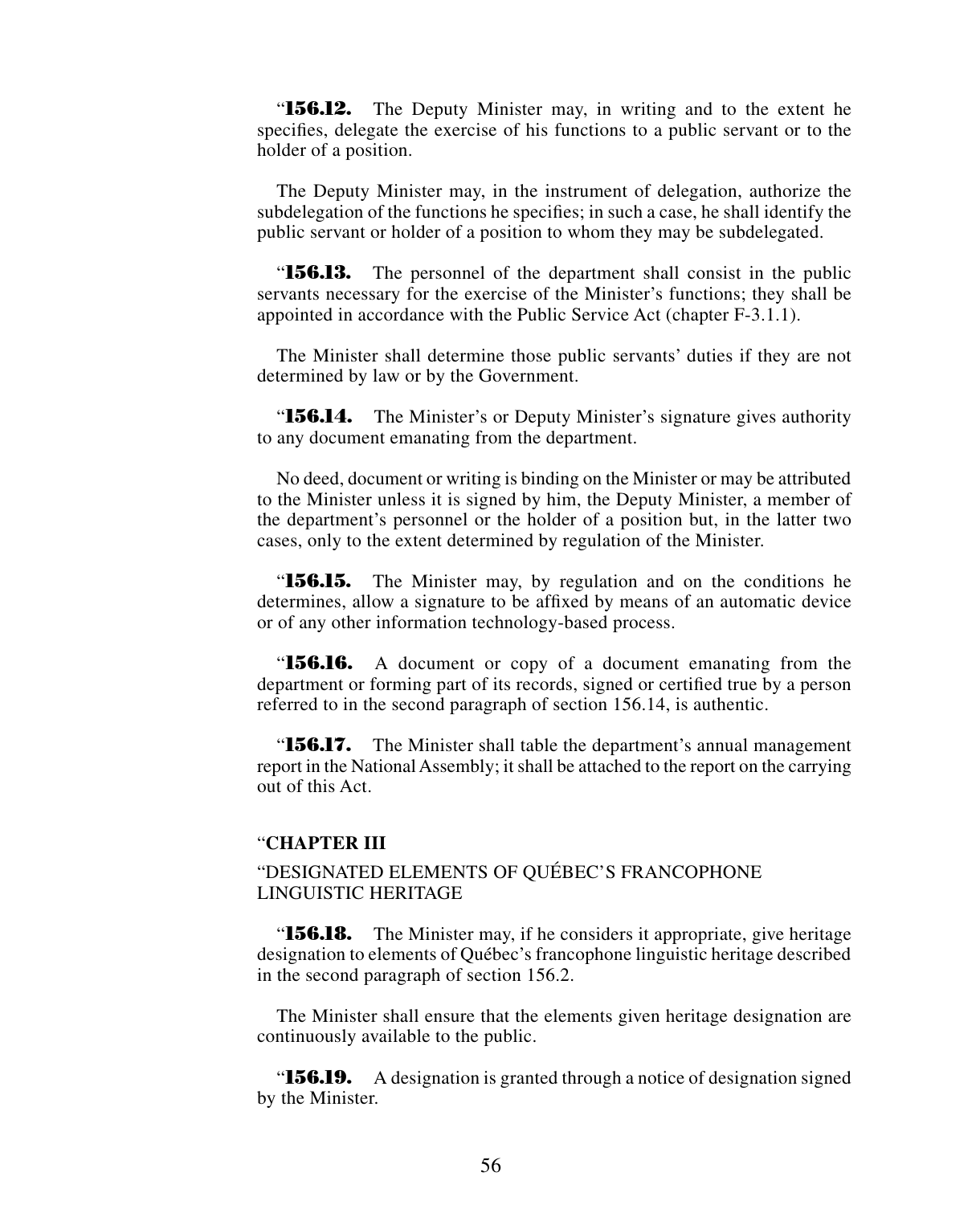The notice must contain a description of the element concerned and state the reasons for the designation.

The notice of designation must be published in the *Gazette officielle du Québec*. The designation takes effect on the date the notice is so published.

"**156.20.** The Minister shall designate a member of the department's personnel to act as registrar.

The registrar shall be responsible for

(1) keeping the register of Québec's francophone linguistic heritage;

(2) entering in the register the elements designated by the Minister as well as the description of each element contained in the notice of designation; and

(3) issuing certified extracts from the register to any interested person on payment of the fees determined by government regulation.

The Minister may also designate, from among the members of the department's personnel, a person to exercise the registrar's functions if the registrar is absent or unable to act.

"**156.21.** The certified extracts issued by the registrar are authentic. The registrar's signature on copies of documents is proof of the fact that those documents exist and are lawfully in the registrar's possession.

Any copy signed by the registrar is equivalent to the original itself in a court of justice, and any document purporting to bear the registrar's signature is presumed to bear that signature.

"**156.22.** The Minister shall contribute to the knowledge of Québec's francophone linguistic heritage, in particular by making inventories. The Minister shall establish the manner in which the inventories are made, consigned and disseminated.

### "**TITLE II.2**

## "FRANCISATION QUÉBEC

"**156.23.** An administrative unit is established within the Ministère de l'Immigration, de la Francisation et de l'Intégration under the name "Francisation Québec".

"**156.24.** Francisation Québec shall conduct and manage government action with respect to francization of persons domiciled in Québec who are not subject to compulsory school attendance under the Education Act (chapter I-13.3) and persons considering settling in Québec, and to francization of persons within enterprises.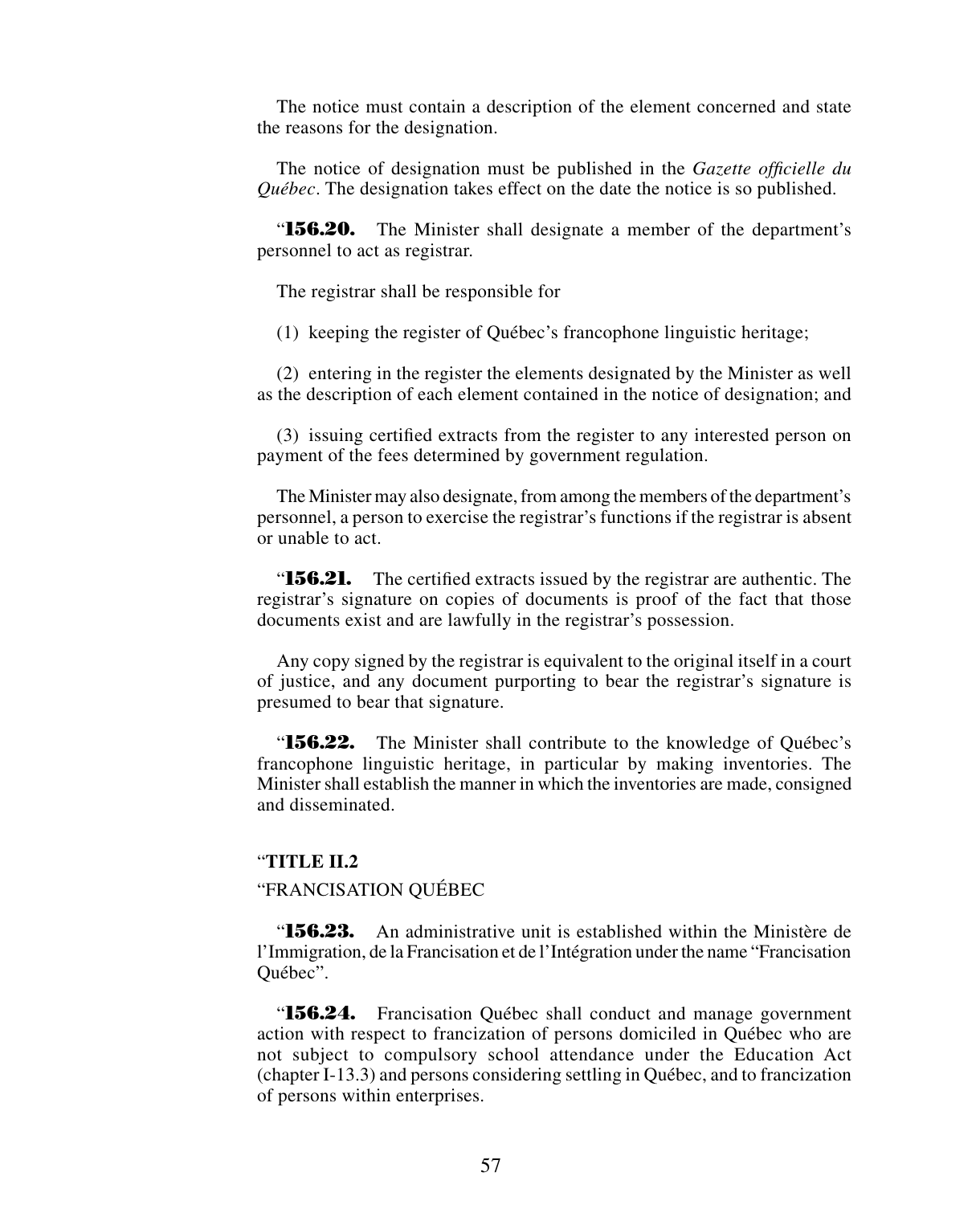For that purpose, Francisation Québec is the sole government point of access for such persons wishing to receive French language learning services that are not part of the basic school regulation provided for by law.

Francisation Québec must make sure its services are provided throughout Québec and shall establish offices to ensure the right to services enabling the learning of French, provided for in the first paragraph of section 6.1. Where an institution offering college or university instruction makes premises available to Francisation Québec, Francisation Québec may provide its services on those premises.

"**156.25.** The functions of Francisation Québec consist, in particular, in

(1) coordinating and offering French language learning services in class, in the workplace and online;

(2) developing, in collaboration with the Office, and putting in place French language learning services within the enterprises referred to in section 149;

(3) developing education programs and educational materials and tools to facilitate French language learning for persons domiciled in Québec who are not subject to compulsory school attendance under the Education Act (chapter I-13.3);

(4) facilitating, with the collaboration of the minister responsible for the administration of the Educational Childcare Act (chapter S-4.1.1), the putting in place, by the childcare providers governed by that Act, of activities to foster French language learning by children; and

(5) developing and implementing programs designed to provide opportunities to participate in French in Québec society.

"**156.26.** Any enterprise that wishes to improve the level of proficiency in French of the members of its personnel may, on its own initiative, solicit the services offered by Francisation Québec."

**95.** Section 159 of the Charter is amended

(1) by replacing ", terminology and the francization of the civil administration and enterprises" in the first paragraph by "and terminology. It shall see to the implementation of the civil administration's compliance programs as well as the measures for the francization of enterprises, including French language learning services within those enterprises, if any, in collaboration with Francisation Québec";

(2) by inserting ", subject to the powers conferred on the Minister or the Commissioner" at the end of the second paragraph.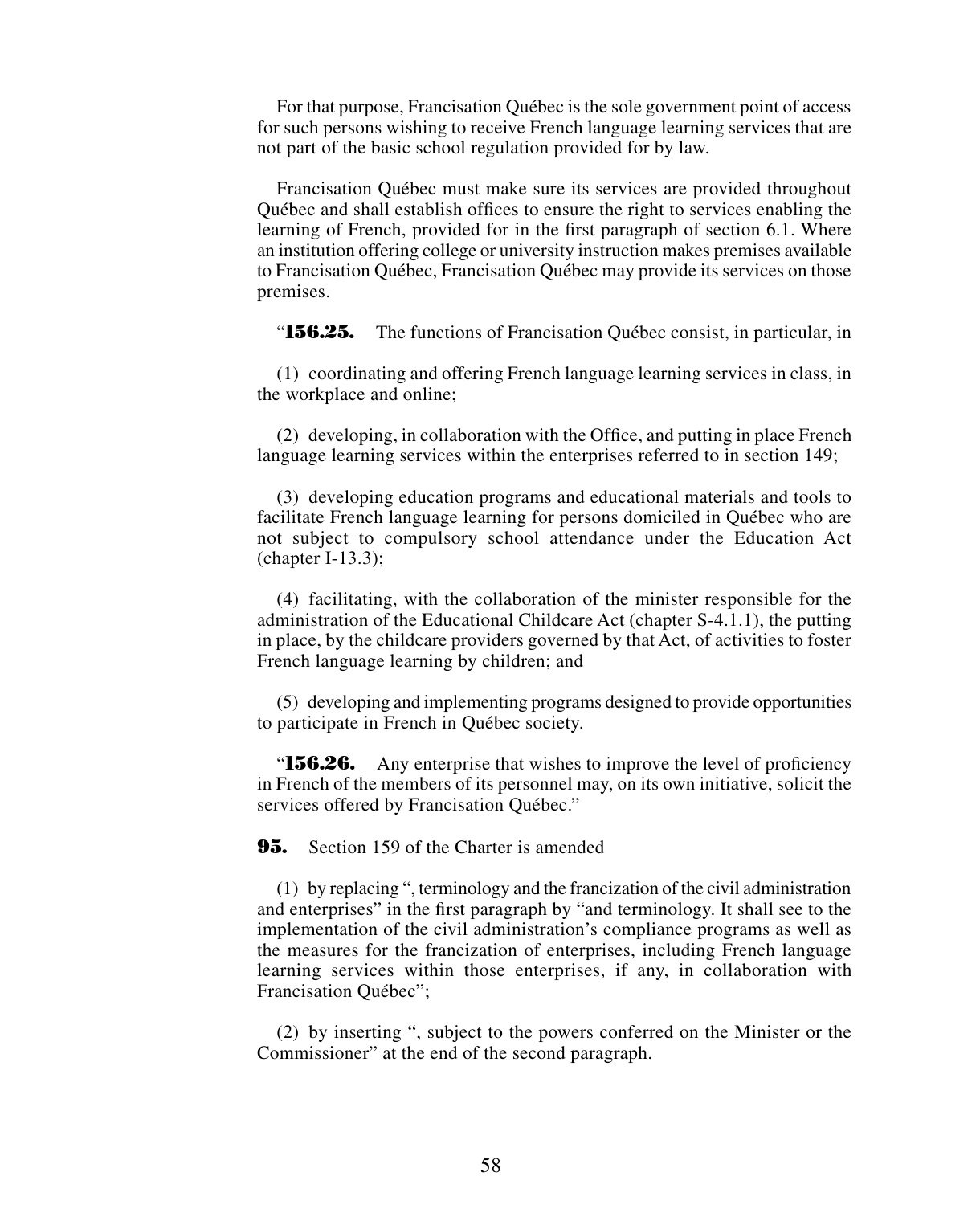**96.** Section 160 of the Charter is amended by adding the following paragraphs at the end:

"The report shall compare, in particular, the progression of the use of French and English in Québec and the progression of the use of those languages in the rest of Canada. For that purpose, the Office shall take into account the statistical data produced by the Institut de la statistique du Québec.

The Office, together with the French Language Commissioner, shall determine the indicators of the use of French in the public sphere by the Québec population as well as the other monitoring indicators used to produce the report.

The Minister shall table the report in the National Assembly within 30 days after receiving it or, if the Assembly is not sitting, within 15 days after resumption."

**97.** Section 161 of the Charter is amended

- (1) by striking out "the civil administration and in" in the first paragraph;
- (2) by replacing the second paragraph by the following paragraph:

"The Office shall collaborate with the Minister in providing support and assistance to the government departments, government bodies and municipal bodies to which the language policy of the State applies for the performance of the obligations incumbent on them under this Act."

**98.** The Charter is amended by inserting the following section after section 161:

"**161.1.** The Office shall help define and develop the francization programs and compliance programs provided for in this Act and shall oversee their application.

The Office shall, every two years, submit to the Minister a report concerning the evolution of the programs referred to in the first paragraph.

The Minister shall table the Office's report in the National Assembly within 30 days after receiving it or, if the Assembly is not sitting, within 15 days after resumption."

**99.** Section 163 of the Charter is amended

(1) by inserting ", in collaboration with the French Language Commissioner," after "The Office";

(2) by replacing "needed" by "on language rights, language policies and linguistic demography as well as on the other matters the knowledge of which is necessary".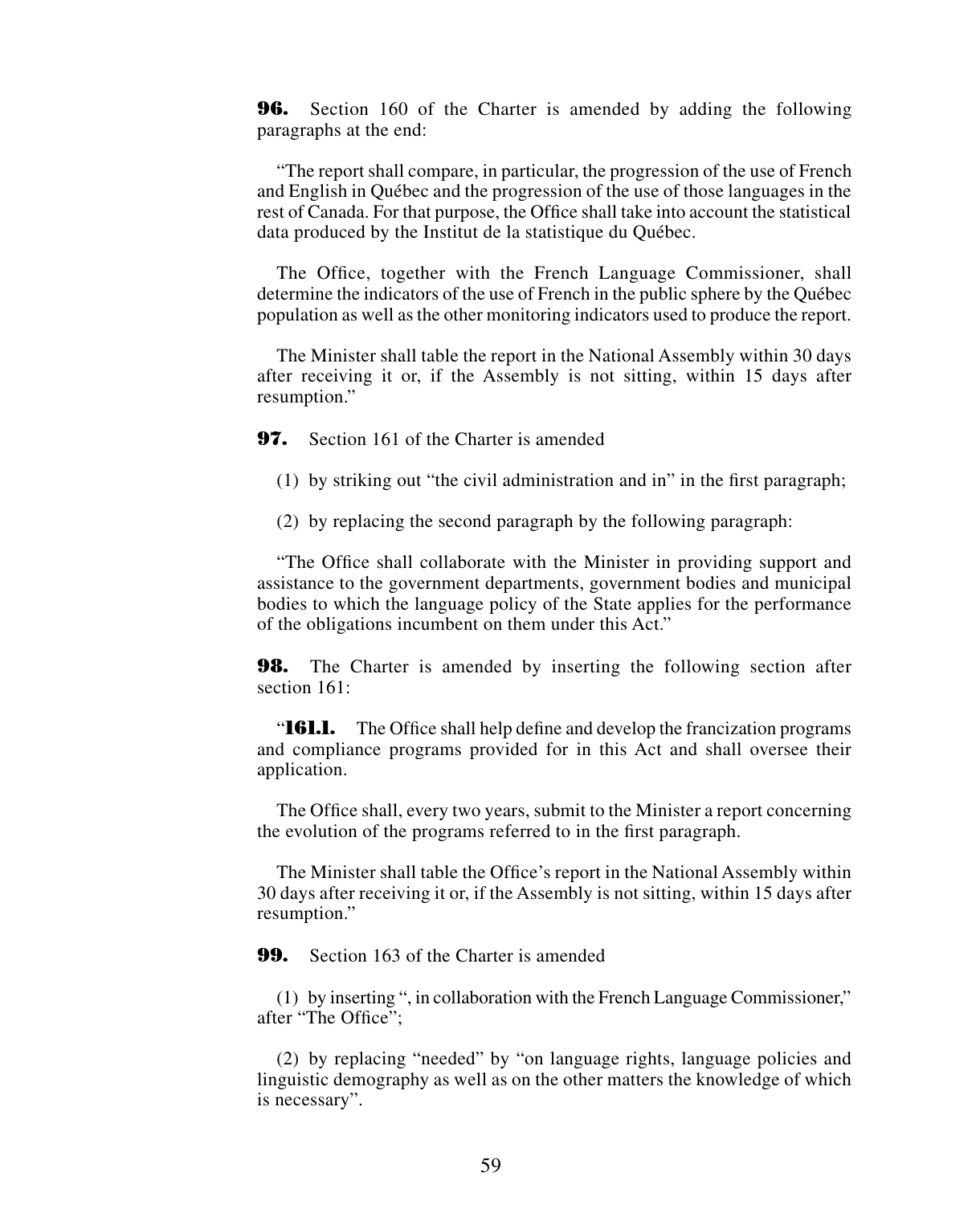**100.** The Charter is amended by inserting the following section after section 163.

"**163.1.** The Office shall, on its own initiative or at the request of the French Language Commissioner, submit to the Commissioner any report on a linguistic matter relevant to achieving the objectives and fulfilling the obligations set out in this Act."

**101.** Section 165 of the Charter is amended by replacing "associate deputy" minister responsible for the implementation of language policy" in the third paragraph by "Deputy Minister of the French Language".

**102.** Section 165.3 of the Charter is amended by replacing "131 to 133, 139, 143 and 151" in the second paragraph by "128.6 to 134.6, 139, 143, 146.1, 146.2, 149 and 151 as well as by the provisions of Title III.1".

**103.** Section 165.8 of the Charter is amended by striking out the fifth paragraph.

**104.** Section 165.10 of the Charter is replaced by the following section:

"**165.10.** Each year, within four months after the end of the fiscal year, the Office shall send the Minister a report on its activities for that fiscal year.

The Minister shall table the report in the National Assembly within 30 days after receiving it or, if the Assembly is not sitting, within 15 days after resumption."

**105.** Section 165.12 of the Charter is amended, in the first paragraph,

(1) by replacing "of five members" in the introductory clause by "of a committee chair, designated by the Government from among the members of the Office appointed by the Government, and of four members";

(2) by striking out subparagraph 1.

**106.** The heading of Title III.1 of the Charter is amended by replacing "INSPECTIONS AND INQUIRIES" by "COMPLAINTS, DISCLOSURES, PROTECTION MEASURES, INSPECTIONS, INVESTIGATIONS AND REMEDIAL MEASURES".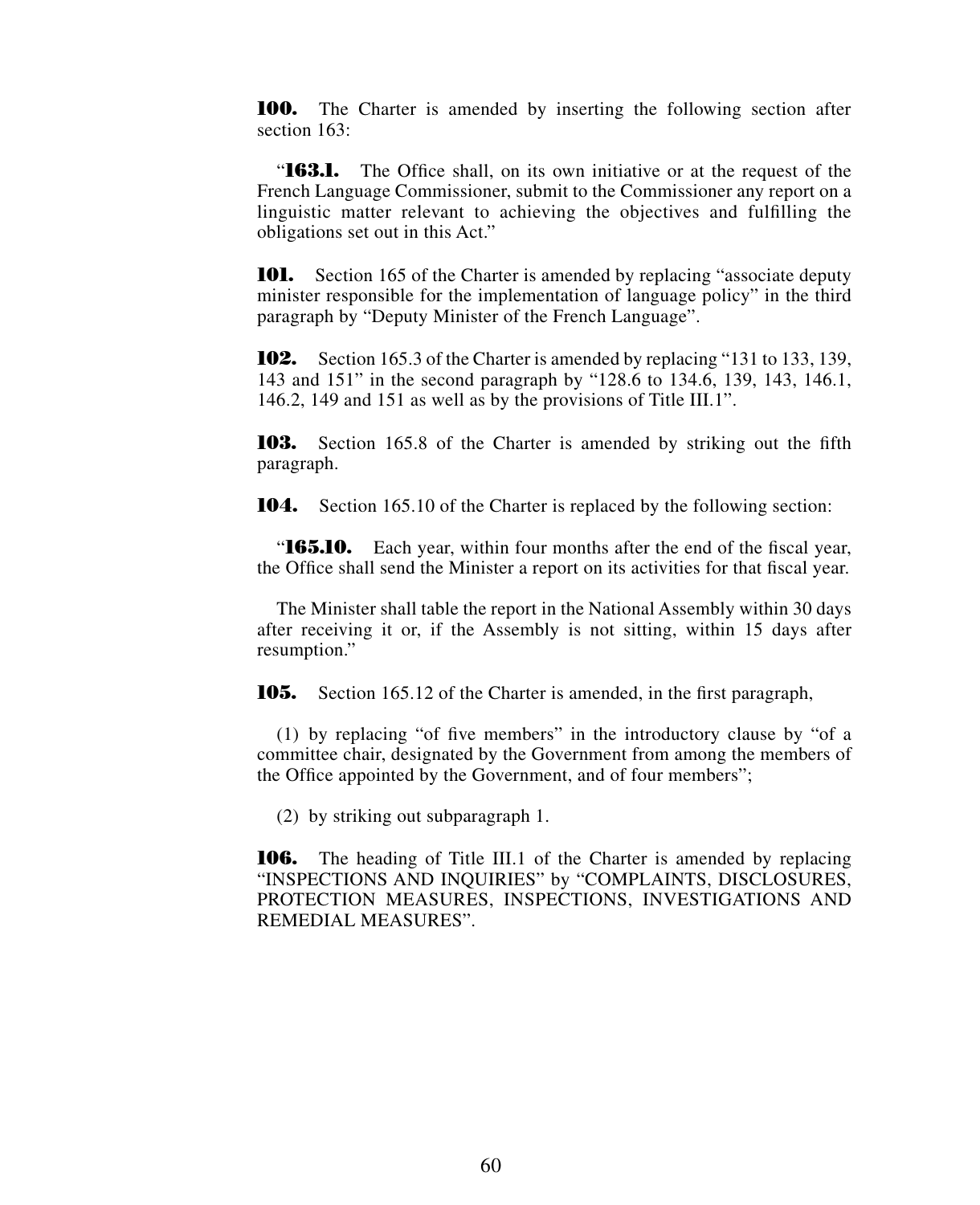**107.** The Charter is amended by inserting the following after the heading of Title III.1 before section  $166$ .

## "**CHAPTER I**

"COMPLAINTS, DISCLOSURES AND PROTECTION MEASURES

#### "**DIVISION I**

"COMPLAINTS

"**165.15.** The Office shall receive complaints relating to any failure to comply with the provisions of this Act.

"**165.16.** The Office must, on receiving a complaint, send the complainant a notice of the date on which it was received.

If the description of the facts supporting the complaint is not specific enough, the Office shall help the complainant draw up the complaint.

"**165.17.** If the facts supporting the complaint are referred to in section 45, 45.1 or 46, the Office shall either direct the complainant to the Commission des normes, de l'équité, de la santé et de la sécurité du travail and send the complaint to the latter or direct the complainant to the workers' association representing him. With the complainant's consent, the Commission des normes, de l'équité, de la santé et de la sécurité du travail shall send any complaint that concerns discriminatory conduct referred to in section 45.1 to the Commission des droits de la personne et des droits de la jeunesse, under the terms of an agreement entered into by those organizations and approved by the Minister of Labour. The agreement shall also stipulate the terms of cooperation between those two organizations, in particular to ensure that the time required to send the complaint is not prejudicial to the complainant.

If the facts supporting the complaint concern a parliamentary institution, the Office shall send the complaint to the French Language Commissioner and notify the complainant.

In all other cases, the Office shall open a complaint record, notify the complainant of that fact and, at the complainant's request, inform him of the processing of the complaint and, if applicable, of the measures it is taking to have the author of the failure to comply cease and not repeat the failure.

"**165.18.** Reception by the Office of a complaint referred to in the first paragraph of section 165.17 suspends the time limit for filing the complaint with the Commission des normes, de l'équité, de la santé et de la sécurité du travail or, as the case may be, with the workers' association representing the complainant.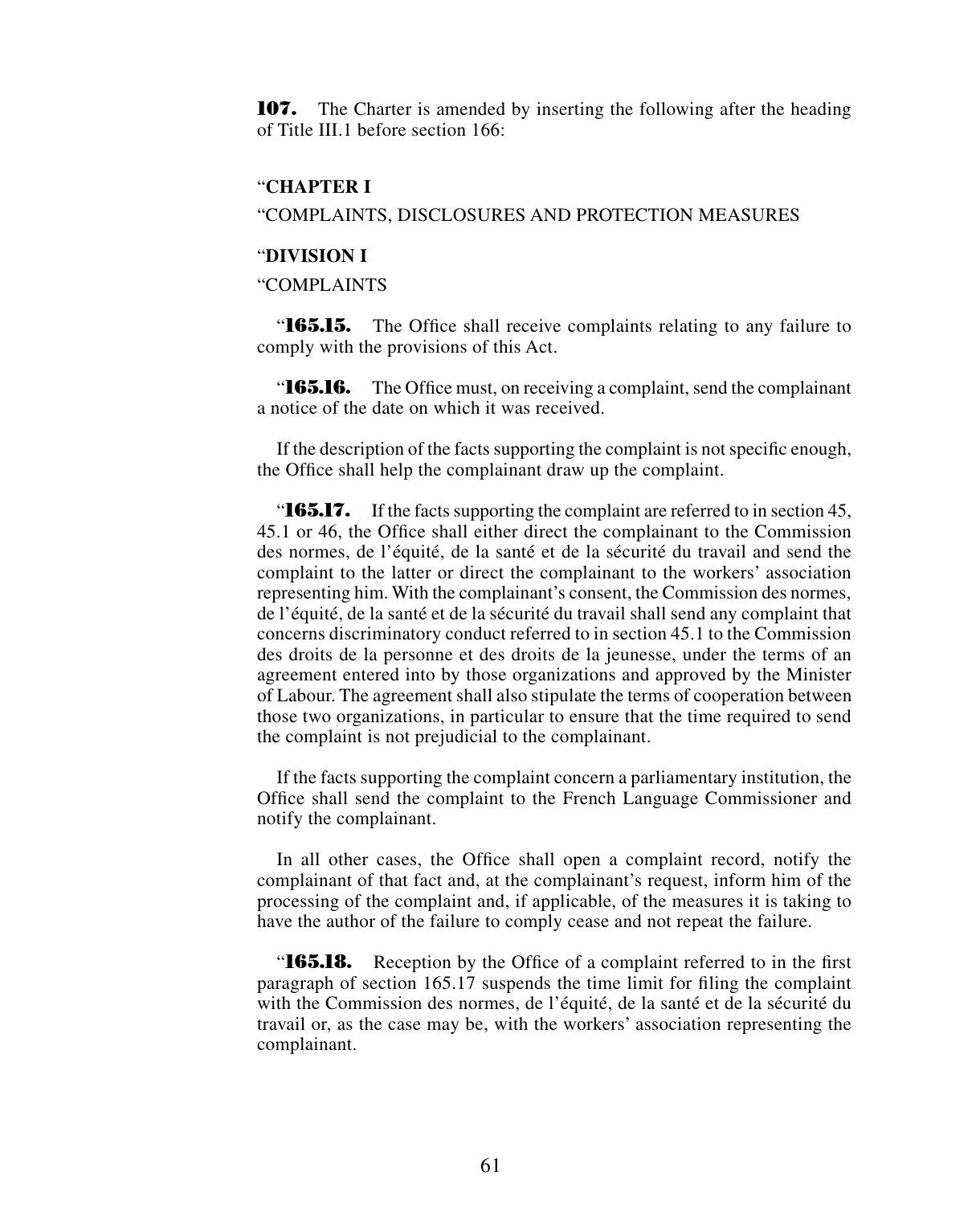The suspension ends when the Office directs the complainant to the Commission or the association.

"**165.19.** If the facts supporting the complaint are alleged to have been committed by a government department, government body or municipal body to which the language policy of the State applies, the Office shall notify the Minister of the French Language without delay.

The Minister may assign any member of the department's personnel to the Office to participate in processing the complaint. The complaint shall be processed by the Office in collaboration with the Minister.

"**165.20.** The Office shall put an end to the processing of the complaint where it takes measures to have the author of the failure to comply cease and not repeat the failure.

The Office shall also put an end to the processing of the complaint if

(1) it considers the complaint to be abusive, frivolous or clearly unfounded;

(2) the complainant refuses or neglects to provide, within the time specified by the Office, the information or documents that the Office requires; or

(3) it considers that the circumstances do not justify its intervention.

In the case of a complaint that is processed in collaboration with the Minister under the second paragraph of section 165.19, the Office shall report to the Minister on the processing of the complaint and on the reasons for which the Office considers it warranted to put an end to it.

The Office shall notify the complainant of the reasons for which it is putting an end to the processing of the complaint.

"**165.21.** Each quarter, the Office shall produce a report on the complaints received, the number of complaints and their processing and send it to the French Language Commissioner and the Minister.

### "**DIVISION II**

## "DISCLOSURES

"**165.22.** Any person who wishes to make a disclosure may do so by communicating any information to the Office that the person believes could show that a failure to comply with this Act has occurred or is about to occur, or that the person has been asked to fail to comply.

A person who discloses such a failure to comply may do so despite the provisions of the Act respecting Access to documents held by public bodies and the Protection of personal information (chapter A-2.1), except the provisions of section 33 of that Act, and despite the provisions of the Act respecting the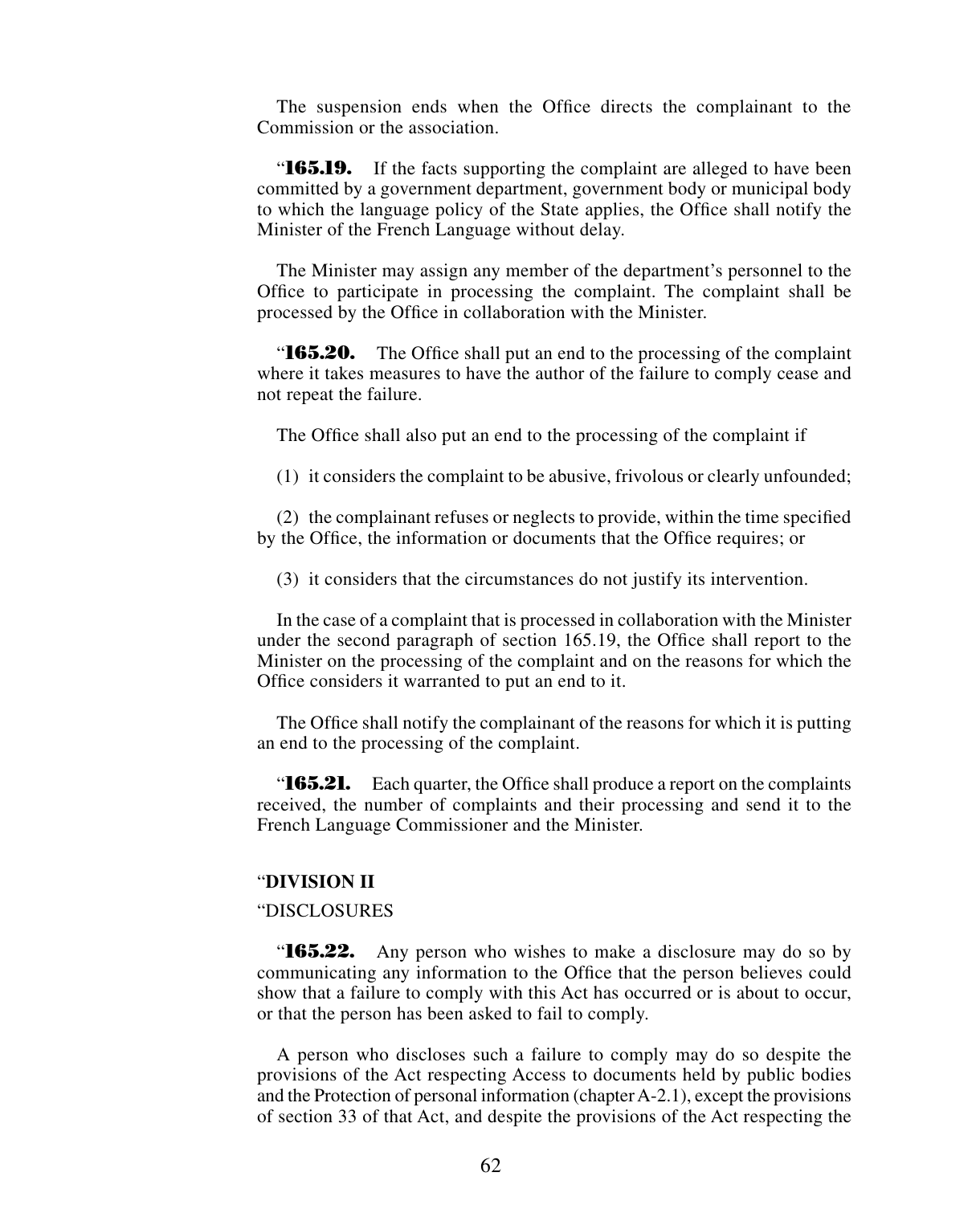protection of personal information in the private sector (chapter P-39.1), any other communication restrictions under other laws of Québec, any provision of a contract or any duty of loyalty or confidentiality that may be binding on the person, in particular with respect to an employer or a client.

However, the lifting of professional secrecy authorized under this section does not apply to professional secrecy between a lawyer or a notary and a client.

"**165.23.** The Office shall take all the measures necessary to protect the identity of persons who make a disclosure.

## "**DIVISION III**

#### "PROTECTION MEASURES

**165.24.** It is forbidden to take a reprisal against a person who, in good faith, makes a disclosure to the Office or who cooperates in an investigation made under Chapter II, or to threaten to take a reprisal against a person so that he will abstain from making such a disclosure or cooperating in such an investigation.

"**165.25.** For the purposes of this chapter, the demotion, suspension, dismissal or transfer of a person or any disciplinary or other measure that adversely affects his employment or working conditions is presumed to be a reprisal.

"**165.26.** A person who, in good faith and in accordance with section 165.22, reports a failure to comply with this Act to the Office shall not be subject to any civil liability for doing so.

The same applies to a person who files a complaint referred to in section 165.15.

## "**CHAPTER II**

"INSPECTIONS AND INVESTIGATIONS".

**108.** Section 166 of the Charter is amended by adding the following paragraph at the end:

"However, the Office shall not make such an inspection or investigation in a parliamentary institution within the meaning of Schedule I nor, in the absence of a complaint, of a disclosure or of a request by the Minister under section 156.7, in an agency of the civil administration to which the language policy of the State applies."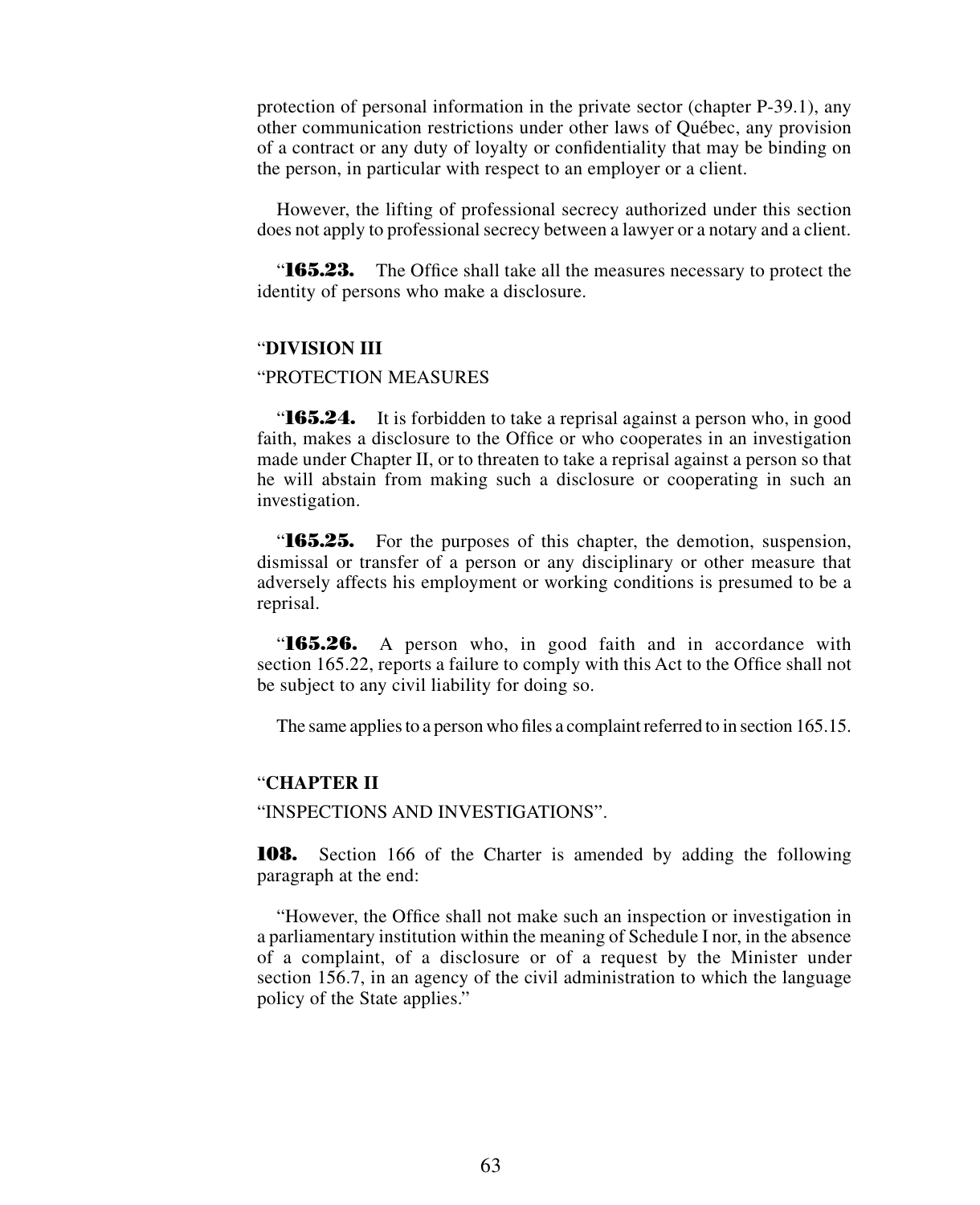**109.** Sections 167 to 169 of the Charter are replaced by the following section:

"**167.** The Office shall establish an inspection program concerning compliance with the provisions of sections 46 and 46.1 by employers other than the civil administration."

**110.** Section 172 of the Charter is amended by replacing "The" in the first paragraph by "In an investigation other than an investigation relating to an offence under this Act, the".

**111.** Section 174 of the Charter is amended by replacing the first paragraph by the following paragraphs:

"A person making an inspection for the purposes of this Act may

(1) enter at any reasonable hour any place, other than a dwelling house, where an activity governed by this Act is carried on, or any other place where documents or other property to which this Act applies may be held;

(2) take photographs of the place and of the property located there;

(3) cause any person present who has access to any computer, equipment or other thing that is on the premises to use it to access data contained in an electronic device, computer system or other medium or to verify, examine, process, copy or print out such data; and

(4) require any information relating to the application of this Act or the regulations as well as the communication, for examination or reproduction, of any related document.

Any person who has custody, possession or control of documents referred to in this section must communicate them to the person making an inspection and facilitate their examination by that person."

**112.** Section 175 of the Charter is replaced by the following section:

"**175.** A person making an inspection for the purposes of this Act may, by notification of a notice, require any person to communicate to him, within a reasonable time determined by the notice, any information or document relating to the carrying out of this Act."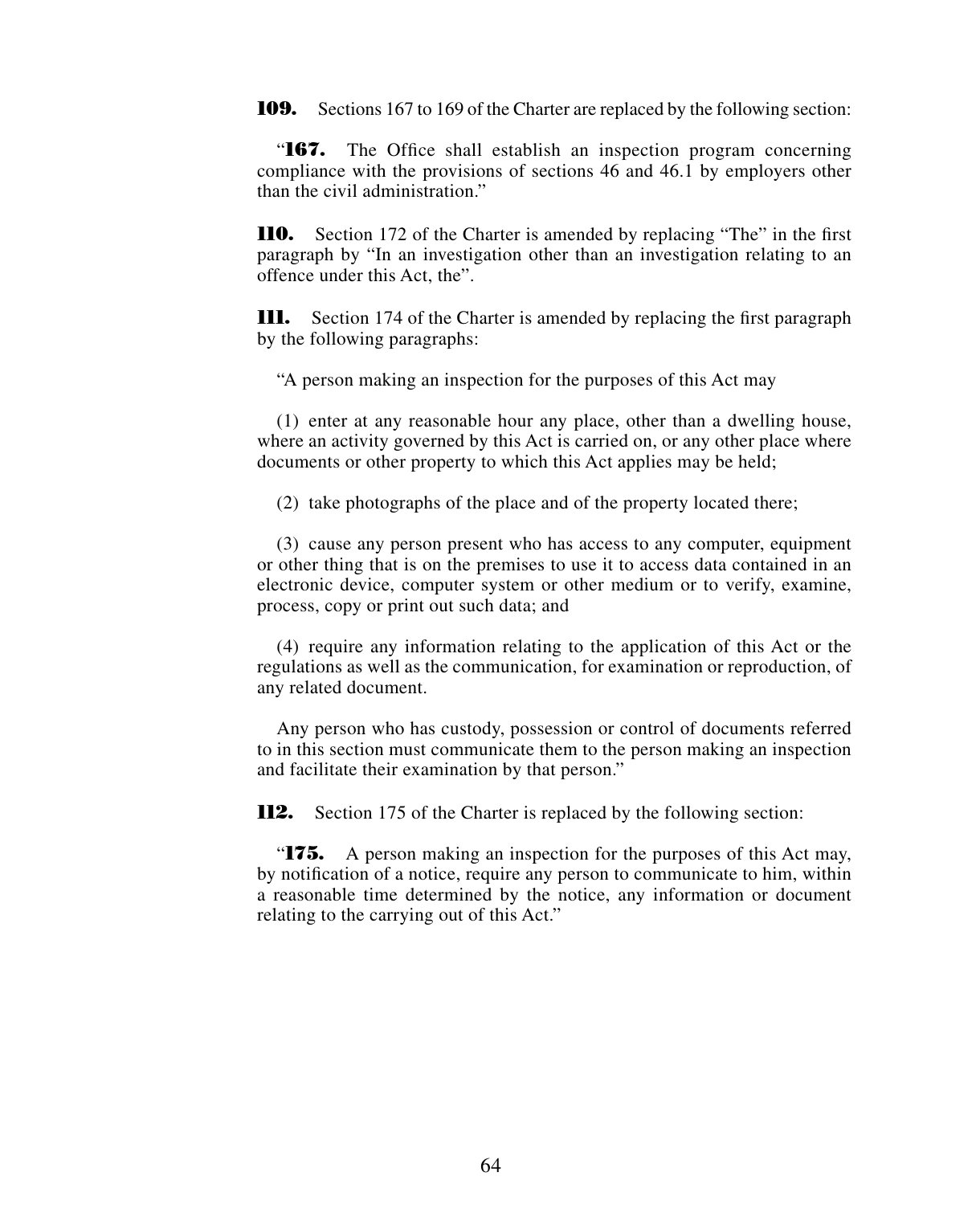**113.** Section 177 and Title IV of the Charter, comprising sections 185 to 198, are replaced by the following:

### "**CHAPTER III**

"REMEDIAL MEASURES

### "**DIVISION I**

## "ORDER OF THE OFFICE

"**177.** If the Office becomes aware of a failure to comply with this Act or a regulation, the Office may order the author of the failure either to comply with it or to cease contravening it, within the time the Office specifies.

An order concerning a failure to comply with section 51, 52.1 or 54 may be issued against anyone who distributes, sells retail, rents, offers for sale or rental or otherwise markets, for consideration or free of charge, or possesses for such purposes,

(1) a product, if the inscriptions on the product, on its container or wrapping, or on a document or object supplied with it, including the directions for use and the warranty certificates, are non-compliant; or

(2) computer software, including game software and operating systems, or a game or toy that is non-compliant.

The same applies to any operator of an establishment where menus or wine lists that do not comply with the provisions of section 51 are presented to the public.

Before issuing such an order and where section 5 of the Act respecting administrative justice (chapter J-3) applies, the Office shall notify in writing a prior notice of at least 15 days to the author of the failure to comply, stating which provisions of this Act the author of the failure has allegedly failed to comply with, the other reasons that appear to justify the order, the date on which the order is to take effect and the possibility for the author of the failure to submit observations.

"**178.** The order of the Office must state the provisions of this Act or of the regulation regarding which there has been a failure to comply, the other reasons that justify the order and the time granted to the author of the failure to comply with the order. The order shall be notified to the author of the failure to which the order relates.

The order takes effect on the date of its notification or on any later date specified in the order. It remains binding for a two-year period.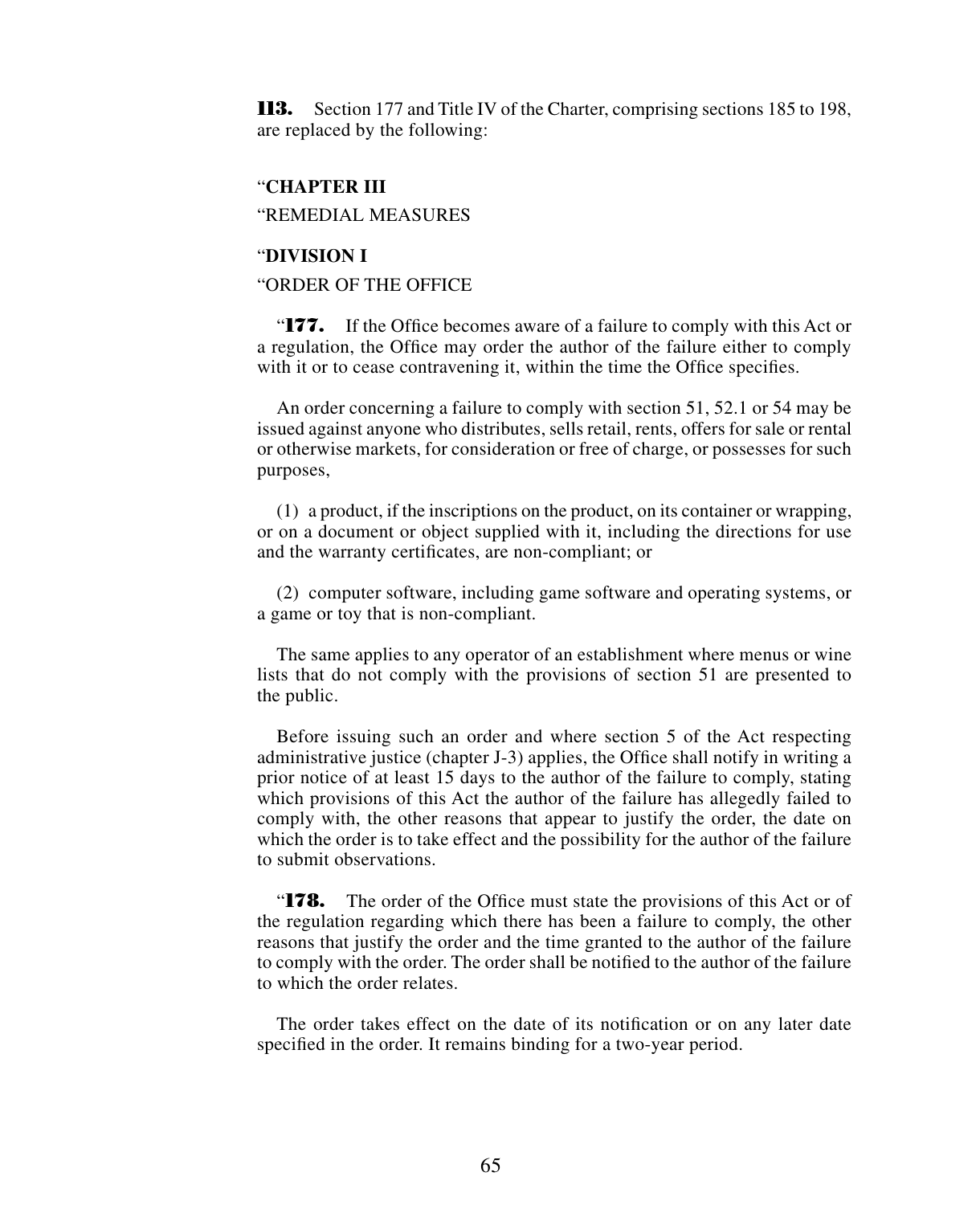"**179.** The author of the failure to comply must, within the time specified in the order, send the Office a notice outlining the measures taken to comply with the order.

"**180.** The Office may revoke or amend an order it has issued under this division.

"**181.** The order referred to in section 177 may, within 30 days after its notification, be contested before the Administrative Tribunal of Québec.

The Tribunal may only confirm or quash the contested order.

"**182.** The Office shall not, under this division, issue an order for a failure to comply with

(1) the provisions of Chapter V of Title II, other than those of sections 150 and 151.1; or

(2) the provisions of sections 78.1 to 78.3 and 176.

Nor shall the Office issue an order in the cases referred to in section 184 against an agency of the civil administration to which the language policy of the State applies or against a member of that agency's personnel.

#### "**DIVISION II**

#### "INJUNCTION AND COURT ORDER

"**183.** The Office may apply to a judge of the Superior Court for an injunction relating to the carrying out of this Act.

The application for an injunction constitutes a proceeding in itself.

The procedure prescribed in the Code of Civil Procedure (chapter C-25.01) applies, except that the Office cannot be required to provide a suretyship.

The Office shall not apply for an injunction against an agency of the civil administration to which the language policy of the State applies, or against a member of that agency's personnel.

"**184.** The court may, on an application by the Office, order the removal or destruction, within eight days after the date on which the order takes effect, of any poster, sign, advertisement, billboard or illuminated sign that contravenes this Act, at the expense of the person to whom the order is directed.

The application may be directed against the owner of the advertising equipment or against whoever placed the poster, sign, advertisement, billboard or illuminated sign or had it placed.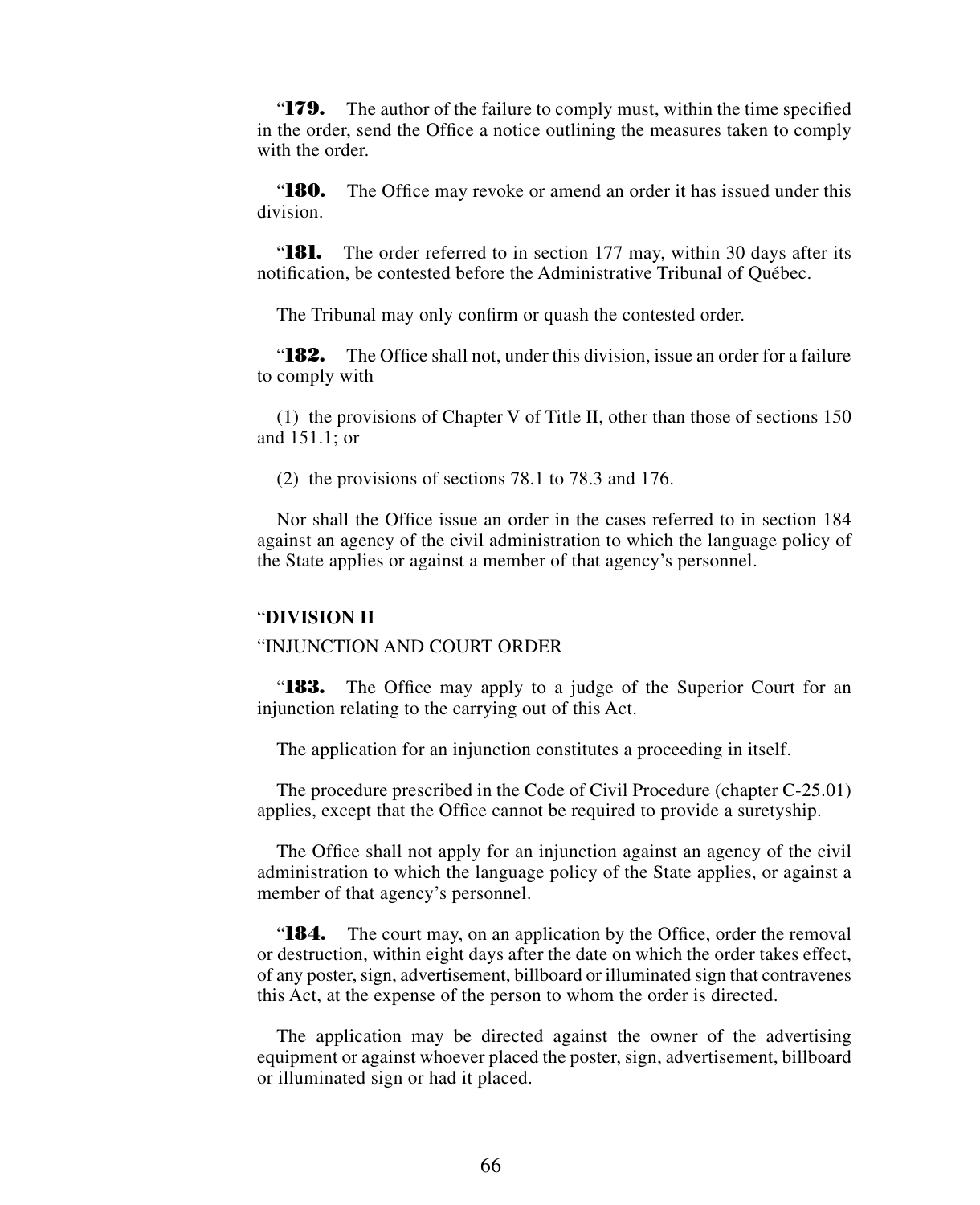### "**TITLE IV**

#### "FRENCH LANGUAGE COMMISSIONER

### "**CHAPTER I**

## "APPOINTMENT

"**185.** On the proposal of the Prime Minister and with the approval of two-thirds of its Members, the National Assembly shall appoint a French Language Commissioner; it shall determine, in the same manner, the remuneration, employee benefits and other conditions of employment of the Commissioner.

The person proposed by the Prime Minister must have notable sensitivity and interest regarding the protection of the French language. The Minister of the French Language shall make a recommendation to the Prime Minister to that effect.

"**186.** Before entering into office, the Commissioner shall take the oath set out in Schedule II before the President of the National Assembly.

"**187.** The Commissioner is appointed for a non-renewable seven-year term. At the expiry of the term, the Commissioner remains in office until replaced.

"**188.** The Commissioner may resign at any time by giving written notice to the President of the National Assembly. The Commissioner may be dismissed only by a resolution of the Assembly approved by two-thirds of its Members.

## "**CHAPTER II**

#### "FUNCTIONS, POWERS AND IMMUNITY

"**189.** The function of the Commissioner is to monitor respect for the fundamental rights conferred by this Act, the performance of the obligations imposed by the Act on persons, enterprises and the civil administration as well as the implementation of its provisions by the Minister, the Office and Francisation Québec.

"**190.** A further function of the Commissioner is to monitor the progression of the language situation in Québec.

To that end, the Commissioner must, in particular,

(1) monitor knowledge, learning and use of French by immigrants; and

(2) identify the measures taken by the Government under section 88.13.

"**191.** The Commissioner must see that each parliamentary institution within the meaning of Schedule I meets its obligations under this Act.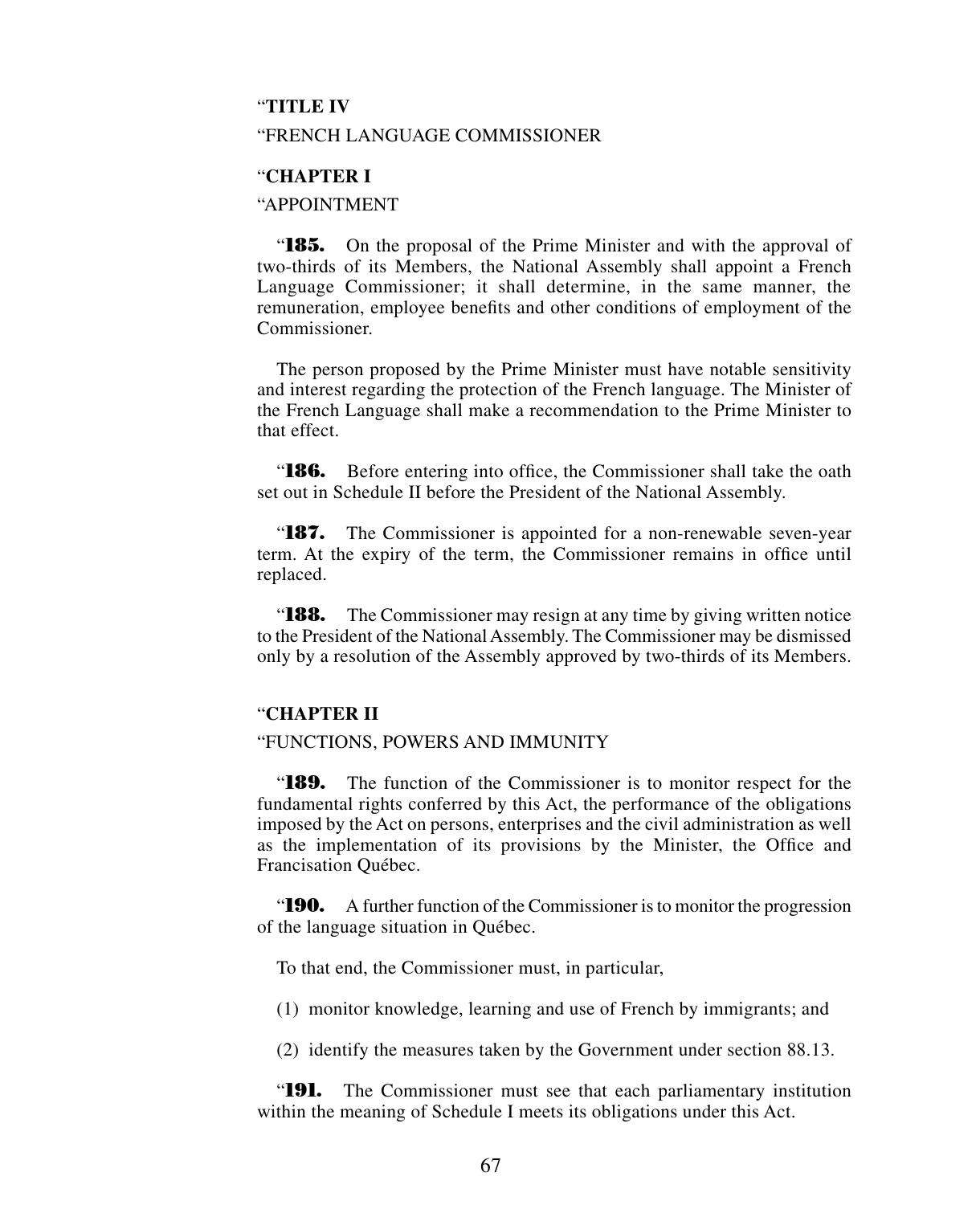For that purpose, the Commissioner may, in particular, make any provision specific to those institutions that adds to the language policy of the State.

After making such a provision, the Commissioner shall, without delay, make it public and send a copy to the Minister.

"**192.** The Commissioner shall receive complaints relating to any failure, by a parliamentary institution, to comply with the provisions of this Act.

If such an institution does not meet an obligation incumbent on it under this Act, the Commissioner must see that the institution develops the necessary measures to remedy the situation and implements them within the time the Commissioner specifies.

"**193.** The Commissioner shall give any opinions and make any recommendations he considers appropriate to the National Assembly, the Government or the Minister if the Commissioner considers it necessary or in response to a request from any one of them on any matter within the scope of his functions.

In addition, the Commissioner may inform the public about any issue relating to the French language in Québec.

"**194.** The Commissioner shall exercise his functions exclusively and on a full-time basis.

"**195.** The Commissioner may, on his own initiative, make any audits and investigations he considers useful for the performance of his functions. The Commissioner may make such an audit or investigation at the request of the Government or the National Assembly.

Such audits and investigations may, in particular, pertain to

(1) the civil administration's compliance with its obligations under this Act;

(2) the measures put in place by the civil administration to promote, assert the value of and protect the French language and to see that French language learning services are provided;

(3) the activities carried on by the Office;

(4) the exercise of adopting and updating the language policy of the State;

(5) the compliance of the directives made under section 29.14 or 29.15 with the provisions of section 29.14;

(6) the francization and compliance programs provided for by this Act and the measures to foster French language learning;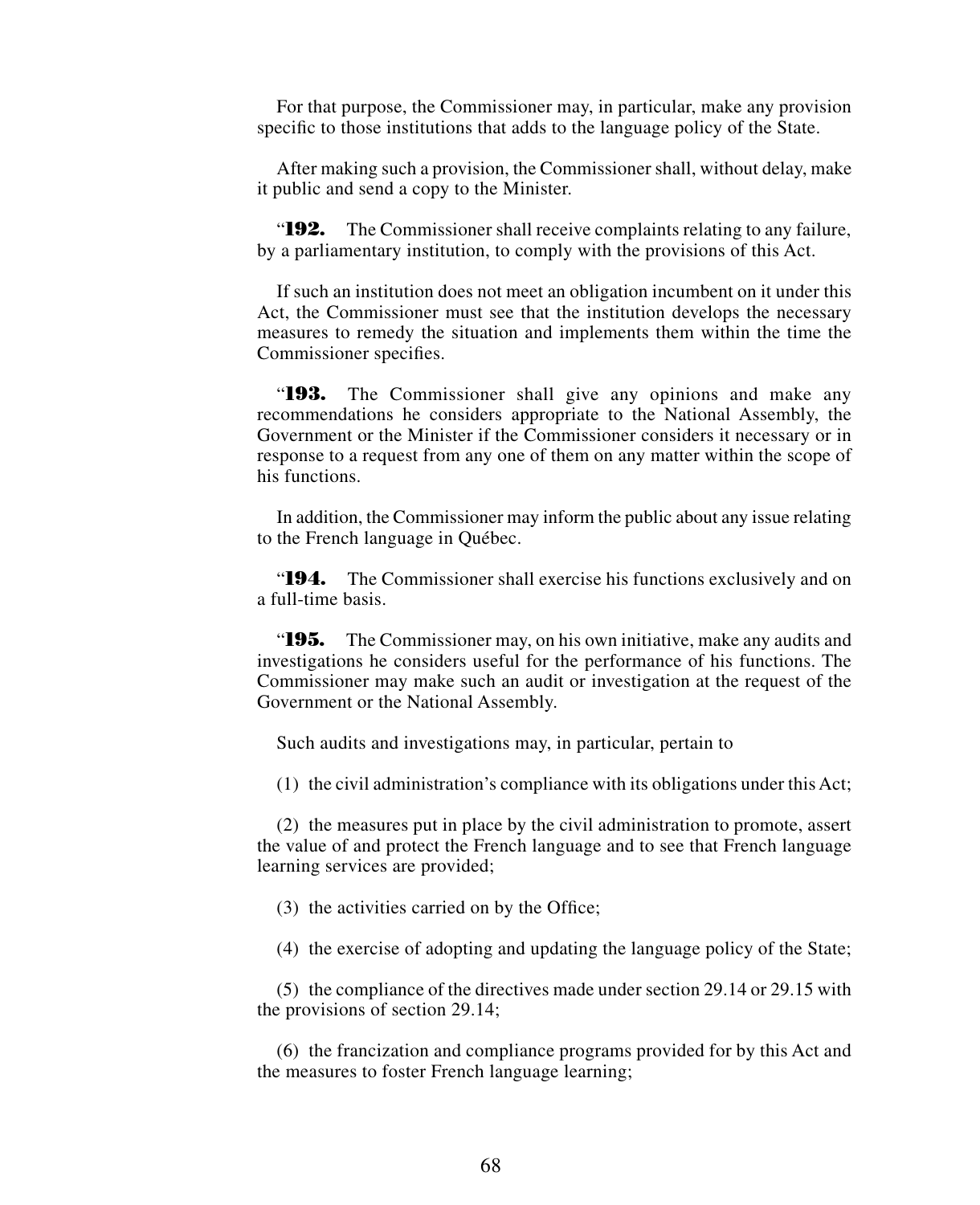(7) compliance with the provisions of Division II of Chapter VIII and of Chapter VIII.1 of Title I;

(8) compliance with the provisions of Chapter V of Title II of this Act with regard to any enterprise benefiting from a grant from or contract entered into with the civil administration; and

(9) the progression of the language situation in Québec.

The Commissioner may specially authorize any person to make such audits and investigations.

"**196.** The Commissioner shall produce a report following any audit or investigation he makes at the request of the National Assembly.

"**197.** Each year, within four months after the end of the fiscal year, the Commissioner shall produce a report in which he

(1) reports on his activities;

(2) indicates whether, in the exercise of his functions, he received all the information, reports and explanations requested;

(3) reports on the defined total numbers of students determined under sections 88.0.4 and 88.0.5 and on the compliance of the institutions concerned with those numbers; and

(4) presents the information referred to in the second paragraph of section 156.4 concerning parliamentary institutions.

In his report, the Commissioner shall point out any matter or any case that, in the Commissioner's opinion, should be brought to the attention of the National Assembly and that arises from his audits and investigations. The Commissioner shall also mention any difficulties encountered in his audits and investigations.

The Commissioner shall set out, in the report, his observations and recommendations that may, in particular, pertain to

(1) the progression of the language situation;

(2) the activities carried on by the Minister, the Office and Francisation Québec; and

(3) the performance of the obligations incumbent on the agencies of the civil administration under this Act.

"**198.** The Commissioner may, at any time, produce a report on any matter under his authority.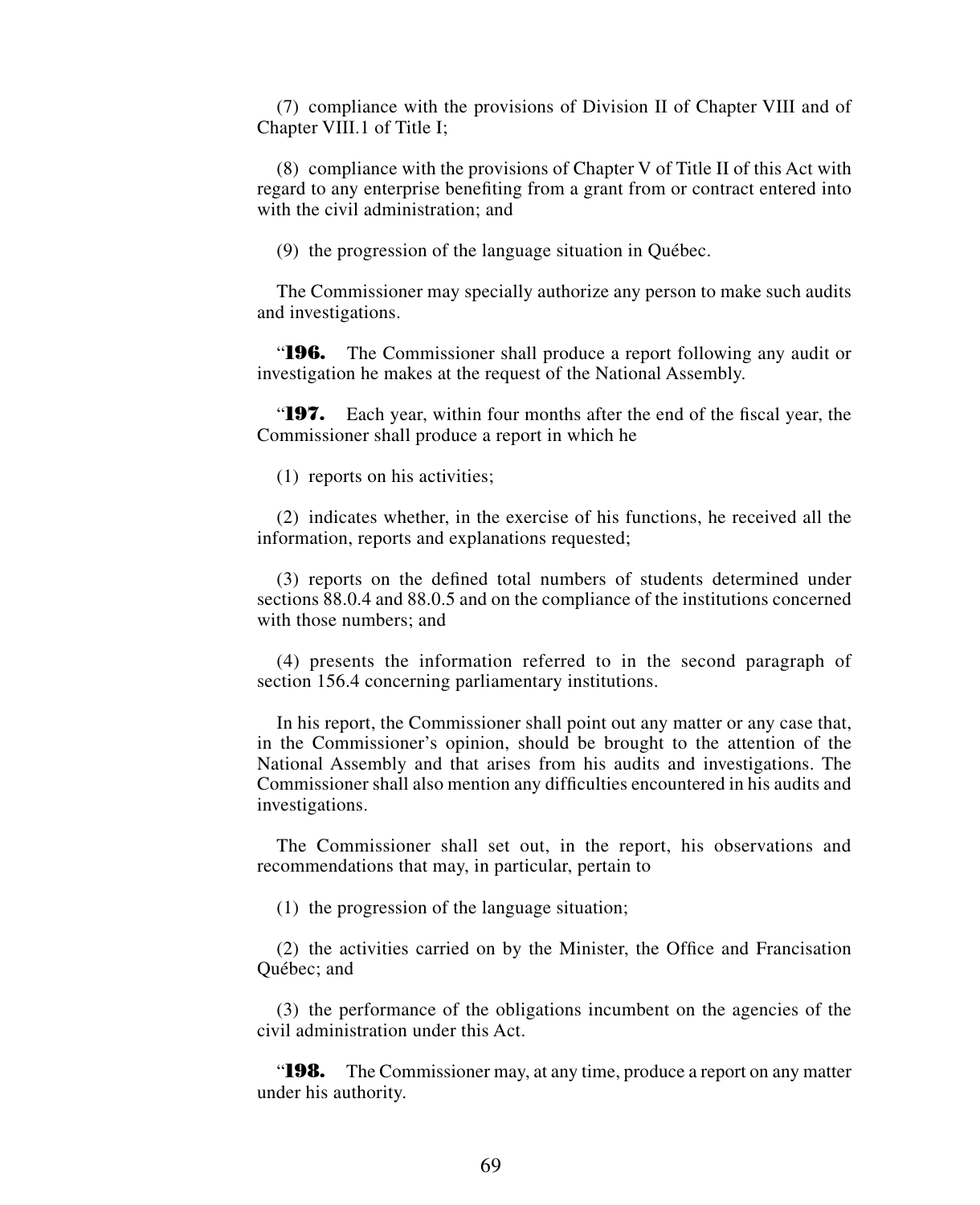"**199.** The Commissioner shall send the reports he produces to the President of the National Assembly.

The President shall table them in the National Assembly within three days after receiving them or, if the Assembly is not sitting, within three days after the opening of the next session or after resumption.

The competent committee of the National Assembly shall examine the reports within three months after they are tabled in the Assembly.

"**200.** For the purpose of performing his functions, the Commissioner may assign his employees or an expert mandated by the Commissioner to an agency of the civil administration.

An agency of the civil administration must provide the premises and equipment the Commissioner considers necessary.

"**201.** The agencies referred to in section 200 and their directors, executive officers and employees must allow the Commissioner, on request, to have access to and make copies of records, reports, documents or data, in whatever form, relating to the work of the Commissioner under the law, and provide him with any related information or explanation.

This section applies despite the Act respecting Access to documents held by public bodies and the Protection of personal information (chapter A-2.1).

This section prevails over any contrary provision of a subsequent general or special Act unless the Act expressly states that it applies despite this section.

"**202.** The Commissioner may refuse to communicate information whose disclosure could hamper an audit or investigation made under section 195.

The Commissioner may also refuse to communicate an analysis relating to a report referred to in any of sections 196 to 198, or information that could reveal the content of such a report, until the expiry of five years from the date of the report, unless the report has been tabled in the National Assembly or otherwise made public in accordance with the law.

This section applies despite section 9 of the Act respecting Access to documents held by public bodies and the Protection of personal information (chapter A-2.1).

"203. For the discharge of his functions, the Commissioner may

(1) receive and hear observations from persons or groups;

(2) conduct or commission analyses; and

(3) conduct or commission such studies and research as he considers necessary.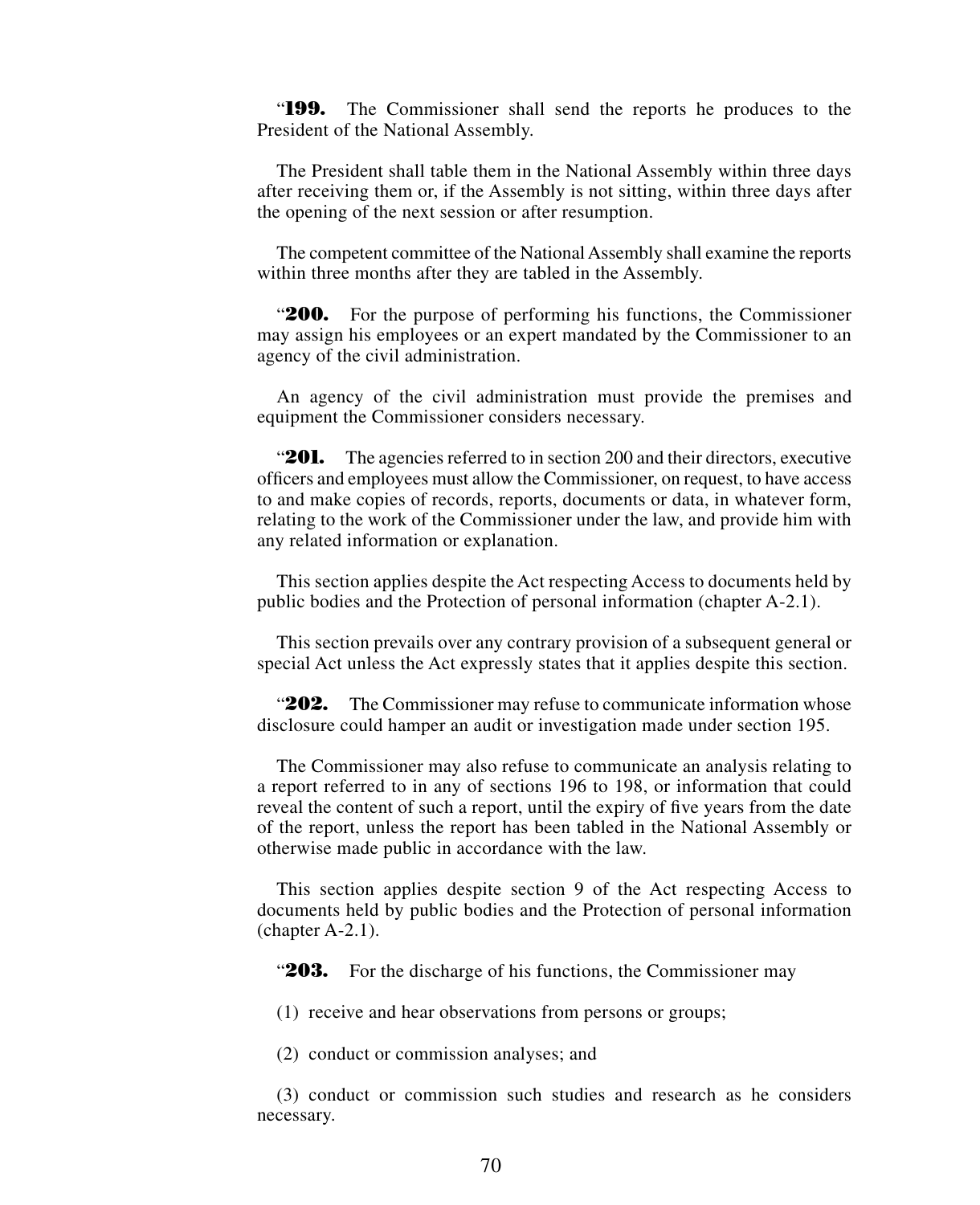"**204.** The Commissioner and every person specially authorized by the Commissioner to conduct an investigation are vested, for the purposes of the investigation, with the powers and immunity of commissioners appointed under the Act respecting public inquiry commissions (chapter C-37), except the power to order imprisonment.

**204.1.** The Commissioner, the Commissioner's employees or an expert mandated under section 200 cannot be compelled to make a deposition relating to information obtained in the exercise of their functions or to produce a document containing such information.

**204.2.** No legal proceedings may be brought against the Commissioner or his employees for an act or omission in good faith in the exercise of their functions.

**204.3.** No civil action may be brought because of the publication of a report of the Commissioner under this Act or any other Act, or the publication, in good faith, of an extract from or summary of such a report.

"**204.4.** Except on a question of jurisdiction, no application for judicial review under the Code of Civil Procedure (chapter C-25.01) may be brought, nor any injunction granted, nor any other provisional measure taken against the Commissioner, his employees or an expert mandated under section 200 in the exercise of their functions.

A judge of the Court of Appeal may, on an application, summarily annul a decision, order or injunction made or granted contrary to this section.

"**204.5.** The Commissioner may, on his own initiative and without notice, intervene in any proceeding that could impact the status or use of French in Québec.

# "**CHAPTER III**

# "ORGANIZATION

"**204.6.** The Government shall appoint, on the recommendation of the Commissioner, a Deputy Commissioner to assist him in the exercise of his functions.

A person is qualified to exercise deputy commissioner functions only if the person is a member of the Barreau du Québec or of the Chambre des notaires du Québec.

**204.7.** The Government shall fix the salary of the Deputy Commissioner, which shall not be reduced subsequently. The Deputy Commissioner's term shall not exceed five years, but he shall remain in office at the end of that term until re-appointed or replaced. The Government may dismiss the Deputy Commissioner before the expiry of his term, but only for cause.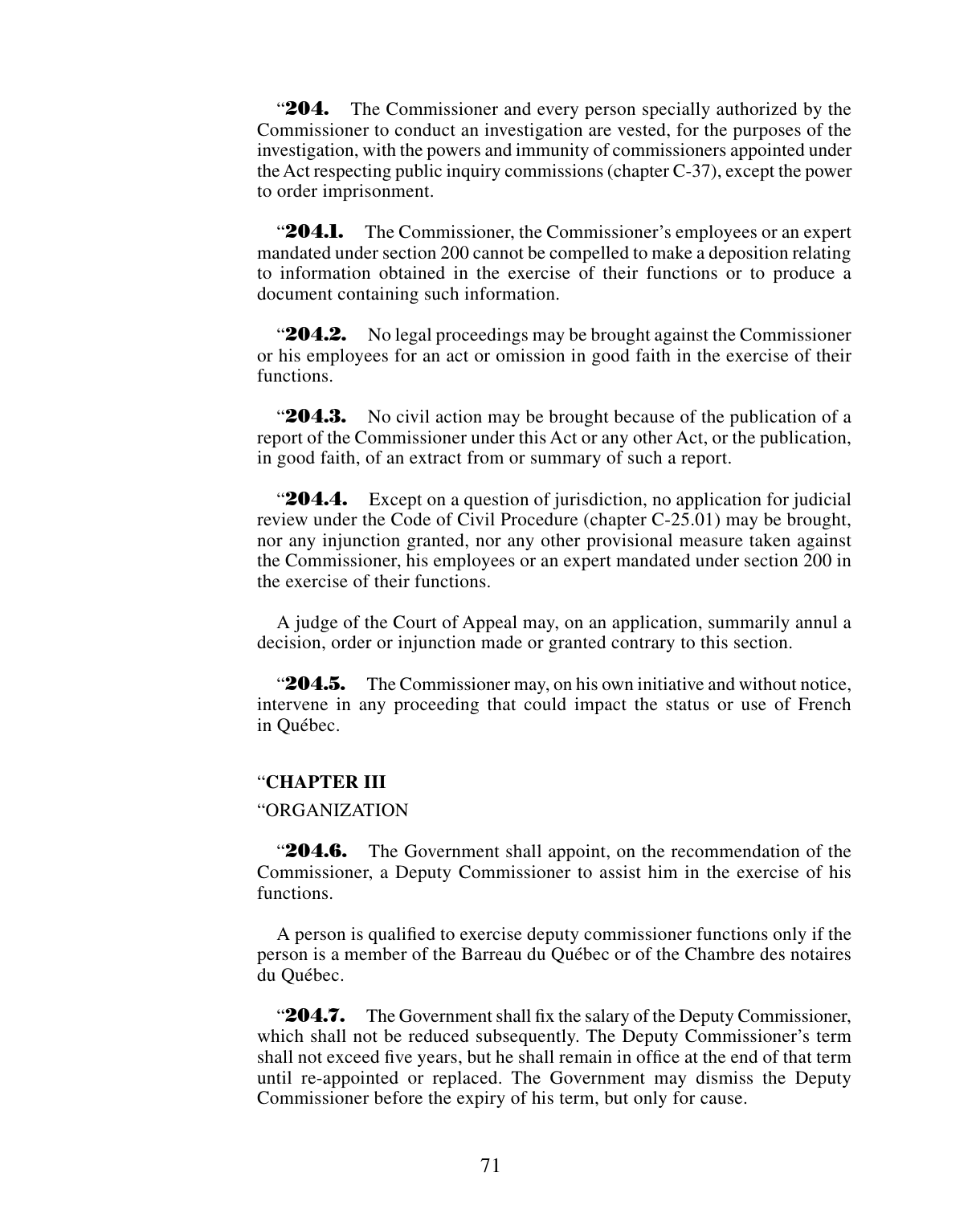"**204.8.** The Commissioner shall determine the duties and powers of the Deputy Commissioner.

"**204.9.** If the Commissioner is absent or unable to act or if the office of Commissioner is vacant, the Deputy Commissioner shall act as interim commissioner.

The latter shall receive, for the interim, a salary equivalent to that of the Commissioner.

"204.10. The members of the Commissioner's staff shall be appointed in accordance with the Public Service Act (chapter F-3.1.1).

"**204.11.** The Commissioner shall establish, without further formality, his human resources management policies with respect to planning, organization and development.

Subject to the appropriations granted by Parliament, the Commissioner shall determine the staff needed for the exercise of his functions, their assignment and the level of their positions.

"**204.12.** The Commissioner shall prepare annual budgetary estimates and submit them to the Office of the National Assembly, which shall approve them with or without modification.

If, during a fiscal year, the Commissioner foresees that the budget estimates approved by the Office of the National Assembly will be exceeded, he shall prepare supplementary budget estimates and submit them to the Office of the National Assembly, which shall approve them with or without modification.

The provisions of the Financial Administration Act (chapter A-6.001) applicable to budget-funded bodies, except sections 30 and 31, apply to the management of the Commissioner's financial resources.

"204.13. The Public Administration Act (chapter A-6.01), except subparagraph 6 of the first paragraph and the second paragraph of section 9, sections 10 to 23, subparagraph 3 of the second paragraph of section 24 and the third paragraph of that section, sections 25 to 28, section 44, the fourth paragraph of section 45, sections 46, 48, 49, 50 and 53, the third paragraph of section 57, and sections 74 to 75, 77.3 and 78, applies to the Commissioner. The report referred to in section 24 of that Act shall be included in the Commissioner's annual report.

The President of the National Assembly shall table in the Assembly the strategic plan adopted by the Commissioner under section 8 of the Public Administration Act.

**204.14.** The Commissioner may, by regulation, determine the conditions applicable to the contracts he may enter into.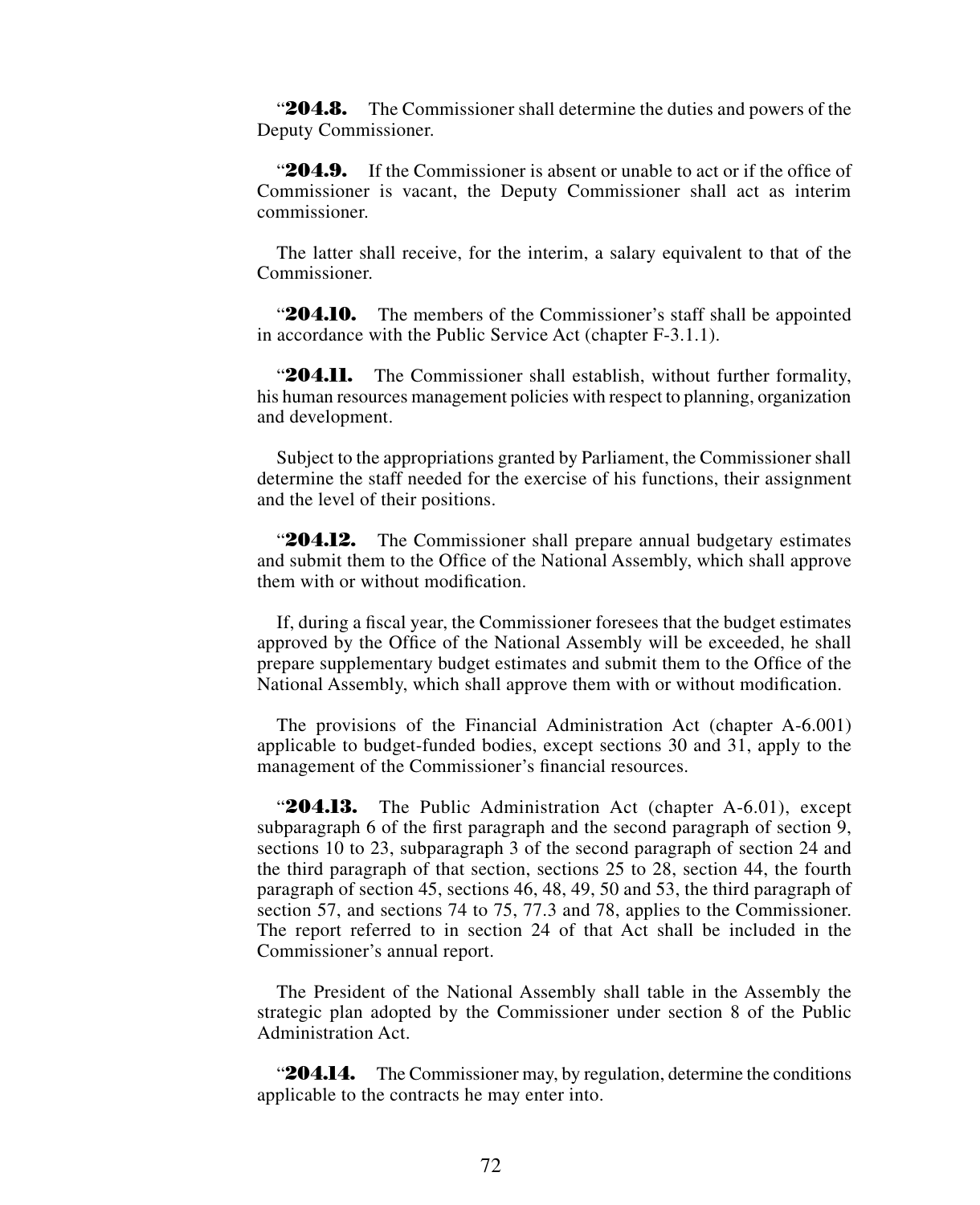The regulation under this section comes into force on the date it is approved by the Office of the National Assembly. It is published in the *Gazette officielle du Québec*."

**114.** Sections 205 to 208 of the Charter are replaced by the following:

#### "**CHAPTER I**

"CIVIL SANCTIONS

"**204.15.** The provisions of this chapter add to the provisions of the Civil Code and do not prevent an action from being brought under the rules of that Code.

**204.16.** Where a right recognized by sections 2 to 6.2 of this Act has been violated, the victim is entitled to obtain the cessation of the violation.

However, the first paragraph does not apply to a violation of the right recognized by section 5 if it was committed by an enterprise referred to in the first paragraph of section 50.2 that employed fewer than five persons at the time of the violation.

"**204.17.** The provisions of a contract, decision or other act that cause injury by contravening the provisions of this Act, other than sections 6.2 to 13, may be annulled on the application of the person who suffers the injury.

However, if an agency of the civil administration is a party to the act, the contract, decision or other act is absolutely null even if the contravention causes no injury.

"**204.18.** The Government may apply to a court to resolve or resiliate a contract entered into by an agency of the civil administration or to suspend its performance if the failure to comply with this Act results from the performance of that contract.

The court shall grant the application if the Government shows there are grounds to believe that the resolution, resiliation or suspension is in the interest of maintaining the status of French in Québec.

**204.19.** A party to a contract that may apply for its annulment under the first paragraph of section 204.17 may also, if the party prefers that the contract be maintained, apply for a reduction of the party's obligation equivalent to the damages the party would be justified in claiming.

**204.20.** In the case of a contravention of section 55, an adhering party who invokes the nullity of the contract is not required to prove that the contravention causes him injury.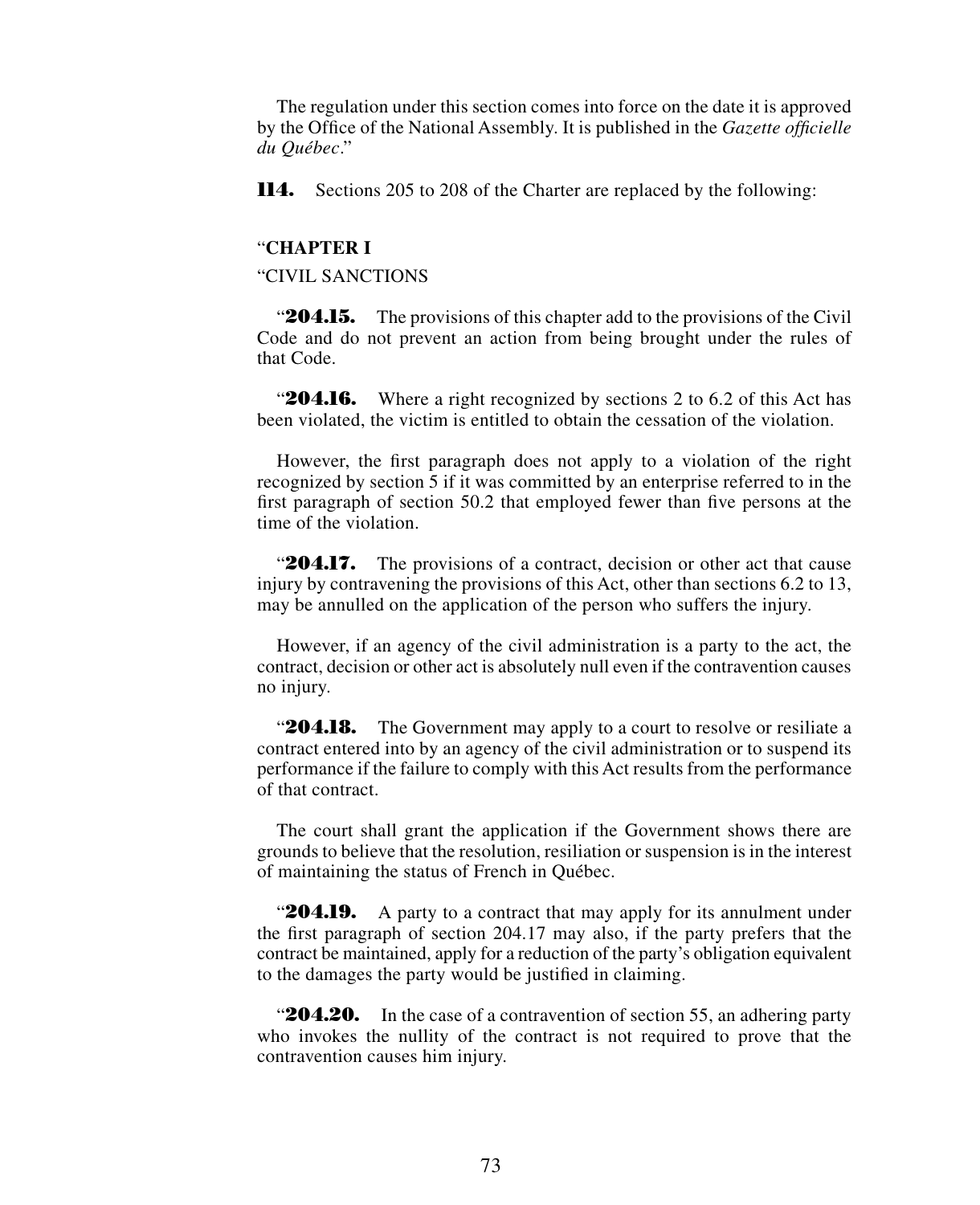The court shall grant the adhering party's application unless the other party to the contract shows that the adhering party suffered no injury; no such demonstration may be made, however, if the contract is absolutely null.

**204.21.** A court seized of an application under any of sections 204.17 to 204.20 may, in addition, make any order it sees fit.

**204.22.** The provisions of a document that contravene the provisions of this Act, other than sections 6.2 to 13, may not be invoked by the document's author; they may, however, be invoked against the author.

"**204.23.** Sections 204.17, 204.18, 204.21 and 204.22 do not affect the acquired rights of workers and their associations or groups referred to in Chapter VI of Title I.

"**204.24.** For the purposes of article 1435 of the Civil Code, an adhering party is presumed not to know of an external clause drawn up in a language other than French unless the contract was drawn up in that other language on the adhering party's express request.

"**204.25.** For the purposes of article 1436 of the Civil Code, a clause drawn up in a language other than French is deemed to be incomprehensible unless the contract was drawn up in that other language on the adhering party's express request.

"**204.26.** Despite article 2863 of the Civil Code, any person may make proof by testimony, even to contradict or vary the terms of a writing, to establish that this Act has not been complied with.

#### "**CHAPTER II**

### "ADMINISTRATIVE PENALTY AND DISCIPLINARY MEASURES

"**204.27.** The Minister may, after obtaining the opinion of the Office, suspend or revoke a permit or another authorization of the same nature if the enterprise that is the permit or authorization holder repeatedly contravenes the provisions of this Act, despite any order issued by the Office under section 177 and despite any penal proceedings taken against the enterprise owing to such contraventions.

In addition to the holder, the Minister shall notify his decision to the authority that granted the authorization.

"**204.28.** Before ordering the suspension or revocation of a permit or another authorization of the same nature, the Minister must notify in writing the prior notice prescribed by section 5 of the Act respecting administrative justice (chapter J-3) to its holder and grant the latter at least 15 days to submit observations.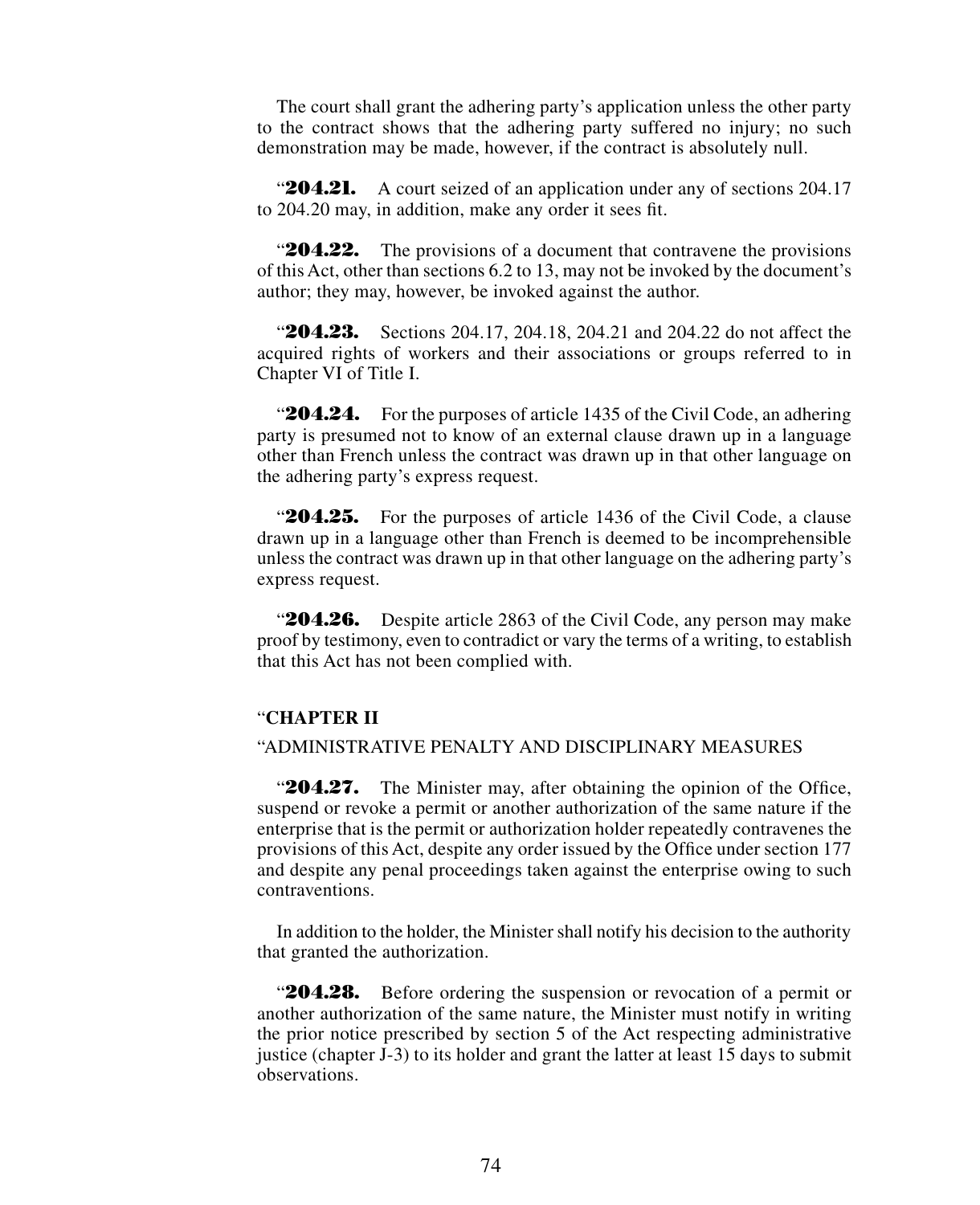"**204.29.** The decision referred to in section 204.27 may, within 30 days after its notification, be contested by the authorization holder before the Administrative Tribunal of Québec.

The Tribunal may only confirm or quash the contested decision.

**204.30.** Where a public servant referred to in section 1 of the Public Service Act (chapter F-3.1.1) or a public office holder referred to in section 3.0.1 of the Act respecting the Ministère du Conseil exécutif (chapter M-30) fails, in the exercise of his functions, to comply with a provision of this Act or of a regulation, other than sections 78.1 to 78.3 or 176, the failure to comply is deemed to be a breach of the standards of ethics and discipline or, if applicable, of the standards of ethics and professional conduct applicable to him and makes the author of the failure liable to the disciplinary measures prescribed for such a breach.

Moreover, every agency of the civil administration shall establish disciplinary measures to prevent and punish such a failure by members of its personnel, other than public servants or public office holders referred to in the first paragraph, in the exercise of their functions.

### "**CHAPTER III**

### "PENAL PROVISIONS

"**205.** Anyone who contravenes any of sections 78.1 to 78.3 and 176 or an order issued by the Minister under section 128.3 or by the Office under section 177 commits an offence and is liable to a fine of \$700 to \$7,000 in the case of a natural person and \$3,000 to \$30,000 in other cases.

No penal proceedings may be instituted against a person if the alleged failure to comply makes the person liable to the disciplinary measures referred to in section 204.30.

"**206.** The minimum and maximum fines prescribed by this Act are doubled for a second offence and tripled for a subsequent offence.

In addition, if an offender commits an offence under a provision of this Act after having previously been found guilty of an offence under such a provision and if, without regard to the amounts prescribed for a second or subsequent offence, the minimum fine to which the offender was liable for the first offence was equal to or greater than the minimum fine prescribed for the second offence, the minimum and maximum fines for the offence become, if the prosecutor so requests, those prescribed in the case of a second or a subsequent offence, as applicable.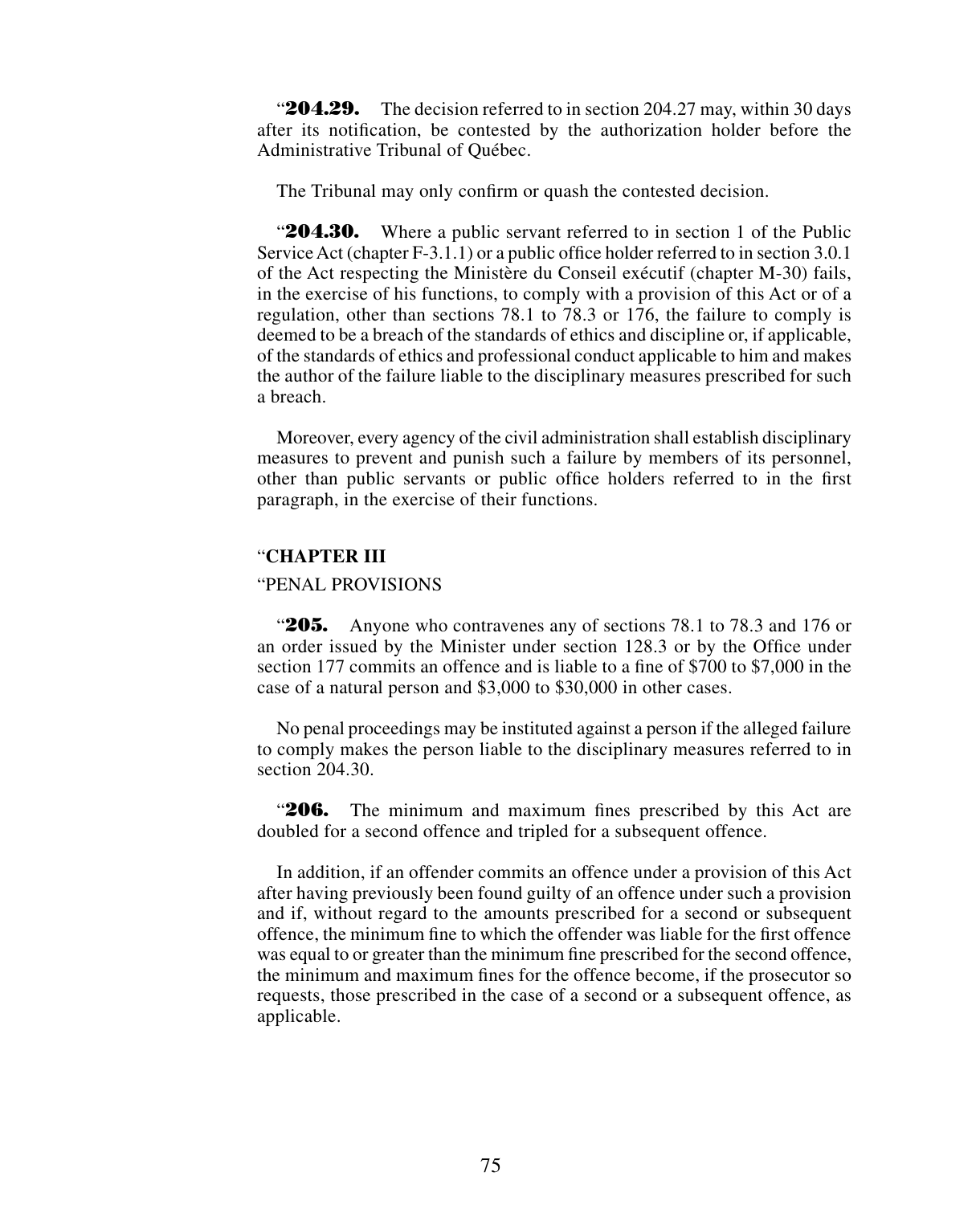This section applies where prior findings of guilty were pronounced in the two-year period preceding the second offence or, if the minimum fine to which the offender was liable for the prior offence is that prescribed in section 205, in the five-year period preceding the second offence. Fines for a third or subsequent offence apply if the penalty imposed for the prior offence was the penalty for a second or subsequent offence.

"**207.** If an offence under this Act is committed by a director or officer of a legal person or of another group, regardless of its juridical form, the minimum and maximum fines are double those applicable to a natural person for such an offence.

"208. If an offence under this Act continues for more than one day, it constitutes a separate offence for each day it continues."

**115.** The Charter is amended by inserting the following sections after section 208.4:

"**208.4.1.** A copy of an order issued under section 128.3 is sufficient, in the absence of any evidence to the contrary, to establish proof of the order if the copy is accompanied by an affidavit of a person referred to in the second paragraph of section 156.14 attesting that it is an exact copy of the order.

The same applies to a copy of an order issued under section 177 if the copy is accompanied by an affidavit of a person referred to in section 165.9.

**208.4.2.** If a legal person or an agent, mandatary or employee of a legal person, of a partnership or of an association without legal personality commits an offence under this Act, the directors of the legal person, partnership or association are presumed to have committed the offence unless it is established that they exercised due diligence, taking all necessary precautions to prevent the offence.

For the purposes of this section, in the case of a partnership, all partners, except special partners, are presumed to be directors of the partnership unless there is evidence to the contrary appointing one or more of them, or a third person, to manage the affairs of the partnership.

"**208.4.3.** In determining the penalty, the judge takes into account the following aggravating factors, among others:

(1) the seriousness of the harm or the risk of harm to human safety;

(2) whether the offender acted intentionally or was negligent or reckless;

(3) the foreseeable character of the offence or the failure to follow recommendations or warnings to prevent it;

(4) the offender's attempts to cover up the offence or failure to try to mitigate its consequences;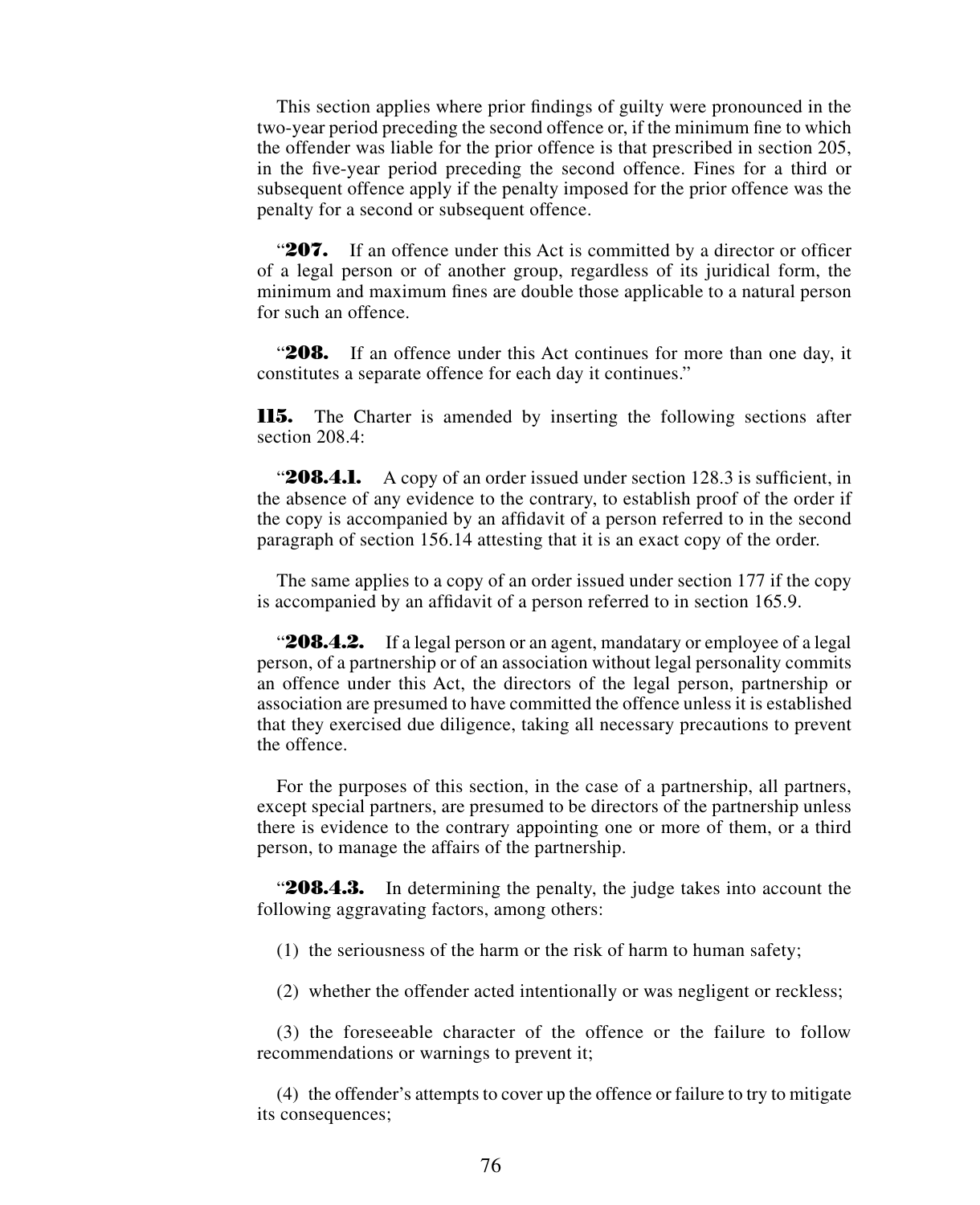(5) whether the offender intended to obtain an increase in revenues or a decrease in expenses by committing the offence or by omitting to take measures to prevent it; and

(6) the offender's failure to take reasonable measures to prevent the commission of the offence or mitigate its consequences despite the offender's ability to do so.

"**208.4.4.** On an application made by the prosecutor and submitted with the statement of offence, the judge may impose on the offender, in addition to any other penalty, a further fine not exceeding the financial benefit realized by the offender as a result of the offence, even if the maximum fine has been imposed.

"**208.4.5.** When determining a fine higher than the minimum fine prescribed by law, or when determining the time within which an amount must be paid, the judge may take into account the offender's inability to pay, provided the offender proves the inability by establishing his assets and liabilities."

**116.** The Charter is amended by inserting the following after section 208.5:

#### "**CHAPTER IV**

## "PROCEEDINGS

**208.6.** A pleading to which, in contravention of section 9, no certified translation is attached cannot be filed at a court office or at the secretariat of an agency of the civil administration that exercises an adjudicative function or within which a person appointed by the Government or by a minister exercises such a function.

The court clerk or the secretary shall notify the legal person concerned without delay of the reason for which the pleading cannot be filed."

**117.** Section 212 of the Charter is replaced by the following section:

"**212.** The Minister of the French Language is responsible for the administration of this Act, except sections 156.23 to 156.26, whose application is under the authority of the Minister of Immigration, Francization and Integration."

**118.** The Charter is amended by inserting the following sections after section 213:

**213.1.** This Act applies despite sections 1 to 38 of the Charter of human rights and freedoms (chapter C-12).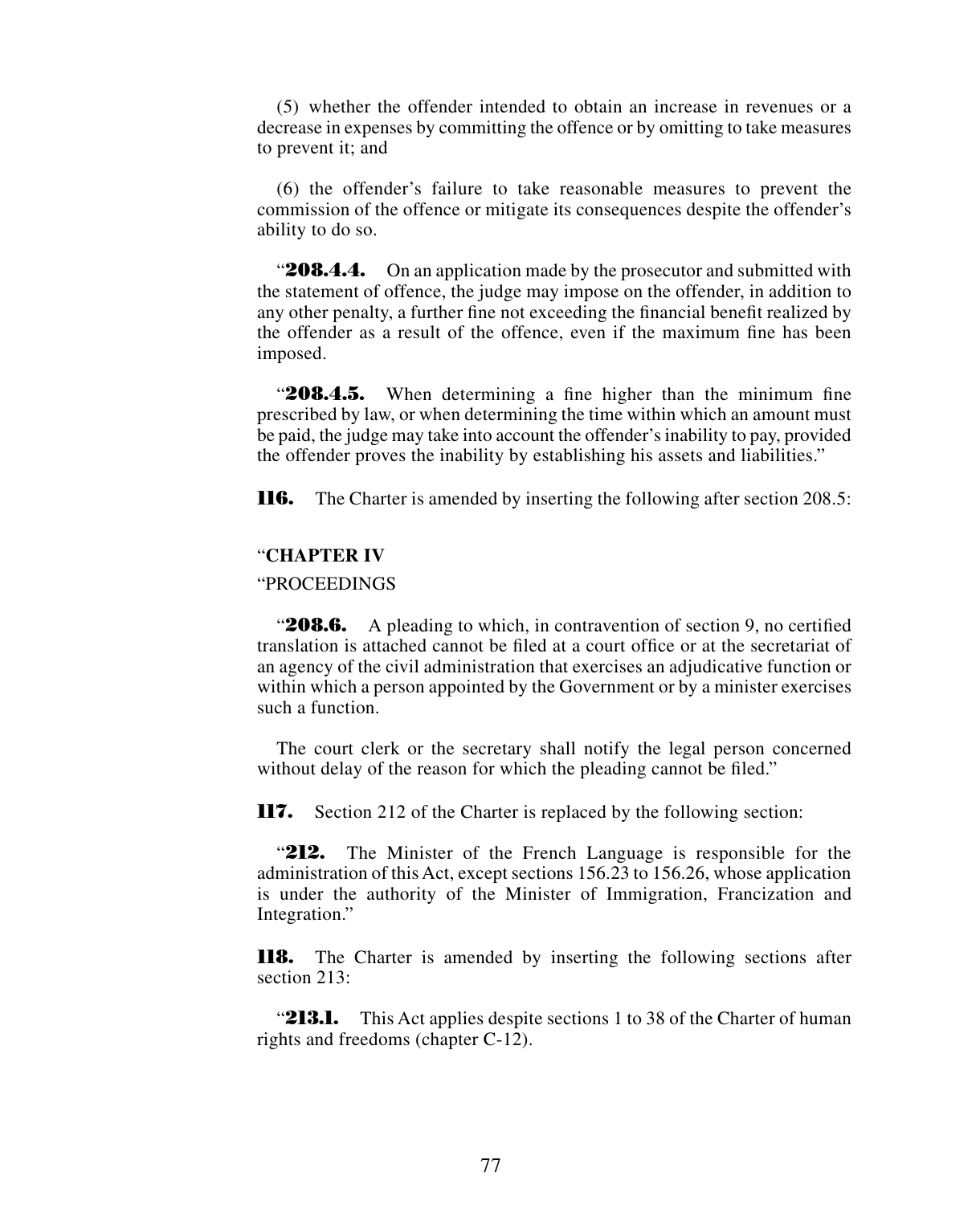"214. This Act has effect notwithstanding sections 2 and 7 to 15 of the Constitution Act, 1982 (Schedule B to the Canada Act, chapter 11 in the 1982 volume of the Acts of the Parliament of the United Kingdom)."

**119.** The Charter is amended by replacing the schedule by Schedules I and II, the text of which appears in Schedule I to this Act.

CIVIL CODE OF QUÉBEC

**120.** The Civil Code of Québec is amended by inserting "Charter of the French language (chapter C-11), the" after "in harmony with the" in the first paragraph of the preliminary provision.

**121.** Article 108 of the Code is amended by striking out "or English" before "the name" and "or English, at the option of the interested person" in the second paragraph.

**122.** Article 109 of the Code is amended

(1) by replacing "he receives, or by drawing it up himself in accordance with the judgment or other" in the first paragraph by "drawn up in French that he receives, or by drawing it up himself in French in accordance with the judgment, with a declaration drawn up in English or with another";

(2) by inserting "he signed or drew up" after the first occurrence of "declaration" in the second paragraph.

**123.** Article 140 of the Code is amended by striking out "or English" in the first paragraph.

**124.** Article 1060 of the Code is amended, in the first paragraph,

(1) by inserting "exclusively in French" after "are filed";

(2) by adding the following sentence at the end: "The amendments must be made exclusively in French."

**125.** Article 2984 of the Code is amended by adding the following paragraph at the end:

"Applications for registration are drawn up exclusively in French."

**126.** Article 3006 of the Code is amended by striking out "or English".

FINANCIAL ADMINISTRATION ACT

**127.** Schedule 1 to the Financial Administration Act (chapter A-6.001) is amended by striking out "Conseil supérieur de la langue française".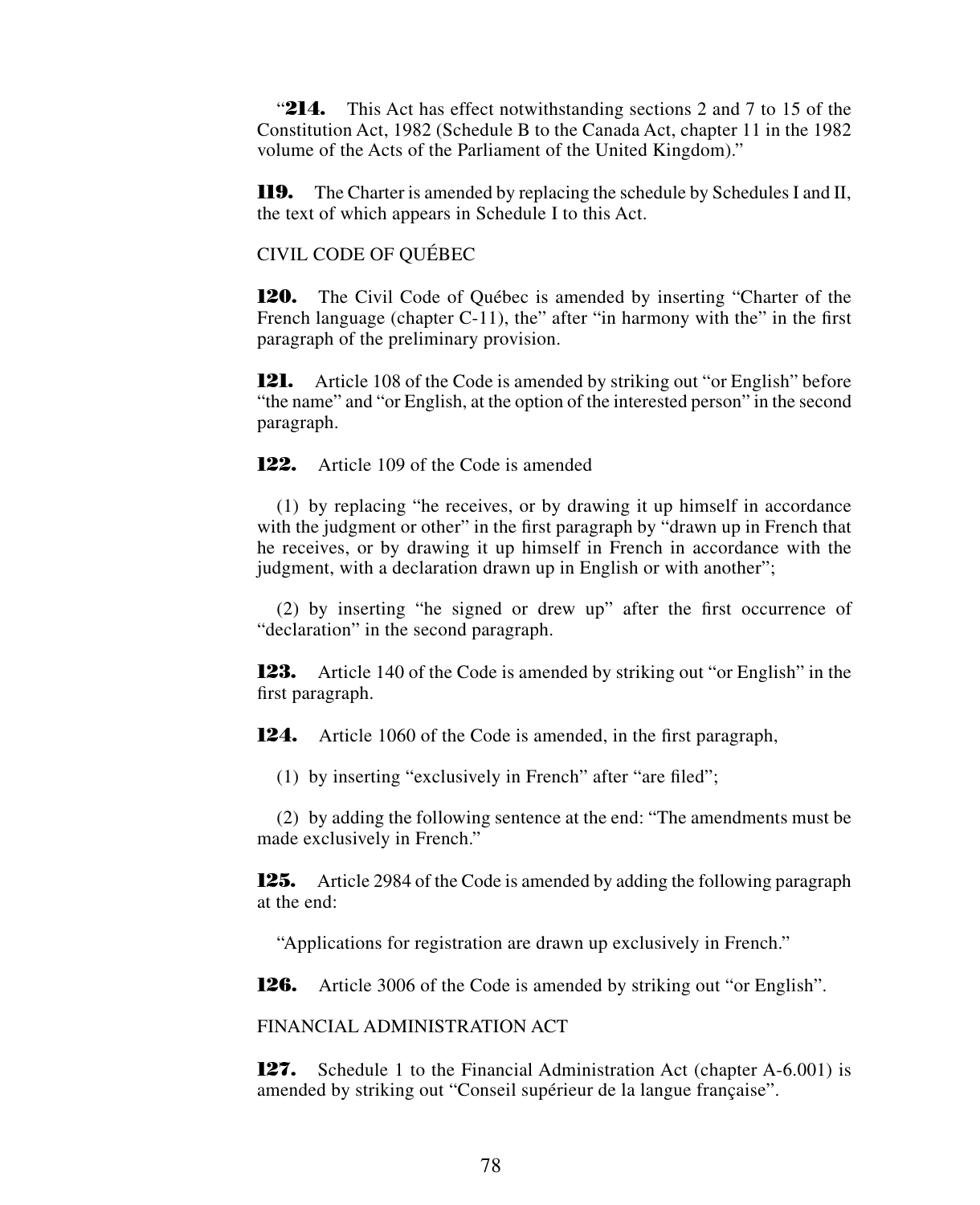## TAX ADMINISTRATION ACT

**128.** Section 69.1 of the Tax Administration Act (chapter A-6.002) is amended by adding the following subparagraph after subparagraph *z*.7 of the second paragraph:

"(*z*.8) the Office Québécois de la langue française, to the extent that the information is required for the purposes of Division II or III of Chapter V of Title II of the Charter of the French language (chapter C-11)."

ACT RESPECTING THE CENTRE DE LA FRANCOPHONIE DES AMÉRIQUES

**129.** Section 8 of the Act respecting the Centre de la francophonie des Amériques (chapter C-7.1) is amended by replacing "responsible for the Charter of the French language" in subparagraphs 1 and 2 of the first paragraph by "of the French Language".

**130.** Section 20 of the Act is amended by replacing "responsible for the Charter of the French language" in paragraph 2 by "of the French Language".

CHARTER OF VILLE DE LONGUEUIL

**131.** Section 12 of the Charter of Ville de Longueuil (chapter C-11.3) is amended by inserting "or until the recognition is withdrawn by the operation of section 29.2 of the same Charter. The resolution provided for in the second paragraph of that section may be adopted by the borough council" after "of that Charter" in the first paragraph.

CHARTER OF VILLE DE MONTRÉAL, METROPOLIS OF QUÉBEC

**132.** Section 11 of the Charter of Ville de Montréal, metropolis of Québec (chapter C-11.4) is amended by inserting "or until the recognition is withdrawn by the operation of section 29.2 of the same Charter. The resolution provided for in the second paragraph of that section may be adopted by the borough council" after "of that Charter" in the second paragraph.

## CHARTER OF HUMAN RIGHTS AND FREEDOMS

**133.** The preamble of the Charter of human rights and freedoms (chapter C-12) is amended by inserting the following paragraph after the third paragraph:

"Whereas French is the only official language of Québec and the common language of the Québec nation and the language of integration into the Québec nation;".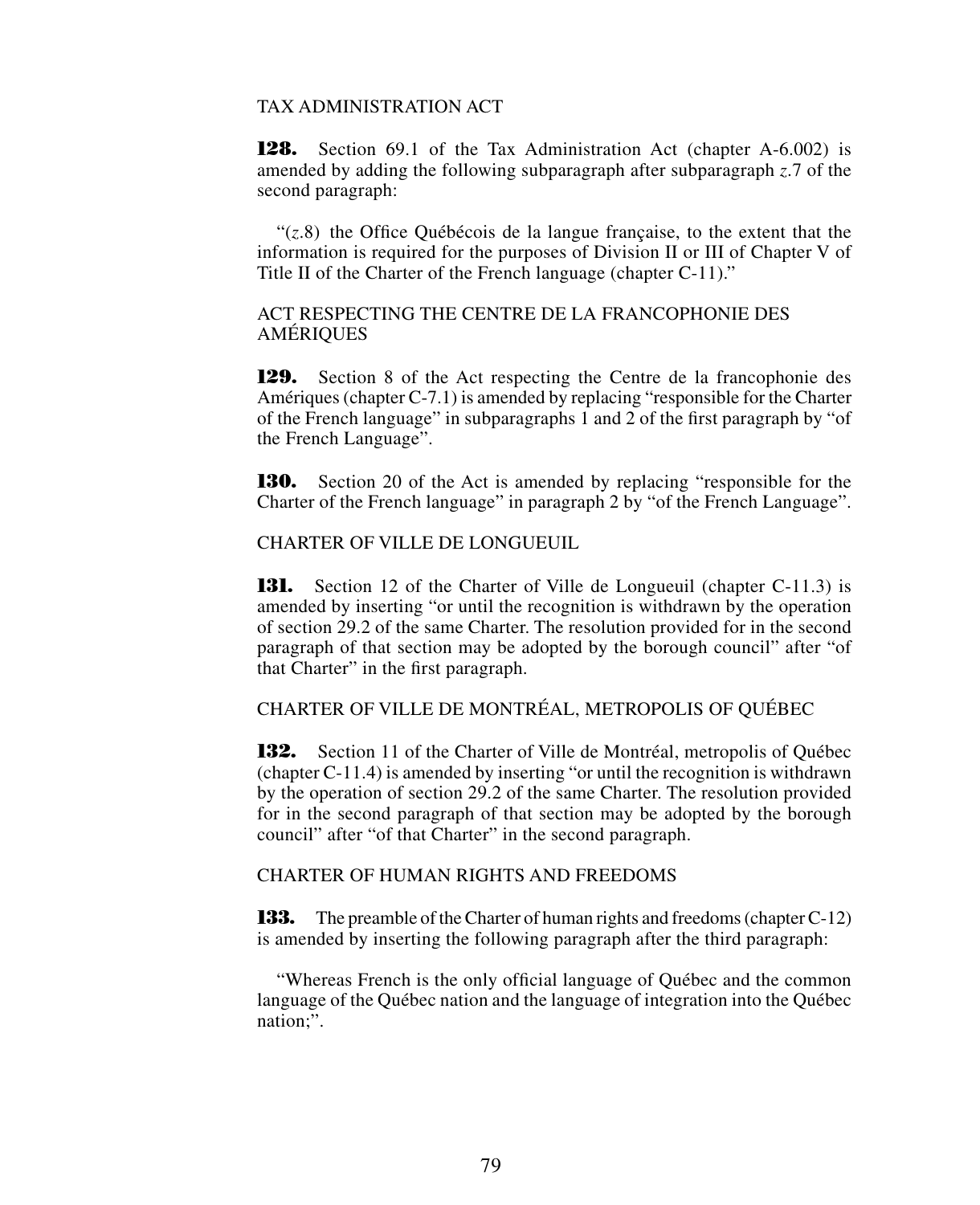**134.** The Charter is amended by inserting the following section after section 3:

"**3.1.** Every person has a right to live in French to the extent provided for in the Charter of the French language (chapter C-11)."

**135.** Section 9.1 of the Charter is amended, in the first paragraph,

(1) by replacing "fundamental freedoms and rights" by "human rights and freedoms";

(2) by inserting "the importance given to the protection of French," after "State laicity,".

**136.** Section 50 of the Charter is amended by adding the following paragraph at the end:

"Moreover, the Charter shall not be so interpreted as to suppress or limit the enjoyment or exercise of any right intended to protect the French language conferred by the Charter of the French language (chapter C-11)."

CITIES AND TOWNS ACT

**137.** Section 335 of the Cities and Towns Act (chapter C-19) is amended by striking out the third paragraph.

CODE OF CIVIL PROCEDURE

**138.** The Code of Civil Procedure (chapter C-25.01) is amended by inserting "Charter of the French language (chapter C-11), the" after "in harmony with the" in the first paragraph of the preliminary provision.

**139.** Article 496 of the Code is amended by striking out "or English" in the second paragraph.

**140.** Article 508 of the Code is amended by adding the following sentence at the end of the third paragraph: "The translation must be in French if the party seeking the recognition or the enforcement of the foreign decision is a legal person."

**141.** Article 652 of the Code is amended by adding the following sentence at the end of the second paragraph: "The translation must be in French if the party presenting the application is a legal person."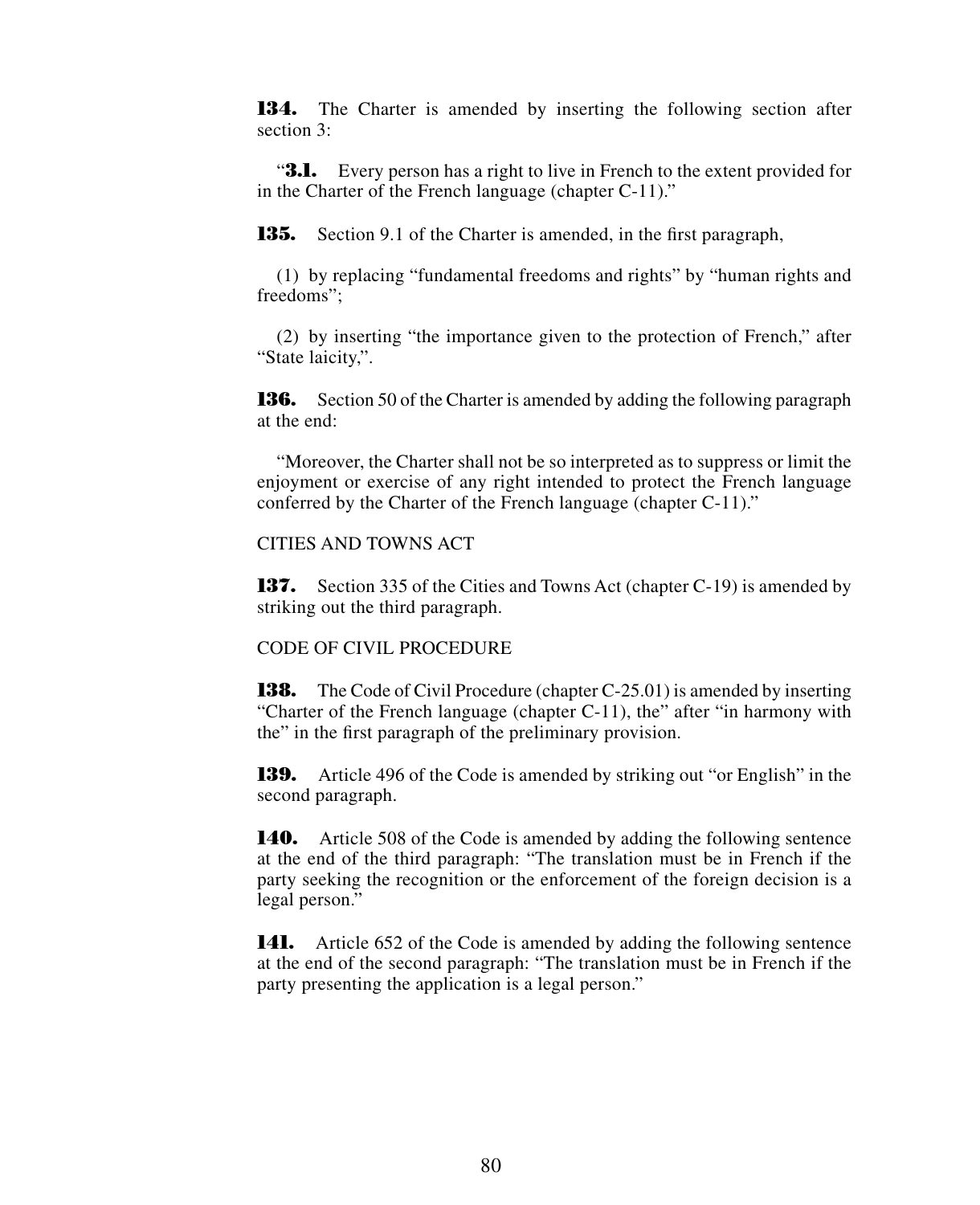### PROFESSIONAL CODE

**142.** Section 59 of the Professional Code (chapter C-26) is amended by adding the following paragraph at the end:

"The same applies to a professional who contravenes section 35.1 of the Charter of the French language (chapter C-11)."

GENERAL AND VOCATIONAL COLLEGES ACT

**143.** Section 24.2 of the General and Vocational Colleges Act (chapter C-29) is amended by replacing "In addition, a college must," in the second paragraph by "A college must, in addition, subject to section 29.6 of the Charter of the French language (chapter C-11) and".

## EXECUTIVE POWER ACT

**144.** Section 4 of the Executive Power Act (chapter E-18) is amended by adding the following subparagraph after subparagraph 39 of the first paragraph:

"(40) a Minister of the French Language."

ACT RESPECTING THE INSTITUT DE LA STATISTIQUE DU QUÉBEC

**145.** Section 3.1 of the Act respecting the Institut de la statistique du Québec (chapter I-13.011) is replaced by the following section:

**3.1.** In the pursuit of its mission, the Institut shall, among other things, collect, produce and disseminate the statistical information necessary for the following purposes:

(1) to help develop and monitor the Government's sustainable development strategy, including the statistical information required for sustainable development indicators;

(2) to draft the reports provided for in the Act respecting sustainable development (chapter D-8.1.1);

(3) to help monitor the language situation in Québec, including the indicators of the use of French in the public sphere by the Québec population; and

(4) to draft the reports, conduct the research, analyses and studies and draft the opinions provided for in the Charter of the French language (chapter C-11)."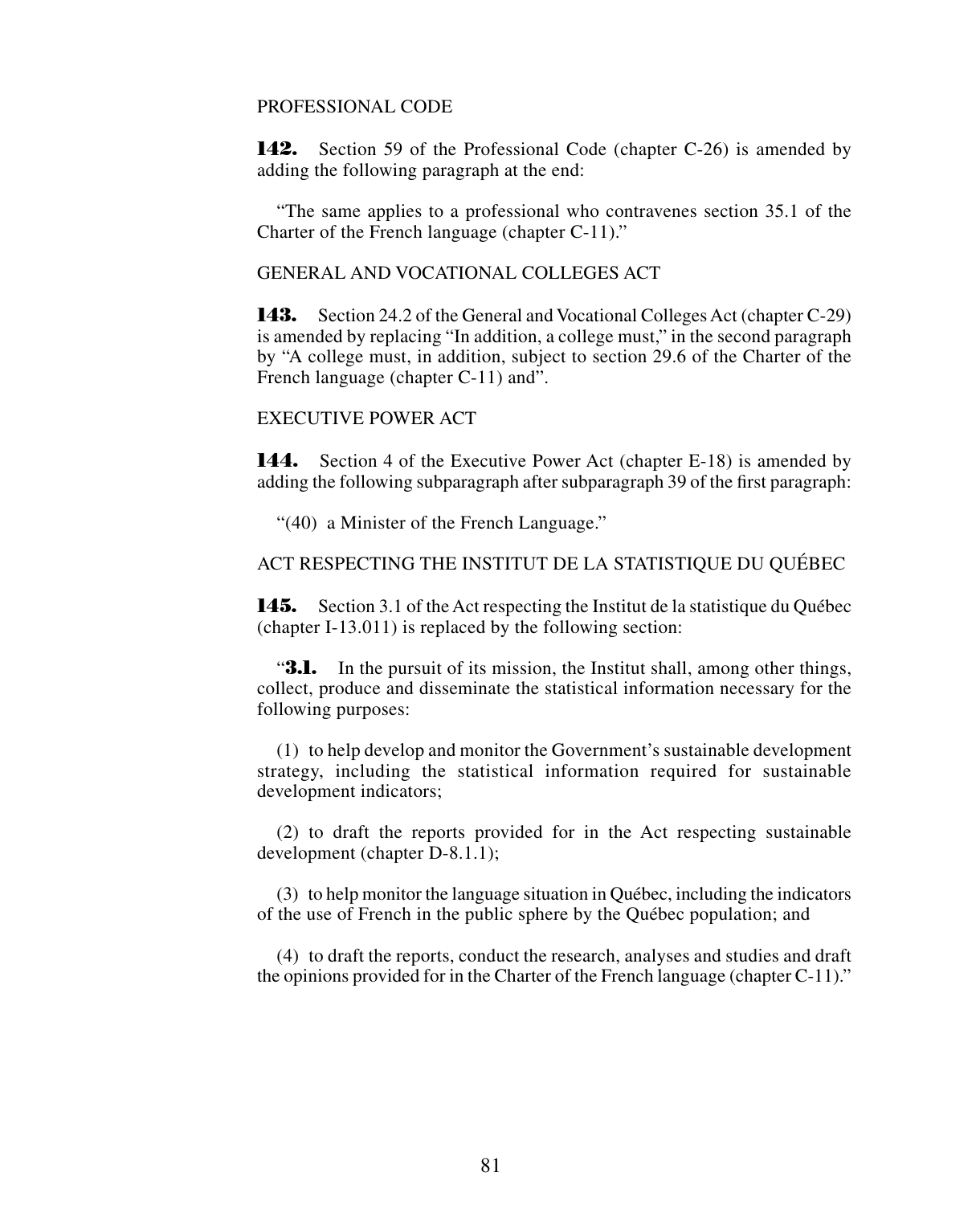## INTERPRETATION ACT

**146.** The Interpretation Act (chapter I-16) is amended by inserting the following sections after section 40:

"**40.1.** Acts shall be construed so as not to suppress or limit the enjoyment or exercise of any right intended to protect the French language conferred by the Charter of the French language (chapter C-11).

"**40.2.** Every Act is presumed to allow using only French in the performance of the obligations it prescribes.

"**40.3.** Every Act shall be construed so as to promote the use and protection of French."

# ACT RESPECTING ADMINISTRATIVE JUSTICE

**147.** Schedule IV to the Act respecting administrative justice (chapter J-3), amended by section 19 of the Act respecting the Financial Assistance for Investment Program and establishing the Special Contracts and Financial Assistance for Investment Fund (chapter P-30.1.1), enacted by section 98 of chapter 5 of the statutes of 2020, and section 136 of chapter 26 of the statutes of 2020, is again amended by inserting the following paragraph after paragraph 4.0.1:

"(4.1) sections 181 and 204.29 of the Charter of the French language (chapter  $C-11$ );".

# ACT RESPECTING THE MINISTÈRE DE L'IMMIGRATION, DE LA DIVERSITÉ ET DE L'INCLUSION

**148.** The title of the Act respecting the Ministère de l'Immigration, de la Diversité et de l'Inclusion (chapter M-16.1) is amended by replacing "DIVERSITÉ" and "INCLUSION" by "FRANCISATION" and "INTÉGRATION", respectively.

## GOVERNMENT DEPARTMENTS ACT

**149.** Section 1 of the Government Departments Act (chapter M-34) is amended by adding the following paragraph after paragraph 38:

"(39) the Ministère de la Langue française, presided over by the Minister of the French Language."

ACT RESPECTING MUNICIPAL TERRITORIAL ORGANIZATION

**150.** Section 86.1 of the Act respecting municipal territorial organization (chapter O-9) is amended by replacing "applies" in paragraph 2 by "and section 29.2 of the Charter apply".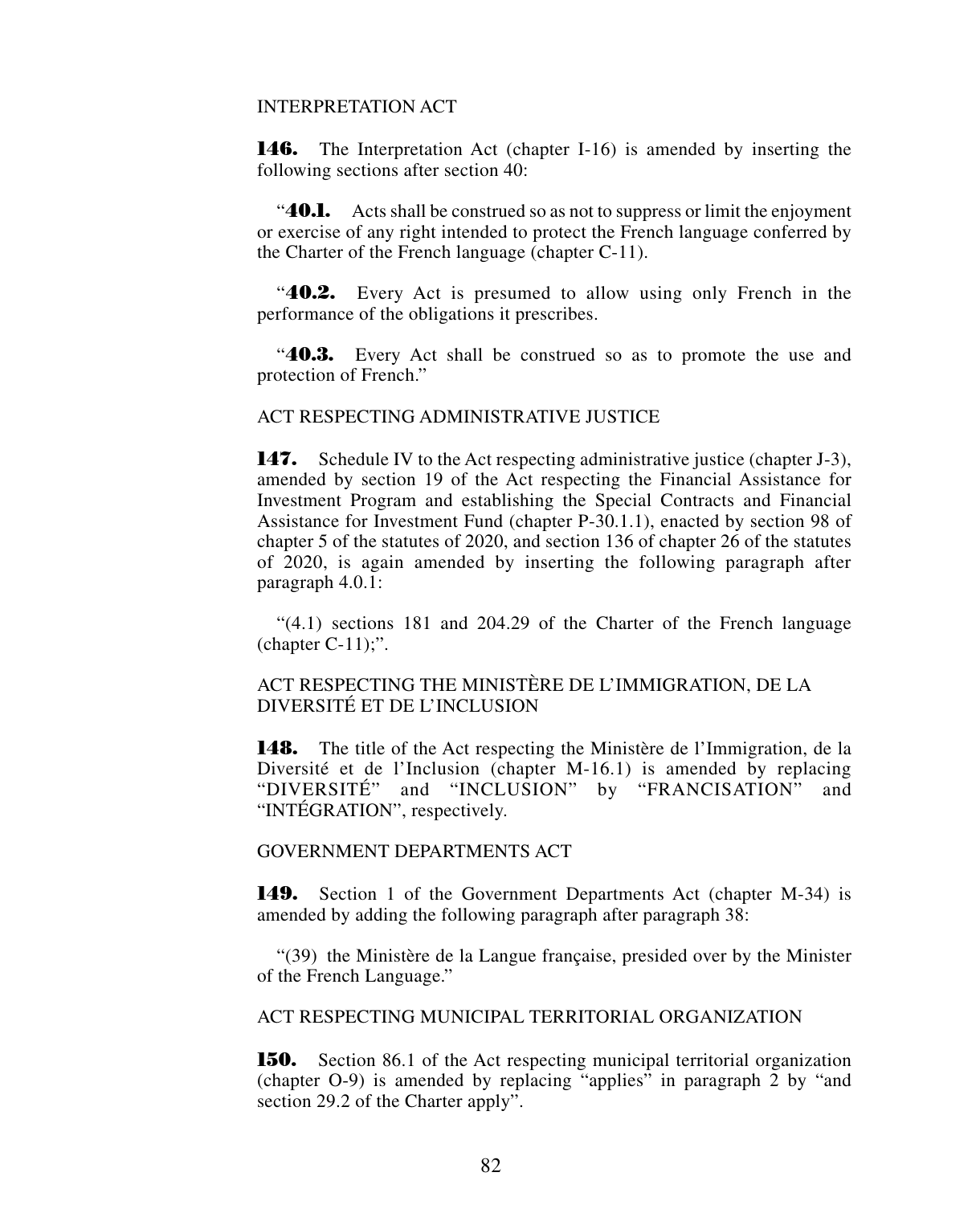#### CONSUMER PROTECTION ACT

**151.** Section 26 of the Consumer Protection Act (chapter P-40.1) is amended

(1) by replacing the second sentence by the following sentences: "The parties to a contract may be bound only by its version in a language other than French if, after examining its French version, such is their express wish. The documents related to the contract may then be drawn up exclusively in that other language.";

(2) by replacing "they" and "texts" by "the contract or the documents" and "two versions", respectively.

### ACT RESPECTING THE LEGAL PUBLICITY OF ENTERPRISES

**152.** Section 33 of the Act respecting the legal publicity of enterprises (chapter P-44.1) is amended by inserting "and, if the registrant is an enterprise referred to in the first paragraph of section 149 of the Charter of the French language (chapter C-11), the proportion of employees not capable of communicating in French, if applicable" at the end of subparagraph 10 of the second paragraph.

**153.** The Act is amended by inserting the following section after section 131:

"**131.1.** The inspection and investigation powers conferred by the provisions of this chapter do not apply with regard to the provisions of this Act whose administration is under the responsibility of the Minister of the French Language under section 300."

#### **154.** Section 300 of the Act is amended

(1) by inserting ", and the provisions regarding the declaration of the proportion referred to in subparagraph 10 of the second paragraph of section 33, its correction and updating, the administration of which falls under the responsibility of the Minister of the French Language" after "Revenue";

(2) by adding the following paragraph at the end:

"The Office Québécois de la langue française may exercise the inspection and investigation powers conferred on it by the Charter of the French language (chapter C-11), to verify compliance with the provisions of this Act falling under the responsibility of the Minister of the French Language."

#### ACT RESPECTING THE GOVERNMENT AND PUBLIC EMPLOYEES RETIREMENT PLAN

**155.** Schedule I to the Act respecting the Government and Public Employees Retirement Plan (chapter R-10) is amended by striking out paragraph 12.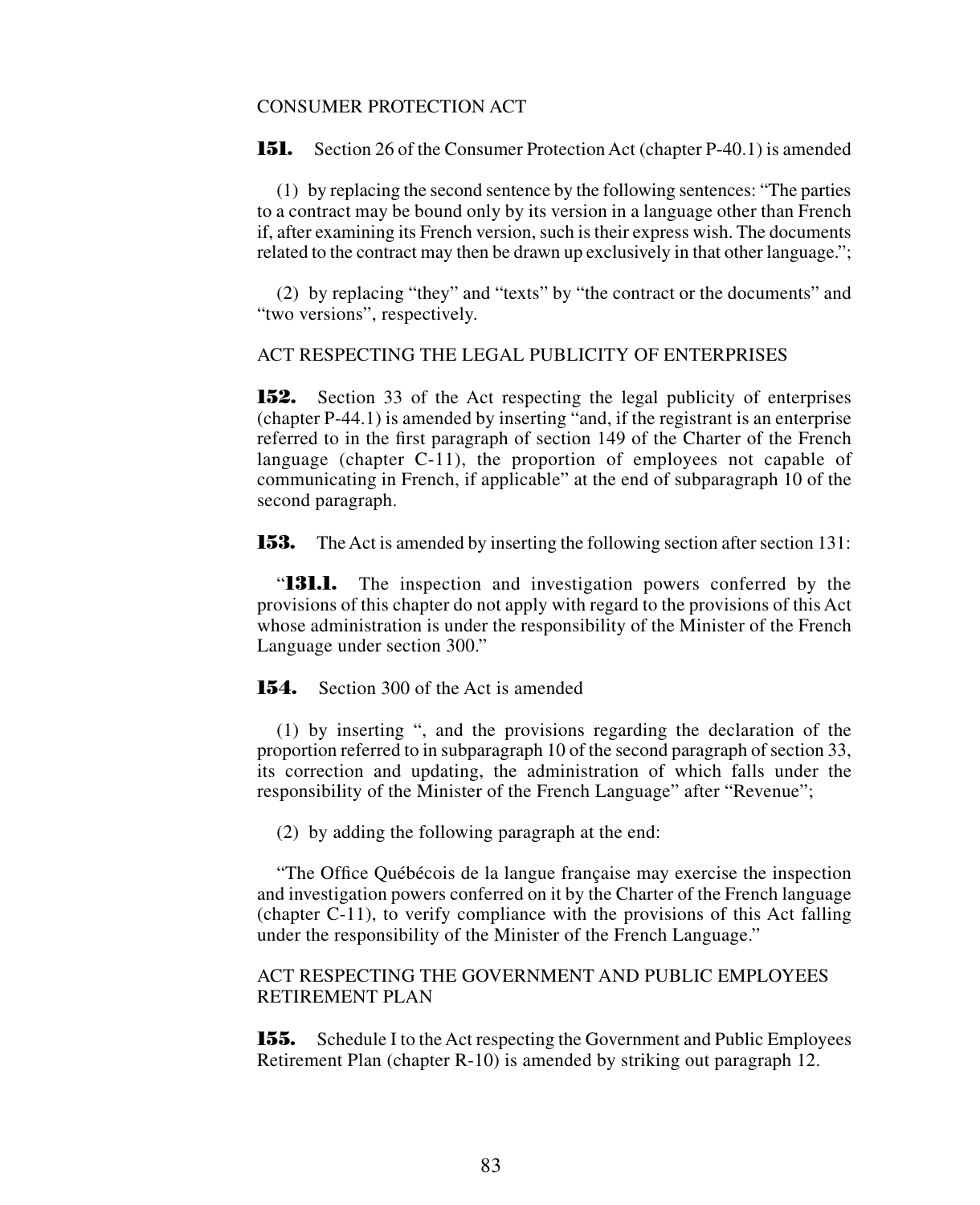ACT RESPECTING THE PENSION PLAN OF MANAGEMENT **PERSONNEL** 

**156.** Schedule II to the Act respecting the Pension Plan of Management Personnel (chapter R-12.1) is amended by striking out paragraph 13.

ACT RESPECTING OCCUPATIONAL HEALTH AND SAFETY

**157.** Section 62.4 of the Act respecting occupational health and safety (chapter S-2.1) is amended by inserting "; the text of such a translation must not prevail over the French text or be accessible on more favourable terms" at the end.

ACT TO ESTABLISH THE ADMINISTRATIVE LABOUR TRIBUNAL

**158.** Schedule I to the Act to establish the Administrative Labour Tribunal (chapter T-15.1) is amended by replacing "the second paragraph of section 45, the second paragraph of section 46 and the third paragraph of section 137.1" in paragraph 1 by "section 47.2".

CONSTITUTION ACT, 1867

**159.** The Constitution Act, 1867 (30 & 31 Victoria, c. 3 (U.K.); 1982, c. 11 (U.K.)) is amended by inserting the following after section 90:

"FUNDAMENTAL CHARACTERISTICS OF QUEBEC

"**90Q.1.** Quebecers form a nation.

**"90Q.2.** French shall be the only official language of Quebec. It is also the common language of the Quebec nation."

REGULATION RESPECTING THE EXEMPTION FROM THE APPLICATION OF THE FIRST PARAGRAPH OF SECTION 72 OF THE CHARTER OF THE FRENCH LANGUAGE THAT MAY BE GRANTED TO CHILDREN STAYING IN QUÉBEC TEMPORARILY

**160.** Section 1 of the Regulation respecting the exemption from the application of the first paragraph of section 72 of the Charter of the French language that may be granted to children staying in Québec temporarily (chapter C-11, r. 7) is amended

(1) in the first paragraph,

(*a*) by replacing "certificate of acceptance issued under section 3.2 of the Québec Immigration Act (chapter I-0.2.1)" in subparagraph 1 by "Québec certificate of acceptance issued under section 3 of the Québec Immigration Regulation (chapter I-0.2.1, r. 3)";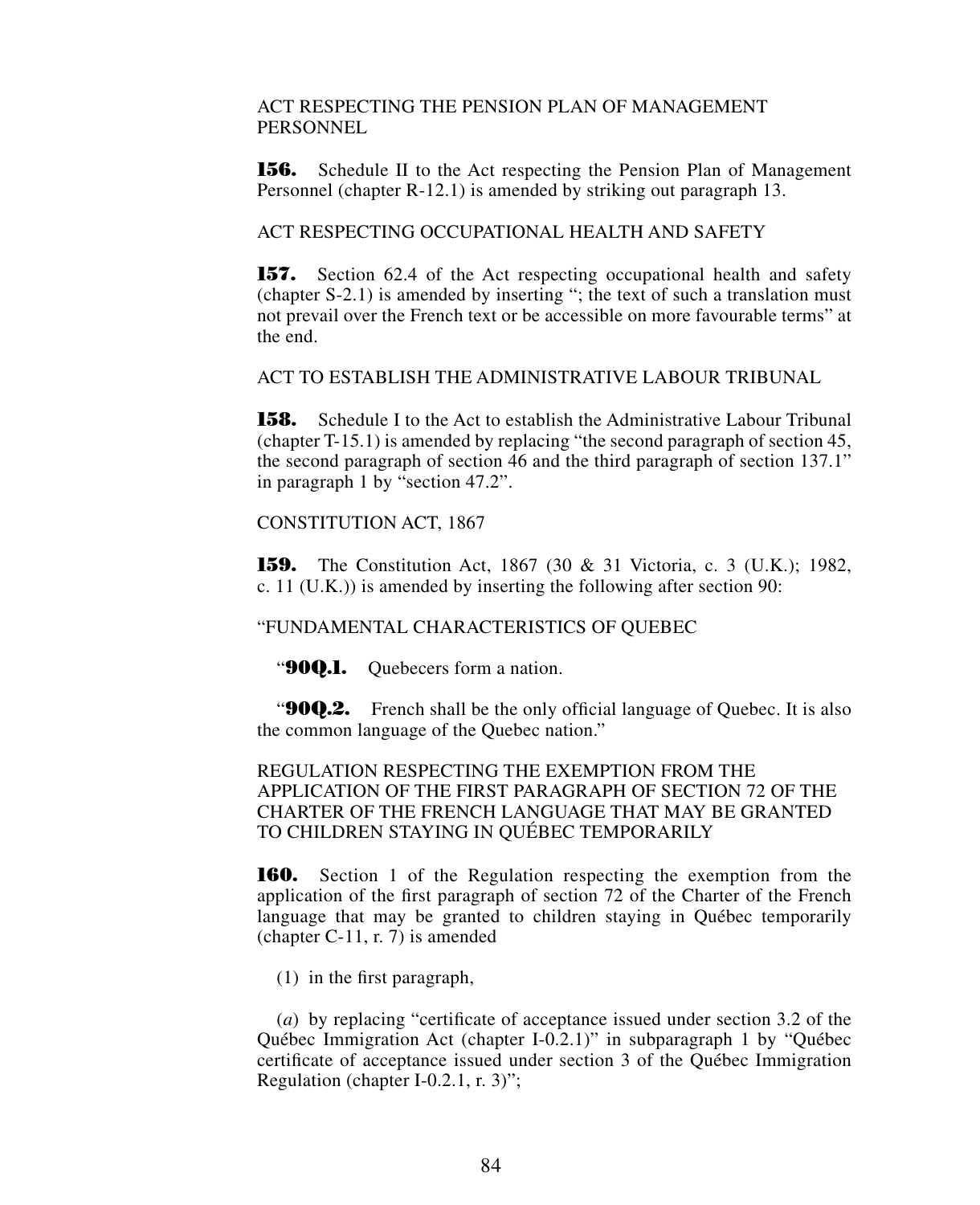(*b*) by striking out subparagraph 2;

(*c*) by replacing "certificate of acceptance, an employment authorization or a student authorization under a statute applicable in Québec" in subparagraph 3 by "Québec certificate of acceptance or a work permit or study permit referred to in the Immigration and Refugee Protection Act (Statutes of Canada, 2001, chapter 27), except in the cases referred to in subparagraph 3 of the first paragraph of section 84.1 of that Charter";

(*d*) by replacing "certificate of acceptance" in subparagraph 4 by "Québec certificate of acceptance";

(*e*) by striking out subparagraph 5;

(*f*) by replacing "certificate of acceptance, an employment authorization or a student authorization" in subparagraph 6 by "Québec certificate of acceptance, a work permit or a study permit";

(2) in the second paragraph,

(*a*) by replacing "the certificates or authorizations referred to in subparagraphs 1, 2, 4 and 5" in subparagraph 1 by "the certificate referred to in subparagraphs 1 and 4";

(*b*) by replacing "4 to 6" in subparagraph 3 by "4 and 6";

(3) by replacing "section 3.1" in the third paragraph by "section 22 of the Québec Immigration Regulation for the purposes of sections 18 to 20, 34 and 38";

(4) by striking out the fourth paragraph.

**161.** Section 7 of the Regulation is amended by replacing the first paragraph by the following paragraph:

"Subject to the third paragraph of section 1, the exemption is valid for a period of up to 3 years and may not be renewed. However, it is extended until 30 June of the school year in which the period of validity ends if that period ends before that date."

**162.** The Regulation is amended by inserting the following section after section 7:

"**7.1.** Where applicable, the second, third and fourth paragraphs of section 1 and sections 4 to 6 apply, with the necessary modifications, to a child referred to in section 84.1 of the Charter. The work permit or study permit issued under the Immigration and Refugee Protection Act replaces the Québec certificate of acceptance for the purposes of subparagraph 1 of the second paragraph of section 1 of this Regulation."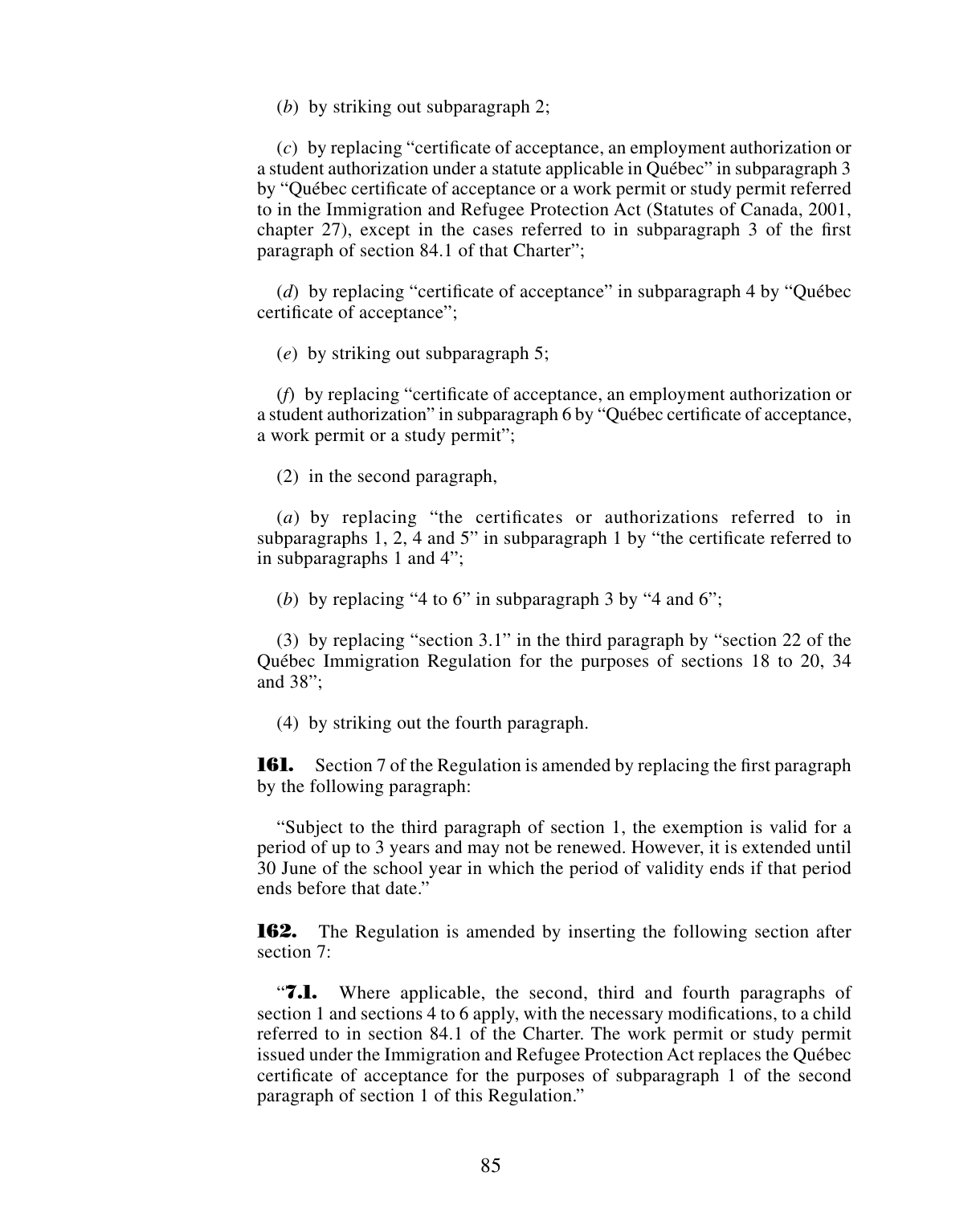#### MISCELLANEOUS PROVISIONS

**163.** The name assigned to the electoral division of Bourget is replaced by the name "Camille-Laurin".

**164.** Section 163 of this Act has the same effect as if the name "Camille-Laurin" had been assigned to that electoral division by the Commission de la représentation under section 18 of the Election Act (chapter E-3.3).

The Commission is required, within 30 days after the date of coming into force of section 163 of this Act, to see to the publication of the list of electoral divisions updated with the modification provided for in that section. The second paragraph of section 29 of the Election Act is, for the rest, applicable to that publication.

## TRANSITIONAL PROVISIONS

**165.** Section 9 of the Charter of the French language (chapter C-11), enacted by section 5, does not apply to pleadings filed at the office of a competent court or the secretariat of an agency referred to in section 208.6 of that Charter, enacted by section 116, before (*insert the date that is three months after the date of assent to this Act*).

**166.** Section 21 of the Charter of the French language, amended by section 13, as well as sections 21.3, 21.10 and 21.11 of that Charter, enacted by section 14, do not apply to a contract entered into before (*insert the date of coming into force of section 13*).

Section 21 of that Charter, as it read on (*insert the date preceding the date of coming into force of section 13*), continues to apply to contracts and other writings that, after that date, are related to a contract referred to in the first paragraph.

**167.** Section 21 of the Charter of the French language, amended by section 13, and section 21.9 of that Charter, enacted by section 14, do not apply to documents sent to the civil administration for the purpose of entering into a contract with it or obtaining a subsidy or other form of financial assistance, or a permit or another authorization of the same nature, if the tendering or awarding procedure for the contract was in progress on (*insert the date of coming into force of section 13*) or, as applicable, if the application for a subsidy or other form of financial assistance, or a permit or another authorization of the same nature, was sent to the civil administration before that date.

In addition, the second paragraph of that section 21.9 does not apply to documents that must be sent to an agency of the civil administration because of financial assistance or an authorization granted before that date.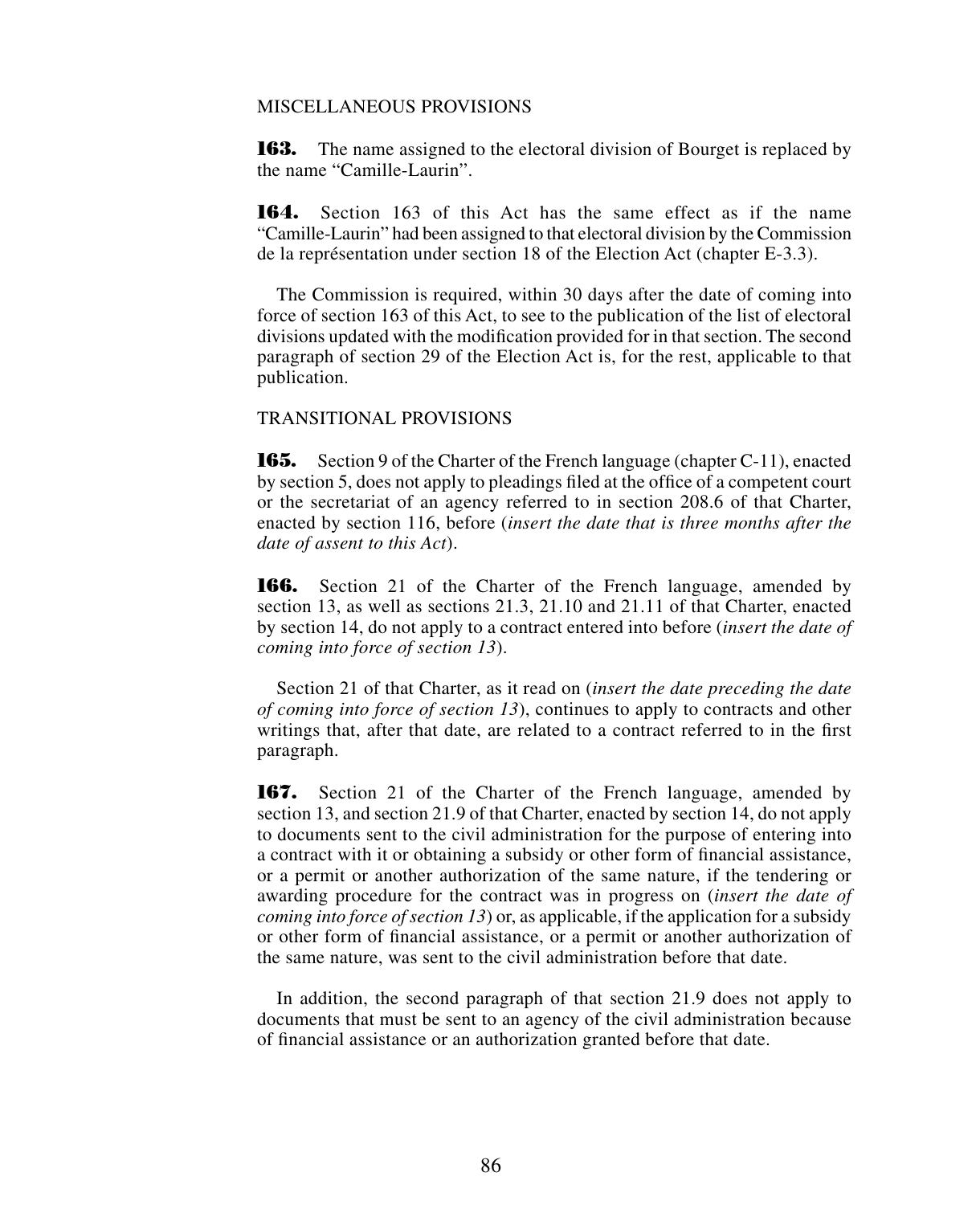**168.** The Minister of the French Language must submit the first language policy of the State to the Government for approval not later than (*insert the date that is six months after the date of assent to this Act*).

**169.** The first directives made under section 29.14 or section 29.15 of the Charter of the French language, enacted by section 19, must, in addition, set out measures concerning the use of a language other than French, where the use of that other language is allowed under a provision of the Charter of the French language that is the subject of an amendment under this Act and that is not yet in force at the time the directives are made.

**170.** An individual contract of employment referred to in subparagraph 2 of the first paragraph of section 41 of the Charter of the French language, amended by section 29, that is entered into before (*insert the date of coming into force of section 29*) and drawn up only in a language other than French must, as soon as possible, be translated into French if the worker asks the employer for such a translation before (*insert the date that is one year after the date of coming into force of section 29*).

If there is a discrepancy between the French text and the text in another language of a contract thus translated, a worker may invoke either text, depending on his or her interests.

No sum may be collected against a worker for such a translation.

This section does not apply to a fixed-term contract of employment that expires not later than (*insert the date that is two years after the date of coming into force of section 29*).

**171.** Subject to section 62.4 of the Act respecting occupational health and safety (chapter S-2.1), if a document referred to in subparagraph 4 of the first paragraph of section 41 of the Charter of the French language, amended by section 29, was made available only in a language other than French, before (*insert the date of coming into force of section 29*), its French version may be made available within 12 months after that date. During that period, the employer may continue to make the document available only in the other language.

**172.** A group agreement referred to in the second paragraph of section 43 of the Charter of the French language, amended by section 31, that was entered into before (*insert the date of coming into force of section 31*) and drawn up only in a language other than French must be translated into French before (*insert the date that is one year after the date of coming into force of section 31*), unless the agreement expires within 12 months after that date.

If there is a discrepancy between the French text and the text in another language of a group agreement thus translated, a worker may invoke either text, depending on his or her interests.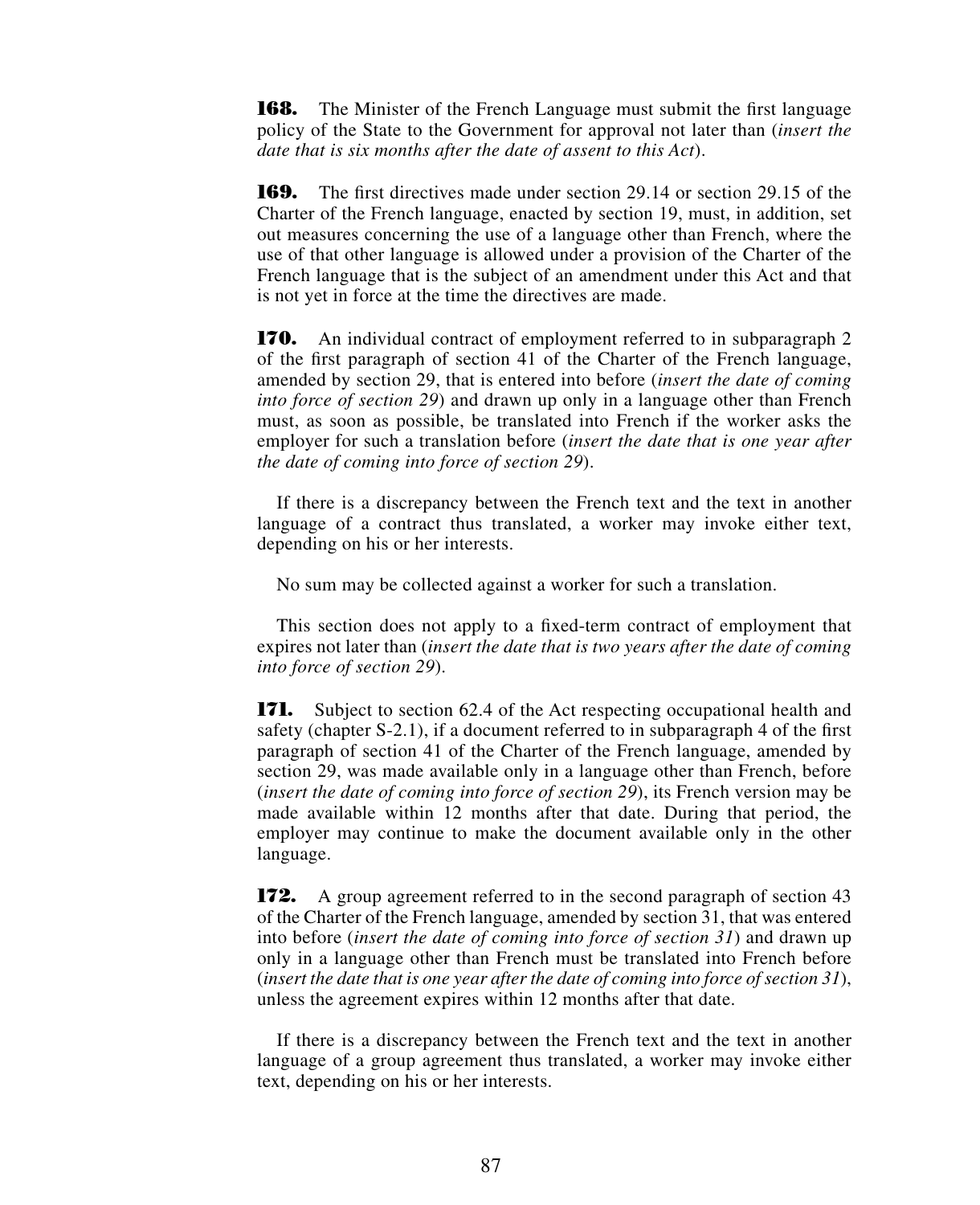**173.** Section 45 of the Charter of the French language, as it read on (*insert the date preceding the date of coming into force of section 33*), continues to apply to remedies exercised before the Administrative Labour Tribunal under that section up to that date, and to any grievance submitted for arbitration under that section up to that date.

**174.** Section 46 of the Charter of the French language, as it read on (*insert the date preceding the date of coming into force of section 35*), continues to apply to remedies exercised before the Administrative Labour Tribunal under that section up to that date, to remedies exercised under that section following the failure of the mediation applied for with the Office under section 47 of that Charter up to that date, as well as to any grievance submitted for arbitration under that section up to that date.

**175.** Sections 47 to 47.2 of the Charter of the French language, as they read on (*insert the date preceding the date of coming into force of section 37*), continue to apply to the mediation applied for with the Office under section 47 of that Charter up to that date.

**176.** If the articles and financial statements referred to in section 48 of the Charter of the French language, enacted by section 37, were made available only in a language other than French before (*insert the date of coming into force of section 37*), their French version may be made available within 12 months after that date. During that period, the association or parity committee may continue to make those articles and financial statements available only in the other language.

**177.** A group insurance contract referred to in section 50.1 of the Charter of the French language, enacted by section 40, entered into before (*insert the date of coming into force of section 40*) and drawn up only in a language other than French, must be translated into French before (*insert the date that is one year after the date of coming into force of section 40*), unless the contract expires within 12 months after that date.

The same applies to a group annuity contract.

**178.** Sections 170 to 177 of this Act apply despite sections 204.16 to 204.23 of the Charter of the French language, enacted by section 114.

**179.** The Minister of Higher Education, Research, Science and Technology and the Minister of the French Language must designate, without delay, the following institutions as English-language institutions:

- (1) John Abbott College;
- (2) Champlain Regional College;
- (3) Centennial College;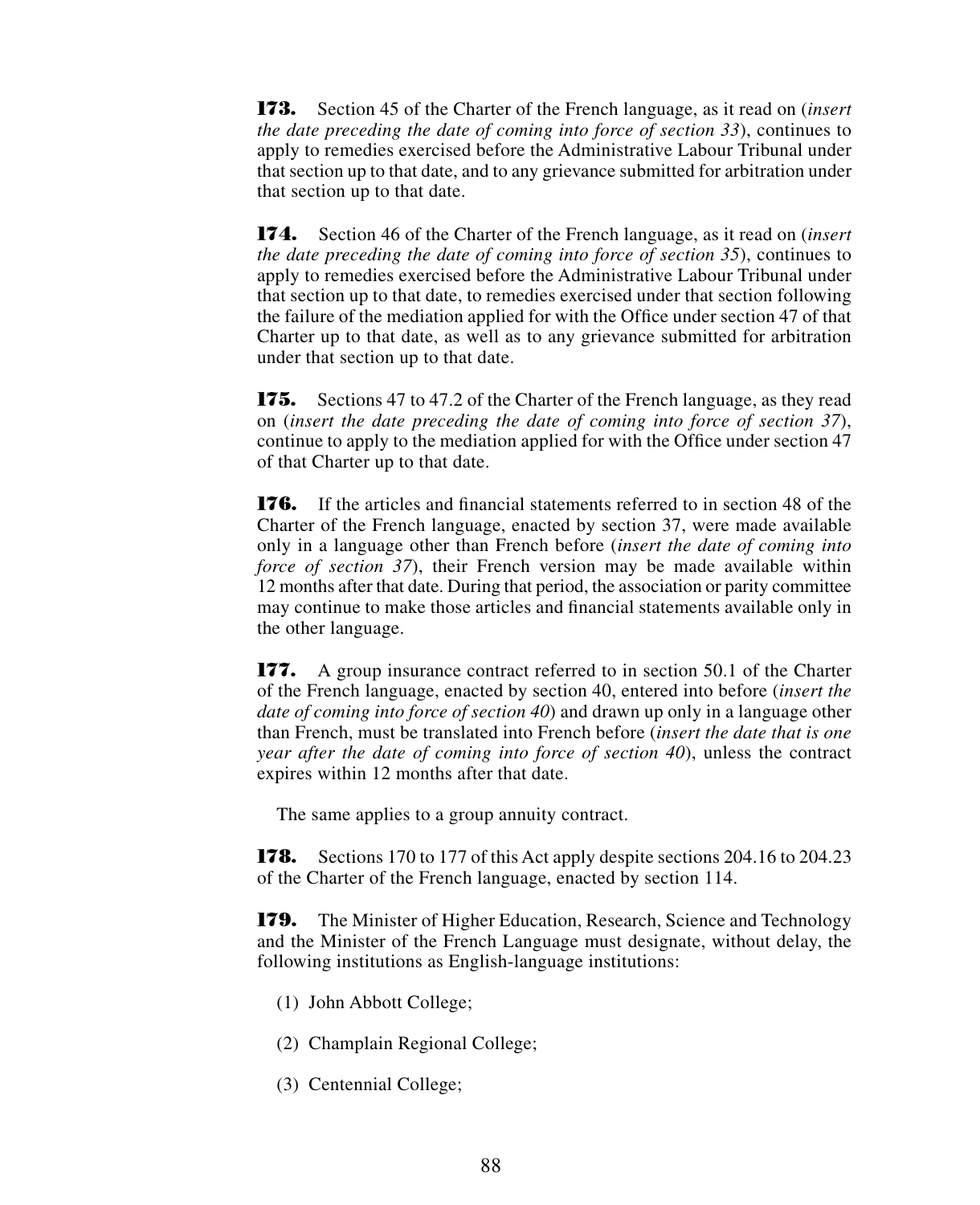- (4) Dawson College;
- (5) Heritage College;
- (6) Marianopolis College;
- (7) TAV College;
- (8) Vanier College;

(9) The Royal Institution for the Advancement of Learning (McGill University);

- (10) Bishop's University; and
- (11) Concordia University.

The designation takes effect on (*insert the date of coming into force of section 88.0.1 of the Charter of the French language, enacted by section 58*).

**180.** The first review of an educational institution's language policy provided for in section 88.7 of the Charter of the French language, enacted by section 62, must be conducted not later than the date that is one year after the date of coming into force of that section. Subsequent reviews are to be conducted at the intervals prescribed by section 88.7 of that Charter.

**181.** The first report of an educational institution on the application of the various components of its language policy, provided for in section 88.6 of the Charter of the French language, enacted by section 62, must be sent to the Minister not later than three years after the first review of the policy provided for in section 180 of this Act. Subsequent reports are to be sent to the Minister at the intervals prescribed in section 88.6 of that Charter.

**182.** An agency of the civil administration referred to in subparagraph 4 or 5 of paragraph A of Schedule I to the Charter of the French language whose activities began before (*insert the date of assent to this Act*) must, not later than the date between (*insert the date that is 180 days after the date of assent to this Act*) and (*insert the date that is 360 days after the date of assent to this Act*) determined by the Office, submit to the Office the analysis of its language situation required under section 128.6 of that Charter, as amended by section 73.

The same applies to an agency of the civil administration, other than an agency referred to in the first paragraph, that was required, on (*insert the date preceding the date of assent to this Act*), to apply a francization program under the authority and with the assistance of the Office under section 129 of that Charter, as it read on that date; the provisions of Division II of Chapter IV of Title II of that Charter, enacted by section 73, apply to that agency as if it were an agency of the civil administration that was a body or institution recognized under section 29.1 of that Charter.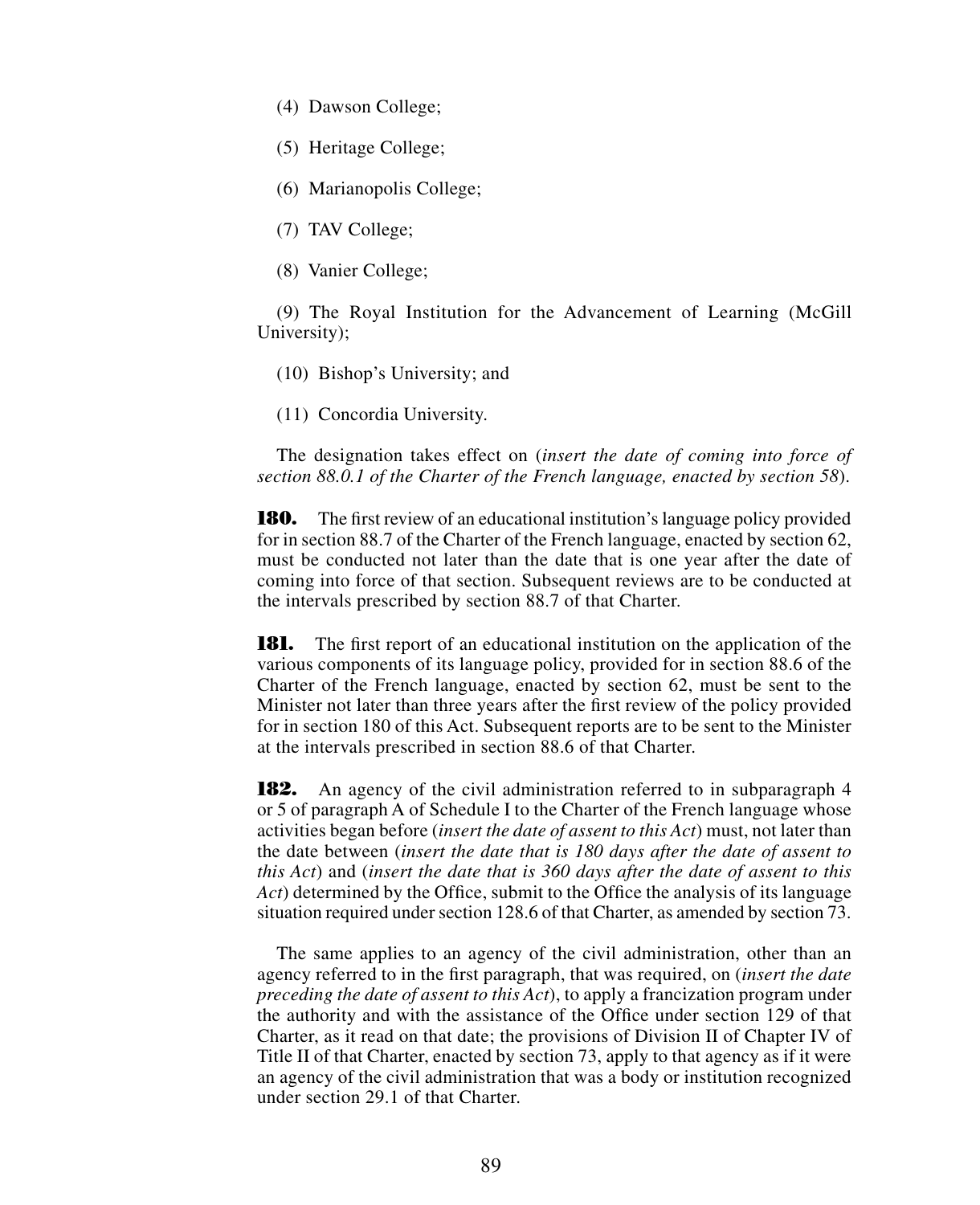**183.** The amendments made to the Charter of the French language by this Act must be taken into account, even if they are not yet in force, when carrying out

 $(1)$  an analysis of the language situation referred to in section 182 of this Act;

(2) an examination by the Office of the language situation, provided for in the first paragraph of section 128.8 of that Charter, enacted by section 73, of a body that sends the Office such an analysis; and

(3) the development and implementation of a compliance program under the third or fourth paragraph of that section 128.8.

**184.** The heading of Division II of Chapter V of Title II of the Charter of the French language, enacted by section 75, is to be read, during the period from (*insert the date of coming into force of section 75*) to (*insert the date of coming into force of paragraph 1 of section 81*), as if "25" were replaced by "50".

**185.** Despite sections 152.1 and 204.17 of the Charter of the French language, enacted respectively by sections 93 and 114, a contract may not be cancelled due to the enterprise with which it was entered into being subject to the provisions of the first or second paragraph of section 152.1, where the contract was entered into before the coming into force of those provisions.

The same applies to a subsidy granted to such an enterprise.

**186.** Unless the context indicates otherwise, in any document other than an Act, any reference to the Minister responsible for the Charter of the French language, the minister responsible for the administration of the Charter of the French language or the Minister responsible for the French Language, to the administrative unit of the Ministère de la Justice called the "secrétariat à la promotion et à la valorisation de la langue française" or to the associate deputy minister who is responsible for that unit is a reference to, respectively, the Minister of the French Language, the Ministère de la Langue française and the Deputy Minister of the French Language.

**187.** The records and other physical documents of the Ministère de la Justice are transferred to the Ministère de la Langue française, insofar as they pertain to the powers assigned to the Minister of the French Language.

**188.** The rights and obligations of the Minister responsible for the Charter of the French language, the minister responsible for the administration of the Charter of the French language or the Minister responsible for the French Language continue to be exercised and performed by the Minister of the French Language.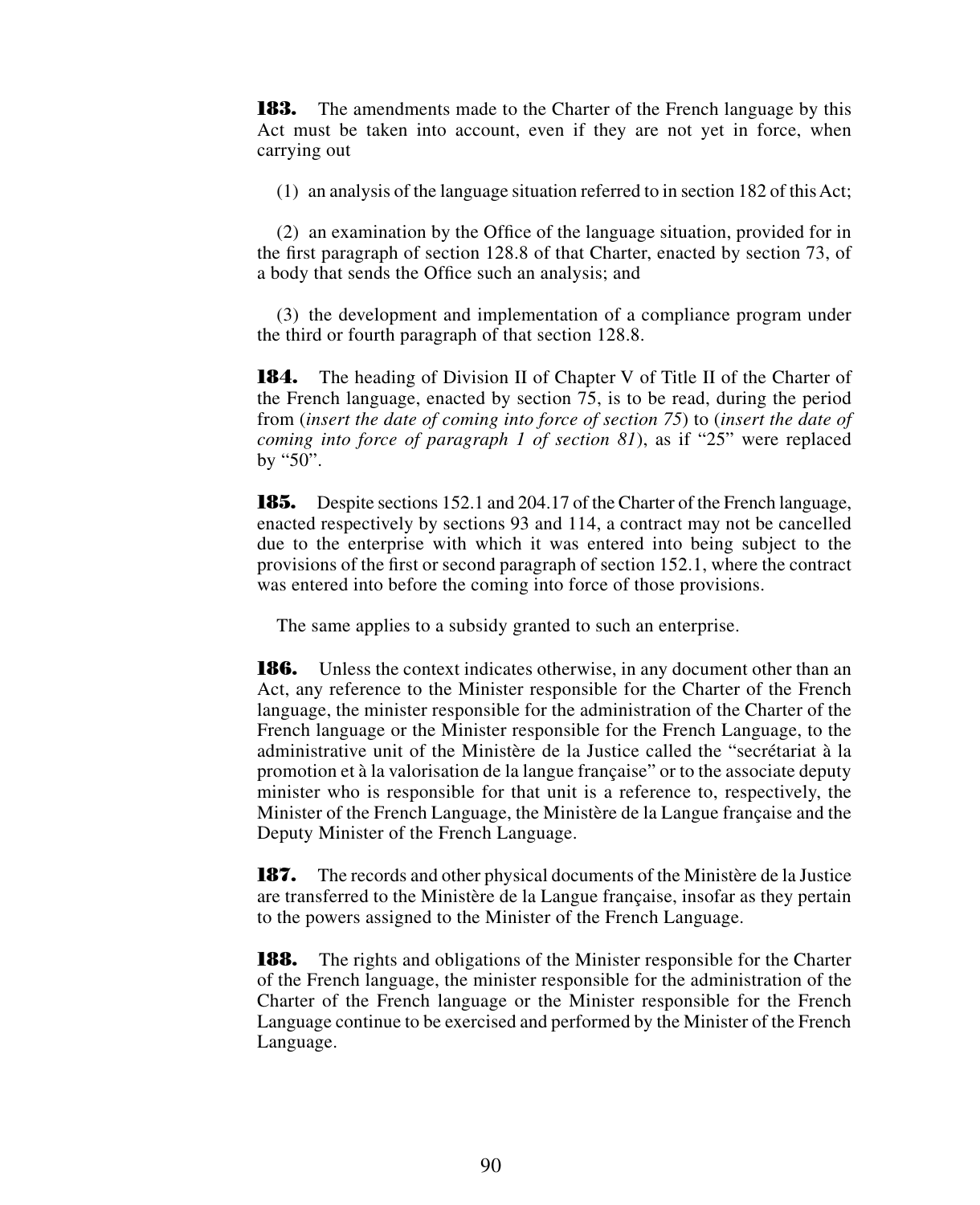Any proceeding relating to the French language or to any other matter devolving on the Minister of the French Language and to which the Minister responsible for the Charter of the French language, the minister responsible for the administration of the Charter of the French language or the Minister responsible for the French Language is a party is continued by the Minister of the French Language without continuance of suit.

**189.** The personnel members of the Ministère de la Justice assigned to the Secrétariat à la promotion et à la valorisation de la langue française become, without other formality, personnel members of the Ministère de la Langue française.

**190.** The Conseil du trésor may, after consultation with the ministers concerned and to the extent it determines, transfer appropriations between the Ministère de la Justice and the Ministère de la Langue française, for the fiscal year in progress on (*insert the date of coming into force of the provisions of Title II.1 of the Charter of the French language, enacted by section 94*), to reflect the division of responsibilities established between the ministers by the provisions of sections 186 to 189.

**191.** The next report on the progression of the language situation provided for in section 160 of the Charter of the French language, amended by section 96, must, despite the intervals prescribed in that section, be sent to the Minister not later than 30 April 2024.

**192.** The Minister of the French Language acquires the rights and assumes the obligations of the Conseil supérieur de la langue française.

**193.** The assets of the Conseil supérieur de la langue française are transferred to the Minister of the French Language.

The records and other documents of the Conseil become those of the Minister.

**194.** The members of the personnel of the Conseil supérieur de la langue française become, without other formality, employees of the Ministère de la Langue française.

**195.** The terms of the members of the Conseil supérieur de la langue française end on (*insert the date of coming into force of section 113*).

The chair is reintegrated into the public service under the conditions governing an eventual return to the public service set out in his or her instrument of appointment.

**196.** Despite articles 1060, 2984 and 3006 of the Civil Code, amended respectively by sections 124 to 126, any act that amends or corrects another act that was filed at the registry office exclusively in a language other than French before (*insert the date of coming into force of section 124*) may be filed there exclusively in that other language.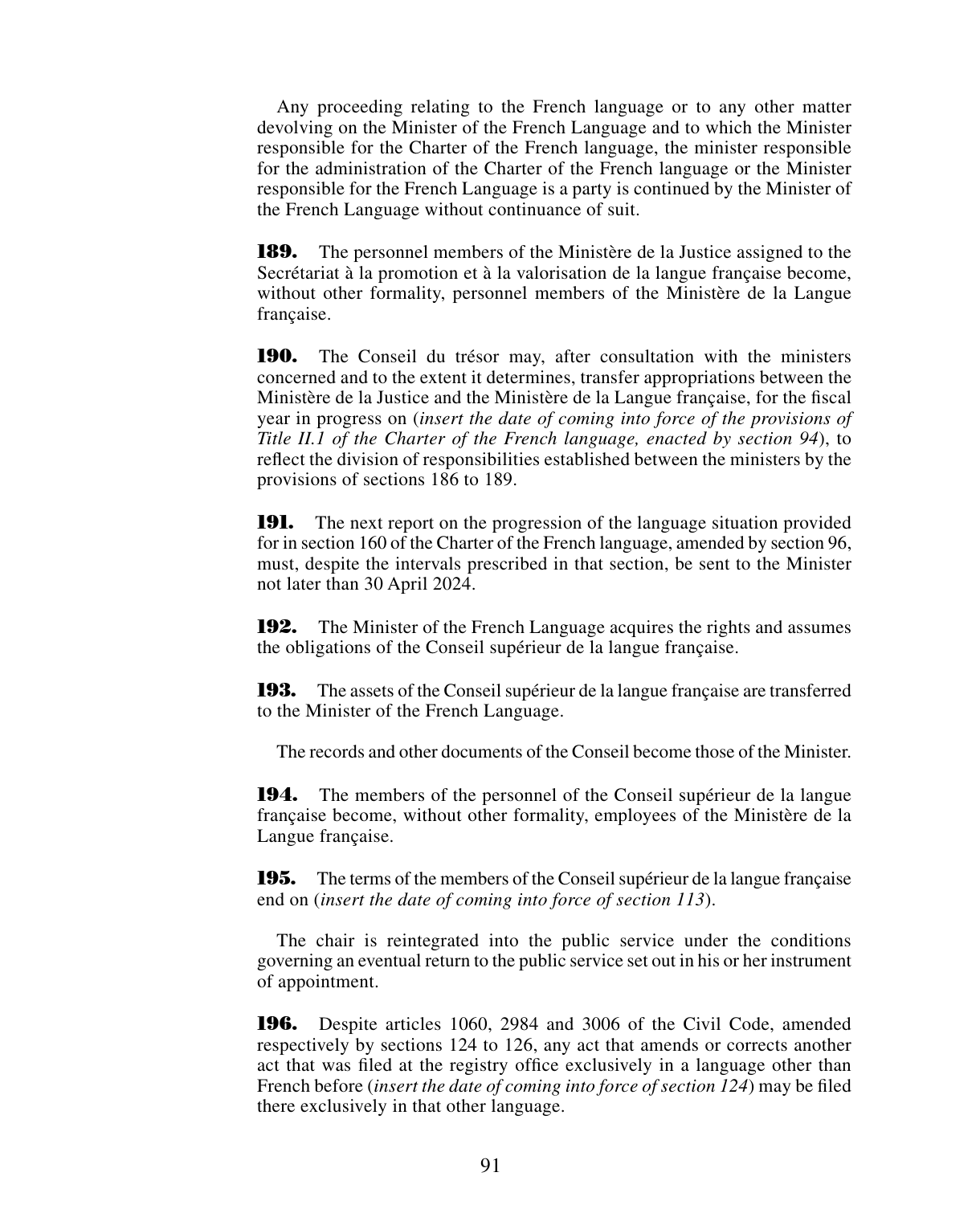**197.** Any exemption granted to a child before (*insert the date of assent to this Act*) that may not be renewed under the second paragraph of section 84.1 of the Charter of the French language, enacted by section 56, may, despite that paragraph, be renewed not later than 30 days before its expiry, for a maximum period of one year, provided the conditions for the initial application are met.

**198.** Unless the context indicates otherwise and with the necessary modifications, in any other Act, or in any regulation or any other document,

(1) a reference to the Minister or Deputy Minister of Immigration and Cultural Communities or to the Ministère de l'Immigration et des Communautés culturelles is a reference to the Minister or Deputy Minister of Immigration, Francization and Integration or to the Ministère de l'Immigration, de la Francisation et de l'Intégration, respectively;

(2) a reference to the Minister or Deputy Minister of Immigration, Diversity and Inclusion or to the Ministère de l'Immigration, de la Diversité et de l'Inclusion is a reference to the Minister or Deputy Minister of Immigration, Francization and Integration or to the Ministère de l'Immigration, de la Francisation et de l'Intégration, respectively;

(3) a reference to the Act respecting the Ministère de l'Immigration, de la Diversité et de l'Inclusion (chapter M-30.01) or one of its provisions is a reference to the Act respecting the Ministère de l'Immigration, de la Francisation et de l'Intégration or its corresponding provisions.

### FINAL PROVISIONS

**199.** This Act and the amendments it makes, other than those made by sections 1 to 119 and 133 to 136, apply despite sections 1 to 38 of the Charter of human rights and freedoms (chapter C-12).

**200.** This Act and the amendments it makes, other than those made by sections 1 to 119, have effect notwithstanding sections 2 and 7 to 15 of the Constitution Act, 1982 (Schedule B to the Canada Act, chapter 11 in the 1982 volume of the Acts of the Parliament of the United Kingdom).

**201.** The provisions of this Act come into force on (*insert the date of assent to this Act*), except

(1) section 5 insofar as it enacts section 9 of the Charter of the French language, section 19 insofar as it enacts section 29.14 of that Charter, to the extent that section 29.15 of that Charter refers to that section, and sections 29.15 and 29.16 of that Charter with regard to the directive made under section 29.15, and sections 116, 125 and 126, which come into force on (*insert the date that is three months after the date of assent to this Act*);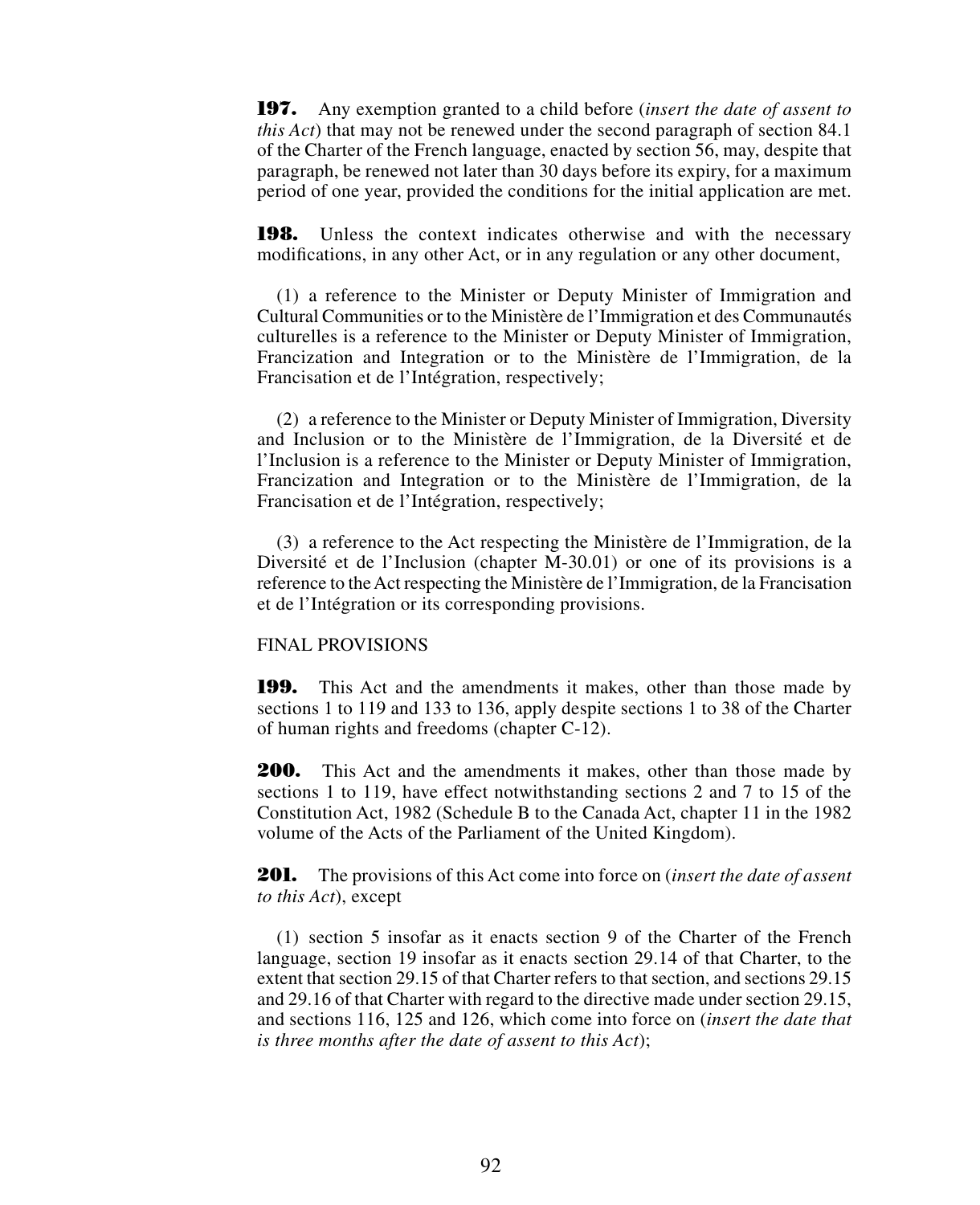(2) section 5 insofar as it enacts sections 10 and 11 of that Charter, and section 32, which come into force on (*insert the date that is six months after the date of assent to this Act*) or any earlier date the Government may determine;

(3) section 4 insofar as it enacts the first paragraph of section 6.1 of that Charter, section 6 insofar as it enacts paragraphs 1 and 2 of section 13.2 of that Charter, sections 7 to 11, 13 and 14, section 15 insofar as it enacts sections 22.2 to 22.5 of that Charter, section 16, section 62 insofar as it enacts section 88.11 of that Charter, section 89, section 93 insofar as it enacts the second and third paragraphs of section 152.1 of that Charter, section 94 insofar as it enacts Title II.2 of that Charter, and sections 137 and 152 to 154, which come into force on (*insert the date that is one year after the date of assent to this Act*);

(4) section 19 insofar as it enacts section 29.6 of that Charter, section 58 insofar as it enacts sections 88.0.2 to 88.0.12 of that Charter, and section 143, which come into force as of the 2022–2023 school year;

(5) sections 47 and 48 and paragraph 1 of section 81, which come into force on (*insert the date that is three years after the date of assent to this Act*);

(6) section 19 insofar as it enacts section 29.14 of that Charter, except as concerns parliamentary institutions, section 29.16 of that Charter, except as concerns the directive made under section 29.15 of that Charter and the sending of a copy of a directive to the French Language Commissioner, and sections 29.17, 29.20 and 29.21 of that Charter, and section 73 insofar as it enacts sections 128.3 to 128.5 and the second paragraph of sections 128.6, 128.8 and 134.4 of that Charter, which come into force on the date that is three months after the date on which the first language policy of the State, provided for in section 29.9 of that Charter, enacted by section 19, is approved;

(7) section 96 insofar as it enacts the third paragraph of section 160 of that Charter, paragraph 1 of section 99, section 107 insofar as it enacts the second paragraph of section 165.17 and section 165.21 of that Charter, and section 119 insofar as it enacts the second paragraph of paragraph A of Schedule I to that Charter, which come into force on the date on which the first French Language Commissioner appointed under section 185 of that Charter, enacted by section 113, takes office;

(8) section 19 insofar as it enacts section 29.14 of that Charter, as concerns parliamentary institutions, section 29.16 of that Charter, as concerns the sending of a copy of a directive to the French Language Commissioner, and section 29.18 of that Charter, which comes into force on the later of

(*a*) the date that is three months after the date on which the first language policy of the State, provided for in section 29.9 of that Charter, enacted by section 19, is approved; and

(*b*) the date on which the first French Language Commissioner appointed under section 185 of that Charter, enacted by section 113, takes office.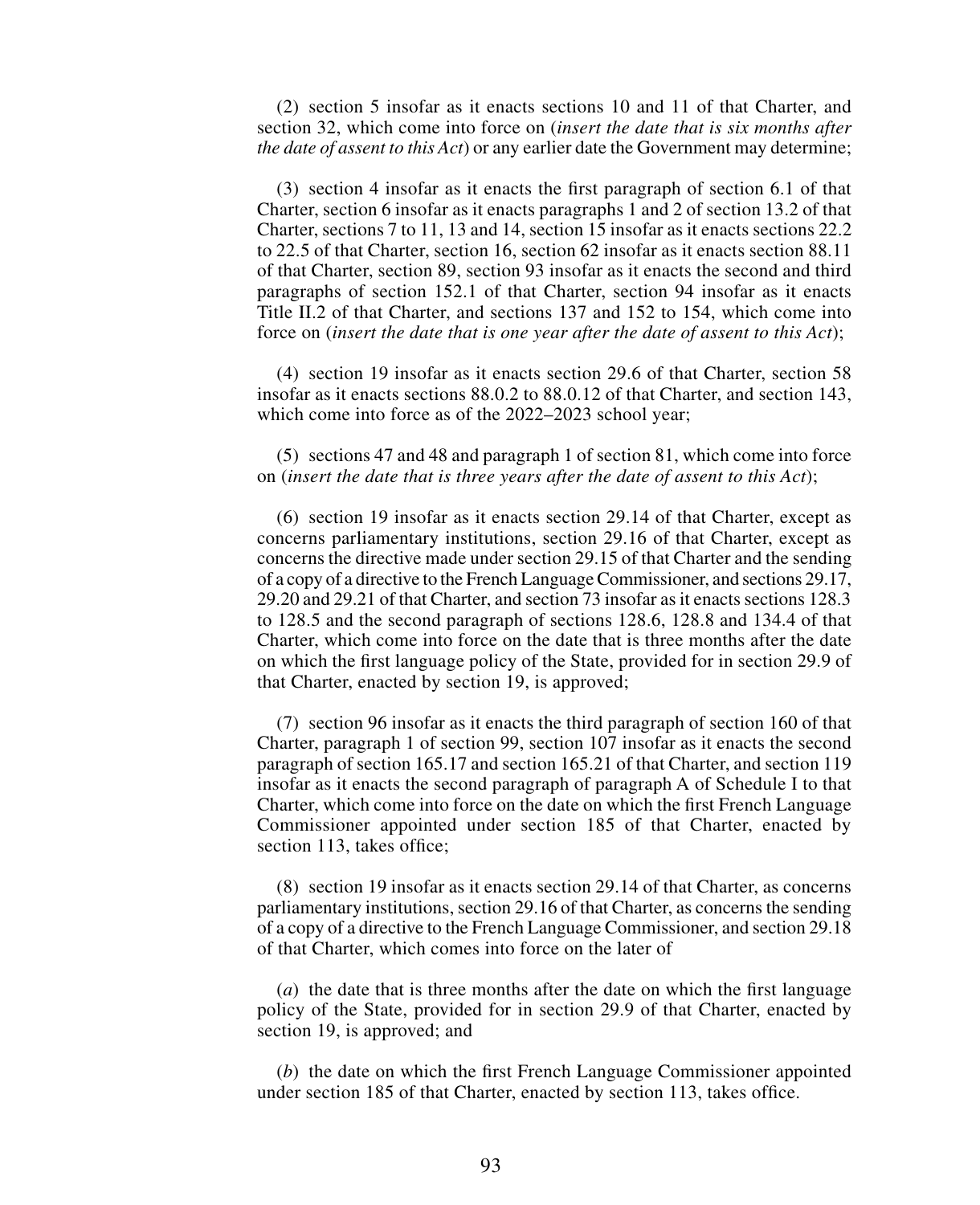## SCHEDULE I (*Section 119*)

## "SCHEDULE I (*Section 98*)

#### A. *The civil administration*

The following are agencies of the civil administration:

(1) the Government and government departments;

(2) government bodies:

(*a*) bodies whose personnel is appointed in accordance with the Public Service Act (chapter F-3.1.1);

(*b*) bodies to which the Government or a minister appoints the majority of the members or administrators;

(*c*) bodies to which the National Assembly appoints the majority of the members;

(*d*) government agencies listed in Schedule C to the Act respecting the process of negotiation of the collective agreements in the public and parapublic sectors (chapter R-8.2), including the persons listed in that schedule, except the Public Protector;

(*e*) budget-funded bodies, bodies other than budget-funded bodies and government enterprises listed in Schedules 1 to 3 to the Financial Administration Act (chapter A-6.001), including the persons listed in those schedules, as well as bodies whose capital forms part of the domain of the State, and legal persons and other groups whose results are included in the financial statements of those bodies and enterprises or at least half of whose capital stock is derived from the Consolidated Revenue Fund; and

(*f*) inquiry commissions established under the Act respecting public inquiry commissions (chapter C-37);

(3) municipal bodies:

(*a*) municipalities, except municipalities governed by the Cree Villages and the Naskapi Village Act (chapter V-5.1) or by the Act respecting Northern villages and the Kativik Regional Government (chapter V-6.1), municipal boroughs considered municipalities, metropolitan communities, urban agglomeration councils, intermunicipal boards and municipal and regional housing bureaus;

(*b*) bodies under the authority of a municipality and taking part in the administration of its territory; and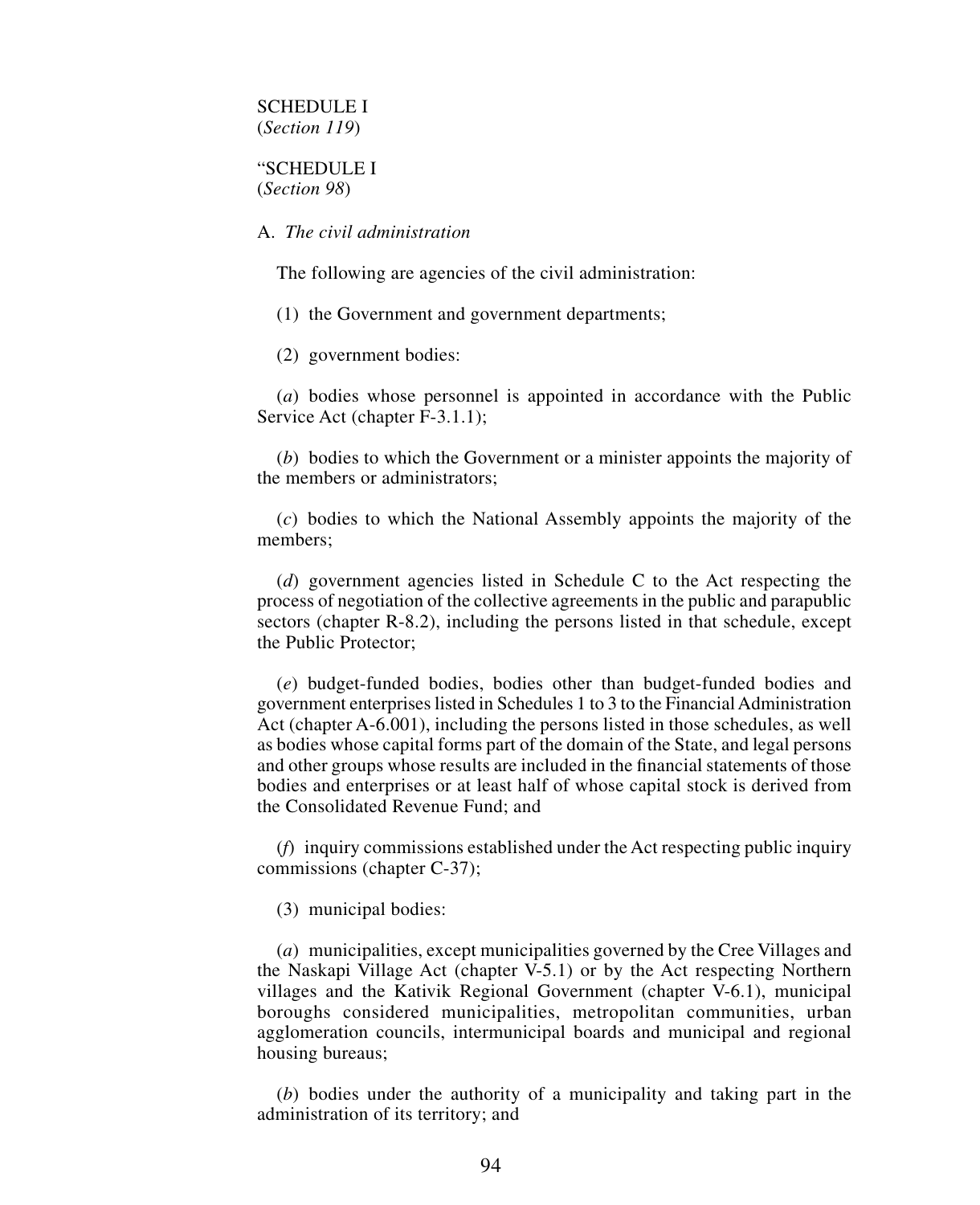(*c*) public transit authorities, the Autorité régionale de transport métropolitain and any other operator of a shared transportation system as well as any other body that provides, in particular, shared transportation planning;

(4) school bodies:

(*a*) school service centres established under the Education Act (chapter I-13.3);

(*b*) the Comité de gestion de la taxe scolaire de l'île de Montréal established under that Act; and

(*c*) the Centre de services scolaire du Littoral established by the Act respecting the Commission scolaire du Littoral (1966-1967, chapter 125);

(5) bodies in the health and social services network:

(*a*) health services and social services:

i. institutions within the meaning of the Act respecting health services and social services (chapter S-4.2); and

ii. institutions within the meaning of the Act respecting health services and social services for Cree Native persons (chapter S-5);

(*b*) the health and social services network insurance manager referred to in section 435.1 of the Act respecting health services and social services; and

(*c*) the health communication centres referred to in the Act respecting pre-hospital emergency services (chapter S-6.2).

The following parliamentary institutions are considered agencies of the civil administration:

(*a*) the National Assembly, in the exercise of activities other than those necessary for the exercise of its legislative power and of its oversight power; and

(*b*) persons designated by the National Assembly to an office under its authority, with the personnel directed by them.

Despite the preceding paragraphs, the civil administration does not include an educational institution that is a government body when it gives instruction or the Université du Québec.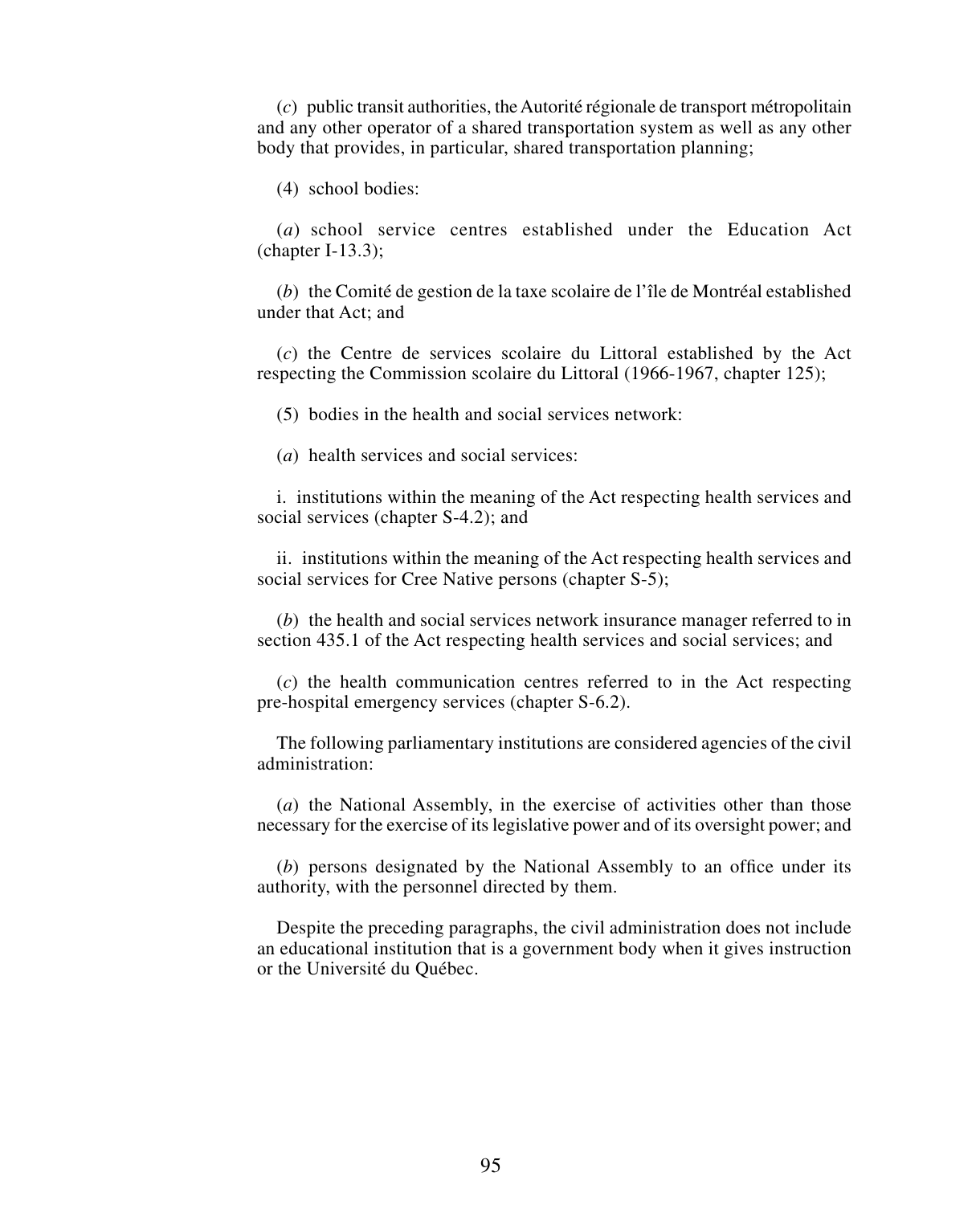### B. *Semipublic agencies*

Semipublic agencies include:

(1) public utility enterprises, if they do not already belong to the civil administration, telephone and cable-delivery enterprises, air, ship, bus and rail transport enterprises, enterprises that produce, transport, distribute or sell gas, water or electricity, and enterprises holding authorizations from the Commission des transports; and

(2) professional orders listed in Schedule I to the Professional Code (chapter C-26) or established in accordance with that Code.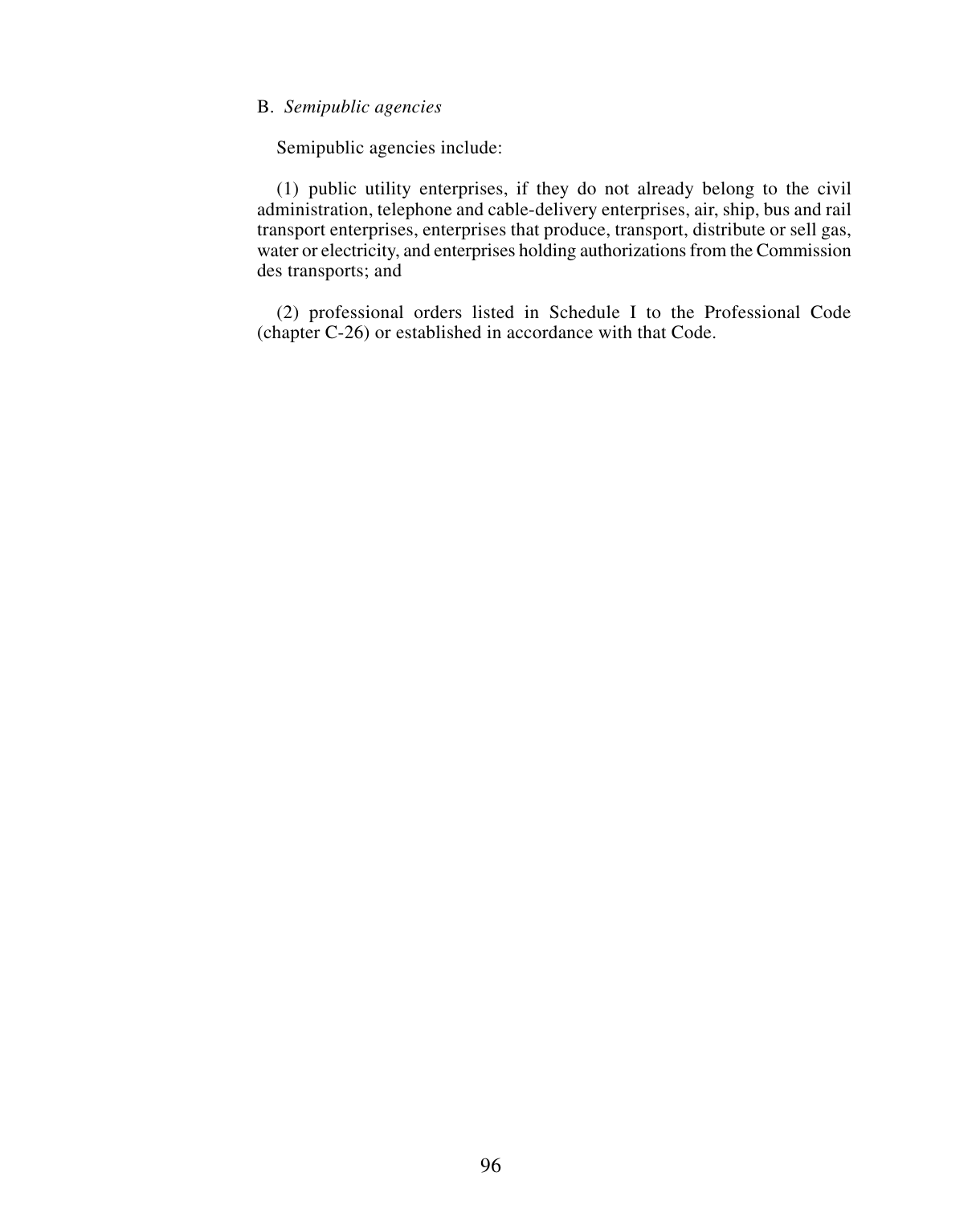# "SCHEDULE II (*Section 186*)

# **OATH**

I declare under oath that I will fulfill the duties of my office with honesty, impartiality and justice and that I will not accept any sum of money or other consideration for what I do in the discharge of my duties apart from what is allowed to me by law.

I further declare under oath that I will not reveal, unless duly authorized, any information I have obtained in the discharge of my duties."